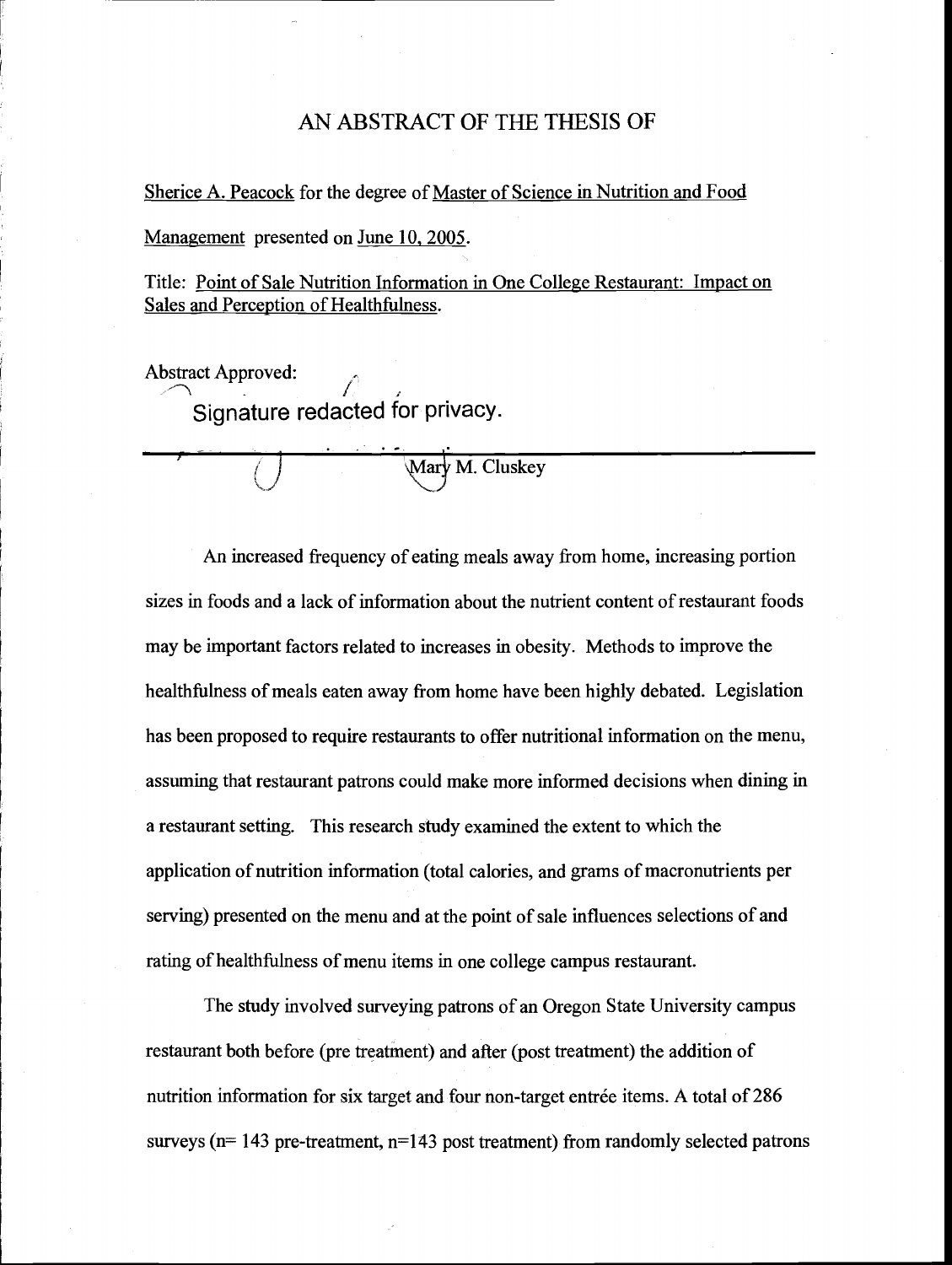were completed and returned. Sales data was collected for the menu items for a 10 week period, with nutrition information on the menu only for the second five weeks. Data analysis included descriptive statistics, and associations between variables through the use of t-tests and regression correlations. Menu item sales were gathered from point of sale (POS) receipts and Micros software systems.

The total restaurant weekly mean total sales and transactions were not different for the duration of the study but did vary for the menu items. Comparisons of mean sales and purchase popularity among target and non target menu items for all weeks of both pre and post treatments were made, and some of the items with nutrition information did show a decrease in sales during the study period. The application of nutrition information resulted in a higher healthfulness rating for one menu item, but resulted in a lower perception of healthfulness rating for three others. Changes in purchase counts as well as purchase popularity were also seen for two target and one non-target entrée menu items. Significant increases were found for the purchase count and purchase popularity of one non-target entrée menu item.

Through the provision of nutrition information on this restaurant menu patrons may have been better able compare the healthfulness of menu items. Although some interesting results were found in this study in one restaurant, further research is necessary.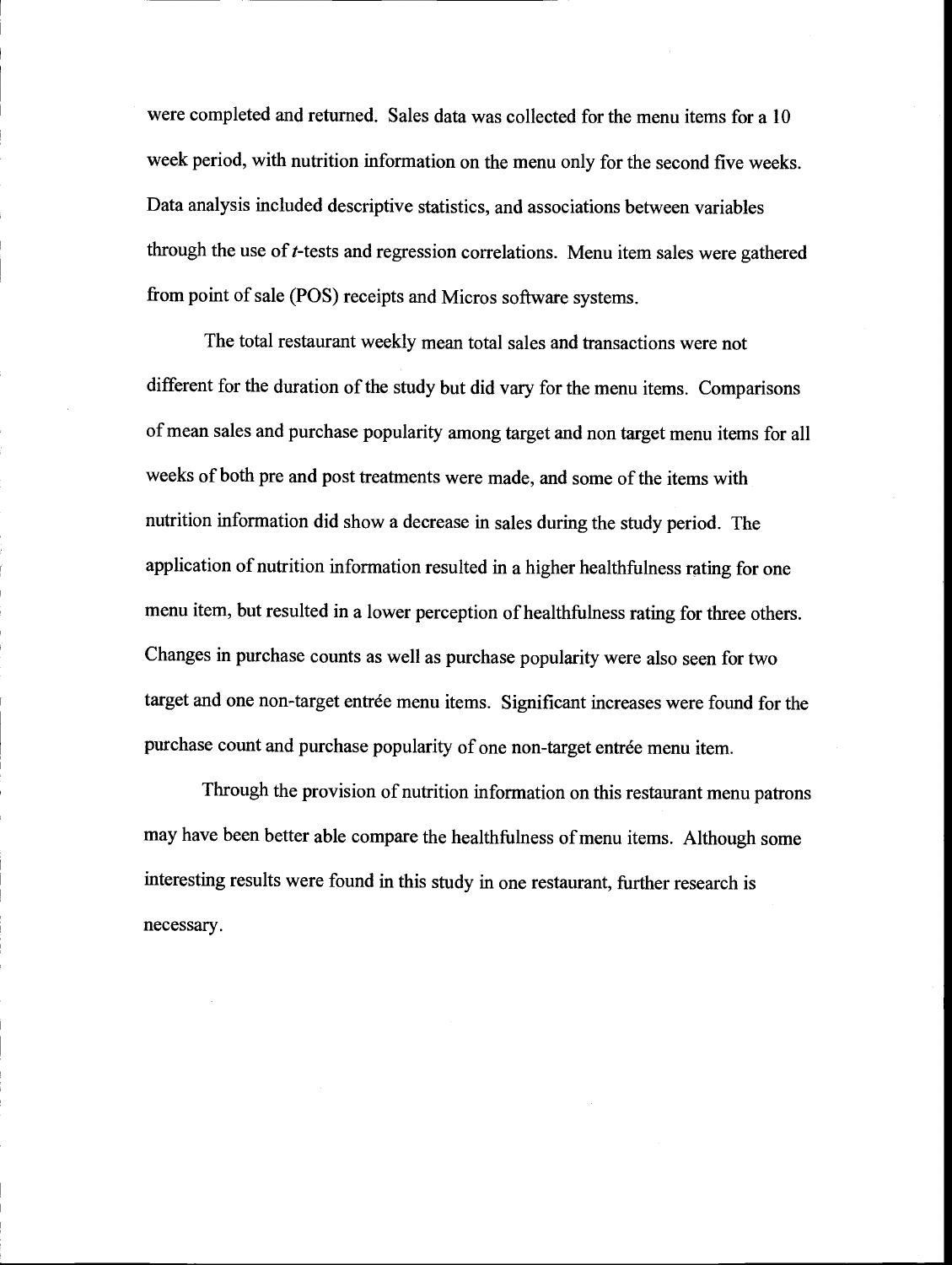©Copyright by Sherice A. Peacock June 10, 2005 All Rights Reserved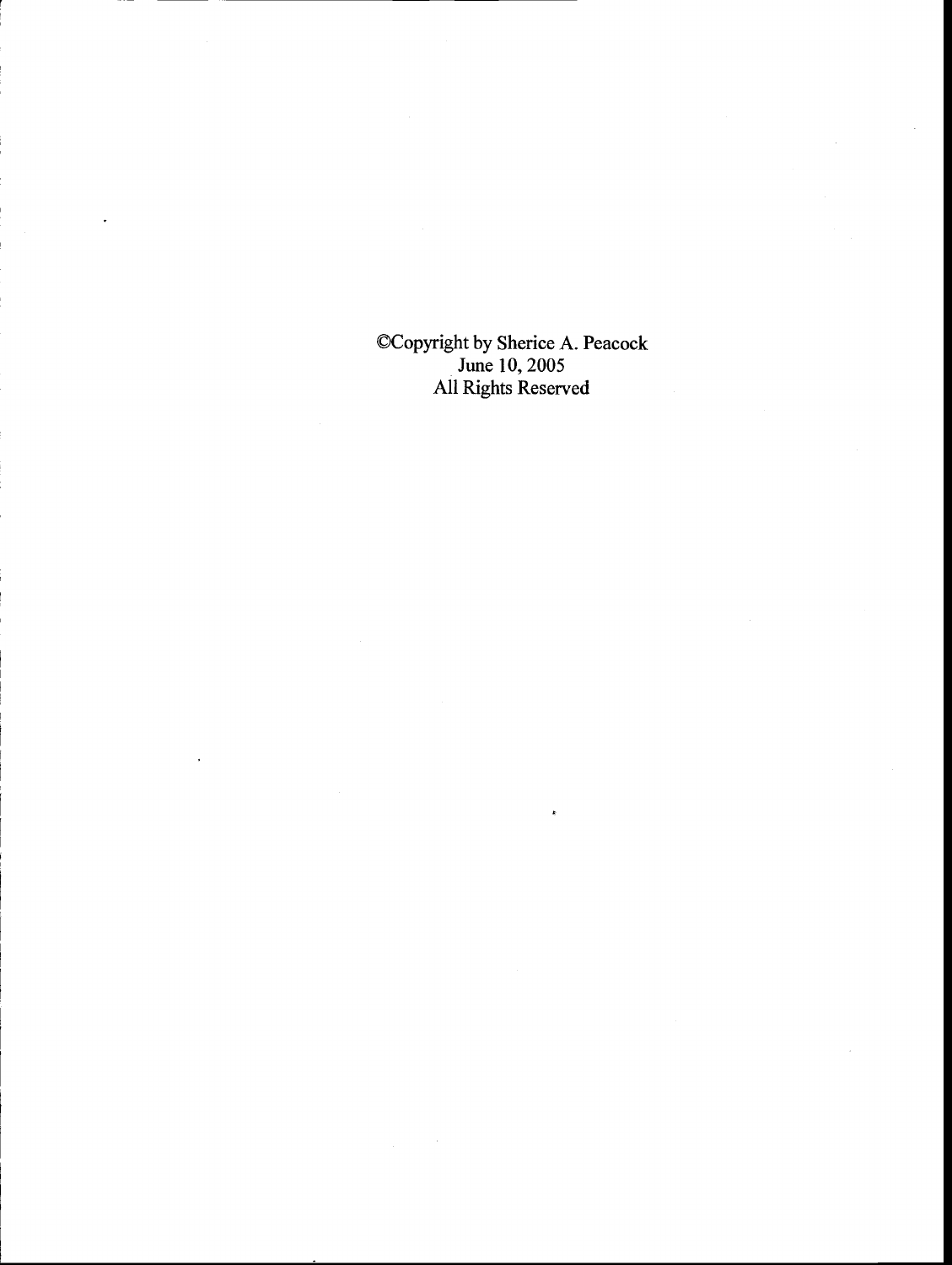## Point of Sale Nutrition Information in One College Restaurant: Impact on Sales and Perception of Healthfulness

by Sherice A. Peacock

### A THESIS

submitted to

Oregon State University

in partial fulfillment of the requirements for the degree of

Master of Science

Presented June 10, 2005 Commencement June, 2006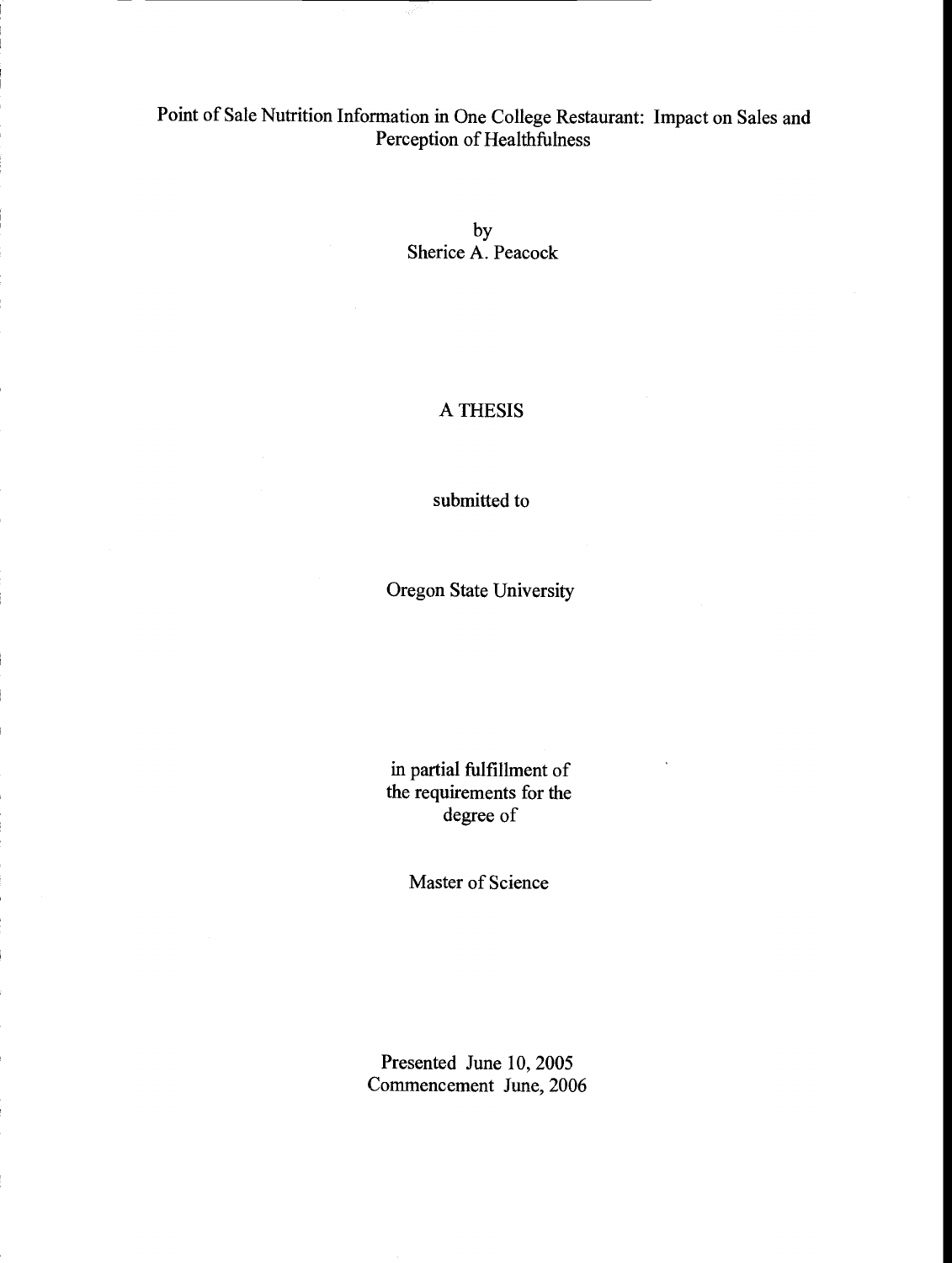Master of Science thesis of Sherice A. Peacock presented on June 10, 2005.

APPROVED:

Signature redacted for privacy.

.  $\ell$ 

Major Professof, representing Nutrition and Food Management

Signature redacted for privacy.

Chair of the Department of Nutrition and Food Management

Signature redacted for privacy.

Dean of the Braduate School

I understand that my thesis will become part of the permanent collection of Oregon State University libraries. My signature below authorizes release of my thesis to any reader upon request.

 $\frac{1}{2}$   $\frac{1}{2}$   $\frac{1}{2}$   $\frac{1}{2}$   $\frac{1}{2}$   $\frac{1}{2}$   $\frac{1}{2}$   $\frac{1}{2}$   $\frac{1}{2}$   $\frac{1}{2}$   $\frac{1}{2}$   $\frac{1}{2}$   $\frac{1}{2}$   $\frac{1}{2}$   $\frac{1}{2}$   $\frac{1}{2}$   $\frac{1}{2}$   $\frac{1}{2}$   $\frac{1}{2}$   $\frac{1}{2}$   $\frac{1}{2}$   $\frac{1}{2}$  Signature redacted for privacy.

Sherice A. Peacock, Author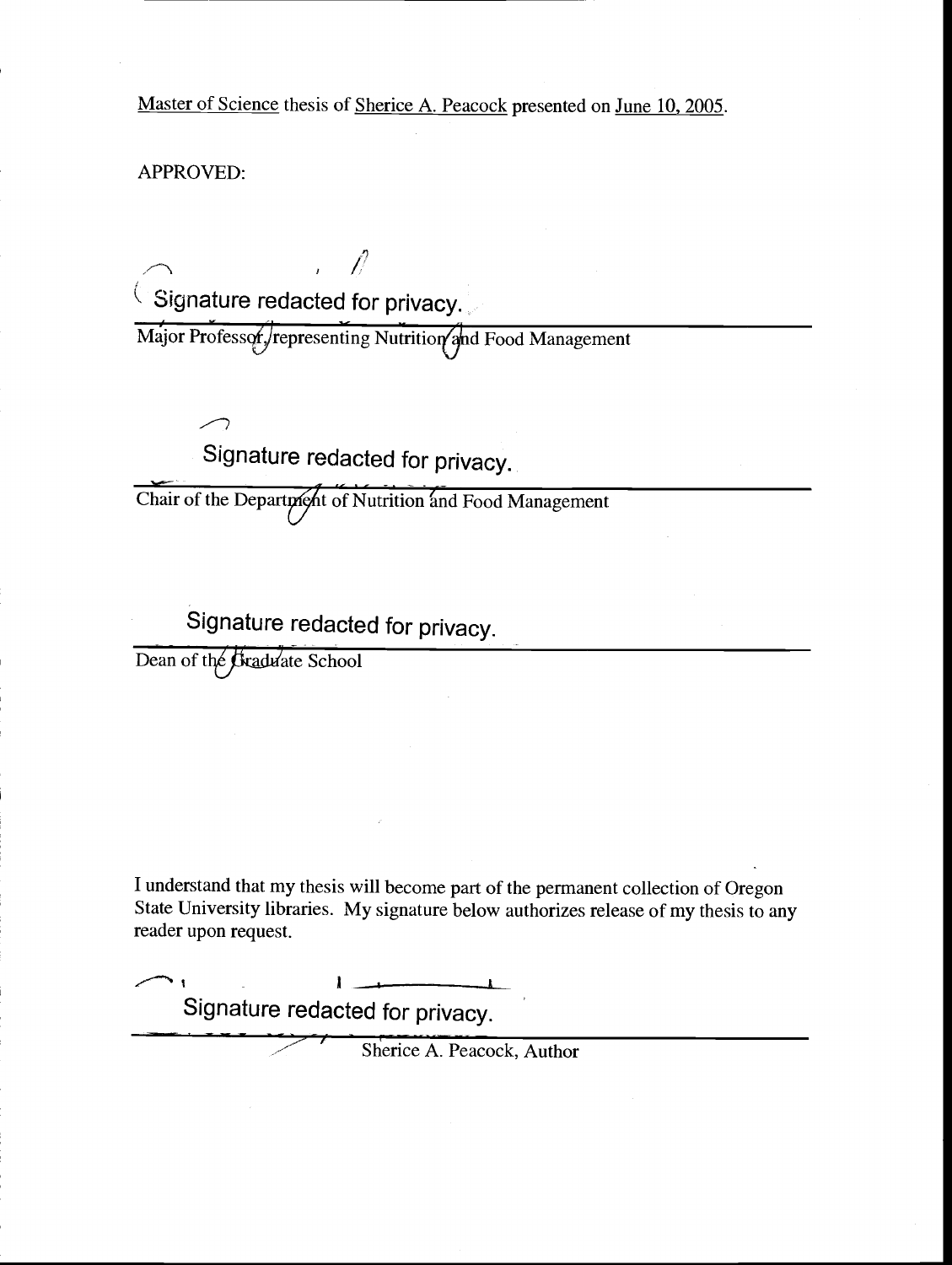# TABLE OF CONTENTS

|                                                         | Page |
|---------------------------------------------------------|------|
|                                                         |      |
|                                                         |      |
|                                                         |      |
|                                                         |      |
|                                                         |      |
|                                                         |      |
| Research in Restaurants Involving Nutrition Labeling 14 |      |
|                                                         |      |
|                                                         |      |
|                                                         |      |
|                                                         |      |
|                                                         |      |
|                                                         |      |
|                                                         |      |
|                                                         |      |
|                                                         |      |
|                                                         |      |
|                                                         |      |
|                                                         |      |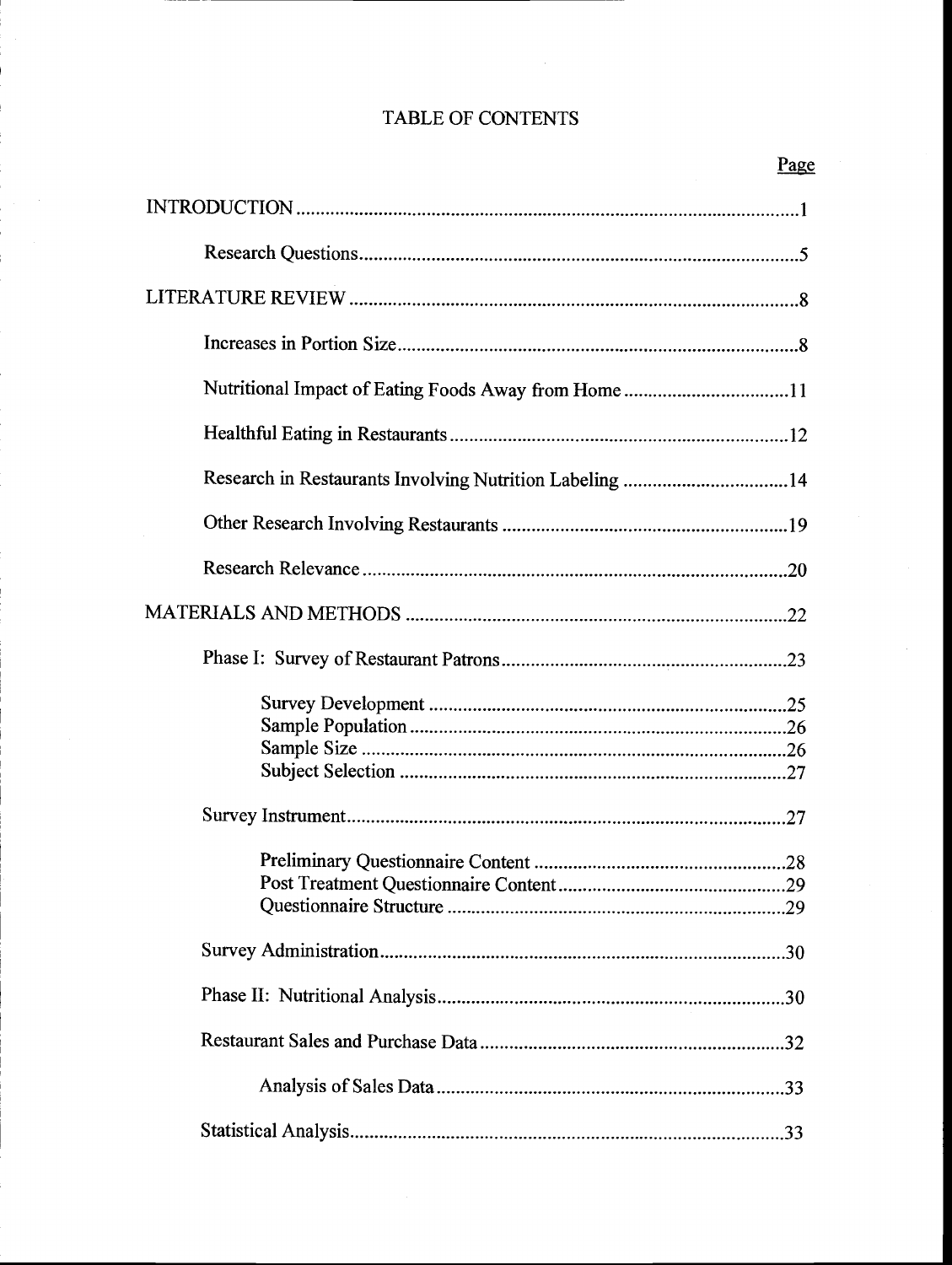# TABLE OF CONTENTS (Continued)

| Menu Choice Practices of Survey Respondents 41 |  |
|------------------------------------------------|--|
| Frequency of Meals Consumed Away From Home 43  |  |
|                                                |  |
|                                                |  |
|                                                |  |
|                                                |  |
|                                                |  |
|                                                |  |
|                                                |  |
|                                                |  |
|                                                |  |
|                                                |  |
|                                                |  |
| Frequency of Meals Consumed Away From Home 58  |  |
|                                                |  |
|                                                |  |
|                                                |  |
|                                                |  |
|                                                |  |
|                                                |  |
|                                                |  |
|                                                |  |

# Page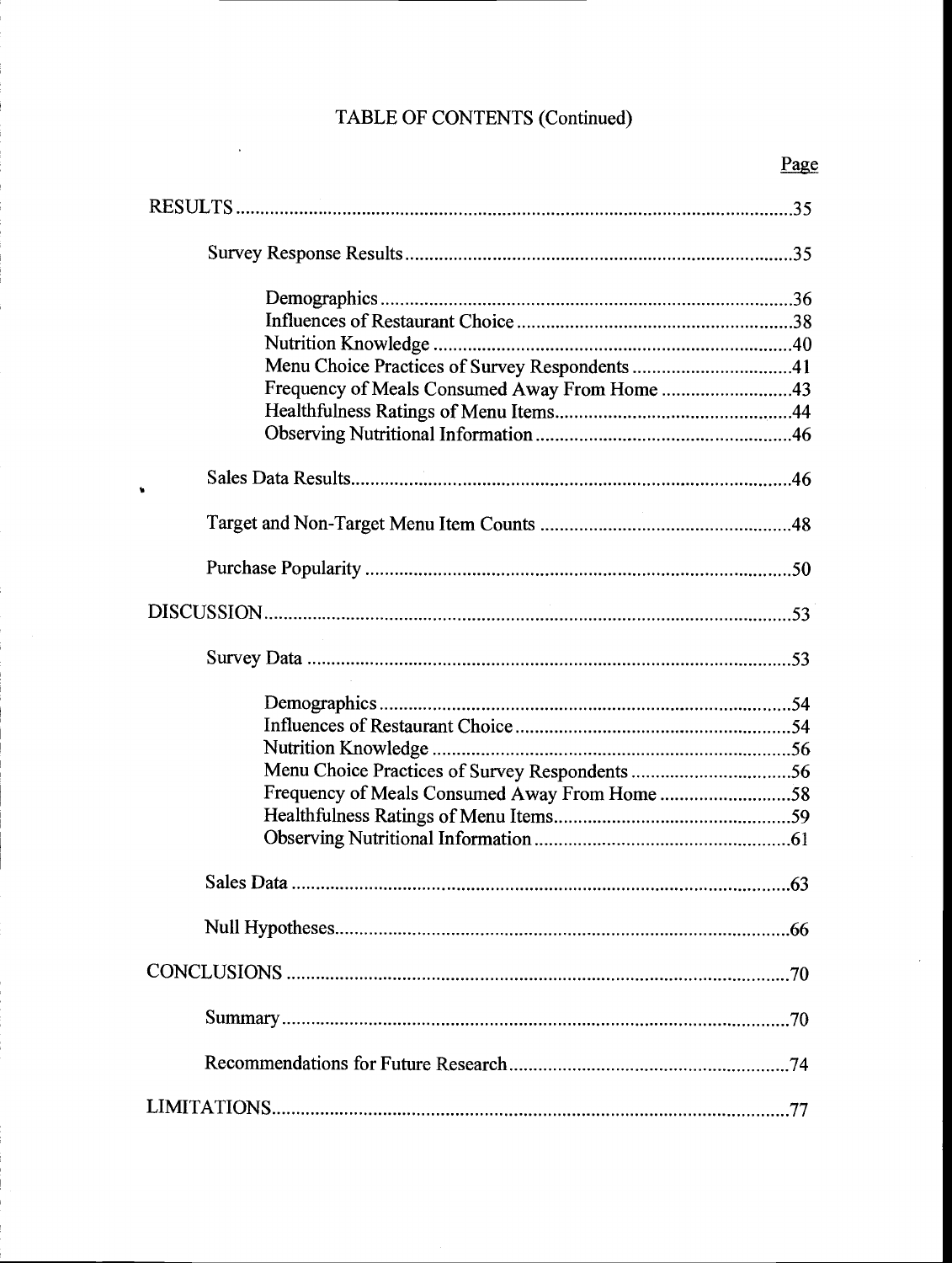# TABLE OF CONTENTS (Continued)

# Page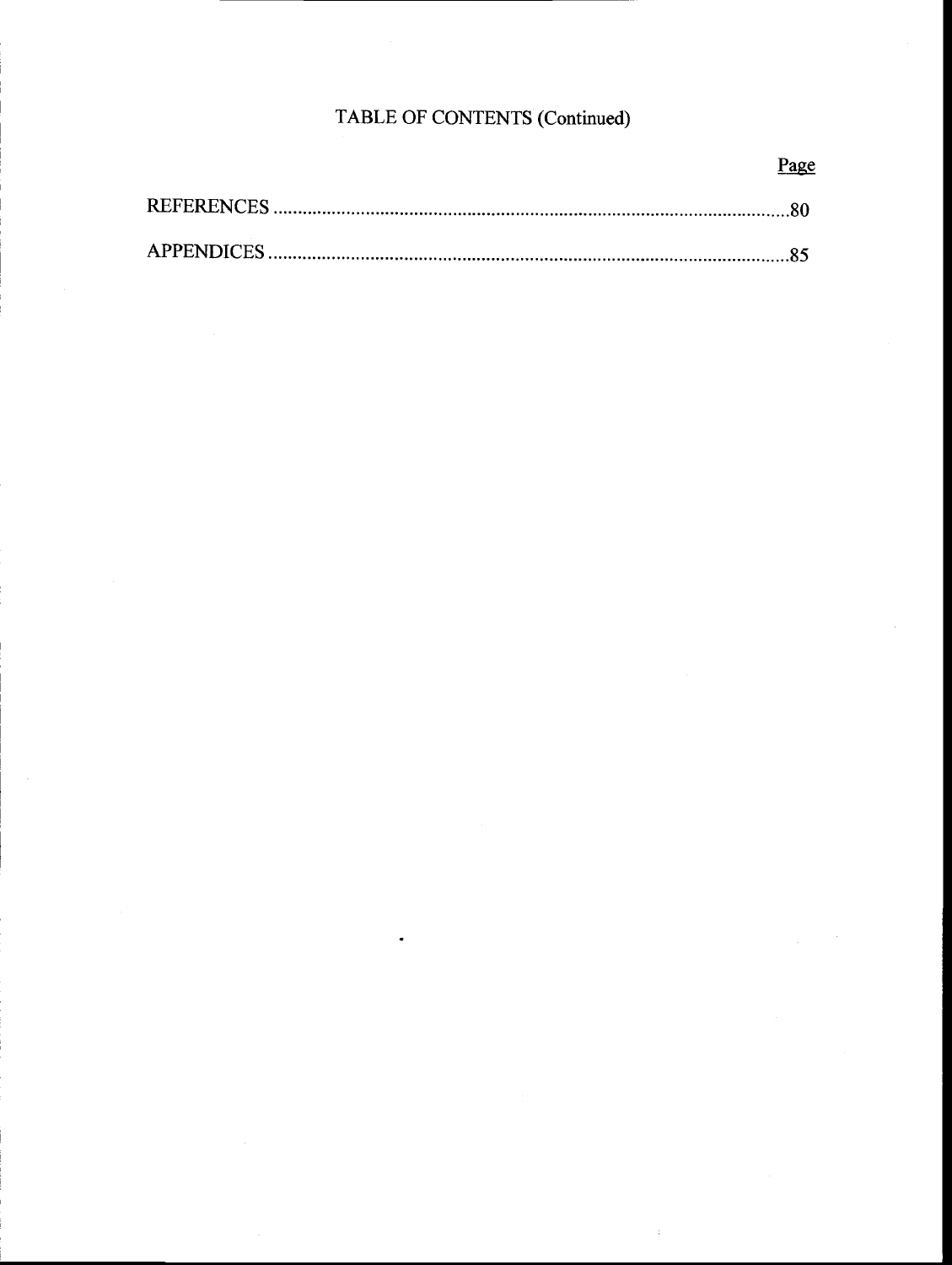## LIST OF TABLES

| Table |                                                                                                                               | Page |
|-------|-------------------------------------------------------------------------------------------------------------------------------|------|
| 1.    |                                                                                                                               |      |
| 2.    | Nutrition Information for Selected Menu Items31                                                                               |      |
| 3.    |                                                                                                                               |      |
| 4.    |                                                                                                                               |      |
| 5.    | Mean Response for Influences of Restaurant Choice39                                                                           |      |
| 6.    | Mean Responses for Summarizing Nutrition Knowledge for Pre<br>Treatment and Post Treatment, as well as Overall Undergraduates |      |
| 7.    | Menu Choice Practice of Pre and Post Treatment Respondents42                                                                  |      |
| 8.    | Frequency Percent of Respondents Meals Eaten Outside Home 44                                                                  |      |
| 9.    | Perceptions of Healthfulness Ratings of Menu Items45                                                                          |      |
| 10.   | Post Treatment Responses to Observing Nutritional Information46                                                               |      |
| 11.   | Pre-Treatment and Post-Treatment Means for Purchase Count and                                                                 |      |
| 12.   | Total, Mean Sales, and Purchase Count by Week for the Research                                                                |      |
| 13.   | Pre-Treatment and Post-Treatment Daily Purchase Count Means                                                                   |      |
| 14.   | Purchase Popularity for Target and Non Target Menu Entrée Items .52                                                           |      |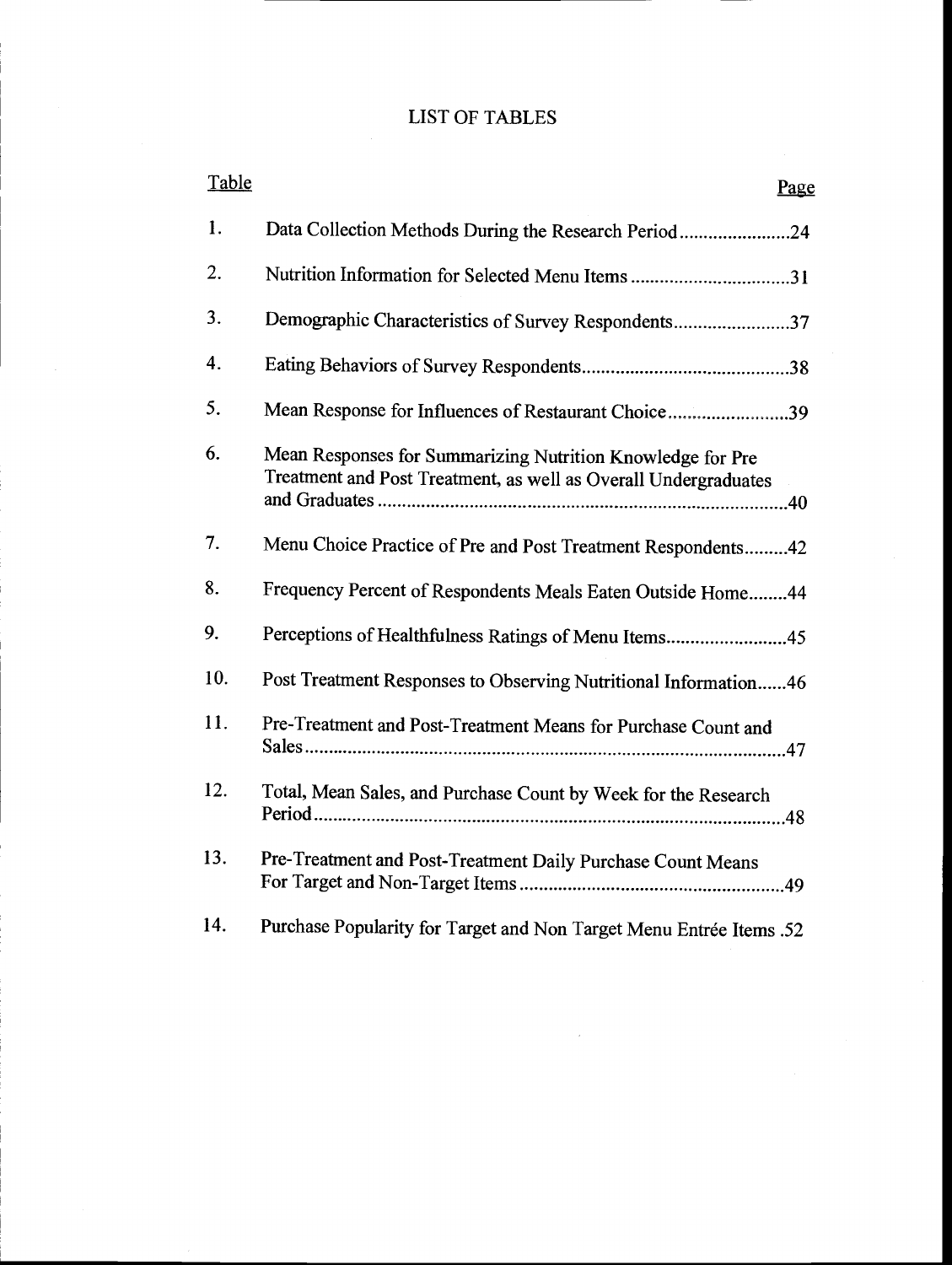## LIST OF APPENDICIES

| Appendix | <b>Page</b> |
|----------|-------------|
| Α.       |             |
| Β.       |             |
| C.       |             |
| D.       |             |
| Е.       |             |
| F.       |             |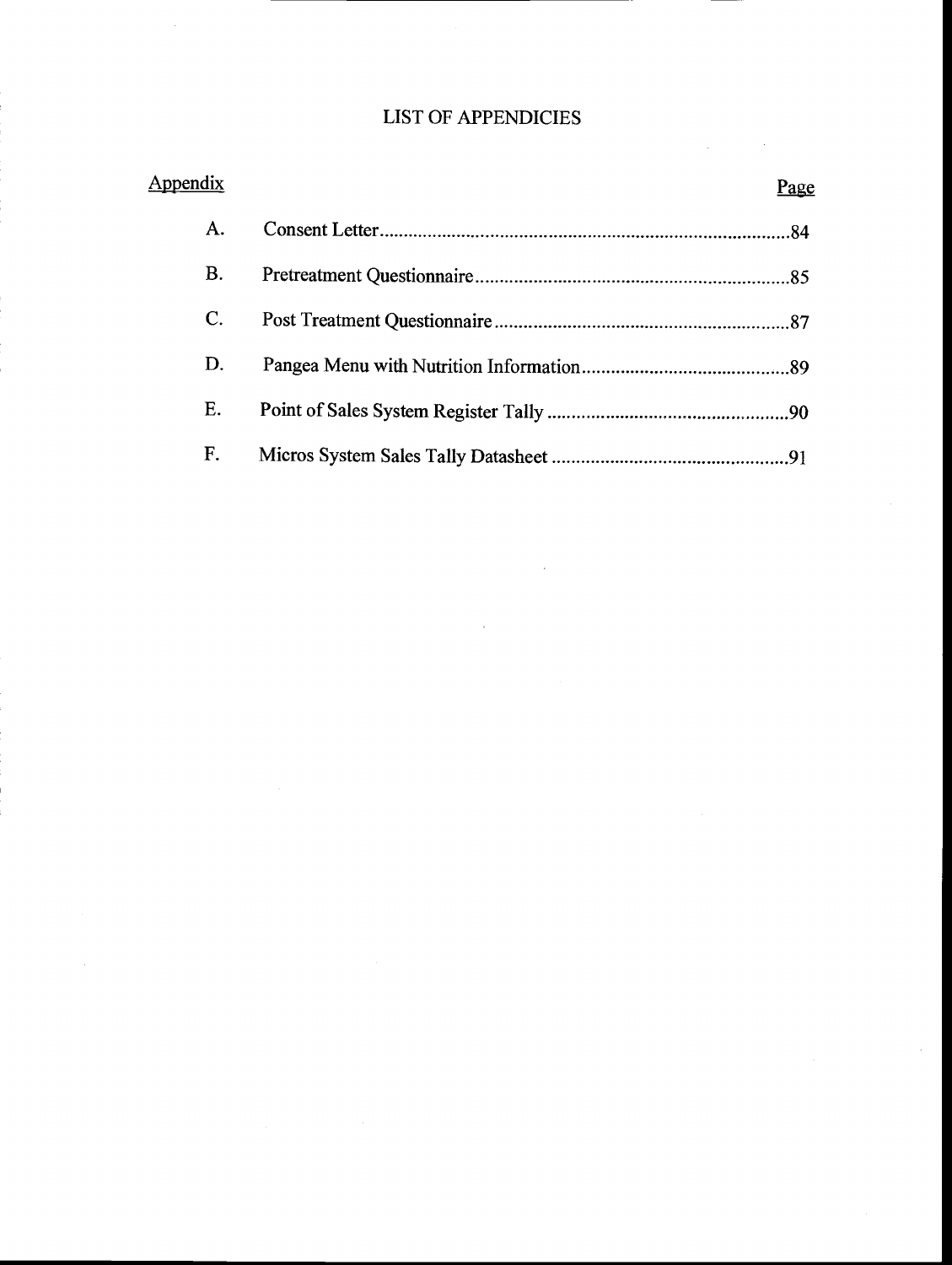### Point of Sale Nutrition Information in One College Restaurant: Impact on Sales and Perception of Healthfulness

#### INTRODUCTION

One of the largest changes in the eating habits of Americans has occurred over the last couple of decades. This change revolves around the increasing popularity of meals eaten away from home, or dining out. In 1970, the food-away-from-home sector captured about a quarter of total food spending for a household (1). However, food spending on meals away from home has now increased to at least 44% of the food budget for a household, or sometimes as high as 50.4% in some households (2). Many factors contribute to this increasing trend of eating away from home, including an increase in women in the workforce, higher disposable incomes, more convenient restaurants with affordable prices, and increased advertising and promotion by large foodservice organizations (3).

In 1990, the Nutrition Labeling and Education Act (NLEA), was passed by Congress, making nutrition labeling mandatory for most grocery and packaged foods (4). However, among the few foods exempted from this act were the majority of restaurant items. The law states that restaurants must be able to provide documentation when the menu item carries a specific claim. Nutrient claims can be made about a menu item's nutrient content, such as stating that the menu item is low fat, or high in fiber (5). Claims can also be made about the relationship between a nutrient or food and a disease or health condition (5). For example, a menu item that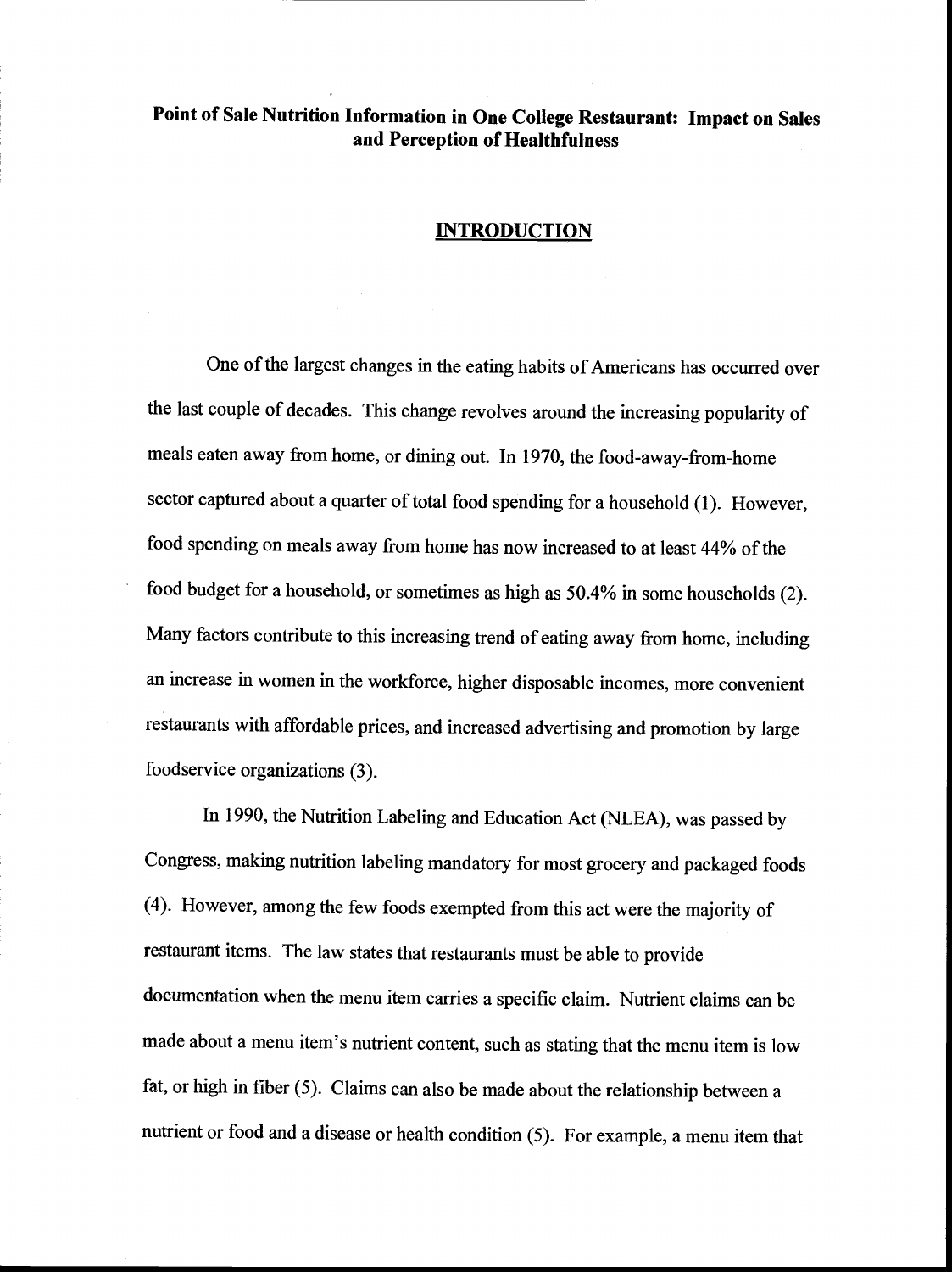is low in saturated fat and cholesterol may be able to carry the claim about how diets low in saturated fat and cholesterol may reduce the risk of heart disease. These health claims usually appear on the menu in simple terms, such as "heart healthy" (5). However, both nutrient claims and health claims when present on the menu must have evidence to substantiate the claim available and provided if requested by a patron (1).

Studies have shown that understanding food labels can lead to healthier eating (6). However, most restaurant menus do not make nutrient or health claims. Therefore, information regarding the nutritional content of food purchased and consumed in a restaurant setting is often not available; and consumers usually have little or no knowledge about the attributes of these foods. This leads to the inability for many individuals to completely and accurately evaluate their total diet (5).

A report by the National Restaurant Association states that more than half of consumers 35 and older and 2 out of <sup>5</sup> consumers aged 18-34 look for lower fat menu options when eating out (5). Concerns about relationships of eating out and obesity have resulted in proposed regulations requiring restaurant menus to offer nutritional information for all menu items. This is thought to result in improving healthful eating, and has also prompted the introduction of the Menu Education and Labeling Act (MEAL), which is yet being discussed by Congress (5).

Although it is believe that the MEAL act would promote healthy eating and consumer awareness, many are appalled by the concept of required nutritional information of restaurant menus. It has been argued that due to the many options available on menus and consumers desire to customize their order in restaurant, no feasible, one-size-fits-all application of menu labeling legislation can be determined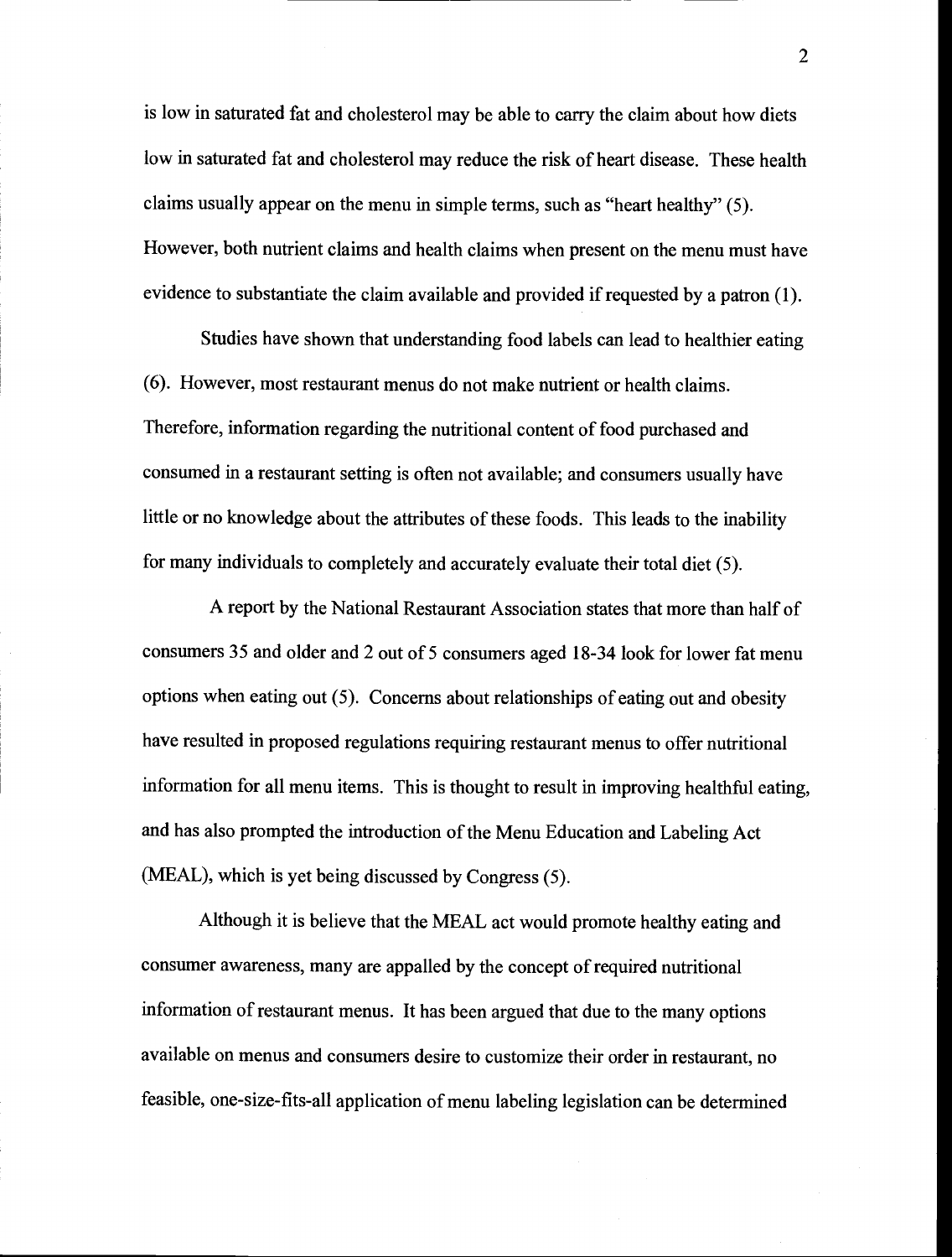(7). Also, it is believed that required menu labeling would stifle the creativity and spontaneity of some chefs, endangering the profitability of restaurants (8). Without the flexibility of being able to prepare a dish at the spur of the moment, or adapt a dish when ingredients are not available, chefs would have to rely on products that are regularly available. It is believed by the restaurant industry that these restrictions would lead to utter boredom for both the chef and the restaurant patrons (8).

Another concern for the restaurant industry is the additional costs that would be incurred by the menu labeling requirements. To maintain creativity and spontaneity in dining, a nutritionist may have to be hired to analyze each new dish. This additional cost could absorb the small profit margin of many restaurants, forcing them out of business (8).

The restaurant industry is an industry of choice, which is driven by customer demand. Therefore, it is unknown if the requirement of nutritional information would truly improve the eating habits of Americans. A poil conducted by the National Restaurant Association found that 84% of adults would oppose a law or regulation limiting portion sizes and mandating nutritional information (9). It is also a concern that in addition to unhappy restaurant patrons, such action could result in confusion for Americans (9). Also, it has been shown that conflicting nutritional advice and health messages actually cause individuals to respond by eating less healthful diets (10). In order to determine the consequences of requiring nutritional information on restaurant menus, more research on the effect of nutritional information at the point-of-sale or on restaurant menus is required.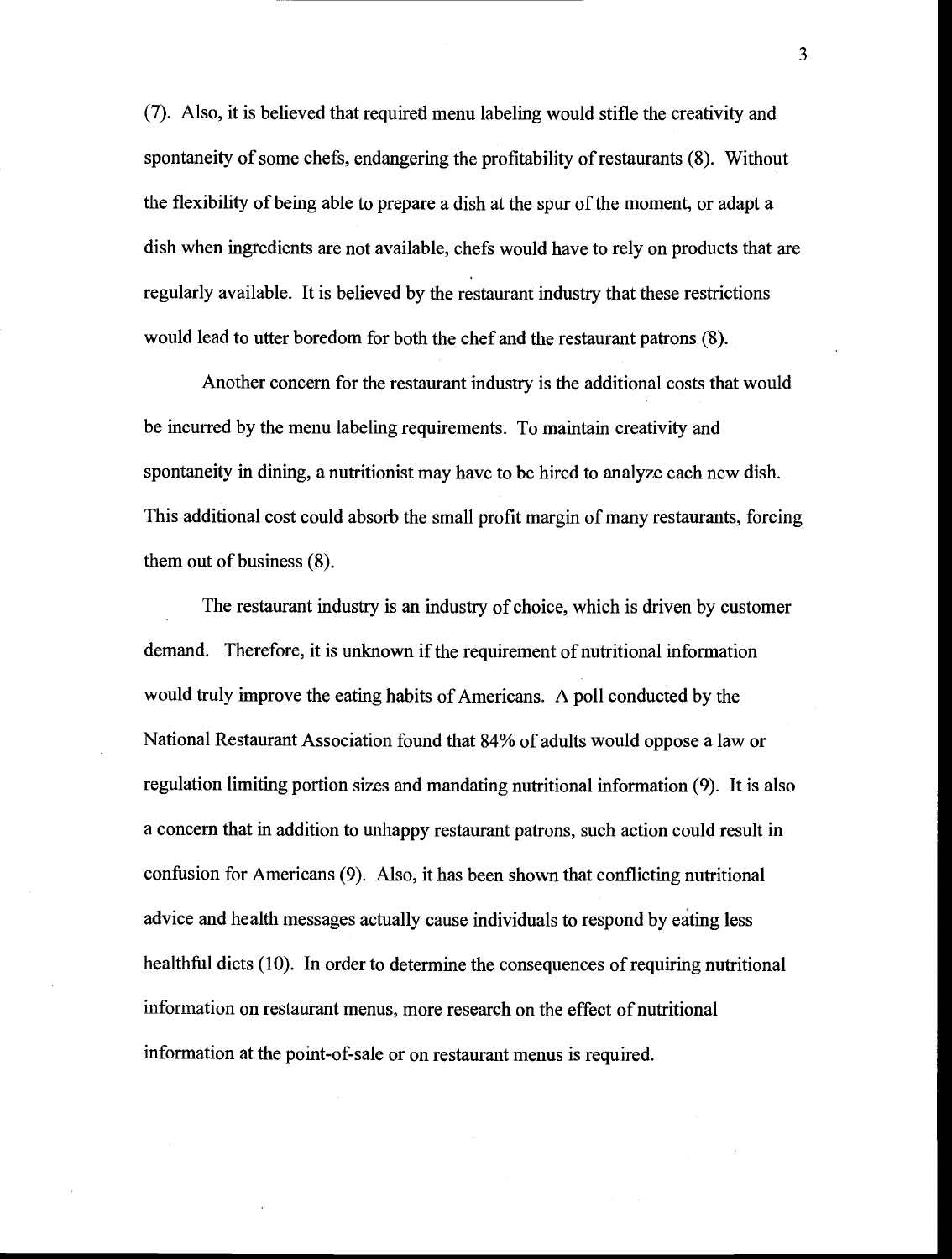Overall, the extreme increase in obesity has become one of the nation's largest health crises (1, 11). In combination with the increases in frequency of meals eaten away from home, portion sizes in restaurants continue to increase substantially (11). However, this increase in portion size is only partially due to restaurant trends, and is driven mostly by customer demand and perception of value (12). This is evident through the largest increase in growth and spending at fast food establishments (12), which often actively promote the largest portion sizes with "value meals" offering price bundling making it less expensive than buying small items separately (13).

Research suggests that the trend toward larger marketplace servings has occurred parallel with the rising rates of obesity. This implication is further strengthened through research determining that increases in portion size does lead to a greater consumption of food in both men and women without effecting levels of satiety (14). Therefore, individuals are consuming more food in one sitting without being aware of the increase in intake, and not adapting the remainder of their daily intake to accommodate what has already been consumed.

Although obesity continues to increase, systematic reviews of nutrition education have found that many programs are effective at adapting individuals' behaviors. Nutrition education programs are found to be most successful if education messages are direct, interactive, and require little or no additional time or money than the less healthful behaviors (15). Nutrition education interventions at the point-ofchoice, also known as point-of-sale, are becoming more prevalent in stores, vending machines, and work-site cafeterias (15). These involve labeling the food, shelf, or menu with nutritionally relevant information such as "low fat". However, a review of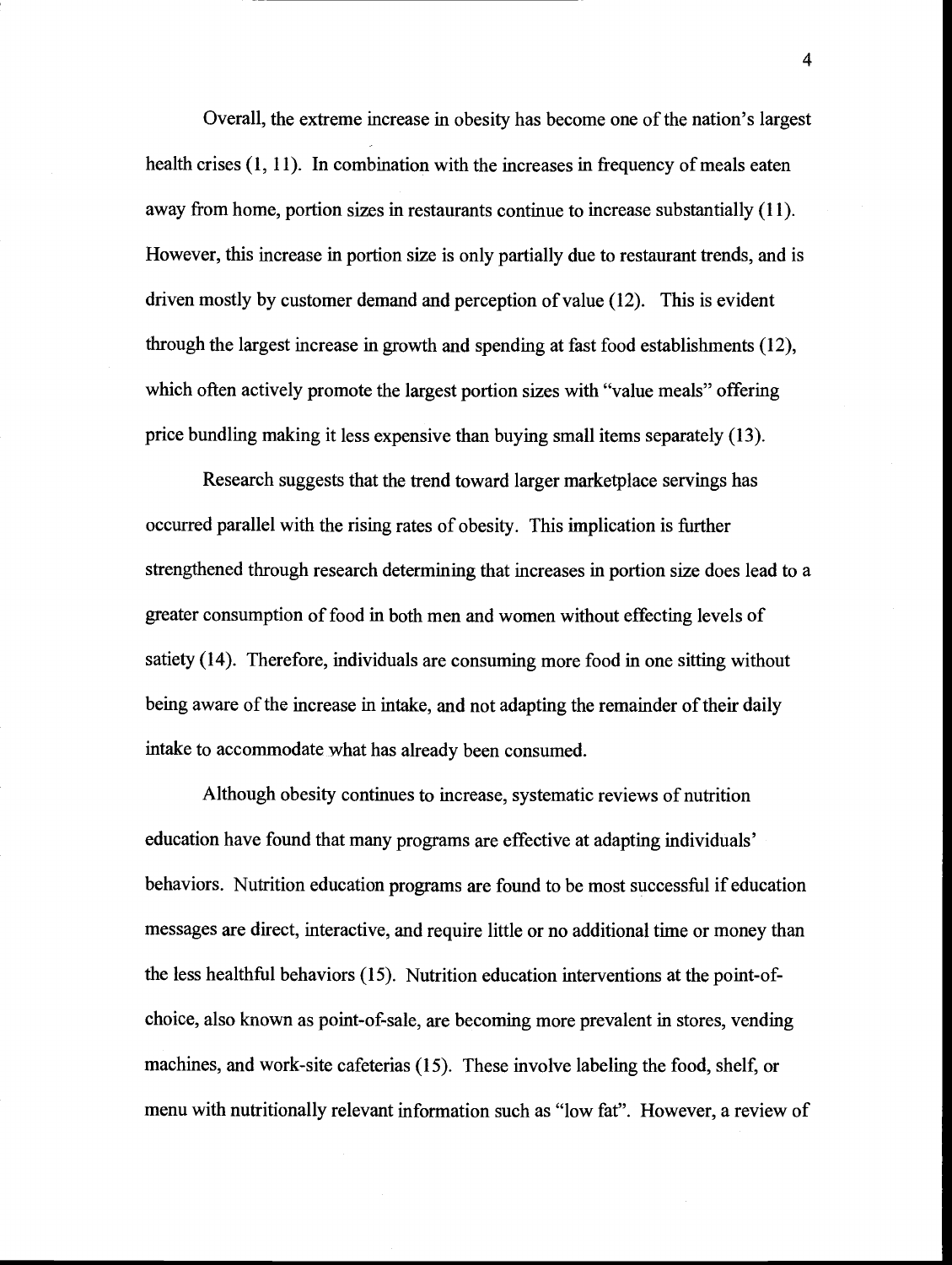these point-of-choice programs found that choices are adapted while the programs are present, but change generally does not persist once the labels are withdrawn (15). Therefore, when the information is absent and no reminders of healthy behaviors are present, consumers revert to old habits and consumption of less healthy items.

Due to the consideration of menu labeling requirements, and the limited study of the use of nutritional labeling, this research study attempts to provide some data in that void.

The purpose of this study is to examine if and to what extent nutritional information presented on the menu and at the point of sale influences selections of menu items of food consumed away from home. The influence and effect of provided nutritional information on a consumer's perception of their understanding of nutrition will also be analyzed. The research questions addressed by this thesis are as follows:

#### Research Questions

#### Primary Research Questions:

1. Will the addition of nutritional information to the menu for selected items at one college university restaurant affect the menu items that people choose, as evidenced by changes in sales or purchase popularity?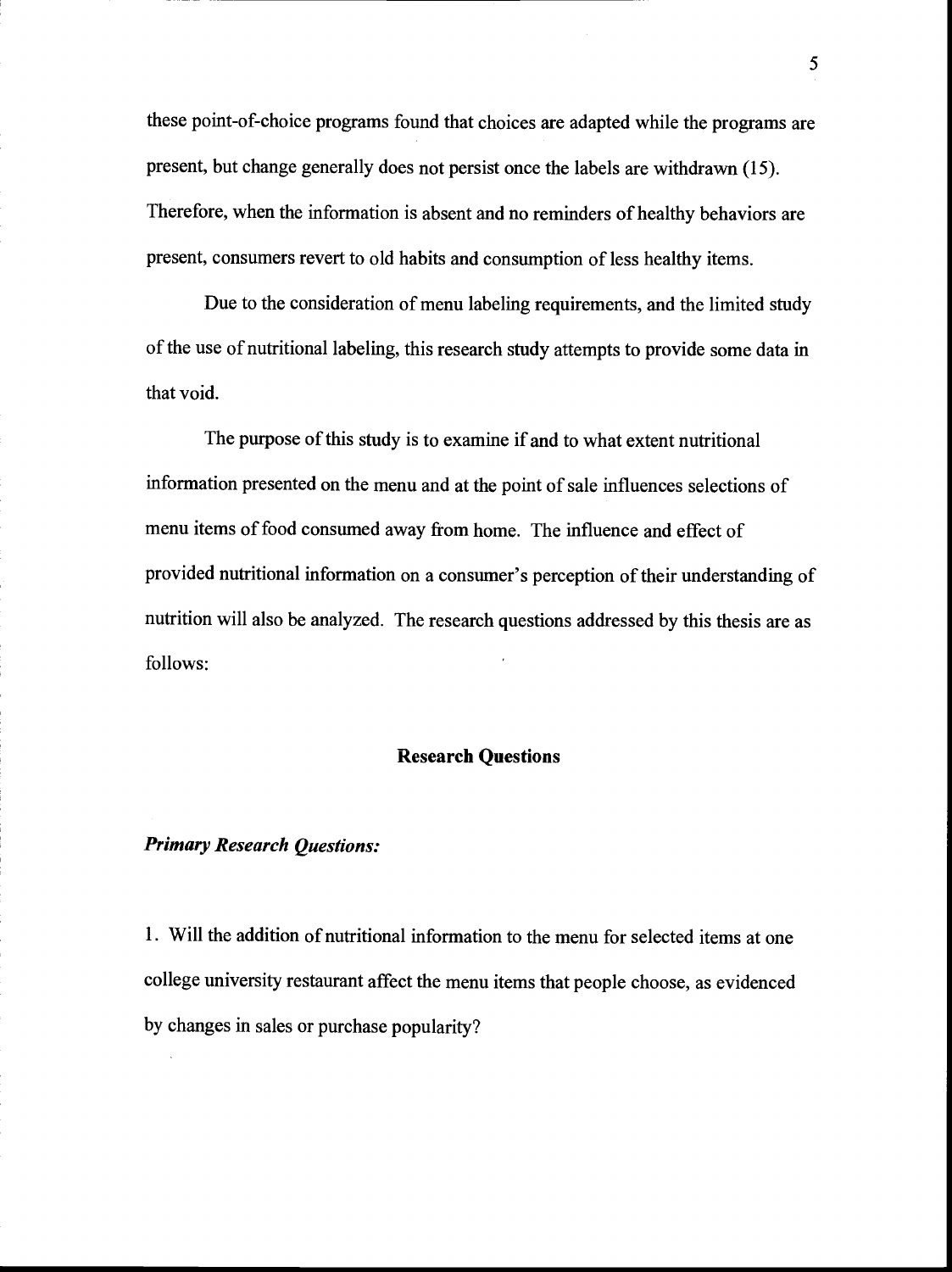Null Hypothesis H01: The addition of nutritional information to selected items on the college university restaurant menu will not result in changes in the sales for that item.

2. Will nutrition information of one college university restaurant menu items have a stable effect on sales or purchase popularity, or will the effect of the treatment reduce over time?

Null Hypothesis H02: There will be no difference in item sales for individual item between weeks before treatment and weeks after treatment.

Null Hypothesis H03: There will be no difference in sales ratios, or the sale of menu items relative to total sales, between items with nutritional information and those without information, when examined during the before and after treatment sessions.

Null Hypothesis H04: There will be no difference in the mean sales per week for the items labeled with nutritional information.

Secondary Research Questions:

1. Will provision of nutritional information influence the perception of healthfulness rating of menu items?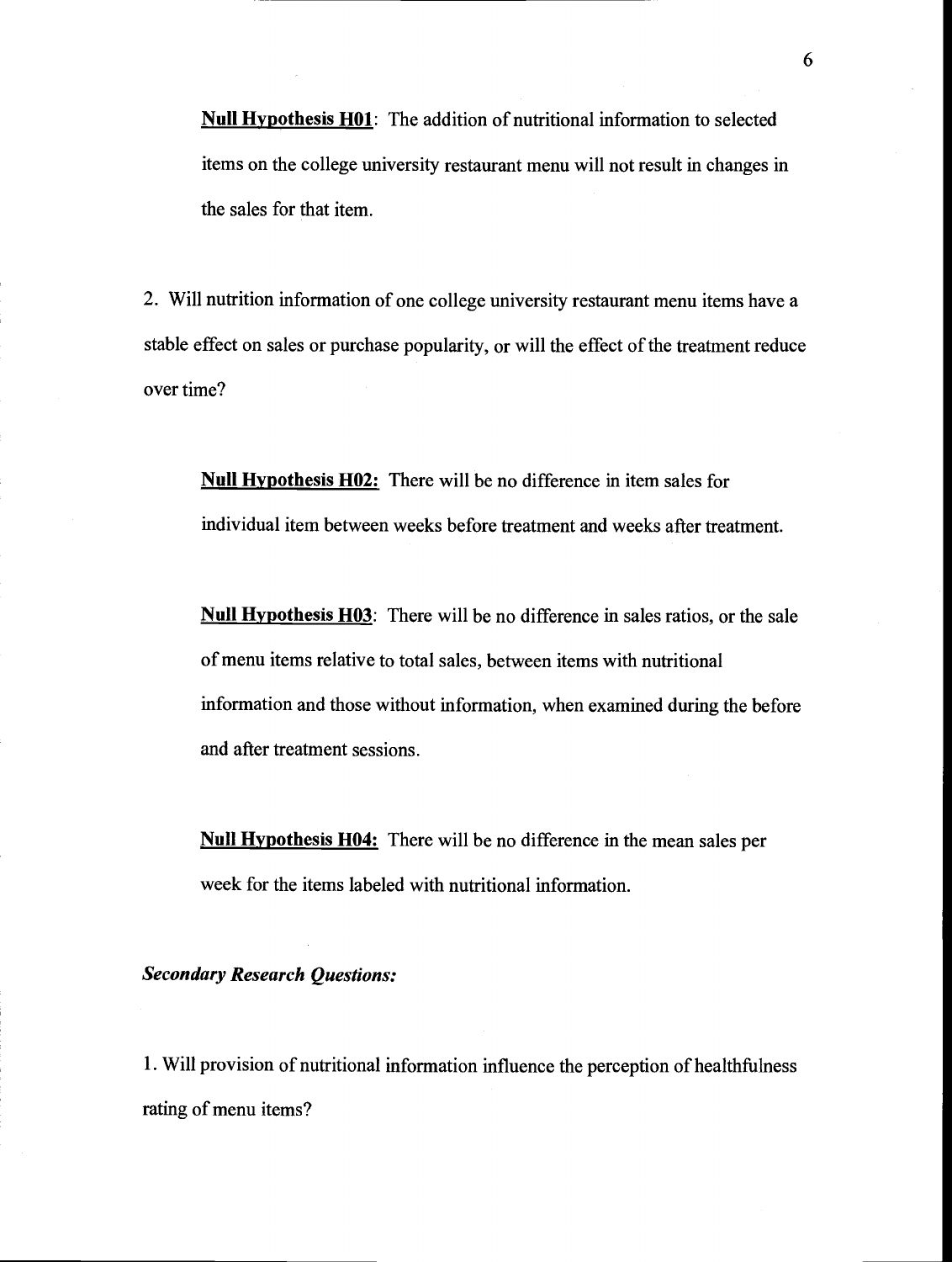Null Hypothesis H05: There will be no difference in scores of mean healthfulness rating between the pre-treatment and post-treatment periods.

Null Hypothesis H06: There will be no relationship between the calories, carbohydrates, fat, and protein content and healthfulness ratings on target menu items.

2. Will nutritional information on target (information provided) menu items impact healthful ratings of non-target menu items?

Null Hypothesis H07: There will be no difference between mean menu ratings of healthfulness between target and non-target menu items during the pre-treatment and post-treatment periods.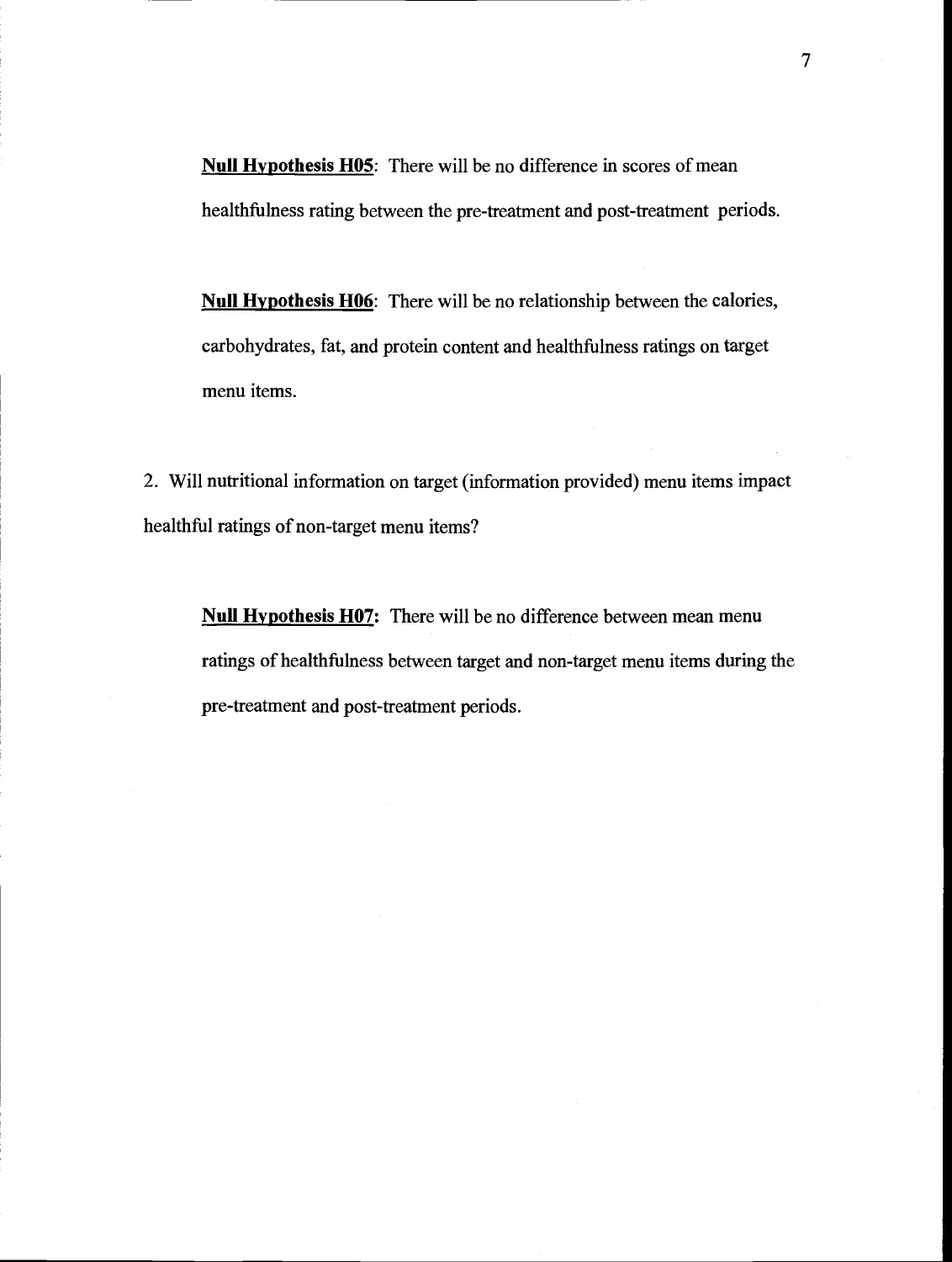#### LITERATURE REVIEW

The increase in obesity has been the focus of many research projects over the past few years (16, 17). Since activity levels have not drastically changed over the past decade (18), the basic cause of this increase could be attributed to an excess of energy intake over expenditure. Dietary intake surveys support this reasoning through reporting a 200-kcallday increase from 1977 to 1994, as well as an everexpanding food supply (19). Although these figures may not be precise since they are based on self-reported data, they do confirm that Americans as a whole currently have a higher energy intake than in the past.

### Increases in Portion Size

Studies have explored the reasons for the increase in energy intake, and much research suggests the foodservice trend of progressively increasing portion sizes. Among sources of food away from home; fast food outlets, take-out establishments, and family type restaurants currently rank highest in sales and also exhibit the highest growth rates (12). In one study, a variety of foods were sampled from multiple popular eating establishments categorized into the above-mentioned categories. The portion sizes were then compared to the standard portion sizes established by the FDA and USDA. With the only exception being white bread, all of the food portions measured greatly exceeded USDA and FDA standard portions. Cookies were found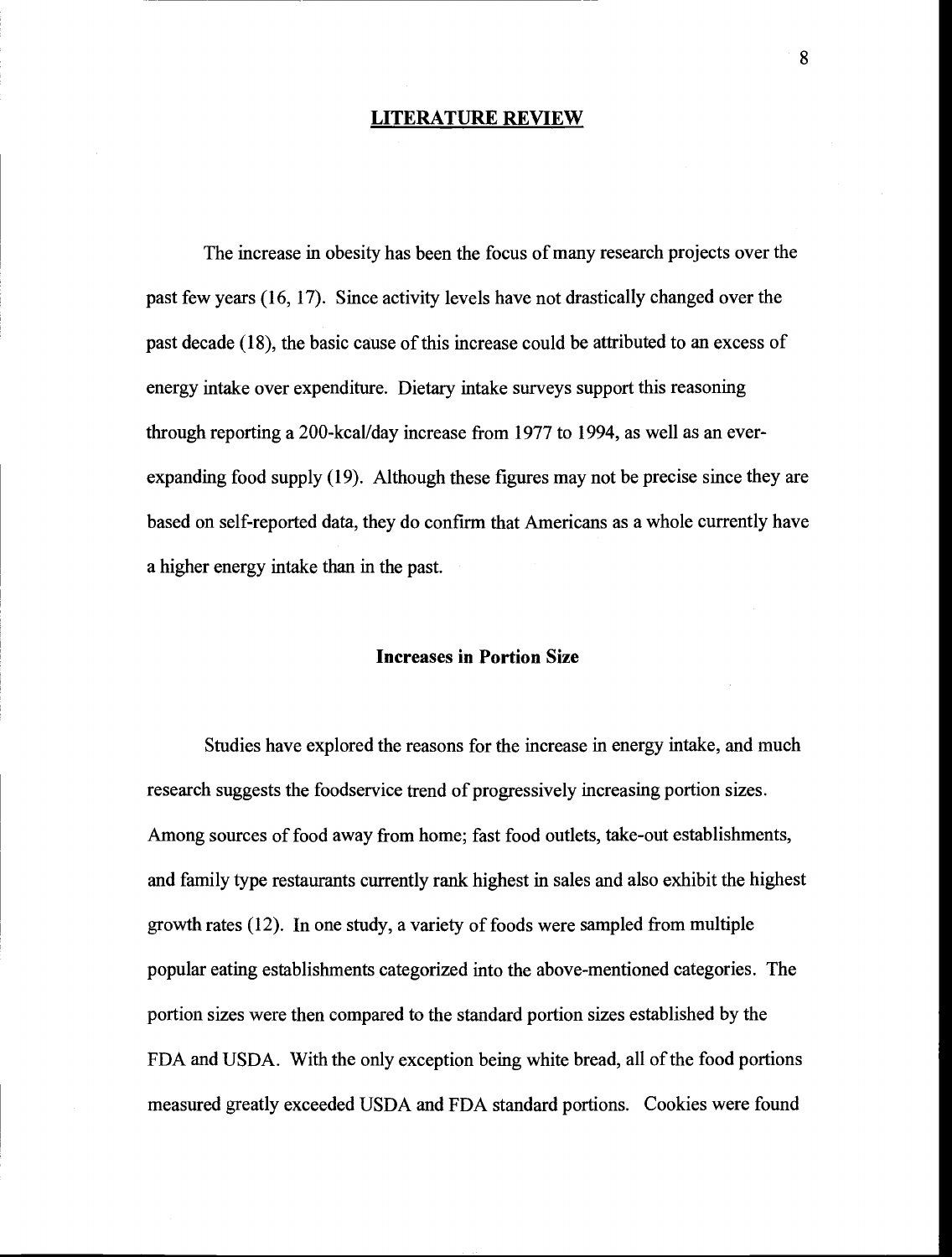to have the largest excess over USDA standards (700%), with cooked pasta, muffins, steaks, and bagels exceeding USDA standards by 480%, 333%, 224%, and 195%, respectively (19). French fries, hamburgers, and soda portions were found to be two to five times larger than the original portion sizes (19).

Research has also shown an increasing availability of larger portion sizes. They are often used as selling points for food, with one marketing focus being on the availability of the larger size (20). Larger portions are actively promoted throughout fast-food establishments, with "value meals" offering the largest sizes less expensively with bundling, than if purchased separately (21). Restaurants are also using larger plates, baking pans, and muffin tins to prepare larger portion sizes that many consumers have come to expect (19). Industries outside of foodservice are also adapting to the availability of larger portion sizes. This is evident through the increasing size of cup holders in automobiles and other methods of transportation.

Some food labels may also be misleading regarding portion size information, especially among baked goods, available in grocery stores, coffee shops, delis, and convenience stores. In a sample of single serving baked goods; including muffms, brownies, and cookies, the majority of samples were found to exceed label weights (14). The FDA's rule allows that foods weighing less than twice the standard size may still be labeled as one serving size. This likely contributes to the current consumer confusion about appropriate portion sizes (22).

Overall, the research suggests that the trend toward larger marketplace servings has occurred parallel with the rising rates of obesity. This implication is strengthened with research determining that increases in portion size does lead to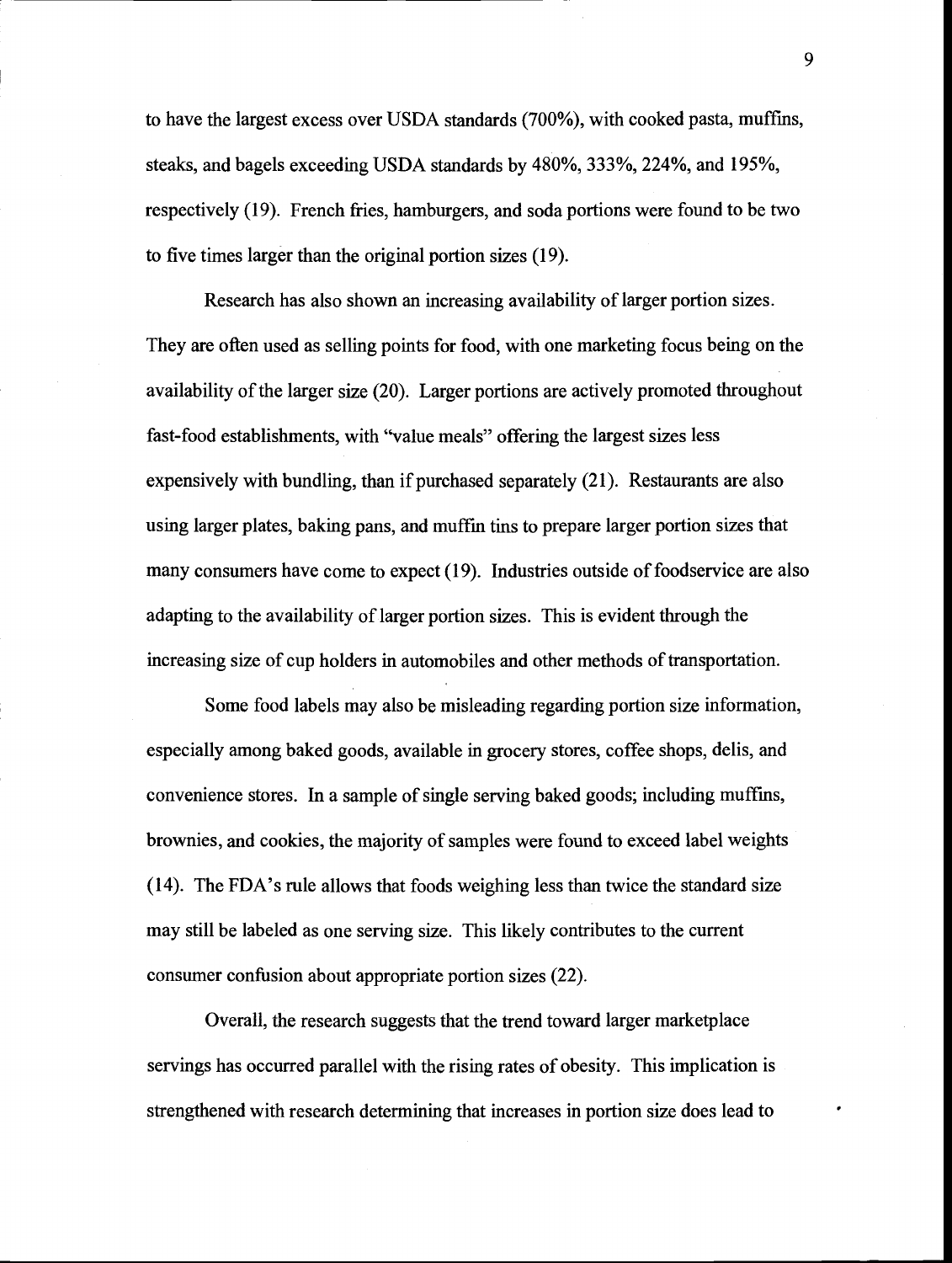greater consumption of food in both men and women. Subjects in a recent research study by Rolls, et al. consumed 30% more food when presented with the largest portion than when presented with the smallest portion (14). The increase in consumption was also found to be independent of body weight, weight status, or self versus pre-plated serving method. There was also found to be no difference in levels of hunger and satiety before and after consumption of varying portion sizes. The researchers suggest that perhaps there is an environmental effect of portion size regarding the development of hunger and satiety (14).

The increase in portion sizes of foods available away from home is affecting portion sizes consumed in the home as well. Since food spending on meals away from home has now increased to at least 44% of the food budget for a household, or sometimes as high as 50.4% in some households (2), restaurant portion sizes are becoming the norm, and appearing to be distorting consumer's view of appropriate portion sizes (22). This has lead to a substantial caloric increase in a variety of foods. Compared to portion sizes from 1977, Americans are eating per portion on average: 93% more calories from salty snacks, 49% more calories from soft drinks, 97% more calories from Hamburgers, 68% more calories from French fries, and 133% more calories from Mexican food (23). Cookbooks may also contribute to an expansion of portion sizes being served at home. Identical recipes of old and new editions of classic cookbooks, such as The Joy of Cooking, specify fewer servings which means that portions are expected to be larger (21).

The availability of larger package sizes also has similar effects on consumption. Research has shown in both food and non-food items, such as bleach,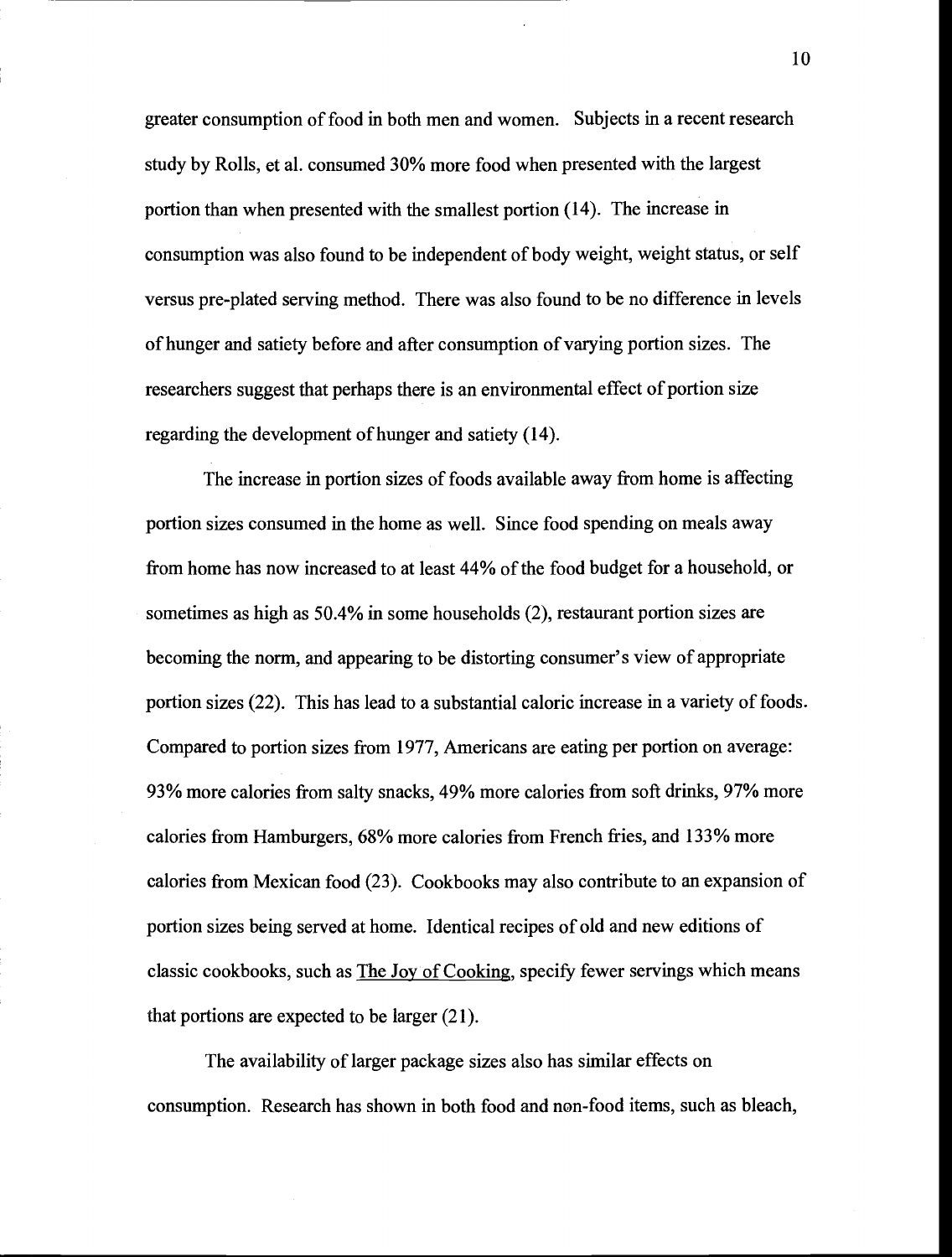detergent, vegetable oil, and M&M's, that large packages of familiar products encourage greater use. Therefore, as the size of the package increases the usage volume of the product also increases (22). However, due to the Nutrition Labeling Act, consumers have instant access to nutritional information of foods they plan to purchase from grocery stores or supermarkets.

#### Nutritional Impact of Eating Foods Away from Home

Information regarding the nutritional content of food purchased and consumed in a restaurant setting is often not available. Consumers usually have little or no awareness of the nutritional values of these foods. Therefore, many individuals are unable to completely and accurately determine their total caloric intake.

One study by Diluberti and Bordi has confirmed that the relationship of increased portion size and increased energy intake has expanded into restaurant meals (24). In this study, a cafeteria-style restaurant was used, and portion size of an entrée was manipulated from the standard portion to a much larger portion. The researchers covertly measured the energy intake by weighing each dish before and after the meal. The results from this study were consistent with other studies in that portion size again had a significant effect on the amount of the entrée consumed. However, this study is unique since it is the first to occur in a restaurant setting as opposed to a laboratory setting.

Another study by Binkley and Jekanowski further strengthens the association between dietary changes and rising obesity in the United States (25). This study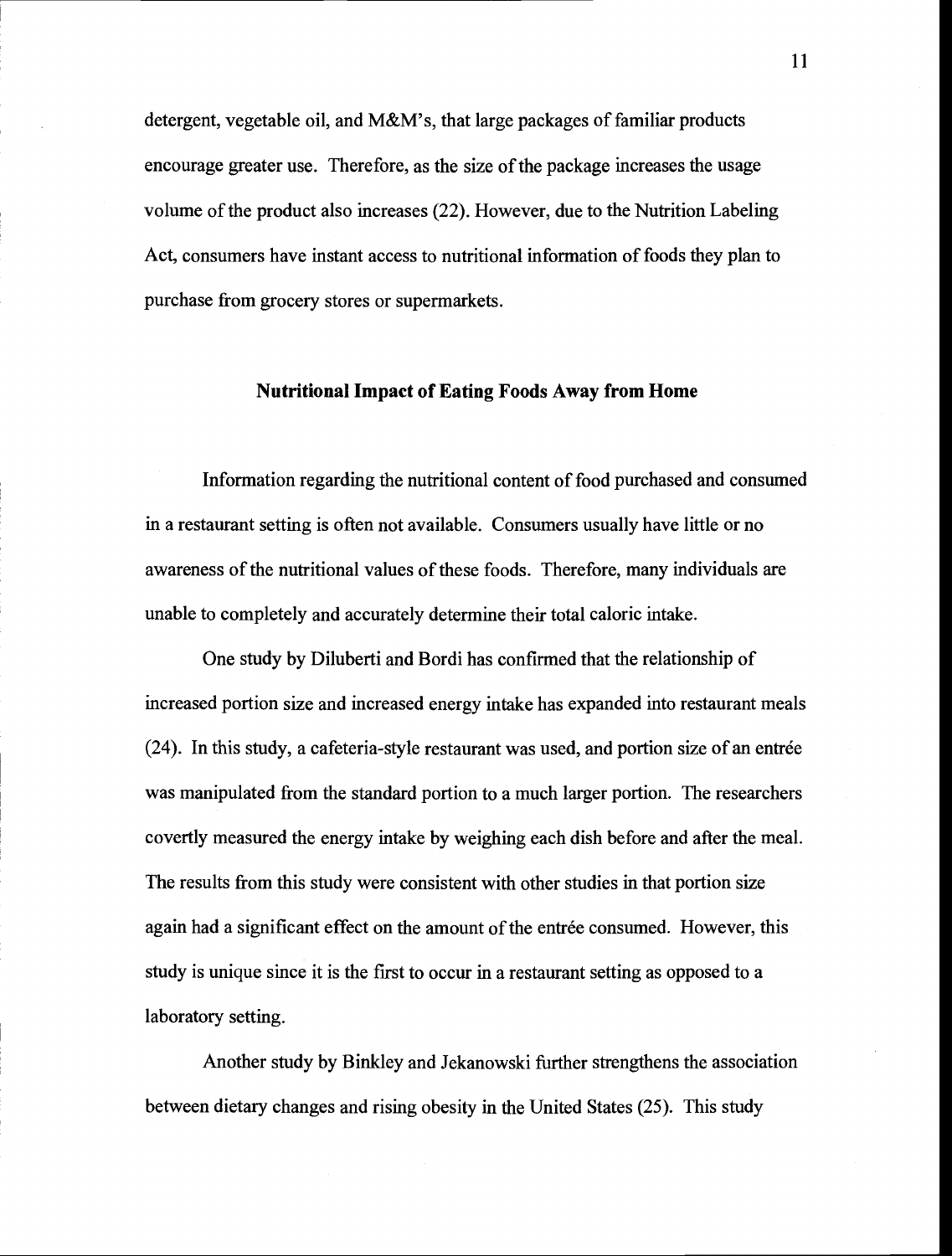focused on determining if the source from which food is obtained has contributed to the increased obesity of the nation's population, while controlling for demographic, lifestyle, and regional factors. Secondary data from the 1994-1996 Continuing Survey of Food Intake by Individuals consisting of twenty-four hour food recalls was analyzed to determine if the source from which food is obtained contributes to being overweight. It was found that for males, those who ate food away from home from any venue during the food recall were about 1 kg heavier, all other factors being equal (height, age, and lifestyle). Females were also found to be heavier if a fast food restaurant, but not any restaurant, had been frequented during the food recall period. The researchers concluded that the trends in both increased US obesity and in increased consumption of food away from home are unlikely to be coincidental. Therefore, it was determined that food away from home, particularly fast food consumption, are likely to be contributing factors to increased obesity.

#### Healthful Eating in Restaurants

Today, more and more restaurants are attempting to incorporate more healthful offerings due to increasing customer demand (26). Modifications, such as low-carbohydrate, low-fat, and high protein items are becoming much more available providing more options for consumers who are watching their intake of certain nutrients (26). Still, many individuals may need a little more guidance due to lack of nutrition knowledge or understanding of dietary needs (27). However, in one survey, more than two out of three individuals reported they are tired of hearing about what is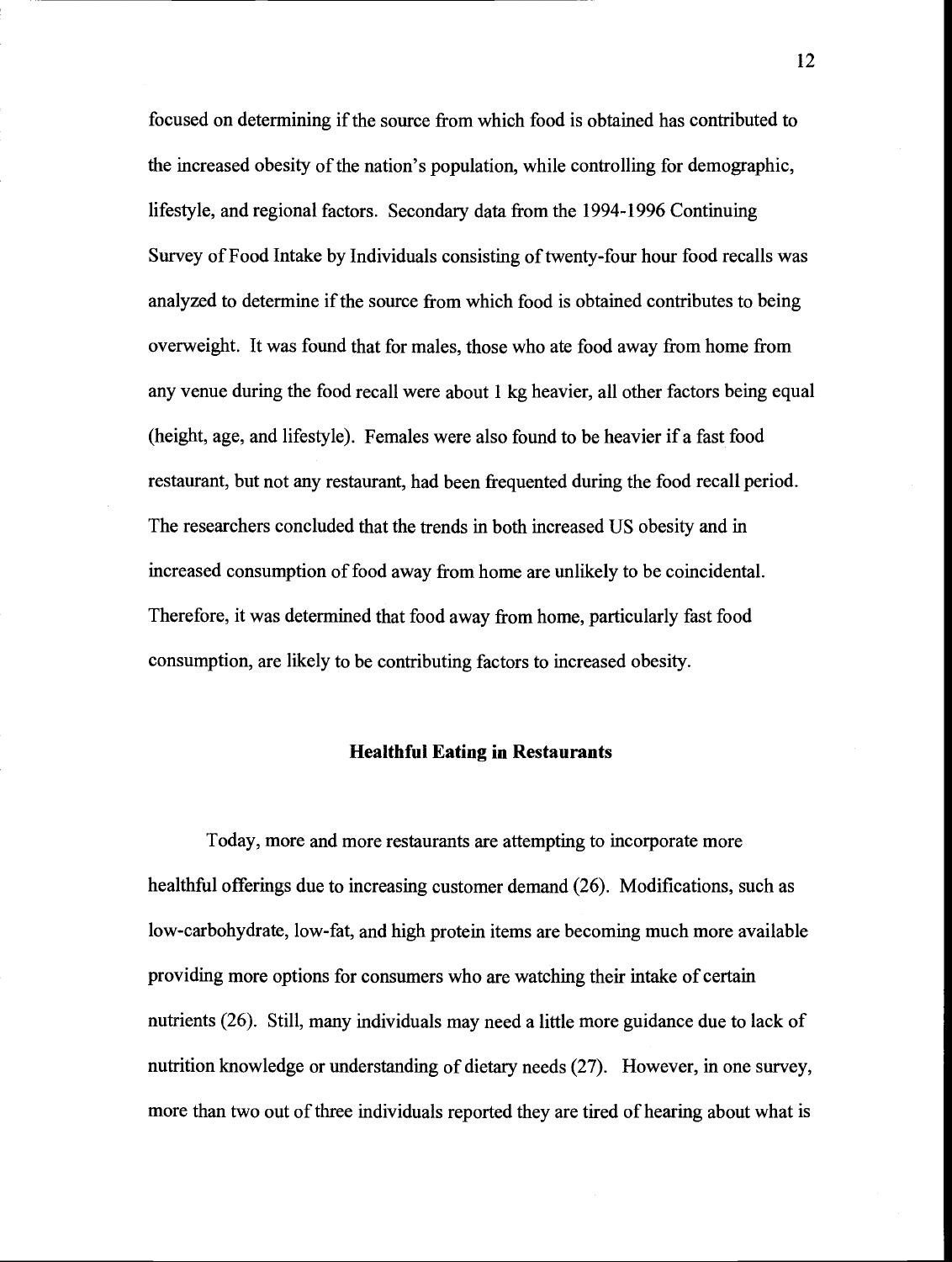good and what is bad for them when it comes to food items (26). Therefore, more creative methods may need to be addressed when attempting to motivate individuals to make healthier food choices when eating away from home.

One study by Colby, Elder, Peterson, et al examined promoting the selection of healthy food through the menu item description that was provided in a family style restaurant (28). This study used three different written messages included on the restaurant menu, varying in content and emphasis, to promote one food special during each day of intervention. The first message emphasized the healthfulness of the special, noting low levels of fat and sodium. The second message stressed flavor, and added that the menu choice was healthful. A third, non-specific message made no mention of taste or health factors. The results indicated that restaurant patrons were more apt to select the healthful specials when the message emphasized taste but also noted that the selection was healthful (28). Therefore, researchers concluded that patrons were more open to information about the palatability of the food than its healthfulness (28).

Researchers are also beginning to focus on how nutrition information on a menu will influence consumers' attitudes and purchase intentions. One study by Kozup, Creyer, and Burton focused types of information to determine influences (29). It was found that favorable nutrition information, or stating healthy nutritional information or making positive health claims, on a restaurant menu had a positive effect on the attitude of the product, and on purchase intention.

The nutritional frame, or the context that occurs when nutritional information is presented for some but not all menu items, has also been found to influence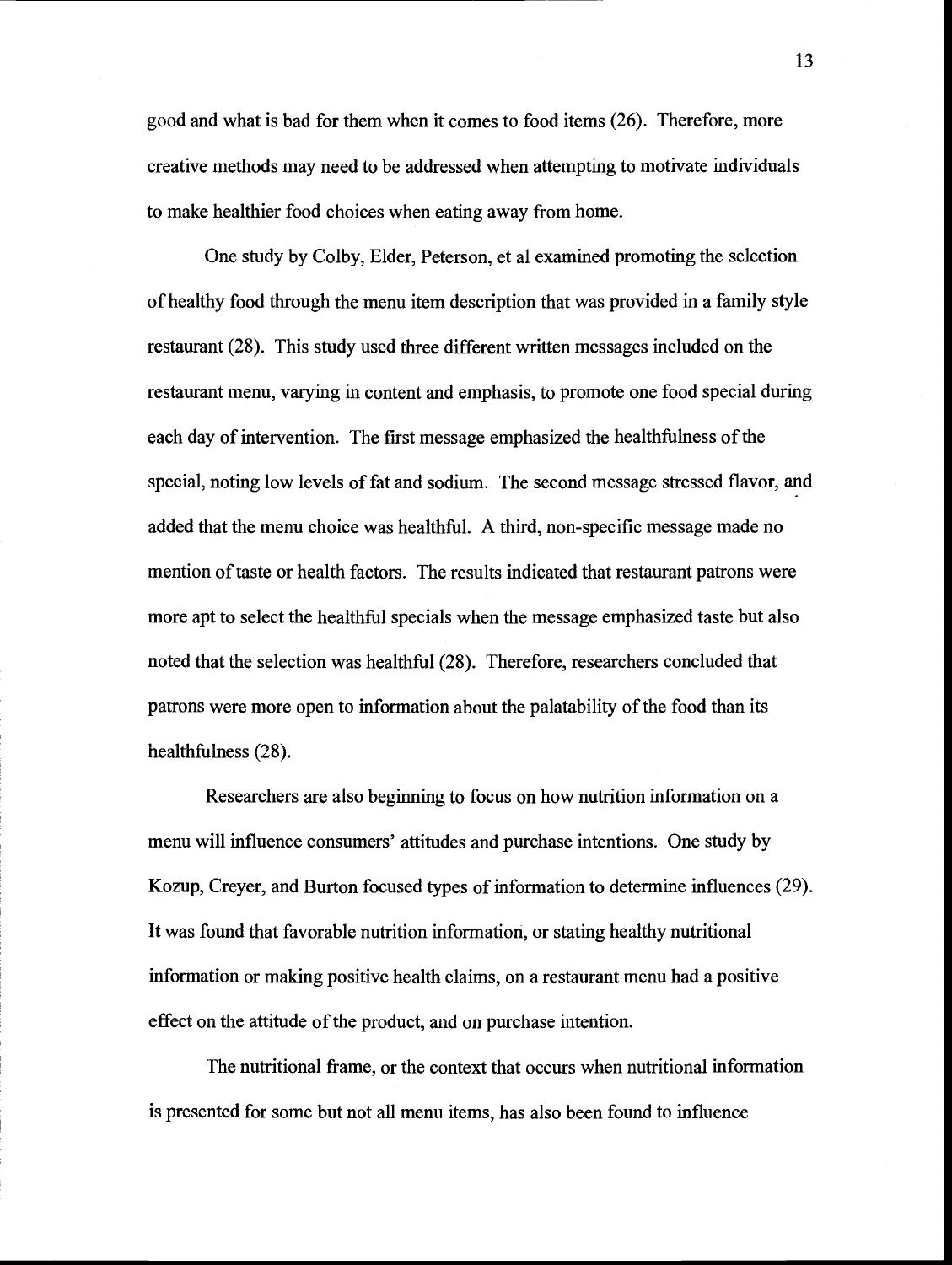consumer's attitudes and beliefs about the nutrient values of menu items. One study by Burton and Creyer used prepared sample menus to evaluate participant's perceptions of nutrient levels for menu items (30). This study provided information for target (nutrient information or health claims supplied) and non-target (no nutrient information or health claims supplied) menu offerings to determine how the nutritional context would affect perception and likelihood to purchase. The researchers found that the provision of nutrient information (such as an item being low fat) or a health claim (such as a heart-healthy claim) for the target item produced perception that the non-target items also contained these characteristics. Similar results were also found when negative nutritional information was supplied on the target item by also creating associations for the non-target item. Therefore, the nutritional frame manipulation created a context that influenced perceptions of the nutrient values of non-labeled items (non-target).

#### Research in Restaurants Involving Nutrition Labeling

Many interventions have occurred over the past decade examining the effectiveness of nutrition labeling in restaurants. A study by Aibright and Flora examined the impact of nutrition information on entrée sales and patron attitudes (31). In this study, the intervention consisted of placing a large red heart next to each entrée that qualified as being low in fat and cholesterol. A sign stating that those entrees designated with a "heart" were low in fat and cholesterol and "good for health". Restaurant patrons also completed a one-page survey to provide general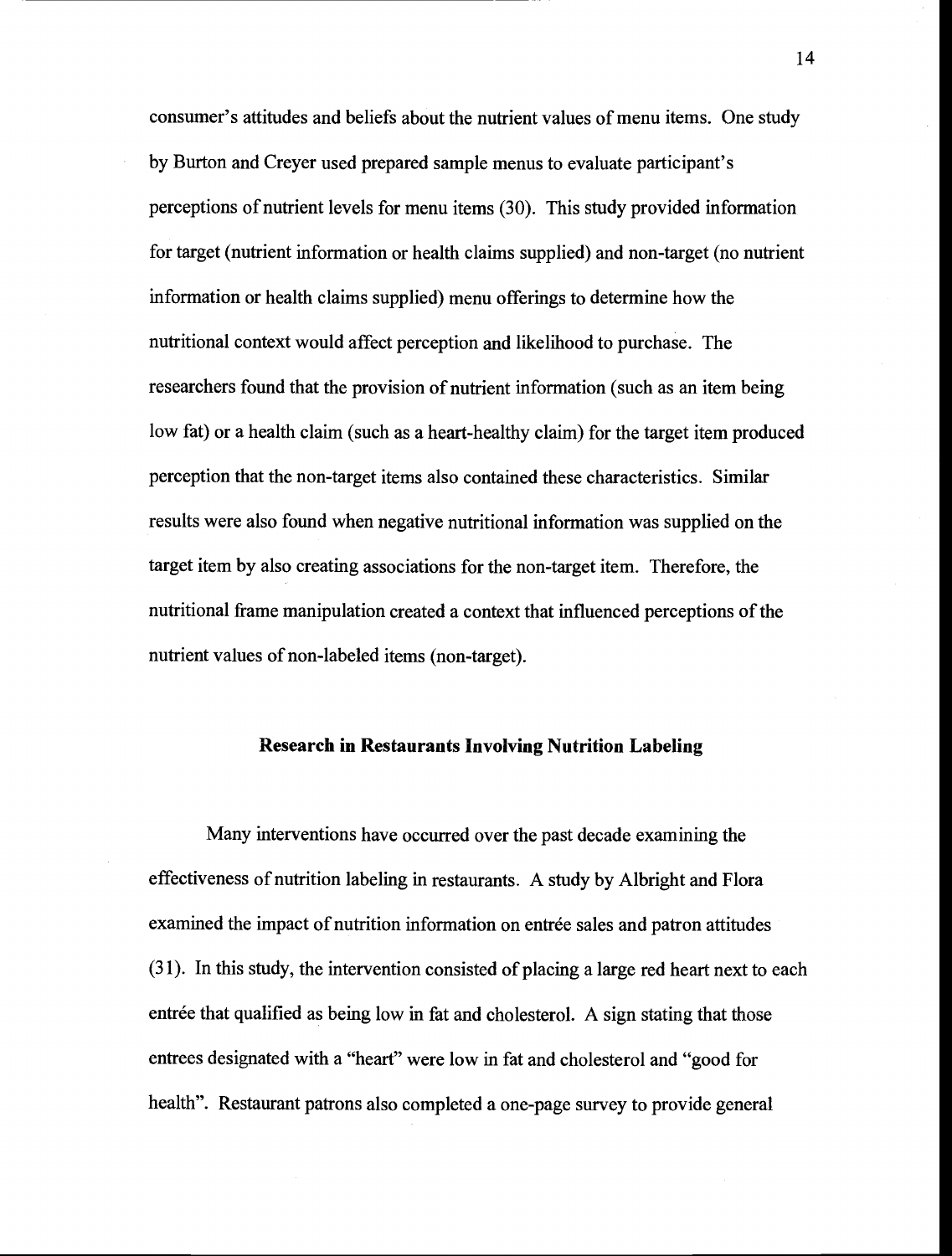demographic information, awareness of the menu labels, and their knowledge of the purpose for the labels. Fifty percent of the restaurant patrons that were surveyed reported seeing both the heart labels. Over 60% of the patrons were able to correctly identify the meaning of the labels as identifying the entrees to be low in fat and cholesterol. Overall, two of the four restaurants participating in the intervention showed significant increases in the sales of targeted foods following labeling. In all four restaurants, women and older patrons were more aware of the program and more responsive to its recommendations.

A separate study published by Richard, Devost, Masson, and O'Loughlin also evaluated the effectiveness and feasibility of an intervention aimed at offering healthy menu options in a fast food restaurant and a family style restaurant in low-income neighborhoods (32). Specifically, the frequency with which customers ordered healthy menu options were monitored, and customer self-reports of the impact of the intervention were also gathered. Entrees with a lower fat and/or high fiber content than other entrees on the menu were labeled as "Express Fit" on the fast food menu, and "Great Shape" on the family service restaurant menu. The intervention was advertised in both restaurants on posters and placemats, as well as an insert in the menu. Happy-face labels were also assigned to the healthier items. Additionally, the intervention was publicized in the local newspaper, and in pamphlets delivered to all households in the research radius. It was found that the patrons of the family-style restaurant showed more interest in the targeted entrees compared with the fast food restaurant clientele. It was also found that males in the family-style restaurant and regular customers (at least one visit per week) in the fast-food restaurant were more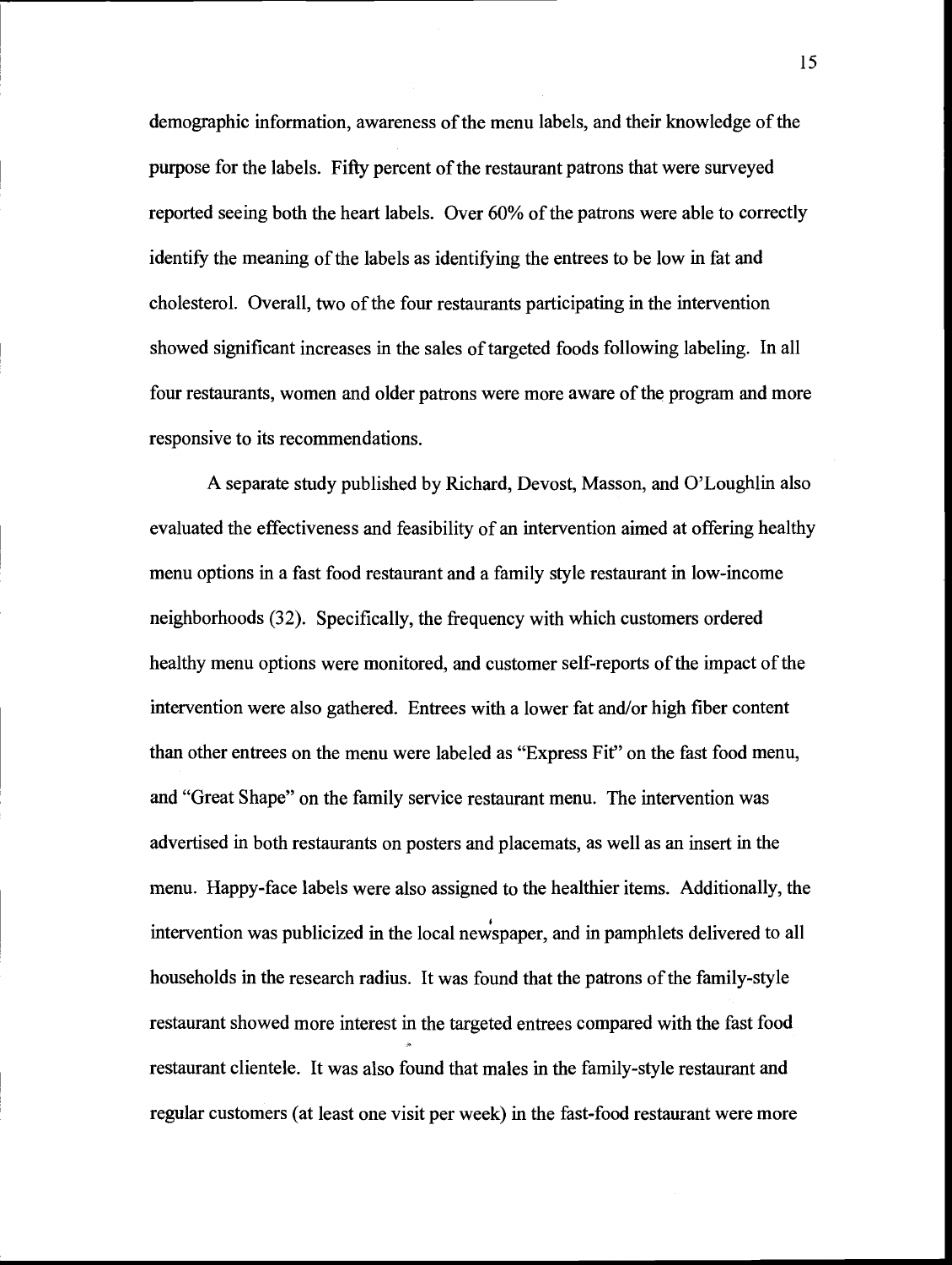likely than others to order these options. The survey respondents also stated that taste is an important reason for ordering healthy entrees. Therefore, the authors suggested that promotional messages that convey that healthy options are "not only good for you but also taste great" might be more effective than those appealing to health motives only.

A study performed by Fitzgerals, Eagle, Sheldon, and Kannan also posed the research question, "Does a promotional campaign impact the sales of heart-healthy menu items in community restaurants?" (33). Nine community restaurants participated in this intervention, which involved using promotional campaign materials (print advertisements, posters, and table tents) to increase awareness of heart healthy menu items on restaurant menus. A broad reach component was also utilized in this study, which involved advertisements in the local daily newspaper and a local entertainment publication that featured community events and resources. Four of the nine restaurants involved showed a small increase or no decrease in the percent of heart-healthy menu items sold after the 8-week campaign. Overall, the percentage of heart-healthy items sold after the campaign showed a trend toward a small increase in heart-healthy dining. However, the campaign did not have statistically significant effect on the sales of healthy menu choices.

Additionally, a separate research intervention published by Dubbert analyzed the effectiveness of menu labeling in a work place cafeteria (34). This intervention consisted of labeling the three lowest calories items within the categories of salad, vegetables, and main courses. The sales of low-calorie salads and vegetables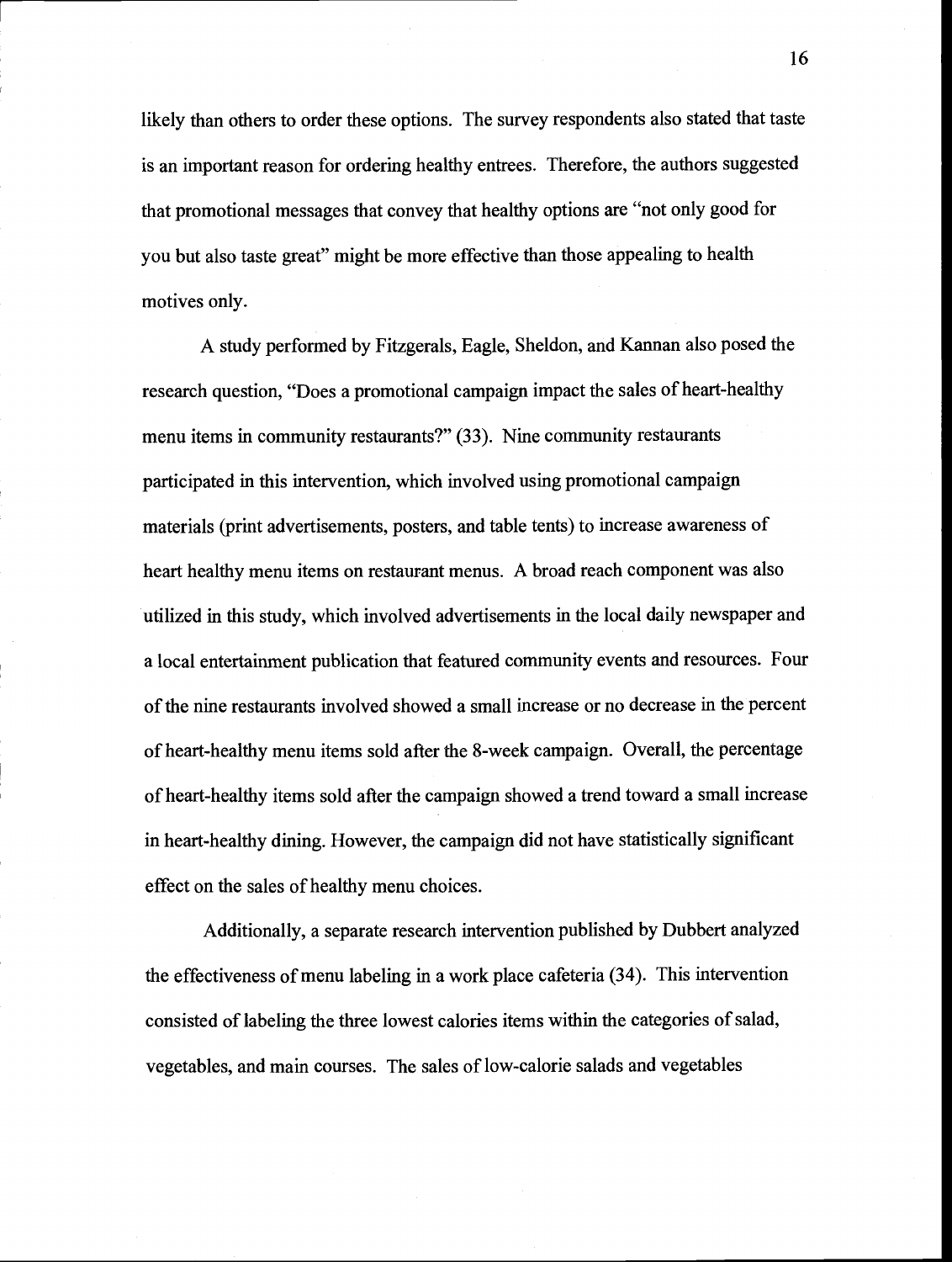increased when labels targeted these items, but sales of labeled lower calorie main dishes did not increase.

Eldridge, Kotz, Faus, and Snyder also performed an intervention examining the development and evaluation of a labeling program for low-fat foods in a discount department store (35). It was determined that this intervention would be worthwhile after a preliminary investigation found that 69% of shoppers surveyed stated that they would likely buy lower fat foods in Target Food Avenue. Target launched a "Good for You" promotion in all of its stores, with seven stores participating in the evaluation of the program. A total of fourteen existing menu items met the criteria of less than 10.5 grams of fat for entrees, and les than 3 grams of fat for snacks. Quarterly trends indicated that most "Good for You" items were purchased with increasing frequency throughout the monitoring period. Sales results indicated the effectiveness of the "Good for You" promotion, with significant increases in sales for lower fat sandwiches, pizza, and snacks. The sales of the "Good for You" foods as a percentage of sales continued to increase, even 9 months after the initiation of the program. Due to the success of this program, Target has focused on expanding the "Good for You" menu to provide more options for customers.

Additionally, a study by Scheidt and Daniel focuses on the concern of the extent to which consumers actually gather and use nutritional information (36). The researchers believe that consumers may look at food labels to fmd the amount of only one or two components, such as calories or fat, but may be unaware of or ignore the overall levels of other nutrients. To combat this issue, the researchers propose the development of a ratio of recommended to restricted food components (RRR). The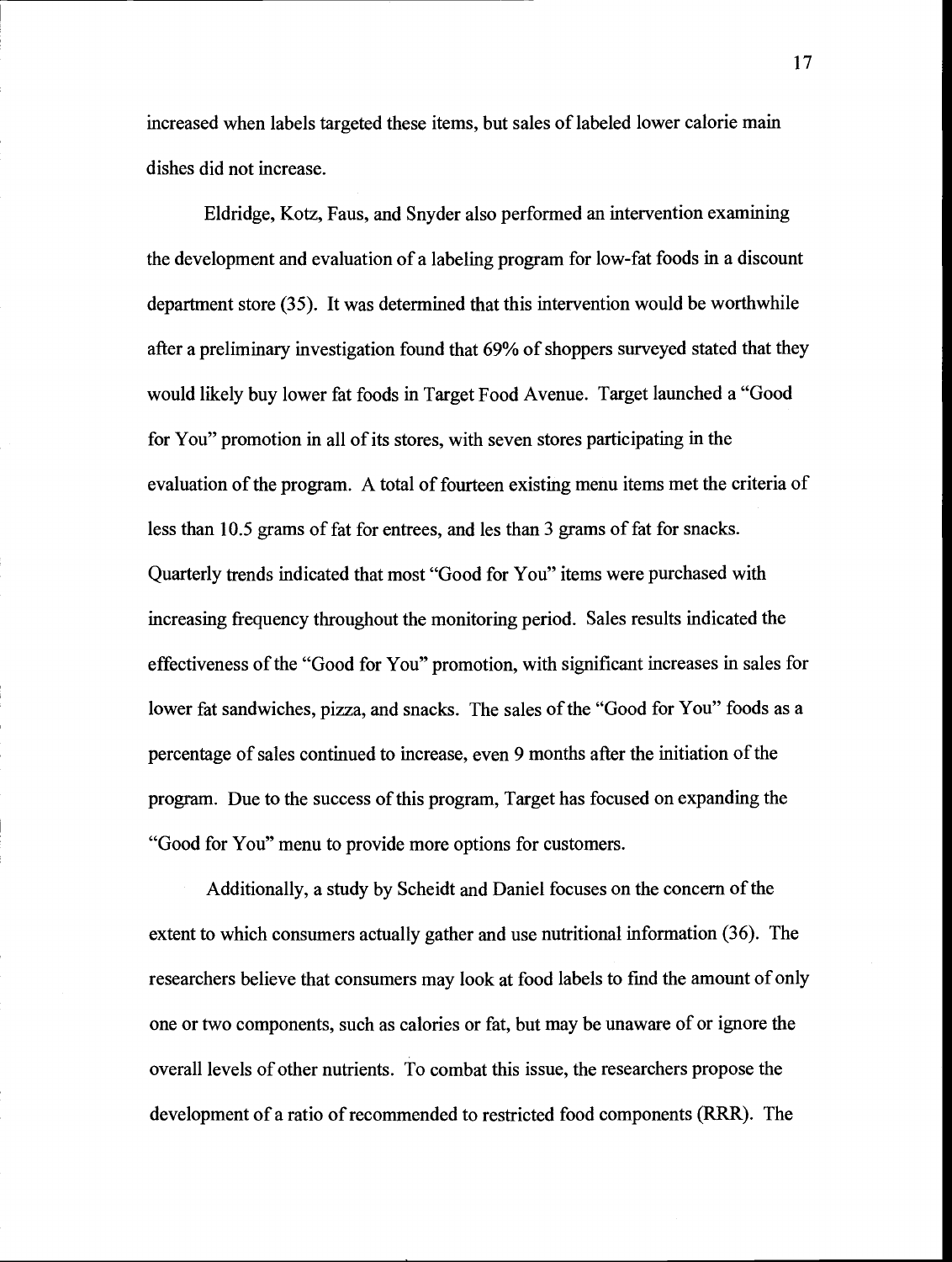RRR was conceived as a means to offer consumer a single number to evaluate food products. This tool can be used by the consumer to summarize the ratio of those food components that should be readily consumed (protein, dietary fiber, calcium, iron, vitamins A and C) compared with those that should be restricted to an upper limit (calories, sugars, cholesterol, saturated fat, and sodium). Specifically, the RRR may be used to help consumers compare foods within Food Guide Pyramid categories, such as white bread (RRR=.39) and whole wheat bread (RRR=.95) or whole milk  $(RRR=.58)$  and skim milk  $(RRR=.1.33)$ . However, research evaluating the effectiveness of this proposal and consumer understanding has yet to be completed.

Finally, a review by Holdsworth and Haslam involved reviewing point-ofchoice nutrition labeling schemes in the workplace, public eating places, and universities (37). These schemes allow for the opportunity for behavior change by modifying the environment. Twenty different point-of-choice labeling schemes were reviewed for effectiveness. It was found that most of the schemes reviewed demonstrated some positive short-term benefits of point-of-choice nutrition labeling schemes. However, the researchers were unable to conclude that there are long-term behavior changes as a result of the schemes due to the lack of follow-up studies. It was also determined by the researchers that schemes in public eating establishments are less likely to reach lower socioeconomic groups, since these groups are less likely to eat out. In the workplace studies that were reviewed, all employees were equally targeted with no programs aimed at specific sections of the workforce. Given that the work force is heterogeneous, health promotion messages should be modified to target those most in need of dietary change. It was also determined that nutrition labeling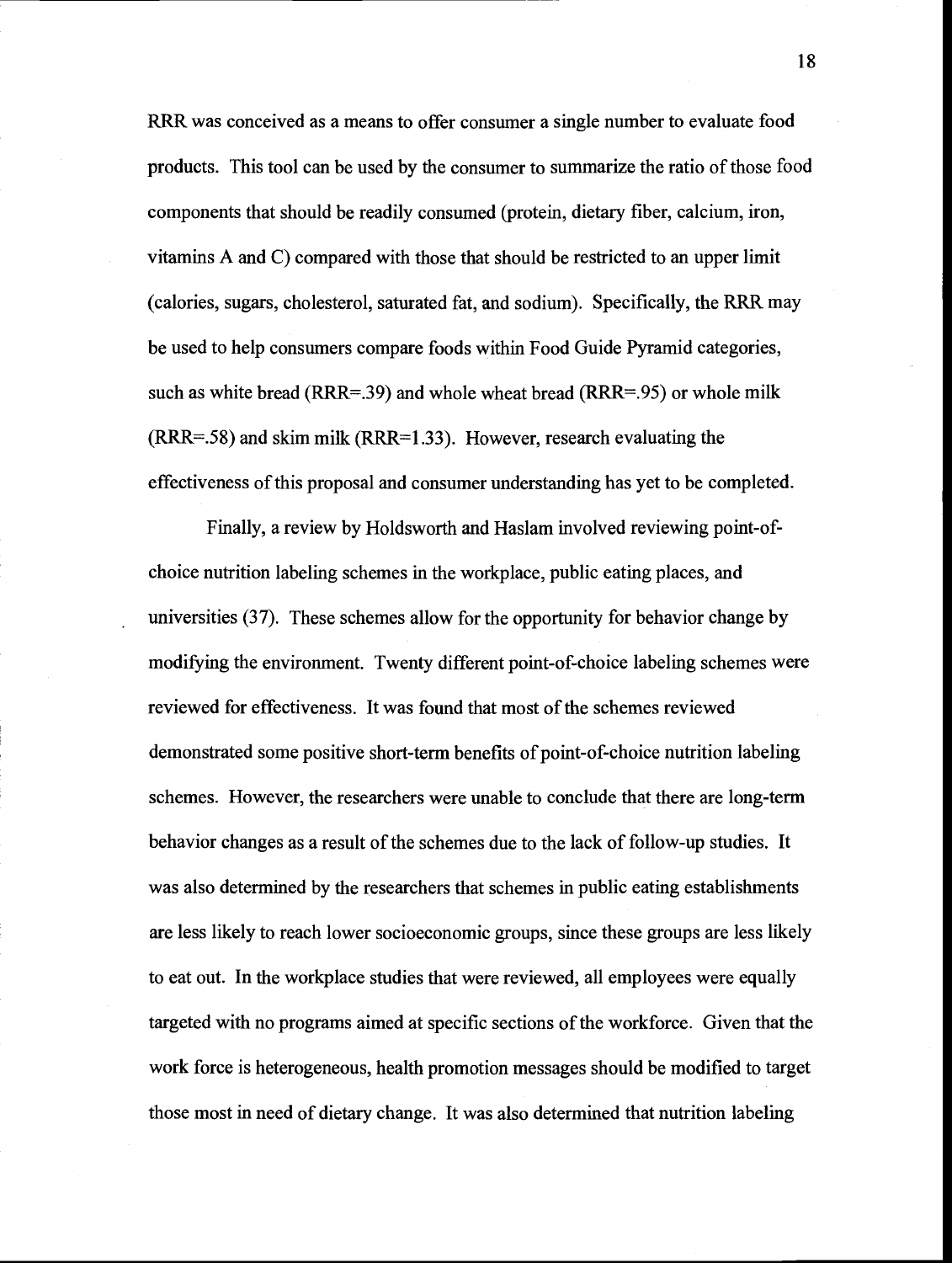schemes at the point-of-choice are a modification of the environment, and that they may facilitate change slowly. Therefore, an immediate effect or change in eating habits may not be observed for some time as restaurant patrons "contemplate" changing their behavior. Overall, the researchers determined that nutrition labeling schemes may be most effective when they are adapted for the target audience and use simple messages, especially if the messages promote both healthiness and taste.

#### Other Research Involving Restaurants

In a study by Dwivedi and Harvey, a Heart Smart nutrition campaign provided materials to restaurants to promote healthy nutrition choices (38). Promotional materials included decals, certificates, menu inserts, table tents, and a display poster. It was found that while 75% of restaurants recalled receiving these promotional materials, fewer than 33% used the table tents and menu inserts. However, 45% or more used the decal and the certificates provided. This study indicates restaurateurs' preferences for labeling of healthy menu options, and could assist with future directions for programs similar to Heart Smart.

Another study by Root, Reiboldt, Frank, and Toma evaluated the accuracy of restaurant entrees identified as health choices on a menu at two fast food restaurant chains (39). It was determined that the entrees identified as healthy choices were in fact healthy, were accurately labeled, and were consistent among different locations of the same restaurant chain. This is promising considering potential legislation is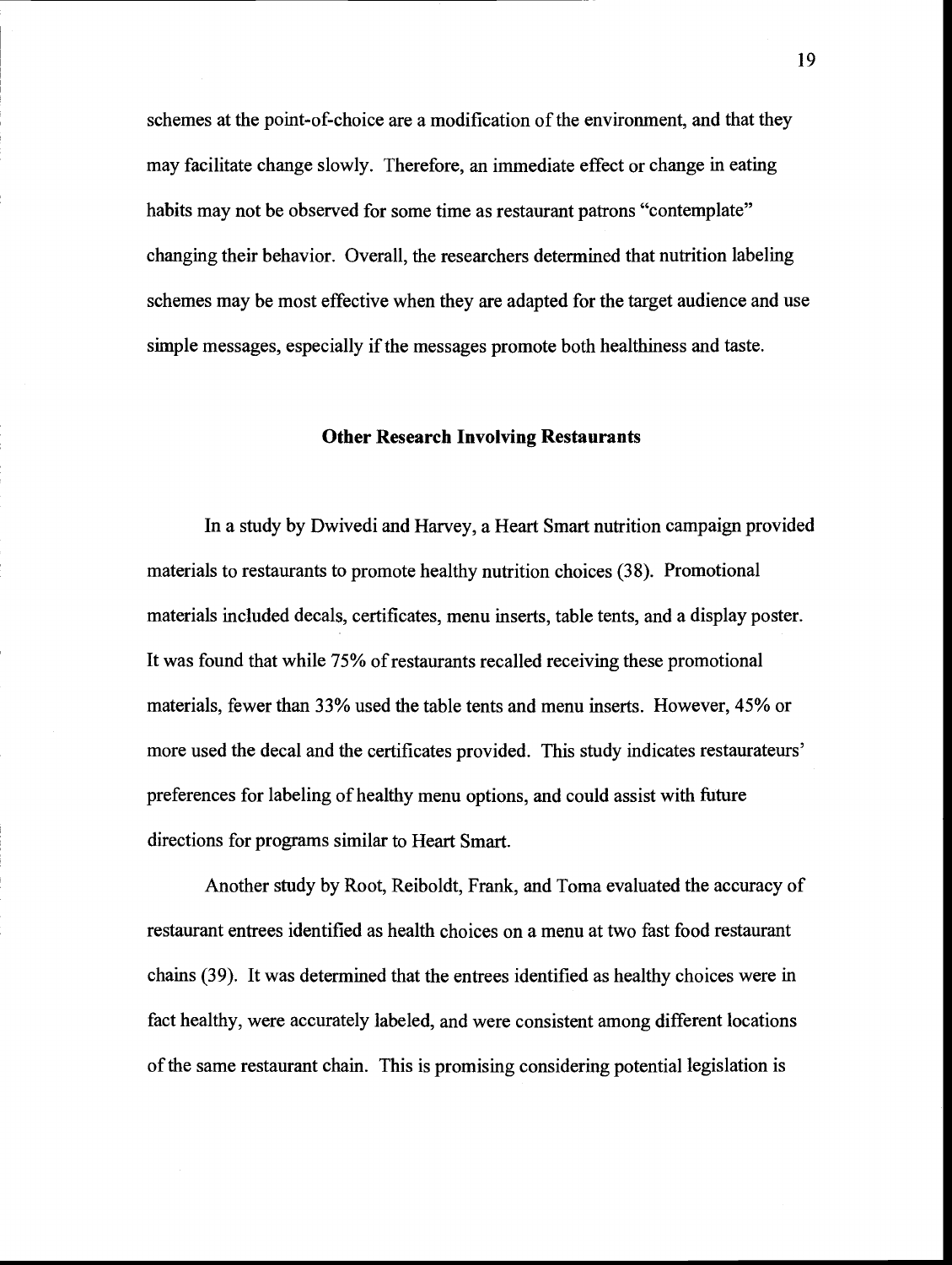under discussion to require chains to provide nutritional information, which would likely be accurate for consumers.

A separate study by Cassady, Housemann, and Dagher focused on measuring cues for healthy choices on restaurant menus (40). The purpose of this study was to develop and test the Menu Checklist, which is an instrument to be used by community members to assess cues for healthy choices in restaurants. Fourteen menus were analyzed to show the availability of cues for healthy foods, such as menu labeling or low-fat choices. It was found that labeling on restaurant menus was rare, as were low-fat choices. Fruits and vegetables were readily available with 31% of all entrees including one serving and 39% of all appetizers were primarily fruits and vegetables. Therefore, the researchers determined that the Menu Checklist is a reliable, low-cost means for community members to collect data on influences on food choices in restaurants.

#### Research Relevance

As the literature has stated, the increases in meals eaten away from home as well as increasing portion sizes in restaurants appears to be a great contributor to the ever escalating obesity issues (21). Although some studies have focused on attempting to motivate restaurant patrons to choose healthier options when eating away from home, effective methods for doing so are yet to be determined. It is also important to develop a greater understanding of consumer's nutrition-related evaluation of restaurant menu items to ensure that restaurant patrons are not being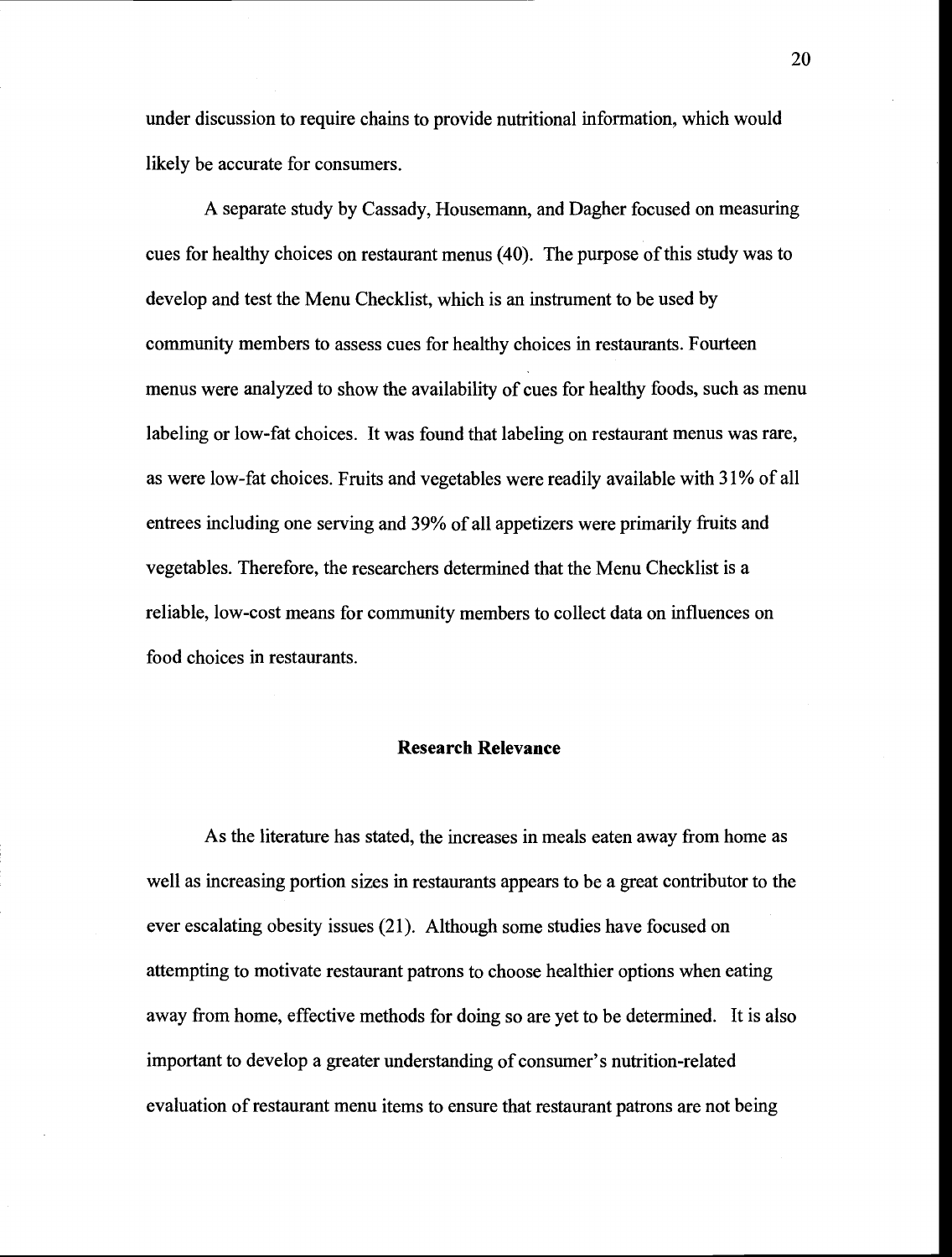manipulated, which may result in incorrect perceptions about the nutritional content of menu items.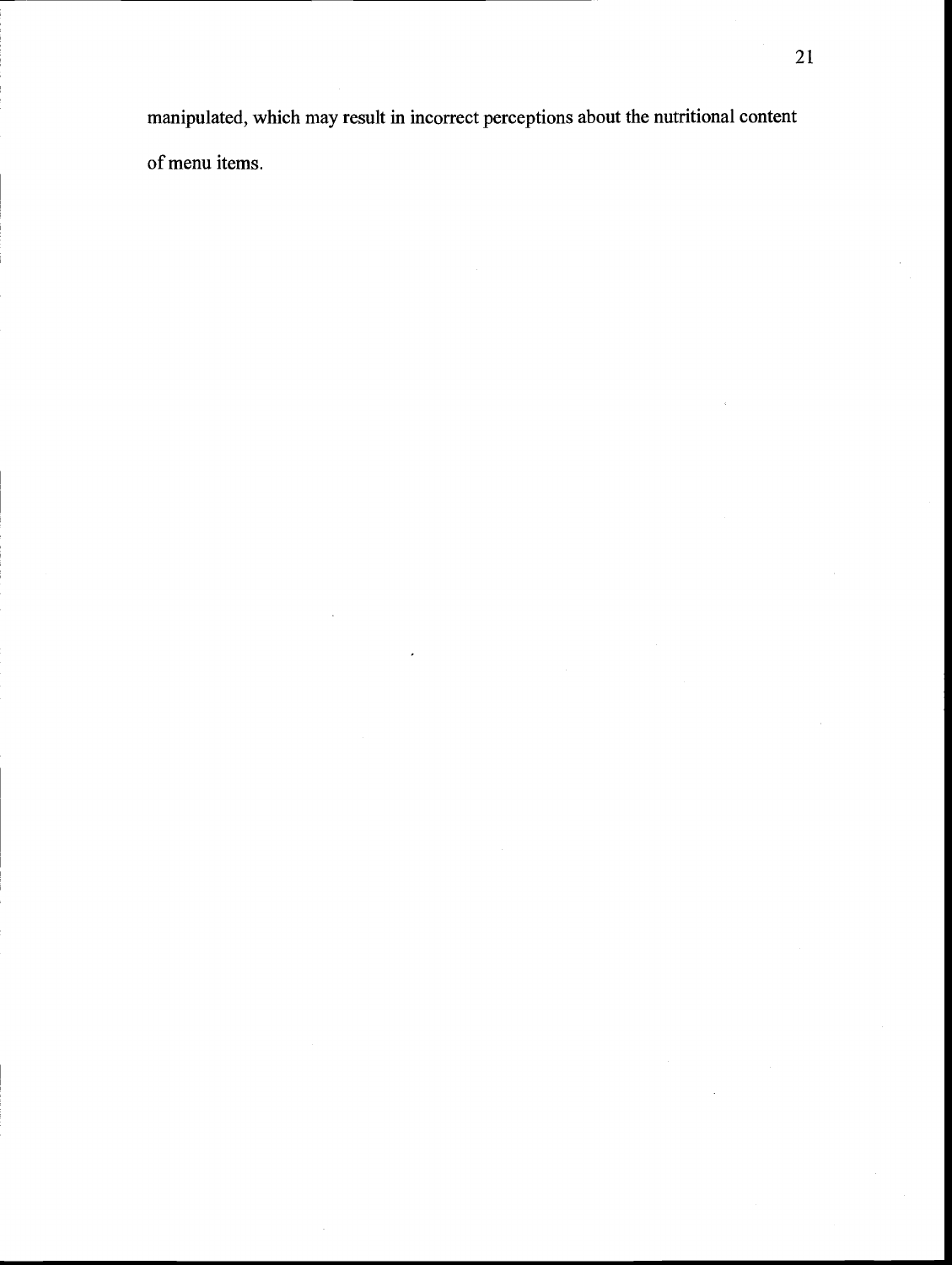#### **METHODOLOGY**

The primary focus of this investigation was to determine if nutritional information presented on a restaurant menu and at the point of sale influences sales and purchase popularity of targeted menu entrée items. The perception of healthfulness of specific menu items was also investigated by asking customers to rate items on a scale of 0 (not healthy) to 7 (very healthy) for healthfulness. The research involved two phases. The first phase involved surveying restaurant patrons at two different periods, prior and post to the study treatment of adding nutritional information to menu items. The survey included information about the perception of the healthfulness of the selected menu items, dining habits, their influences on restaurant choice, and respondent demographics. Prior to adding macronutrient content to the menu, recipes and menu items were obtained and analyzed for nutrients in target menu items. Sales data was gathered from the restaurant, both before and while the treatment of adding nutritional information to the restaurant menu took place. The Oregon State University Institutional Review Board for the Protection of Human Subjects approved all research materials and procedures for this study.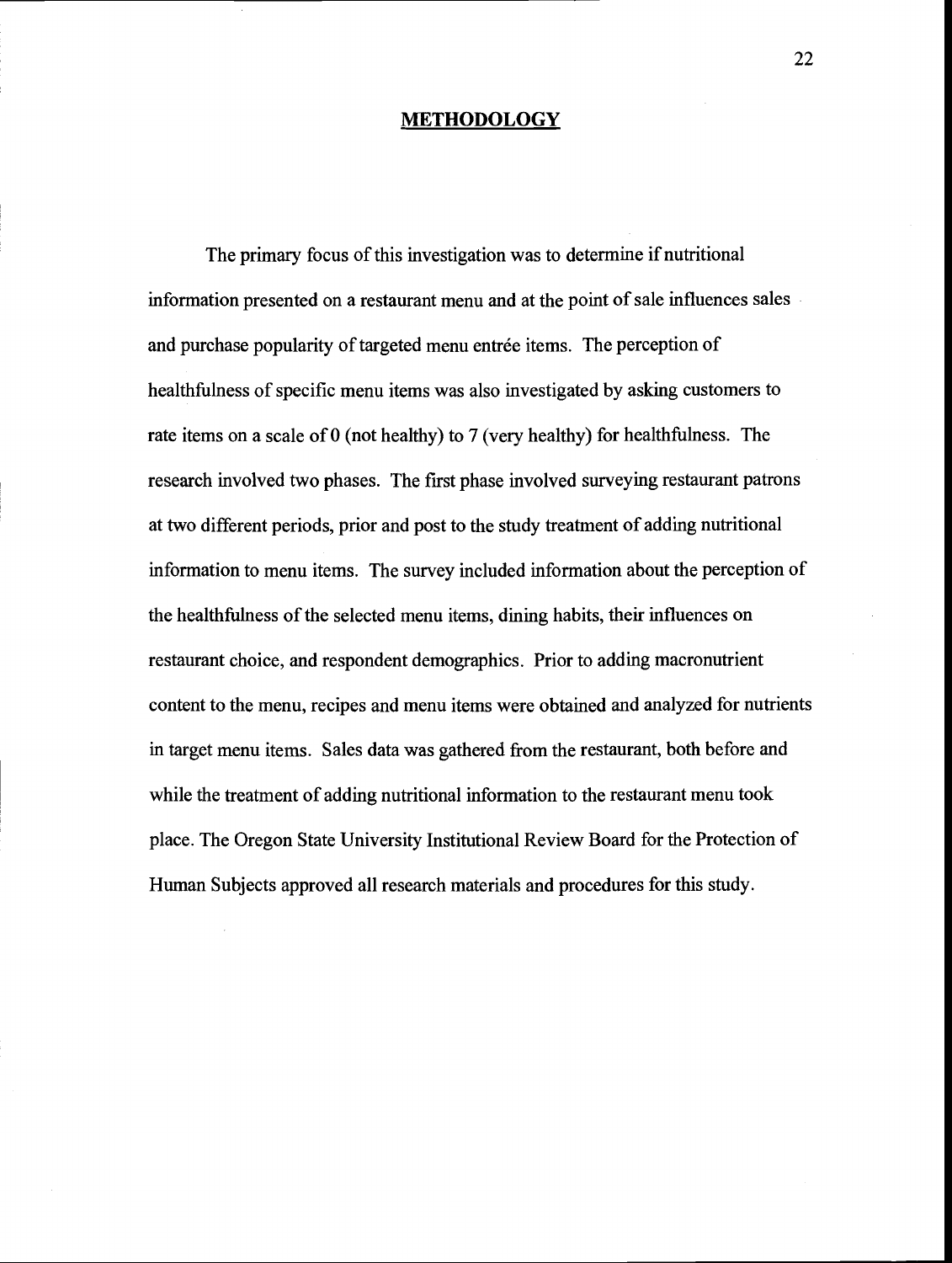#### Phase I: Survey of Restaurant Patrons

In order to obtain information about the restaurant patrons' perception of healthfulness for menu items a survey was the most time and cost effective measure of gathering that desired information. To facilitate response rate among restaurant patrons, and to increase the randomness of the sample population, the survey was hand distributed by the researcher to customers after they placed their food orders. The survey was distributed during peak lunch hours (11:00 am to 1:00 pm) for four to five day periods during weeks 4-5, and weeks 10-11 of the winter academic term. The time frame was used to capture the majority of lunchtime sales' patrons. The data collection sequence for the research is summarized in Table 1.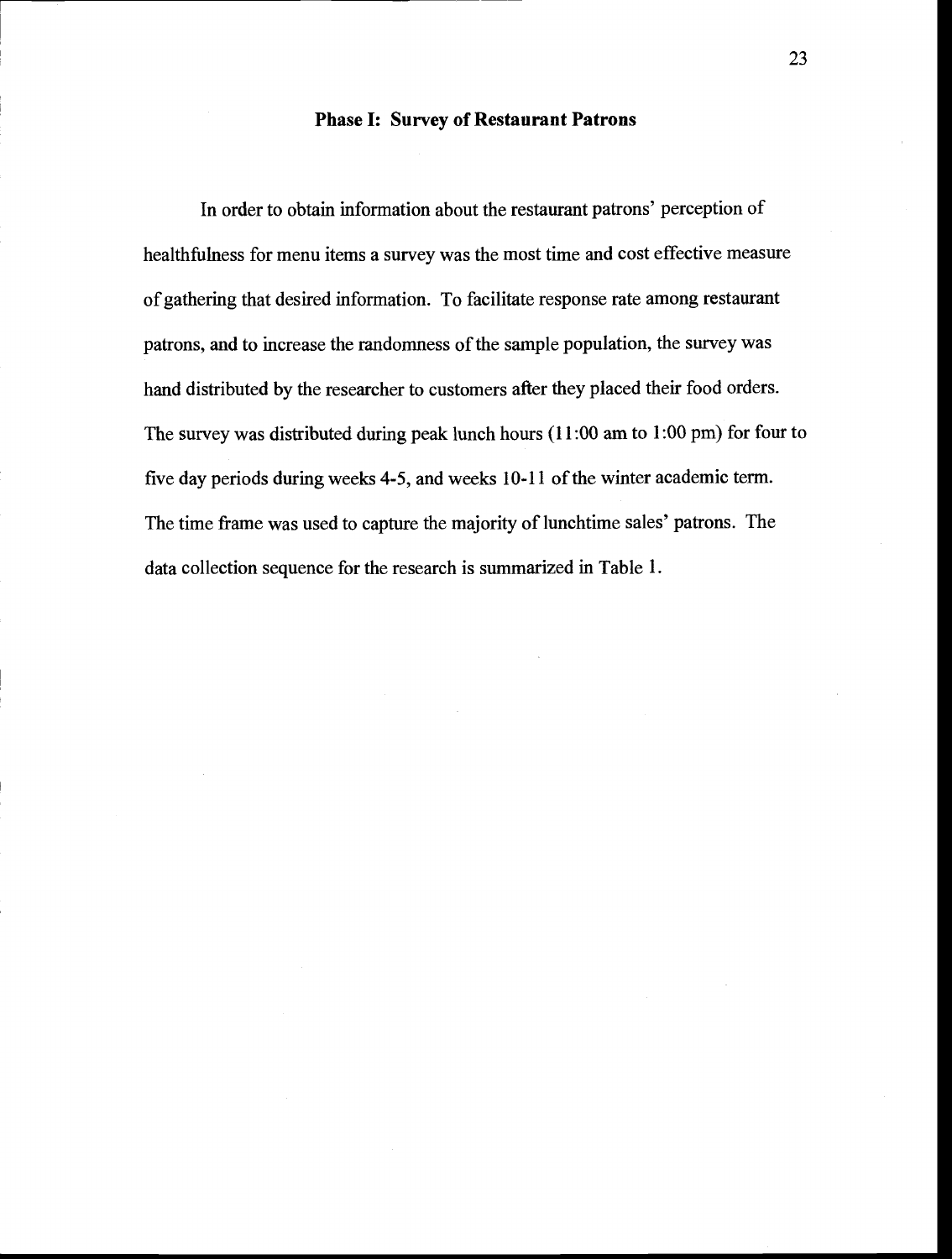| Data<br>Collection<br>Method    | Week 1        | Week 2        | Week 3        | Week 4                 | Week 5                 | Week 6                             | Week 7                             | Week 8  | Week 9                             | Week 10                                                          | Week 11                                                          |
|---------------------------------|---------------|---------------|---------------|------------------------|------------------------|------------------------------------|------------------------------------|---------|------------------------------------|------------------------------------------------------------------|------------------------------------------------------------------|
| Sales                           | $\rightarrow$ | $\rightarrow$ | $\rightarrow$ | $\rightarrow$          | $\rightarrow$          | $\rightarrow$                      | $\rightarrow$                      |         | $\rightarrow$                      | $\rightarrow$                                                    | $\rightarrow$                                                    |
| Customer<br><b>Transactions</b> | $\rightarrow$ | $\rightarrow$ | $\rightarrow$ | →                      | $\rightarrow$          | $\rightarrow$                      | $\rightarrow$                      |         | $\rightarrow$                      | $\rightarrow$                                                    | $\rightarrow$                                                    |
| Treatment                       | None          | None          | None          | Survey<br>Distribution | Survey<br>Distribution | Menu<br>Nutritional<br>Information | Menu<br>Nutritional<br>Information | No Data | Menu<br>Nutritional<br>Information | Menu<br>Nutritional<br>Information<br>and Survey<br>Distribution | Menu<br>Nutritional<br>Information<br>and Survey<br>Distribution |

# Table 1: Data Collection Methods During the Research Period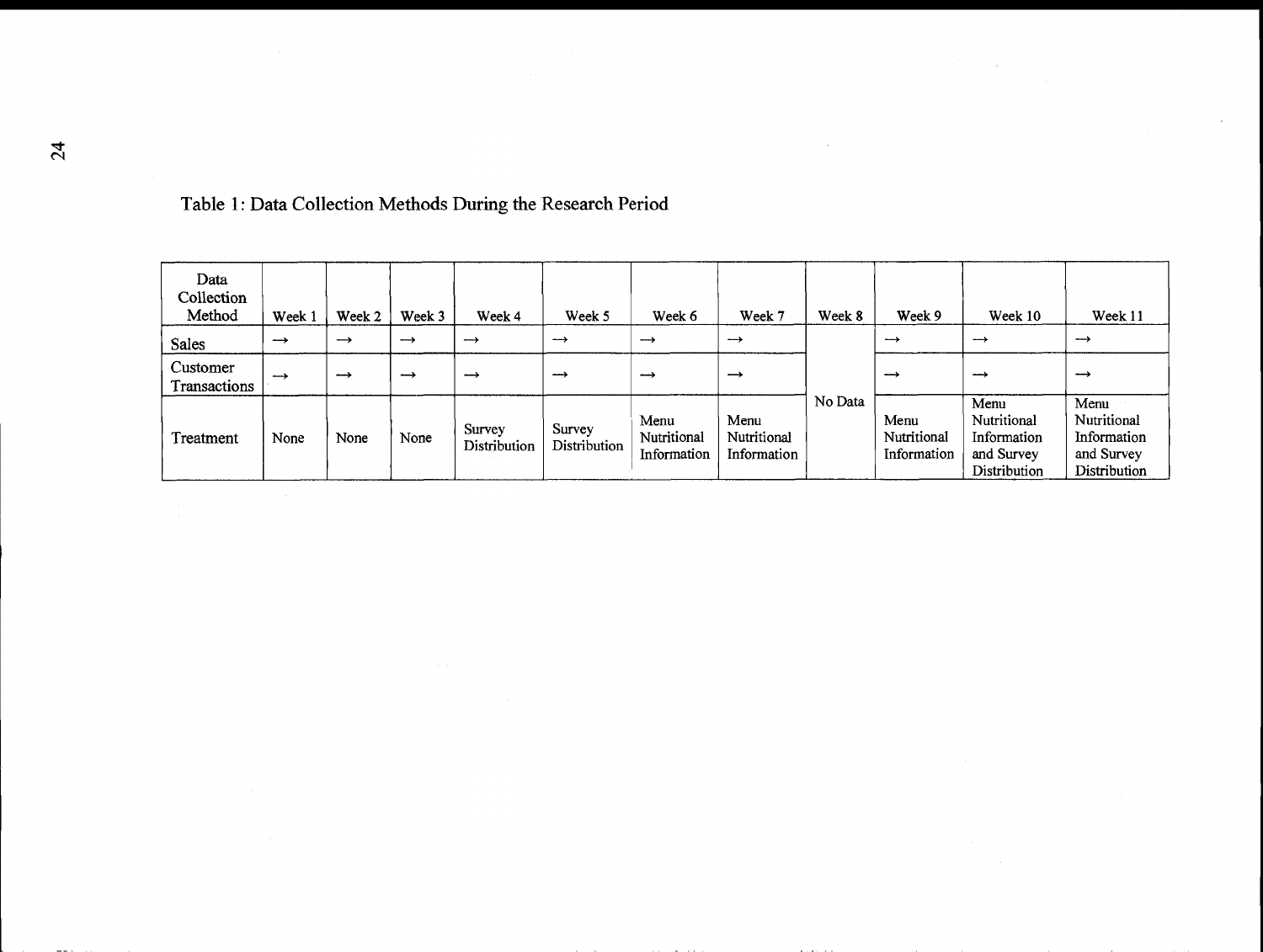#### Survey Development

The research questions and hypothesis along with suggestions from research committee members aided in the development of the survey instrument. The committee also reviewed the survey for face and content validity. The survey was revised to ensure a user friendly and well-formatted survey instrument that would be quick for the restaurant patrons to complete. Multiple individuals outside of the food and nutrition field examined the survey for possible biases, elimination of technical jargon, and to improve clarity.

The consent letter (Appendix A) was developed based on the requirements stated by the Oregon State University Institutional Review Board. Researchers ensured that the consent form stated the rights of participants through expressing their ability to answer as many or as few of the questions as was desired, and that they could refrain from completing the survey at any time. The consent letter concluded with the contact information of the researchers, if any of the participants had questions about the content or confidentiality of the study.

The researchers also determined that incentives would not necessarily increase the likelihood of survey completion, and would confound the survey distribution. Therefore, no incentives were offered for the completion of the survey.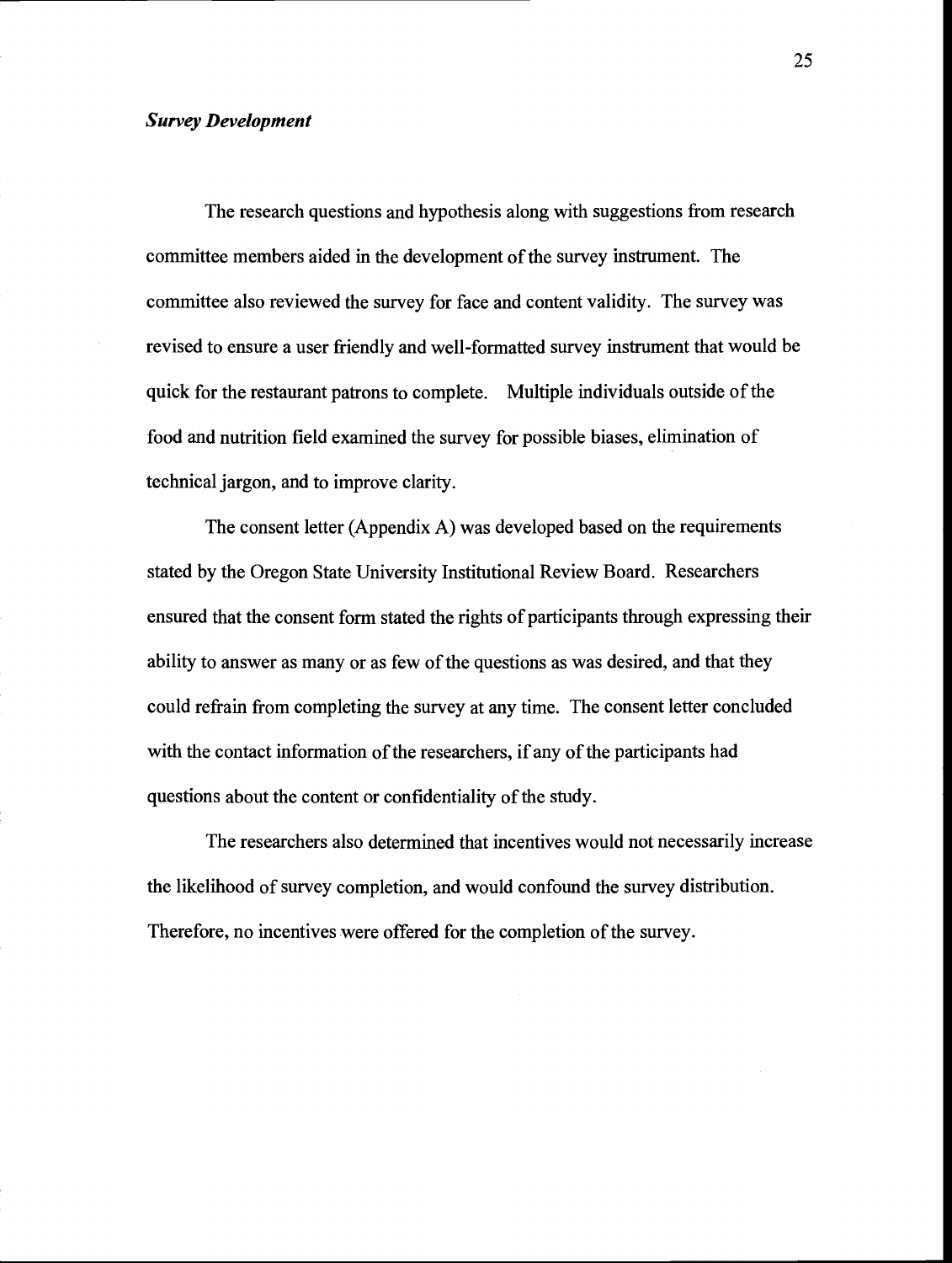### Sample Population

Restaurant patrons were randomly selected and invited to complete the research questionnaire during two weeks before nutrition information was added to the menu. The participant population was limited only in that the respondents had to be a patron of the restaurant during the research period. Therefore, the sample population included university students, faculty, staff, and others. The only exclusion criteria utilized was to avoid subjects' survey completion more than once during each phase of survey distribution.

#### Sample Size

The determination of the sample size reflected the daily average customer count of the restaurant. Restaurant management determined an average daily customer count of approximately 300. However, many of these individuals are daily repeat customers, or regular customers. Therefore, approximately 150 completed surveys were gathered from restaurant patrons during each survey distribution period. This was an appropriate quantity of completed surveys to be gathered allowing for declined participation and yet large enough to minimize the variable sampling error. Therefore, the results could be generalized to this population of interest.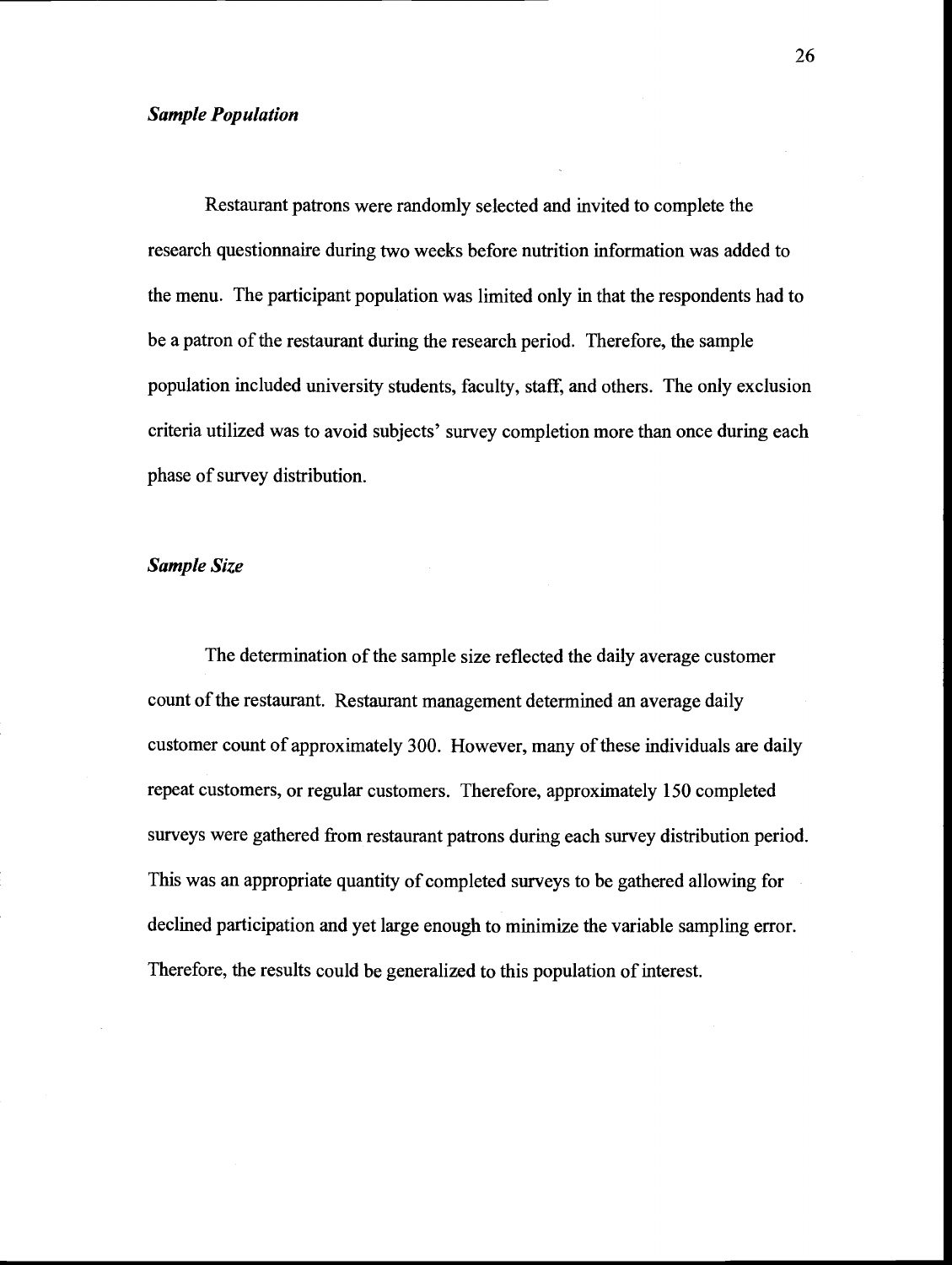Research participants were recruited to complete a survey, immediately after ordering their menu items. To ensure random selection of participants, and reduce bias of the researcher, every third individual was approached for participation. By requesting every third individual to participate, the established sampling frame would be achieved. If the individual refused, the researcher simply continued to the next third individual.

## Survey Instrument

The research questionnaire was designed to determine both pre and post perceptions of healthfulness of menu items and to gather information about the respondents dining habits. The survey tool provided no defmition of healthfulness, allowing for highly subjective measurements of perceptions. The instrument consisted of three sections: questions about influences and frequency of eating food away from home, perceptions of healthfulness of menu items on the menu, and general demographic questions. The participants were asked to answer the questions by either placing a mark in the corresponding box, or circling the appropriate number on an ordinal scale.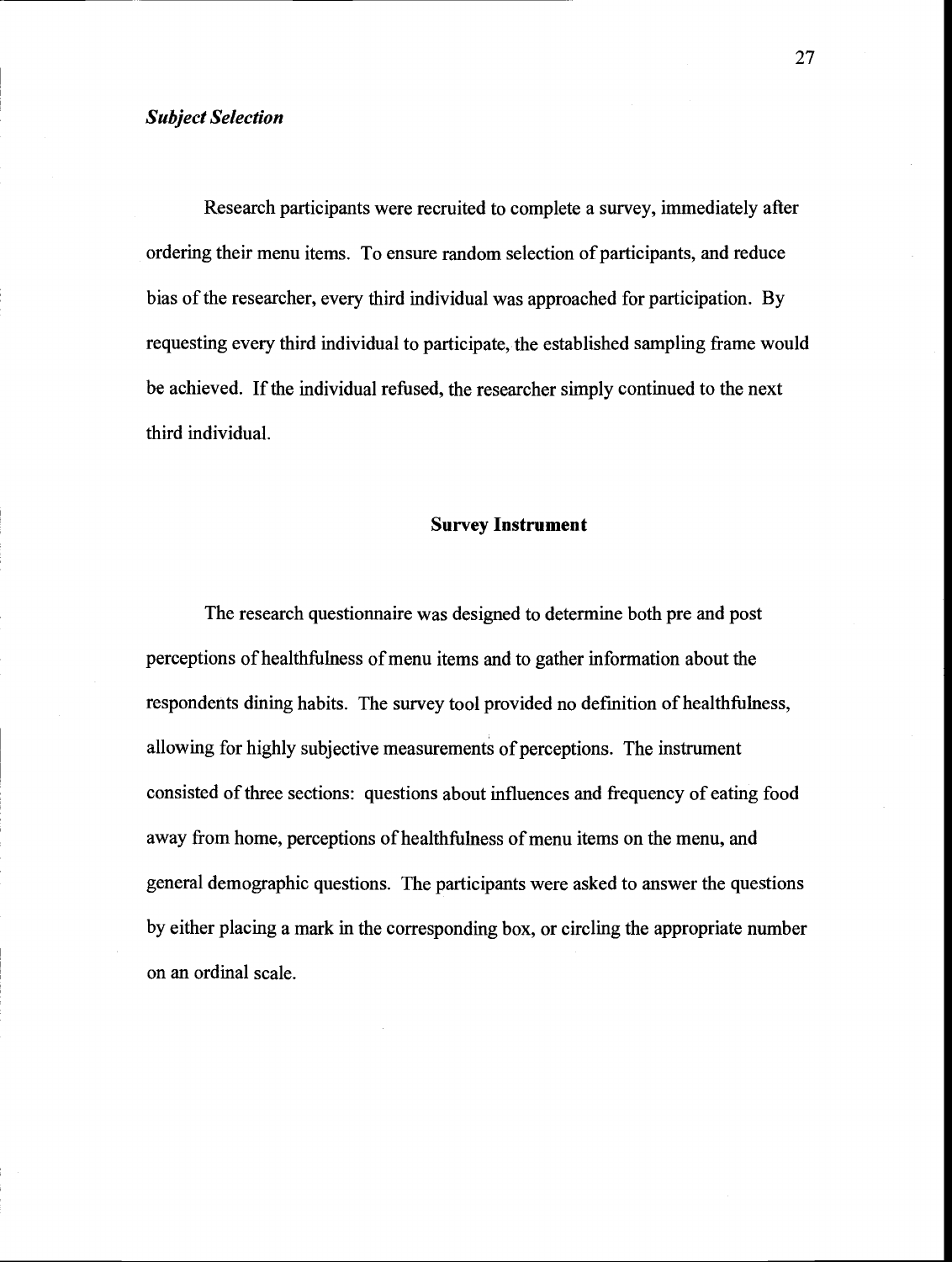#### Preliminary Questionnaire Content

The questionnaire (Appendix B) began with very brief survey directions and encouraged participants to choose the answer that best represents their opinion. The first question focused on the influences of day-to-day restaurant choices, and includes location, selling price, ambiance, quantity of food served, variety, healthy options, and the speed of service. The second question asked the participant to summarize their knowledge of nutrition. The third question referred to the likelihood of an individual to purchase an "up-sized" (larger portion or bundled for reduced cost) meal, examine nutritional information, be influenced by nutritional information, select smaller portions, and not consume all food served when eating away from home. The questions are presented with an ordinal scale from 0 to 7 with appropriate anchor labels.

Question four of the survey focused on the frequency of meals purchased outside of the home on an average weekday and weekend day. This question was answered with choosing the frequency.

The back of the questionnaire contains the perception rating for healthfulness of target and non-target menu items. The menu items were listed by name, with the menu description listing the ingredients below the menu item. The participants were to rank how healthy they believed each menu item to be on an ordinal scale from 0 to 7. Eight menu items were listed in this section, matching the chosen target and nontarget menu items.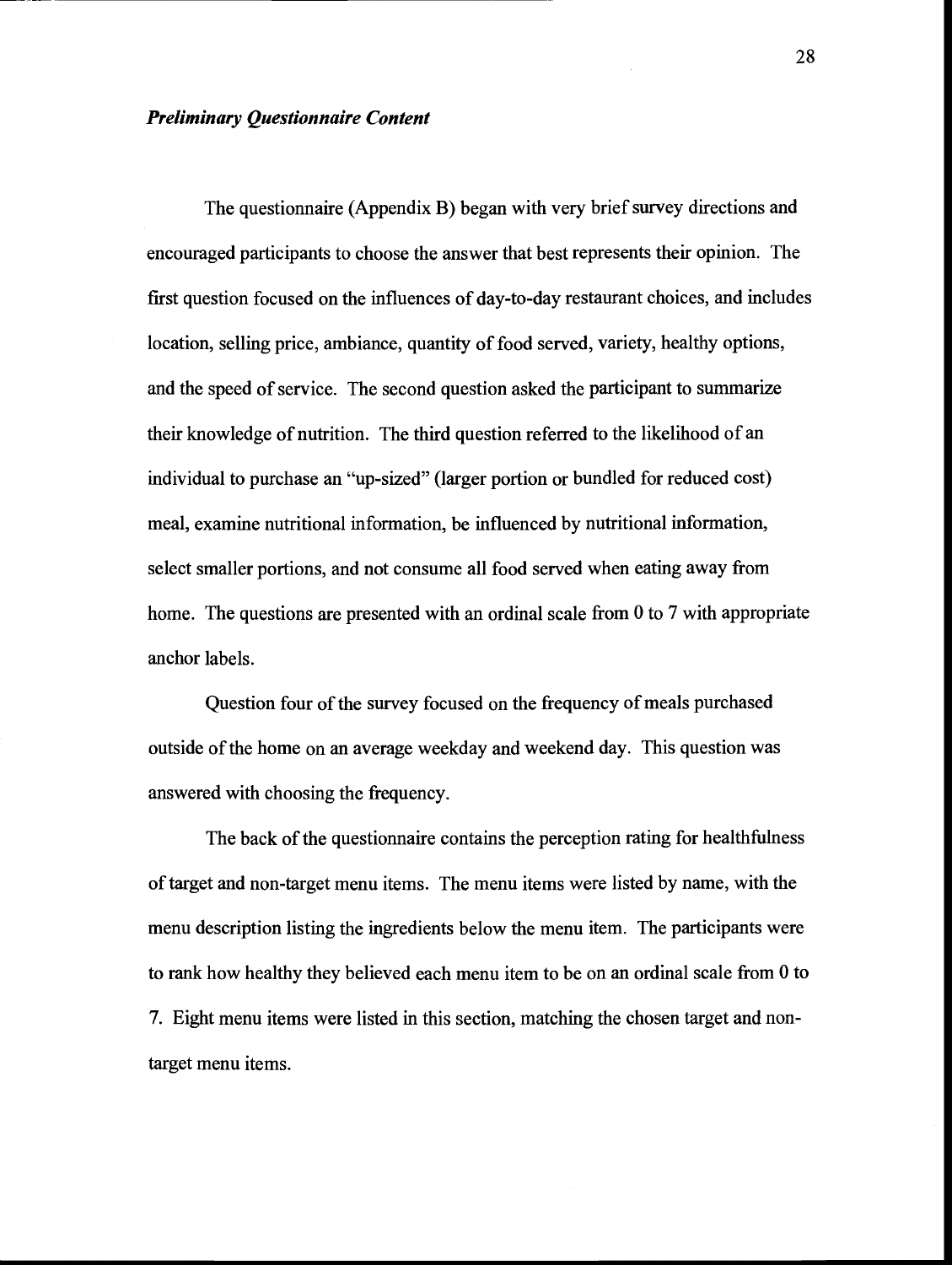The survey concluded with six demographic questions, including gender, race/ethnicity, age, university status, and a single open-ended question asking what the participant ordered from the menu that day. A question was also included in this section describing any food related lifestyle or medical considerations that might affect any diet choices, such as vegetarians, vegan, athletes, and religious or medical dietary restrictions.

#### Post Treatment Questionnaire Content

The post-treatment questionnaire (Appendix C) was identical to the first, with two exceptions. Nutrition information (calories and macronutrient gram counts per serving) was added in the section of menu items healthfulness perception rating. The target menu item nutritional information was provided matching what was presented on the restaurant menu. Also, a single question was also added to the end of the demographic section, which asked the participants if they examined the nutritional information that was presented on the restaurant menu.

## Questionnaire Structure

With the exception of a single open-ended question, all questions were either closed ended or based on an ordinal scale. Numerical codes were assigned to each possible answer for the questions to aid in the computer processing of responses.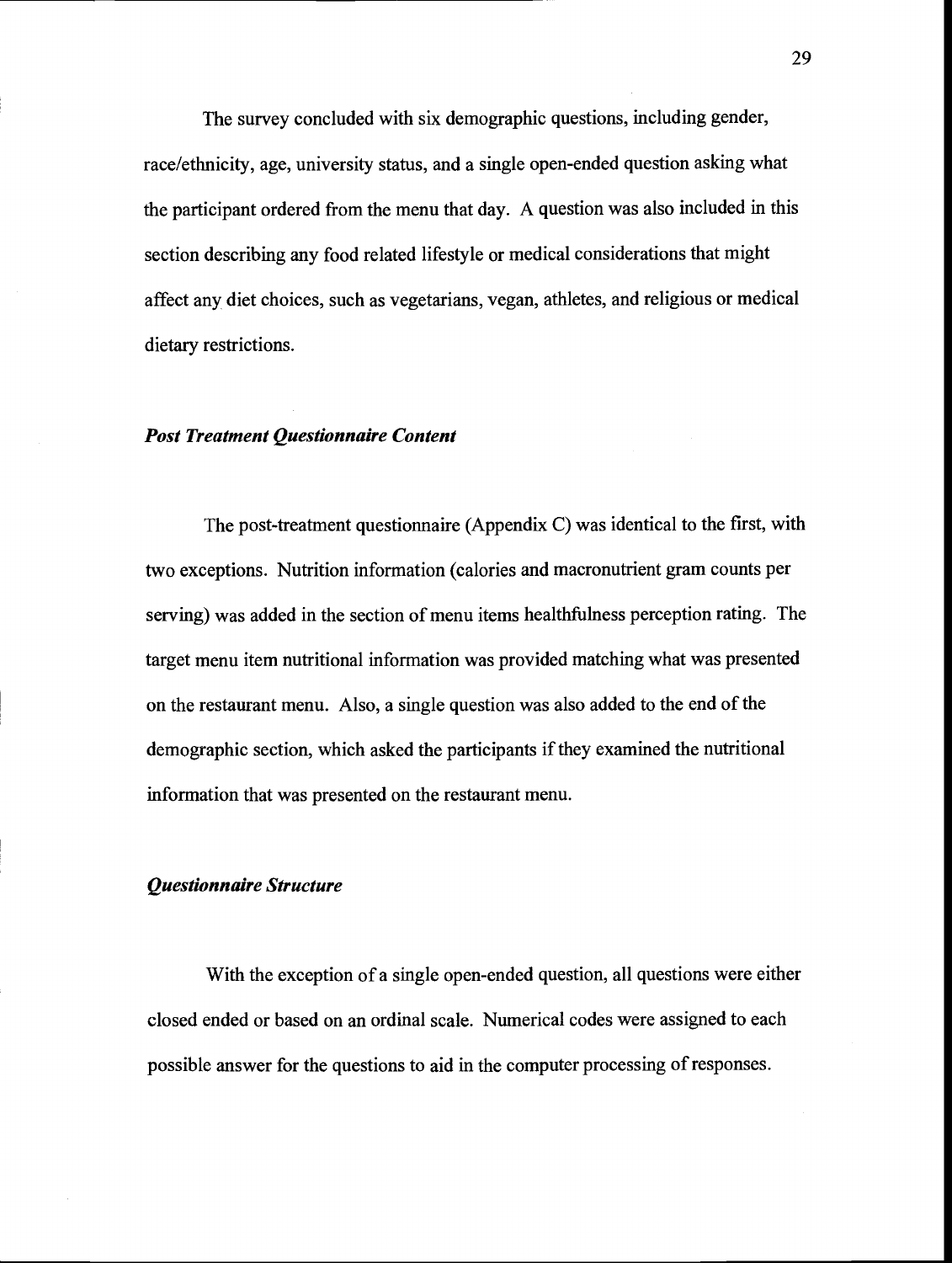Completed questionnaires were also assigned an identification number for confidentiality.

## Survey Administration

The participants were approached immediately after placing their order, but before they had been seated, in an attempt to be as unobtrusive as possible. This also allowed the participants to ask the researcher any possible questions, and be informed where to place the survey upon completion. Both individuals eating in the restaurant, as well as those who placed to-go orders were invited to participate in the research study. The participants were requested to complete the survey before leaving the restaurant.

## Phase II: Nutritional Analysis

The research period took place at a university campus restaurant from January  $3<sup>rd</sup>$  to March 18<sup>th,</sup> 2005. The research treatment was the application of nutrition information to the restaurant menu and began during the sixth week of the research period. This resulted in five weeks of baseline data and five weeks of data collection following treatment. The nutritional information for the menu consisted of a listing of the grams of carbohydrate, protein, and fat, as well as total calories per serving.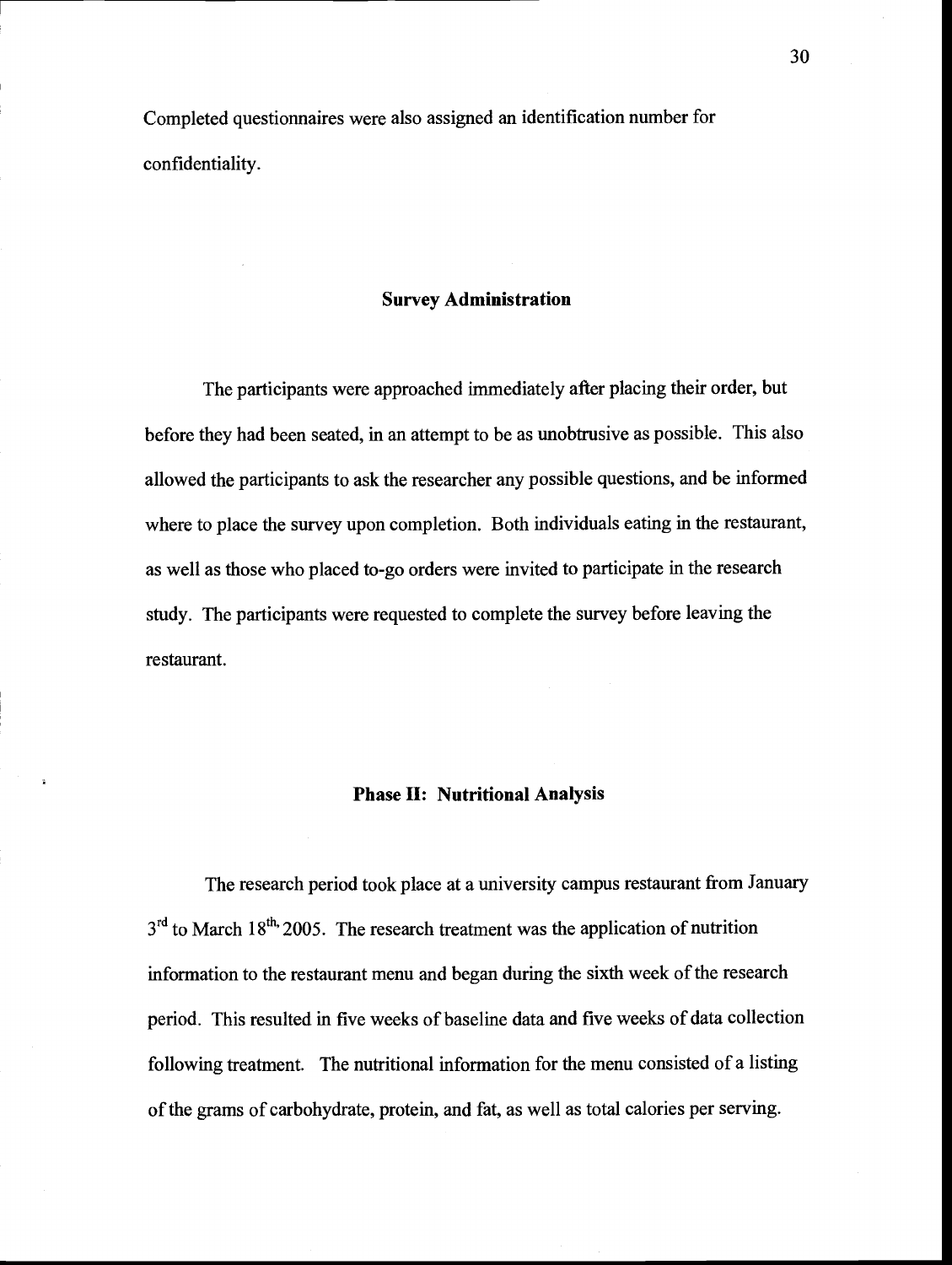The target menu items included two menu items from each category of sandwich, wrap, hot entrées, and salads were analyzed. Within each entrée category the menu included one additional item with no information provided. For this study, entrees with nutritional information are referred to as target menu items. Entrees without information are considered non-target menu items. The items were monitored for the quantities sold. Menu items not listed as an entrée were not monitored in this study, and are referred to as non-entrée items.

The calculation of nutritional information occurred through the deconstruction of each ingredient in each target menu item. The macronutrients and calories were calculated for each weighed ingredient quantity using package labels, and with USDA (43) and other nutrient databases. Table 2 lists the calculated nutritional information for the target menu items.

|                      | Total    | Carbohydrate | Protein | Fat   |
|----------------------|----------|--------------|---------|-------|
| Menu Item            | Calories | Grams        | Grams   | Grams |
| Thai Peanut Wrap     | 509      | 64           | 12      | 23    |
| Classic Turkey Sand  | 420      | 52           | 18      | 16    |
| Turkey Focaccia      | 666      | 69           | 48      | 22    |
| Hot Gobbler          | 552      | 63           | 48      | 12    |
| Greek Veggie Salad   | 382      | 17           | 9       | 30    |
| Chicken Fajita Wrap  | 543      | 41           | 43      | 23    |
| Chicken Caesar Salad | 340      | 12           | 29      | 20    |
| Chicken Caesar Wrap  | 462      | 35           | 31      | 22    |

Table 2: Nutrition Information for Selected Menu Items

The nutrition information was added to the menu with a listing of calories and macronutrients per serving just below the menu description of each specific item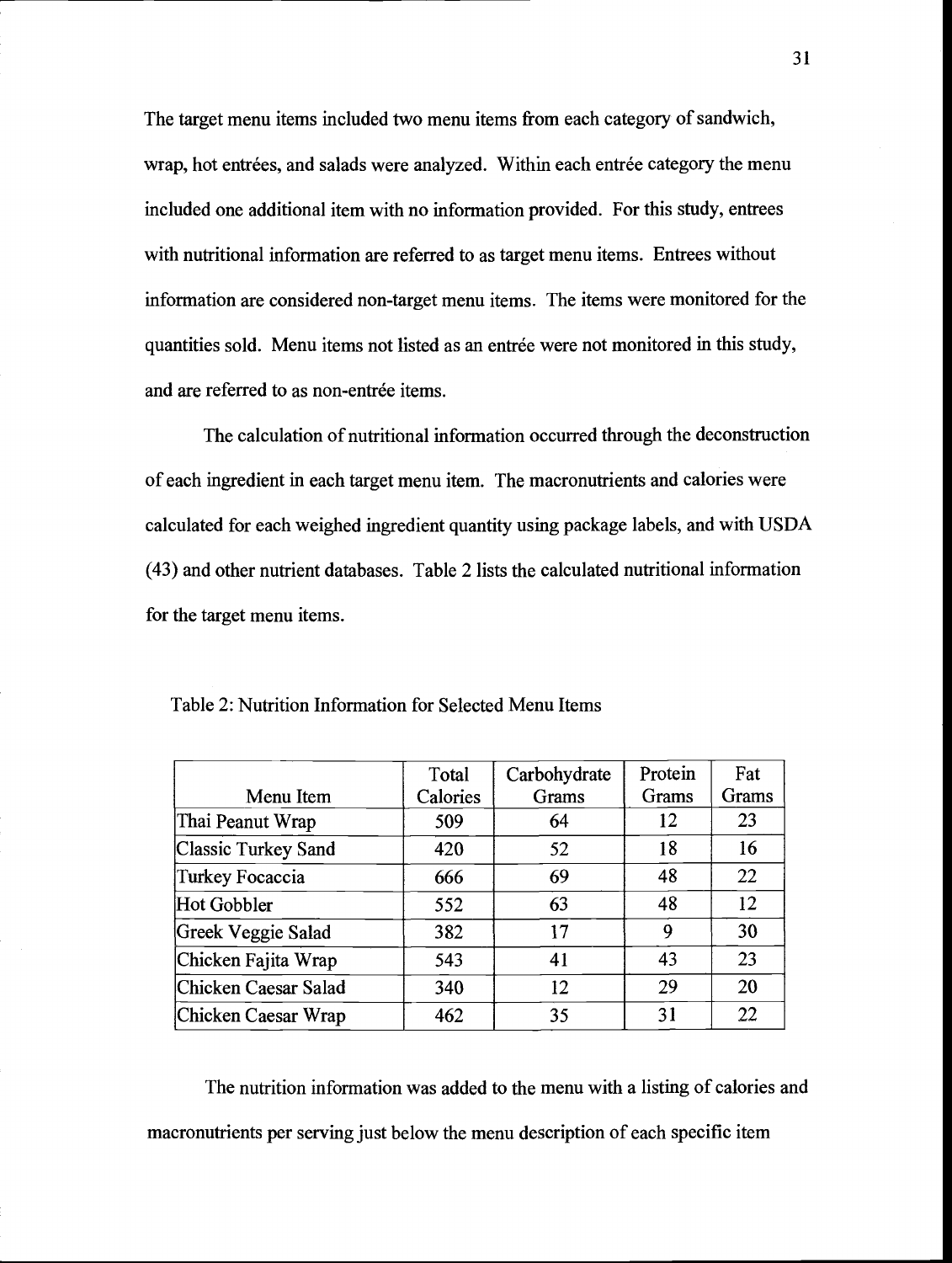(Appendix D). After the nutrition information was added to the restaurant menu, signage was also placed at four key points in the restaurant to draw attention to the addition of nutritional information and to encourage patrons to examine the provided information. The signage was essential since many of the patrons are returning customers of the restaurant and may not examine the menu due to its static nature during the research period. Also, due to limited menu space and the requests of the restaurant management, the nutrition information was rather small and could have been overlooked. The signage was placed on both sides of a menu board outside the restaurant entrance, on the special's board immediately inside the restaurant, and at the cash register.

## Restaurant Sales and Purchase Data

Purchase data revealing the selection of target and non-target menu items as a percentage of total transactions as well as total sales data by week was gathered using one of two possible point of sales collection systems. Data for the first four weeks of the research period was analyzed from the printed cash register reports from the Point of Sales (POS) system (Appendix E). The restaurant converted to a Micros cash register system during the fifth week of the research period. This system maintains a constant database of register transactions, which are available immediately after the completion of a sale. The sales records for the fifth through the eleventh week were obtained from sales reports available through the Micros database (Appendix F). Both systems provided identical information regarding sales of menu items. For one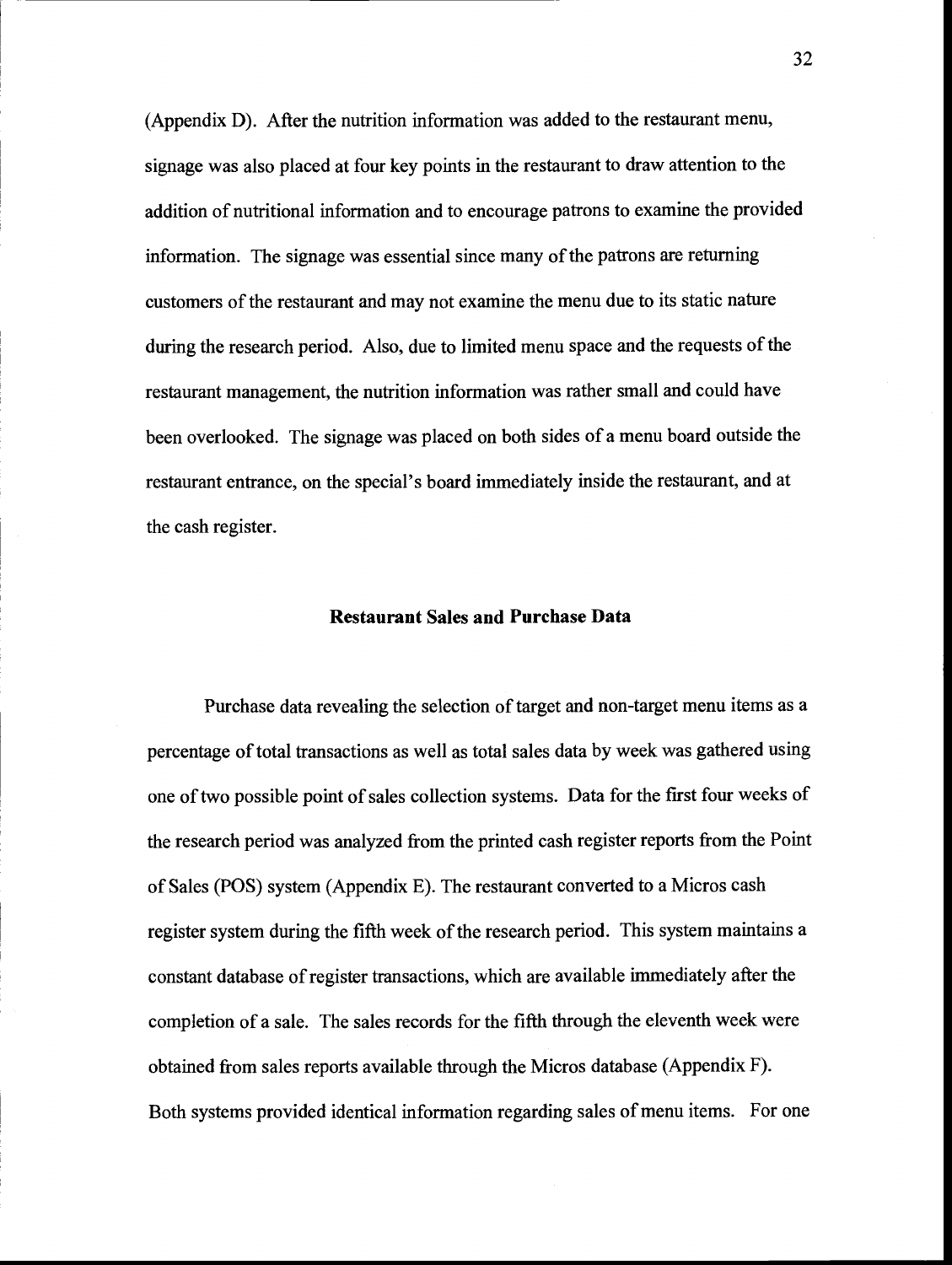week during the research sales data was excluded from the research study, due to a class project that utilized unique menu offerings from the standard menu that occurred in the restaurant.

## Analysis of Sales Data

The sales data collected consisted of the number of target and non-target menu items sold, and the total lunchtime sales. Data on transaction and total item count were gathered allowing for a calculation of purchase popularity, or menu item count divided by total transaction count for the meal. Data collection for the days was calculated into means for the week for each collection period. Variations in the dayto-day volume of sales and transactions were calculated into means and tested for random variation in sales volume over the whole collection period.

The sales data gathered was entered into a database by the researchers. This was then analyzed for frequencies and sales patterns.

#### Statistical Analysis

Data analysis was completed using SPSS version 12.5. Descriptive statistics, such as frequency distributions, means, and standard deviations, were calculated for the rating scales of restaurant influences, knowledge of nutrition, and prevalence of specific choices when eating foods away from home. Correlation analysis was also used to evaluate the perception of healthfulness rating scores for target and non-target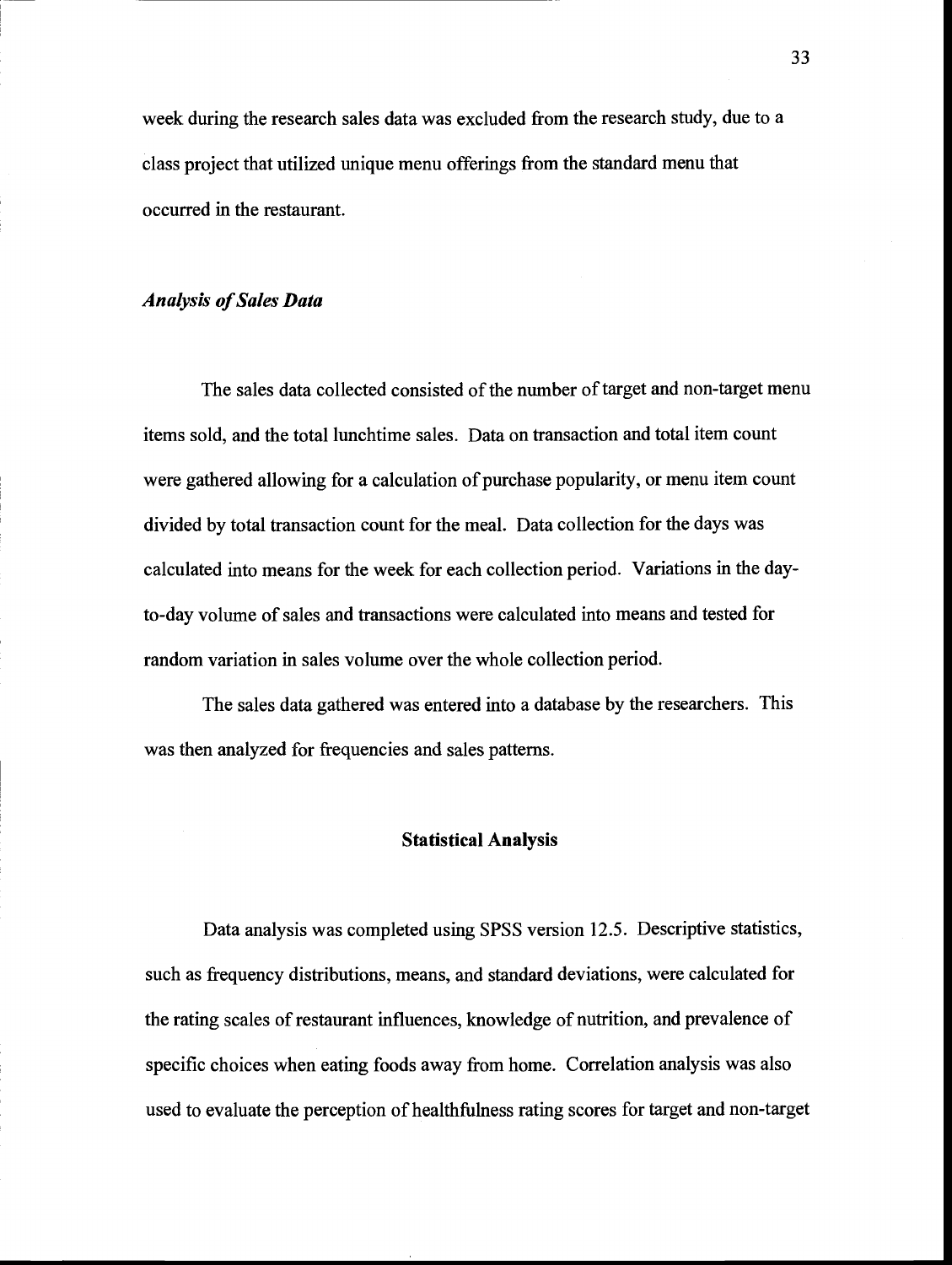menu items, and the calorie and macronutrient content. Mean sales and total transactions of menu items were also compared between pre and post treatment using independent t-tests. Correlation analysis was used to reveal relationships among survey items and respondent demographic variables.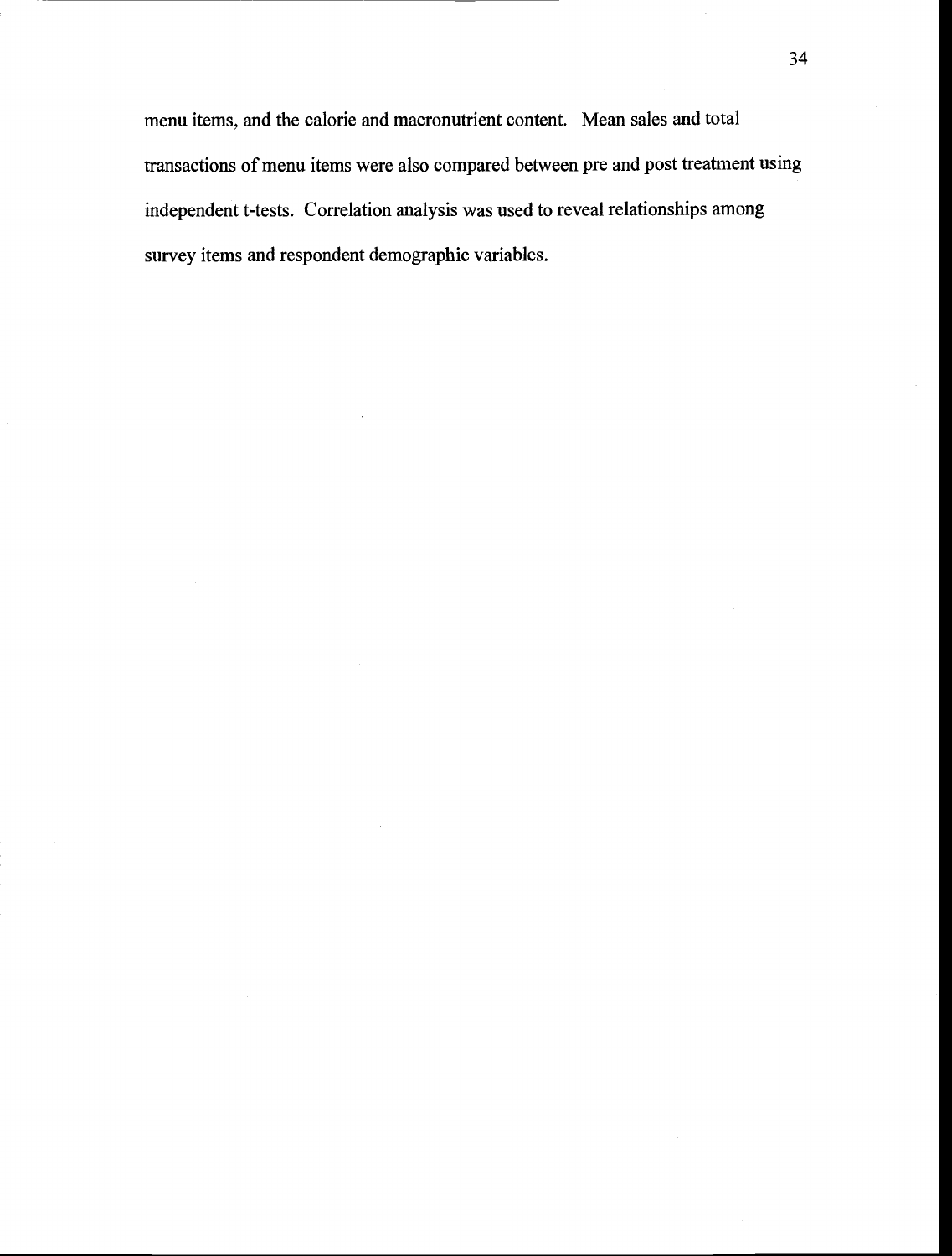#### **RESULTS**

The purpose of this study was to determine if and to what extent nutritional information presented on the menu and at the point of sale influences selections menu items of food consumed away from home. Statistical analyses were performed on both responses from completed surveys, as well as sales data and purchase counts gathered. The purpose of the statistical analyses was to determine the effect of nutrition information presented on the menu and at the point of sale influencing selections of menu items at this restaurant. Information regarding the research participants was also obtained through analysis of the survey responses provided.

#### Survey Response Results

The results from this study represent the responses of 286 patrons of the Pangea restaurant. One hundred and forty three respondents completed the survey in both the pre treatment period and post treatment period. The response rate for this survey distribution was quite high since almost all of the surveys returned were completed, although an exact calculation cannot be obtained given that the number of individuals who refused to take the survey was not recorded.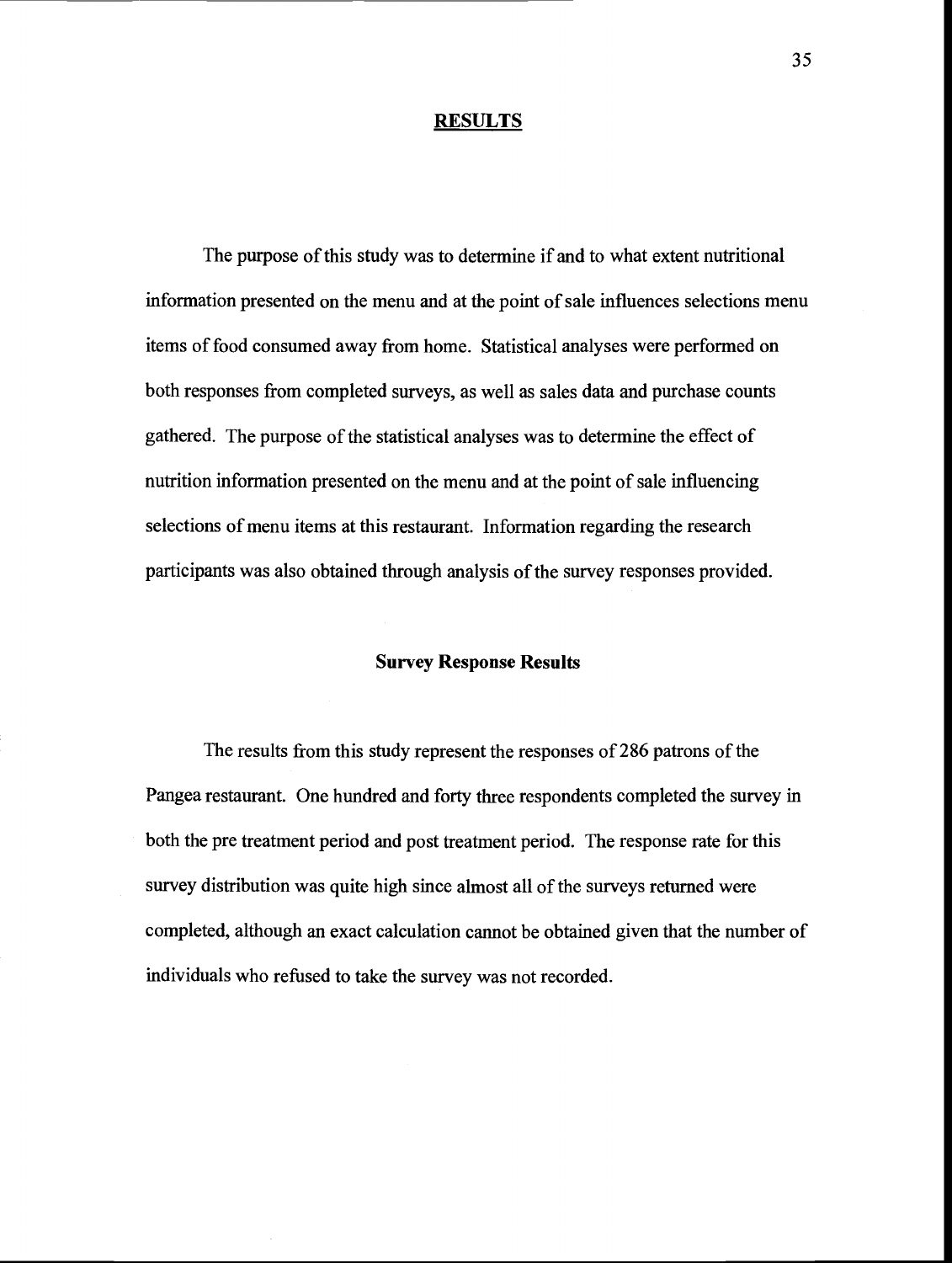## **Demographics**

A summary of the respondents' demographic characteristics is presented in Table 3. The pre treatment survey respondents were primarily female (58.7%), with the largest group in the age range being 18-24 (57.3%), primarily Caucasian (82.5%), and at an undergraduate level at the University (60.8%). The post treatment survey respondents had very similar demographics and were also primarily female (59.4%), in the age range of 18-24 (60.1%), Caucasian (75.5%), and largely at an undergraduate level (63.6%). The two groups were not statistically different in any of the demographic categories.

In addition to demographic characteristics, eating behaviors of respondents were also gathered on the survey tool. Respondents were asked if they were vegetarian or vegan, participated in athletic competition, or had religious or cultural restrictions, and medical dietary restrictions. Of the pre treatment survey respondents, the majority (72.7%) of respondents reported no behaviors that might affect food consumption. A very low number of respondents reported vegetarianism as affecting their eating behavior (9.8%). This was very similar to the post treatment survey respondents, which also reported having few behaviors that would affect food consumption (76.9%), and a small cluster (9.1%) of vegetarians made up the post treatment survey respondents. The data summarizing the eating behaviors of all participants is presented in Table 4.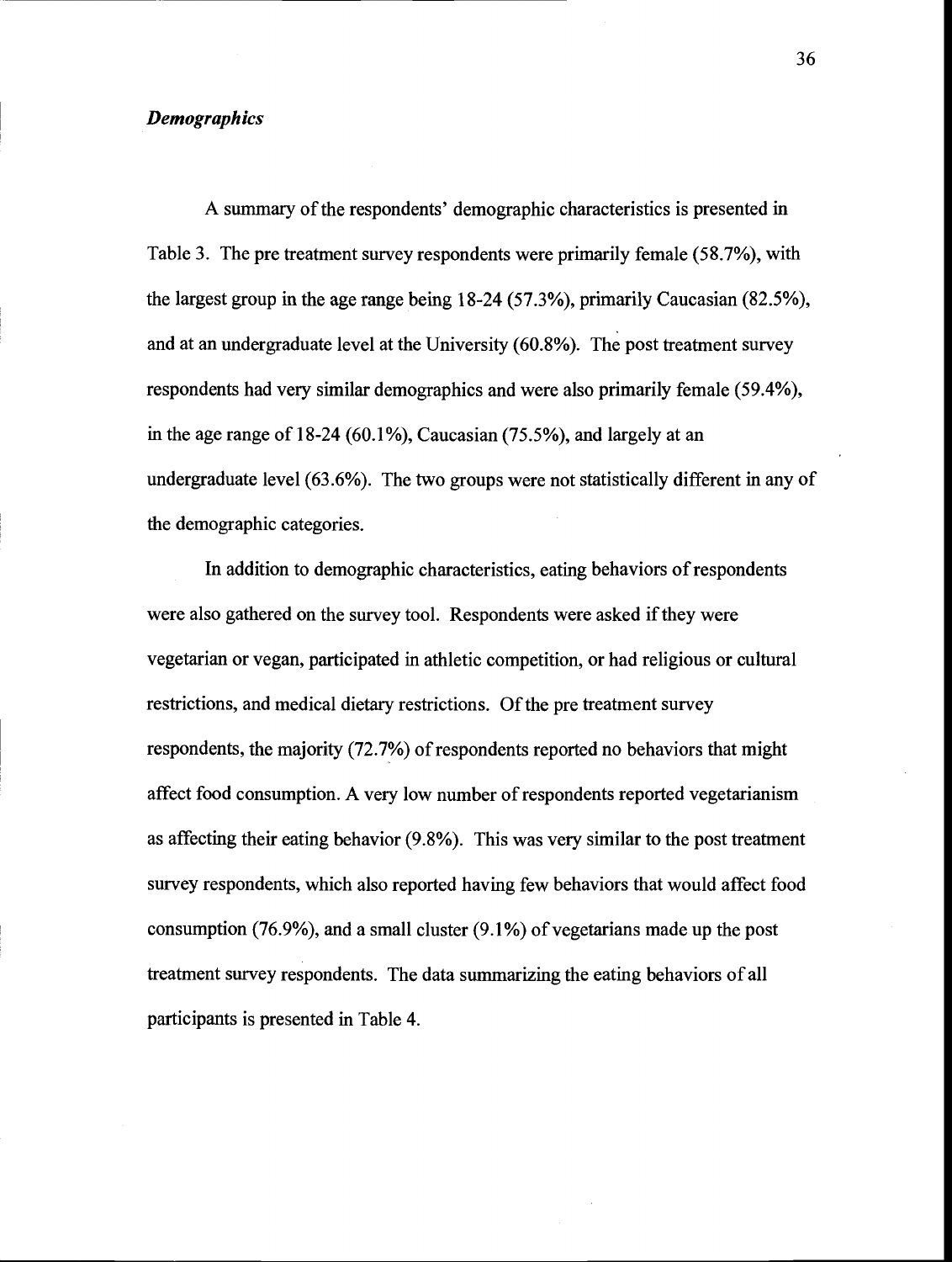| Table 3: Demographic Characteristics of Respondents for Pre and Post Treatment Periods in Percents |      |         |       |                                 |       |       |       |                     |                |                        |           |               |                                              |          |                  |       |               |       |
|----------------------------------------------------------------------------------------------------|------|---------|-------|---------------------------------|-------|-------|-------|---------------------|----------------|------------------------|-----------|---------------|----------------------------------------------|----------|------------------|-------|---------------|-------|
|                                                                                                    |      | Gender  |       |                                 | Age   |       |       |                     | Race/Ethnicity |                        |           |               | <b>University Status</b>                     |          |                  |       |               |       |
|                                                                                                    | Male | Females | 18-24 | $25 - 34$                       | 35-44 | 45-54 | $55+$ | American<br>African | Hispanic       | Asian/Pacific Islander | Caucasian | Multicultural | Undergraduate                                | Graduate | Faculty          | Staff | <b>Alumni</b> | Other |
| Pre<br>Treatment<br>$n = 143$                                                                      | 41.0 | 58.7    | 57.3  | 16.8                            | 9.8   | 11.9  | 4.2   | 0.7                 | 1.4            | 9.1                    | 82.5      | 6.3           | 60.8                                         | 11.9     | 16.8             | 4.9   | 0.7           | 4.9   |
| Post<br>Treatment<br>$n = 143$                                                                     | 40.6 | 59.4    |       | $60.1 \mid 14.7 \mid 11.9 \mid$ |       | 9.1   |       |                     |                |                        |           |               | $4.2$   0.7   4.9   11.9   75.5   7.0   63.6 | 9.1      | 15.4   5.6   0.0 |       |               | 6.3   |

# Table 3: Demographic Characteristics of Respondents for Pre and Post Treatment Periods in Percents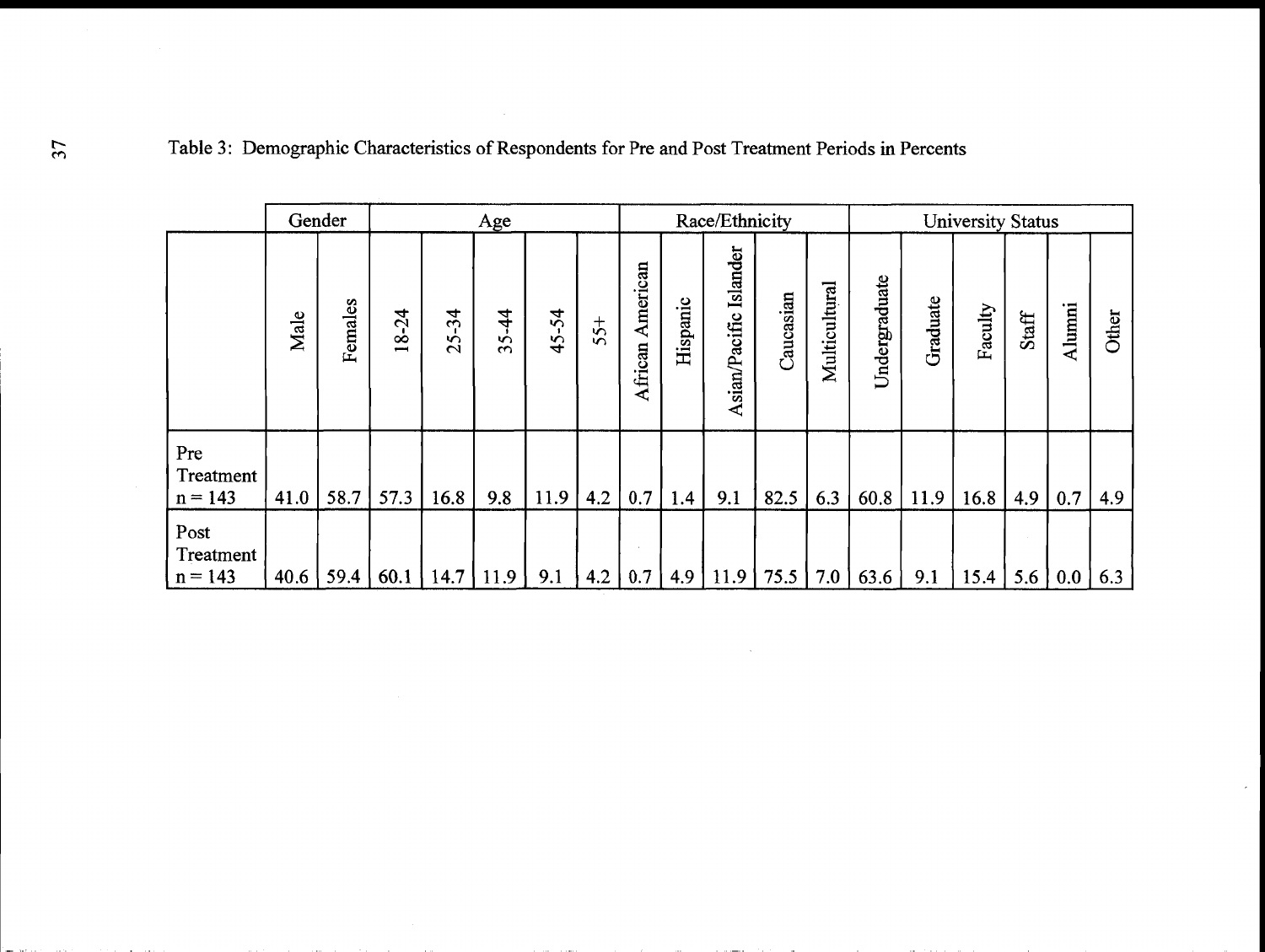|                                     | <b>Pre Treatment</b><br>$n=143$ |      | <b>Post Treatment</b><br>$n=143$ |      |  |
|-------------------------------------|---------------------------------|------|----------------------------------|------|--|
| <b>Behaviors</b>                    | $n =$                           | %    | $n=$                             | %    |  |
| Vegetarian                          | 14                              | 9.8  | 13                               | 9.1  |  |
| Vegan                               | $\overline{2}$                  | 1.4  | 0                                |      |  |
| <b>Endurance Athlete/Competitor</b> | 9                               | 6.3  | 12                               | 8.4  |  |
| Religious/Cultural Restrictions     |                                 | 2.8  |                                  | 0.7  |  |
| <b>Medical Restrictions</b>         | 6                               | 4.2  |                                  | 2.8  |  |
| None                                | 104                             | 72.7 | 110                              | 76.9 |  |
| Other                               |                                 | 2.8  | 3                                | 2.1  |  |

Table 4: Eating Behaviors of Respondents for Pre and Post Treatment

## Influences of Restaurant Choice

Survey respondents were very similar in identifying influences of restaurant choices. A summary of responses for influences of restaurant choices for all research participants is listed in Table 5. Both pre treatment and post treatment respondents acknowledged convenience of location of a restaurant having the greatest and ambiance having the least amount of influence on their day-to-day restaurant choices. However, a significant difference was shown between the influence of menu item selling price, with the post treatment survey respondents rating item price to be more of an influence on restaurant choice than the pre treatment respondents ( $p=.02$ ).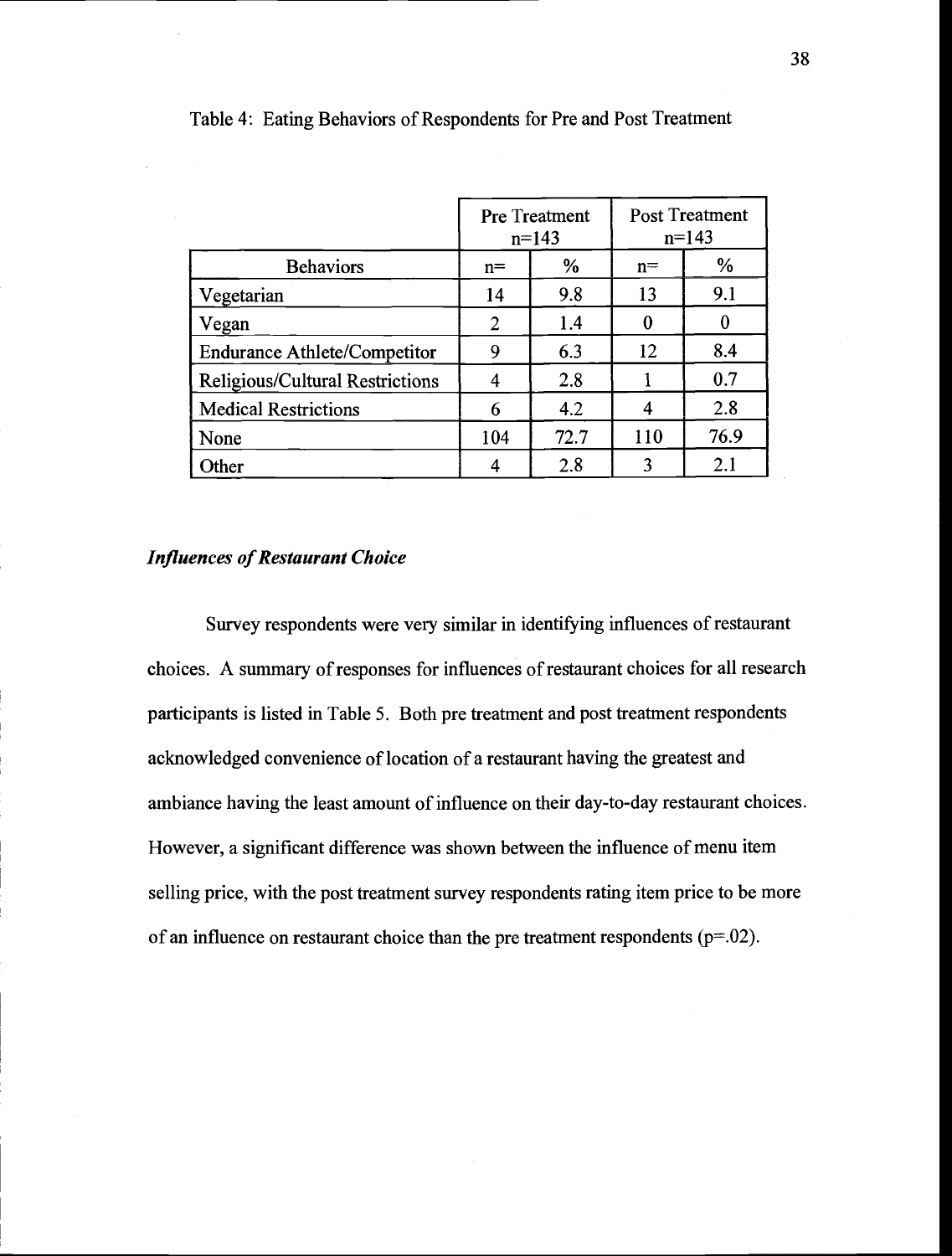|                                            | <b>Pre Treatment</b><br>$n=143$ |                   | <b>Post Treatment</b><br>$n=143$ |                   |  |
|--------------------------------------------|---------------------------------|-------------------|----------------------------------|-------------------|--|
| Influences                                 | Mean $\wedge$                   | Std.<br>Deviation | Mean $\wedge$                    | Std.<br>Deviation |  |
| Convenience of Location $f$                | 5.6                             | 1.46              | 5.7                              | 1.20              |  |
| Menu Item Selling Price $^{bf}$            | $4.8*$                          | 1.68              | $5.2*$                           | 1.64              |  |
| Ambiance of Restaurant <sup>c</sup>        | 4.0                             | 1.76              | 4.1                              | 1.77              |  |
| Amount of Food for Price <sup>b</sup>      | 4.7                             | 1.60              | 4.9                              | 1.60              |  |
| Amount of Menu Variety <sup>c;e</sup>      | 4.8                             | 1.57              | 4.9                              | 1.47              |  |
| Availability of Healthful Choices<br>a:d,e | 5.4                             | 1.44              | 5.5                              | 1.59              |  |
| Quick Service and                          | 5.0                             | 1.45              | 5.0                              | 1.54              |  |

#### Table 5: Mean Responses for Influences of Restaurant Choice

 $\gamma$ mean score derived from 0= $\text{low} - 7$ =high

\**t*-test reveals significant difference in mean values ( $p=.02$ ).

 $a$ : Variables correlate Pearsons Correlation r=.40; p<.05

 $b$ : Variables correlate Pearsons Correlation r=.57; p<.05

 $c:$  Variables correlate Pearsons Correlation r=.36; p<.05

d: Variables correlate Pearsons Correlation  $r=40$ ;  $p<.05$ 

Variables correlate Pearsons Correlation r=.48; p<.OS

 $f$ : Variables correlate Pearsons Correlation r=.67; p<.05

Correlations between restaurant influences were also quite prominent. The influence of quick service highly correlates with all influences of restaurant choice (r=.40), but was found to have the strongest correlation with the availability of healthful choices  $(p=.001)$ . Also, the amount of food for price and menu item selling price also highly correlated ( $r=.57$ ;  $p=.001$ ). Interestingly, the amount of menu variety influence highly correlated with the ambiance of the restaurant ( $r=36$ ; p=.00l). The availability of healthful choices was also found to correlate with amount of menu variety ( $r=48$ ;  $p=001$ ). A correlation between convenience of restaurant location and menu item selling price  $(r=.34; p=001)$  was also found.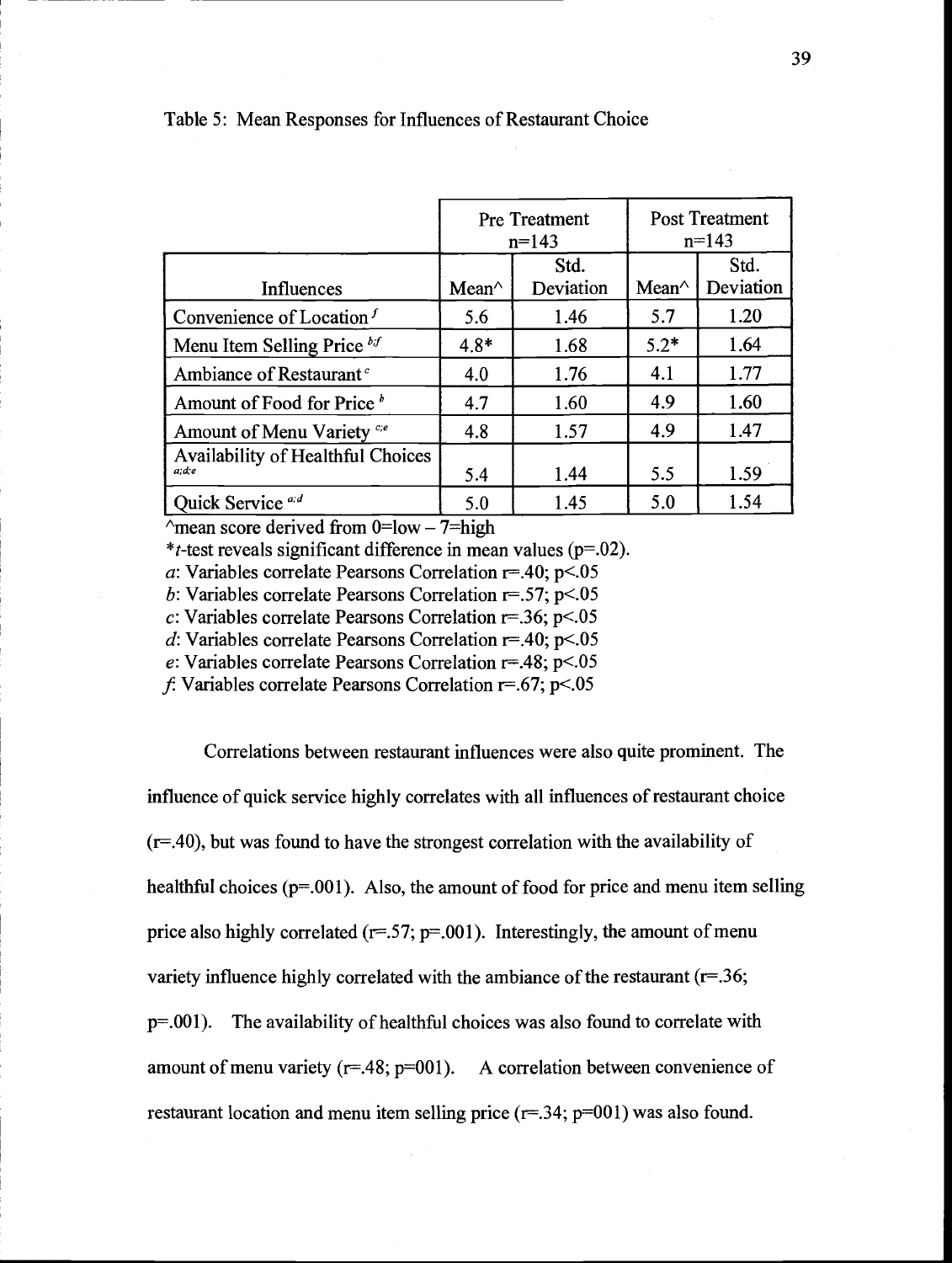## Nutrition Knowledge

The mean scores for the self-rating of nutrition knowledge  $(0=$ low nutrition knowledge; 7= high nutrition knowledge) are presented in Table 6. Both pre treatment and post treatment survey respondents summarized their knowledge of nutrition as being fairly high. No differences in mean scores of self-rated nutrition knowledge were found between respondent groups.

Although differences in the rating of nutrition knowledge were not found for age, ethnicity, or gender; a significant difference was found with regards to university status. Overall, when all respondents were combined, individuals classified as graduate students rated their nutrition knowledge to be higher than undergraduate students ( $p=.007$ ). The mean scores for summarized nutrition knowledge for undergraduate and graduates are also shown in Table 6.

| Group                              | Mean $\wedge$ | Std. Deviation |
|------------------------------------|---------------|----------------|
| Pre Treatment<br>$n = 143$         | 5.3           | 1.05           |
| <b>Post Treatment</b><br>$n = 143$ | 5.3           | 1.30           |
|                                    |               |                |
| Undergraduate<br>$n = 178$         | $5.1*$        | 1.19           |
| Graduate<br>$n = 30$               | $5.7*$        | 1.08           |

Table 6: Mean Responses for Summarizing Nutrition Knowledge for Pre Treatment and Post Treatment, as well as Overall Undergraduates and Graduates

 $\gamma$ mean score derived from 0=none - 7=high \*t-test reveals significant difference in mean values ( $p = .007$ )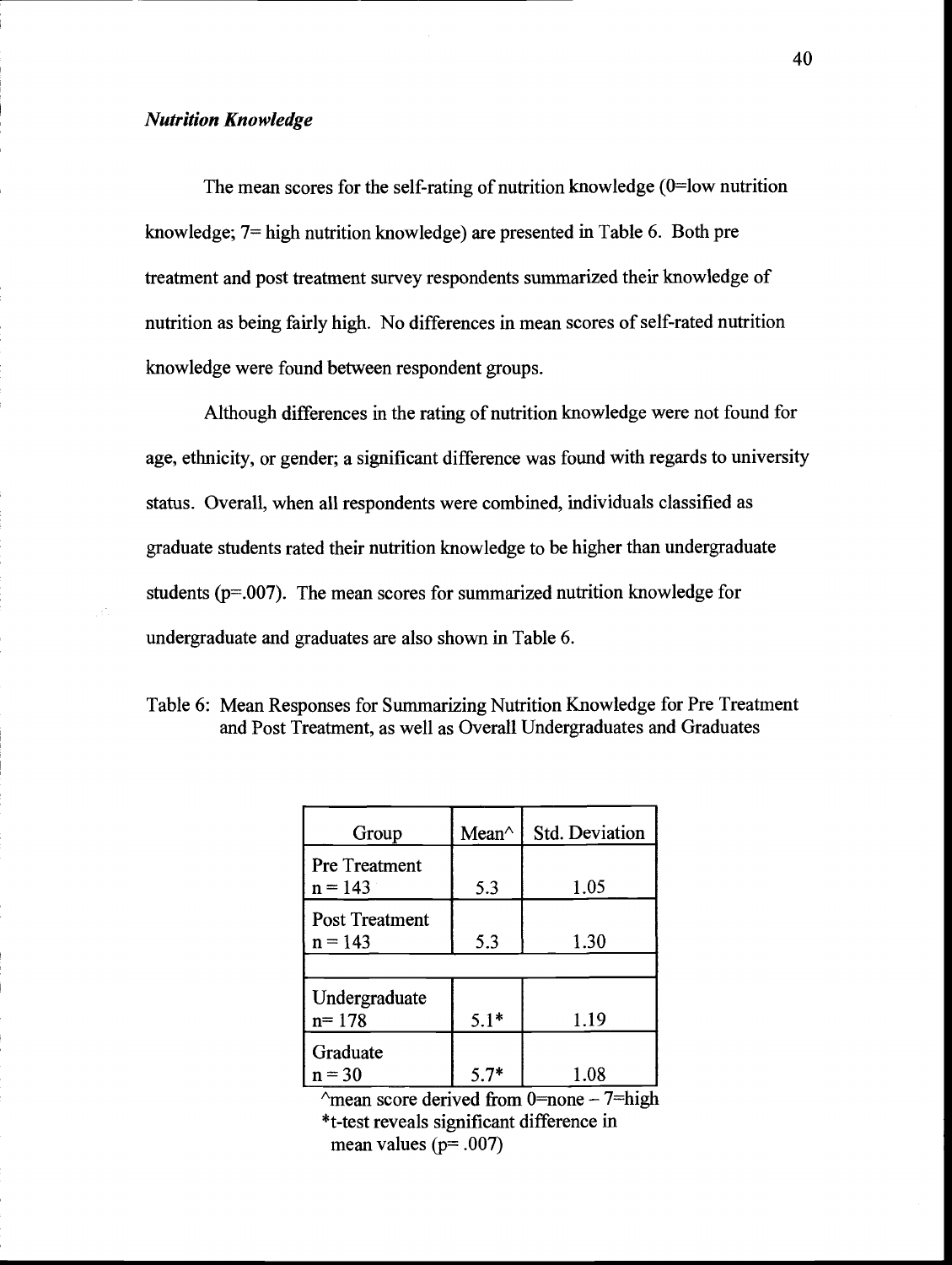## Menu Choice Practices of Survey Respondents

The menu choice practices of participants of pre and post treatment periods were also recorded and compared. These practices included purchasing up-sized meals, examining nutritional information, changing food choice after seeing nutritional information, selecting smaller serving sizes, and not consuming all food served ( $0 =$  not likely,  $7 =$  highly likely). In the pre treatment survey respondents, the most common menu choice practice was to change their mind about a food choice after seeing nutritional information with the second most common being examining nutritional information when provided, although both practices were not scored very highly by any respondents.

The post treatment survey respondents listed the most common practice as examining nutritional information when provided, with the second most common being to change their mind about food choices after seeing nutritional information. However, these scores were again in the mid-range of the scale, as opposed to having a strong agreement to practices.

The results of the menu choice practices reported are summarized in Table 7. There was no difference between groups.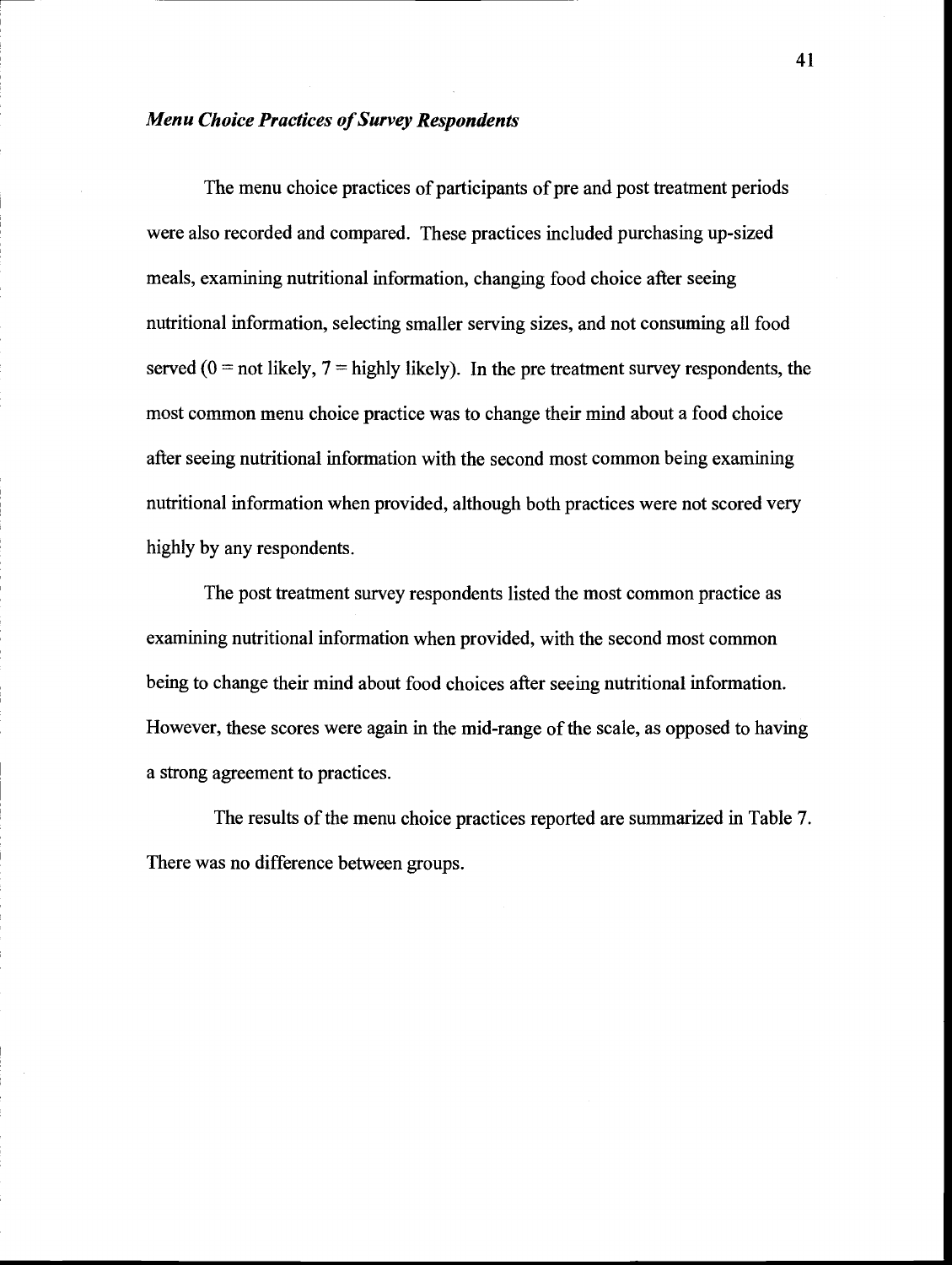|                                 | <b>Pre Treatment</b><br>$n=143$ |           | <b>Post Treatment</b><br>$n=143$ |           |  |
|---------------------------------|---------------------------------|-----------|----------------------------------|-----------|--|
|                                 |                                 | Std.      |                                  | Std.      |  |
| <b>Menu Choice Practices</b>    | Mean $\wedge$                   | Deviation | Mean $\wedge$                    | Deviation |  |
| Purchase up sized meal          | 1.5                             | 1.88      | 1.4                              | 1.60      |  |
| Examine nutrition information   |                                 |           |                                  |           |  |
| provided $a,b$                  | 3.9                             | 2.01      | 4.0                              | 1.99      |  |
| Change mind about food choice   |                                 |           |                                  |           |  |
| after seeing nutritional        |                                 |           |                                  |           |  |
| information $a,c$               | 3.9                             | 2.10      | 4                                | 2.05      |  |
| Select smaller portions when    |                                 |           |                                  |           |  |
| available bicid                 | 3.2                             | 2.09      | 3.3                              | 2.10      |  |
| Not consume all food served $d$ | 3.4                             | 2.24      | 3.2                              | 2.07      |  |

#### Table 7: Menu Choice Practice of Pre and Post Treatment Respondents

 $\land$ mean score derived from 0=not likely - 7=highly likely

a: Variables correlate Pearsons Correlation  $r=.67; p<.05$ 

b: Variables correlate Pearsons Correlation r=.36; p<.05

C: Variables correlate Pearsons Correlation r=.40; p<.O5

d: Variables correlate Pearsons Correlation  $r=.50; p<.05$ 

Correlations were found between many of the menu choice practices. The practice of changing one's mind about food choice after examining nutrition information, and examining nutritional information when supplied were strongly correlated ( $r=.67$ ;  $p=.001$ ). Examining nutritional information when available was also found to correlate with self-rated nutrition knowledge ( $r=.38$ ;  $p=.001$ ). Selecting smaller portion sizes correlated with the practice of examining nutrition information  $(r=.36; p=.001)$ , changing one's mind about food choice after seeing nutritional information ( $r=.40$ ;  $p=.001$ ), and not consuming all food served ( $r=.50$ ;  $p=.001$ ). Gender was also found to correlate with the selection of smaller portion sizes  $(r=39;$  $p=.001$ . Additionally, gender also correlated with purchasing an up sized meal  $(r=-.35; p<.001)$  and not consuming all food served  $(r=-.42; p<.001)$ .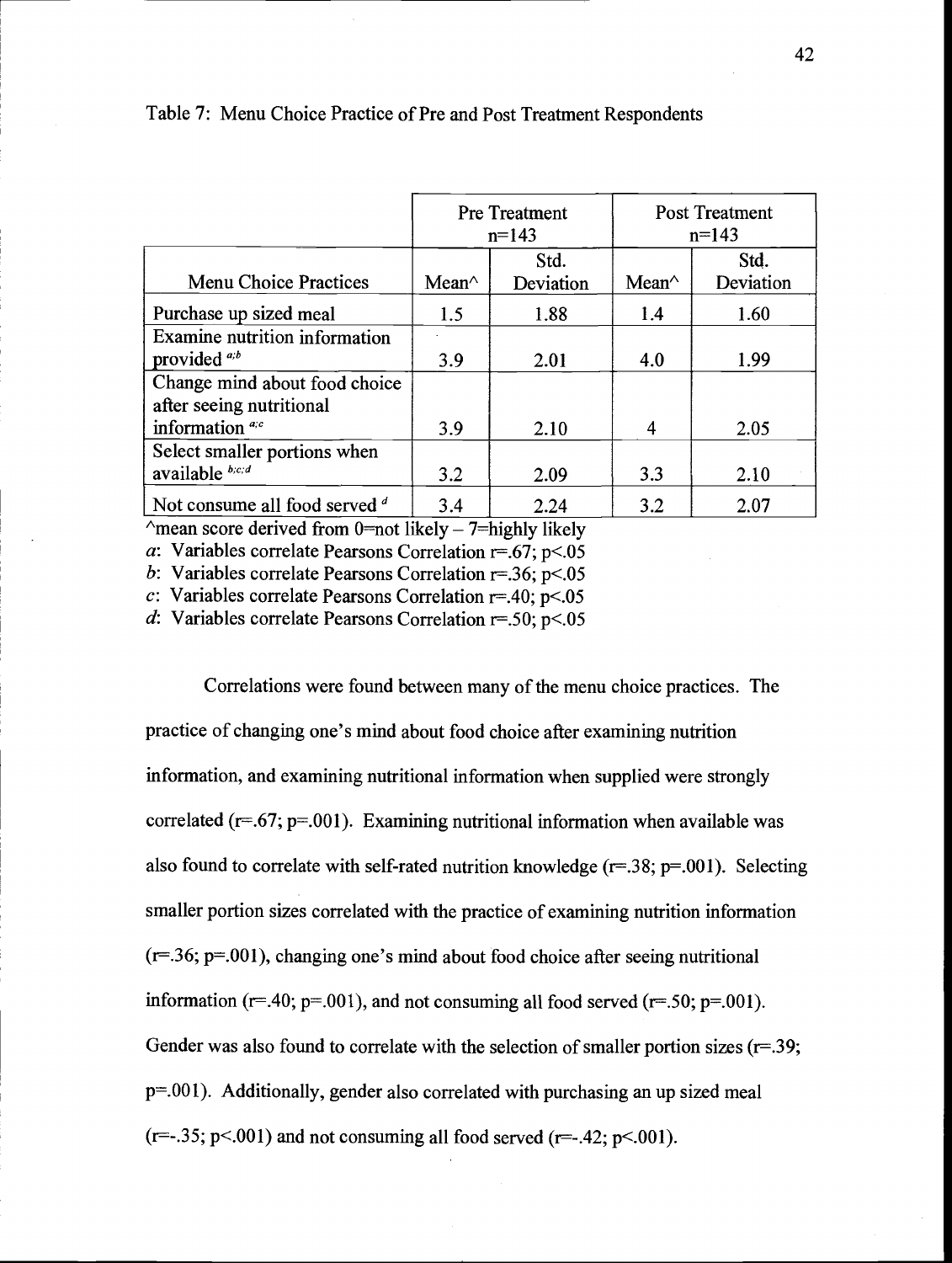#### Frequency of Meals Consumed Away From Home

The pre treatment survey respondents displayed a tendency to purchase one meal outside of the home (38.5%) on an average weekday. The mean number of meals eaten away from home on an average weekday for the pre treatment participants was found to be 1.2±1.15. Although a third of the pre treatment participants were inclined to also purchase one meal outside of the home during weekends as well (31.5%), the majority of survey respondents in the pre treatment group most often purchased fewer than one meal out during an average weekend day (42.7%). The mean number of meals eaten away from home for the subjects in the pre treatment group on an average weekend was 1.0±1.16.

These results were similar for the post treatment respondents, who were most likely to purchase one meal away from home during an average weekday (37.1%) with a large percentage indicating that they only eat one meal out during the average weekend (46.2%). The mean number of meals eaten away from home on an average weekday for the post-treatment participants was 1.2±1.25. The mean number of meals eaten away from home for the survey respondents in the post treatment period on an average weekend was .8±.98. Table 8 summarizes the frequency of the survey respondent's meal consumption outside of the home.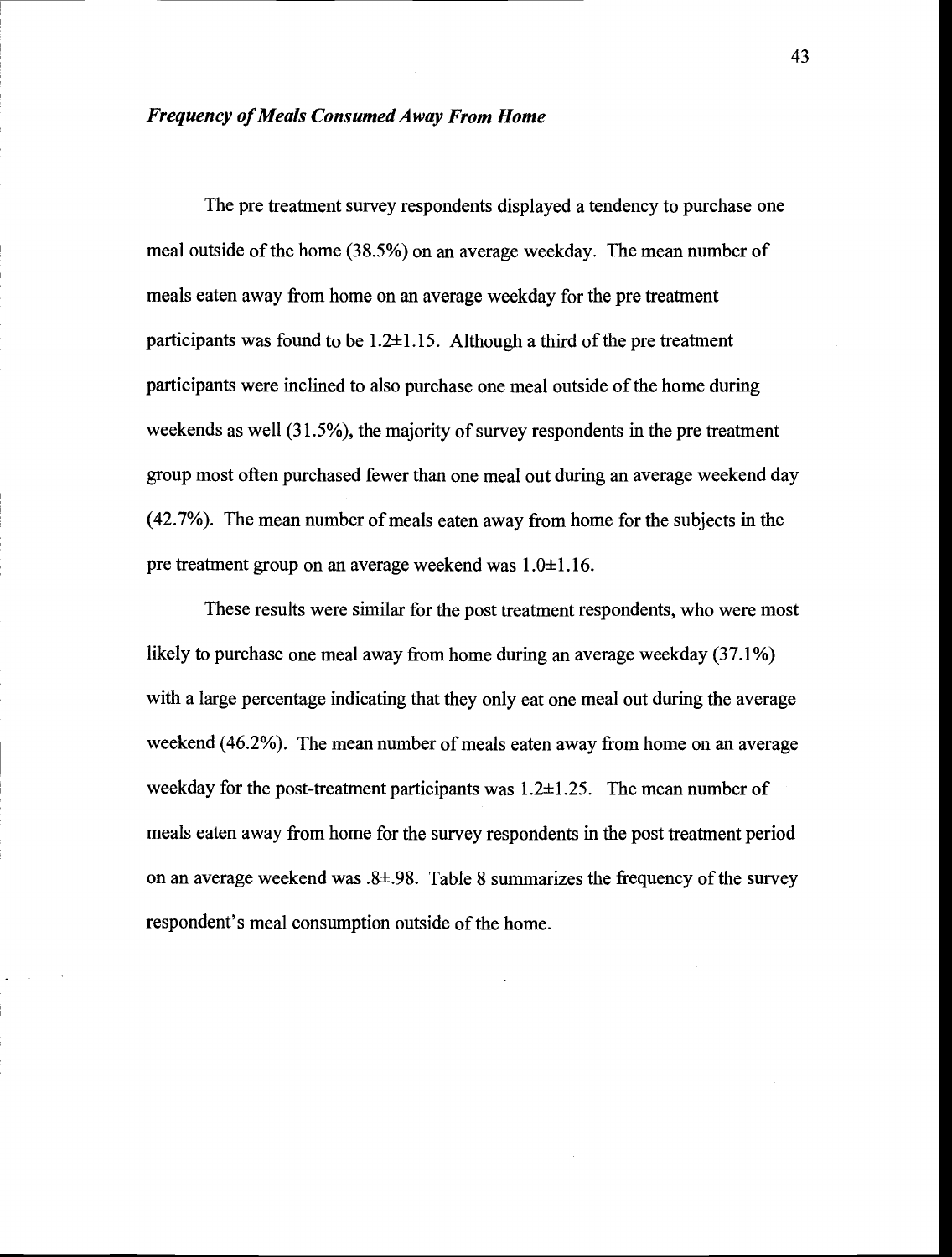|           |             | $n=$ | Weekday % | $n =$ | Weekend % |
|-----------|-------------|------|-----------|-------|-----------|
|           | Less than 1 | 46   | 32.2      | 61    | 42.7      |
| Pre       | per day     | 55   | 38.5      | 45    | 31.5      |
| Treatment | 2 per day   | 25   | 17.5      | 21    | 14.7      |
| $n = 143$ | 3 per day   | 6    | 4.2       | 7     | 4.9       |
|           | More than 3 | 11   | 7.7       | 9     | 6.3       |
|           | Less than 1 | 46   | 32.2      | 66    | 46.2      |
| Post      | per day     | 53   | 37.1      | 50    | 35.0      |
| Treatment | 2 per day   | 21   | 14.7      | 18    | 12.6      |
| $n = 143$ | 3 per day   | 9    | 6.3       | 5     | 3.5       |
|           | More than 3 | 14   | 9.8       | 4     | 2.8       |

Table 8: Frequency Percent of Respondents Meals Eaten Outside Home

## Healthfulness Ratings of Menu Items

Survey respondents in both the pre treatment and post treatment research periods were requested to rate following menu items with their perception of healthfulness, or how healthy they believed the menu entrees to be  $(0=$  not healthy,  $7 =$  very healthy). The pre treatment respondents were not supplied with any nutritional information or operational defmition for "healthy", but did receive a listing of the menu entrees' ingredients. The post treatment survey respondents received the nutrition information (calories, fat, carbohydrate, and protein) for some (target) menu entrees, as well as the ingredients for all menu items for which they were requested to rate for healthfulness. The perception of healthfulness ratings made by survey respondents in both of the pre and post treatment periods are listed in Table 9.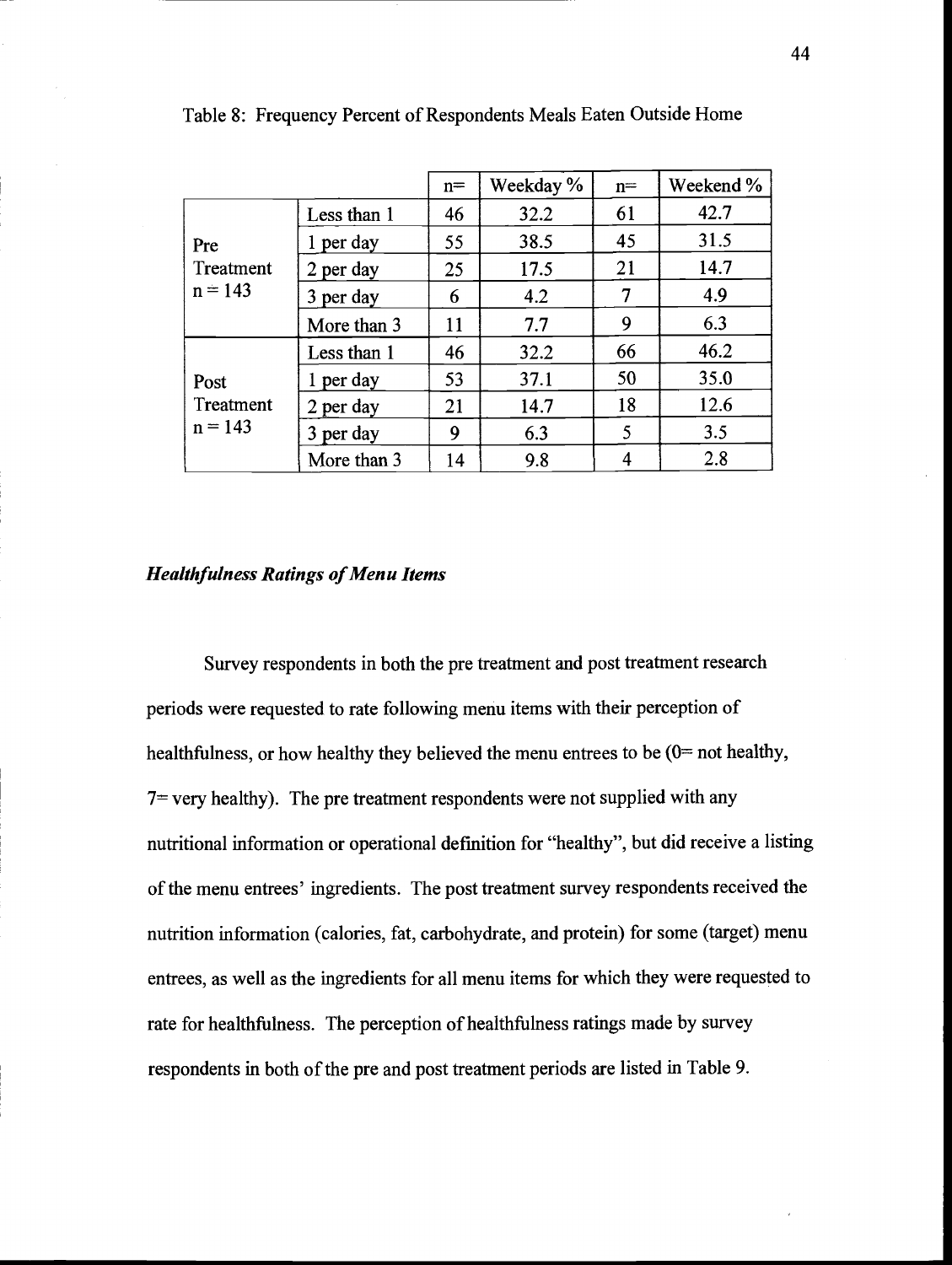|                              |               | <b>Pre Treatment</b> |         | <b>Post Treatment</b> |  |  |
|------------------------------|---------------|----------------------|---------|-----------------------|--|--|
|                              | $n=143$       |                      | $n=143$ |                       |  |  |
| Menu Item                    | Mean $\wedge$ | Std.<br>Deviation    | Mean    | <b>Std. Deviation</b> |  |  |
| Turkey Focaccia              | $4.3*$        | 1.06                 | $3.7*$  | 1.27                  |  |  |
| <b>Territorial Club Wrap</b> | 3.5           | 1.38                 | 3.3     | 1.31                  |  |  |
| Caesar Wrap                  | $3.9*$        | 1.17                 | $4.4*$  | 1.30                  |  |  |
| <b>Hot Gobbler</b>           | 3.8           | 1.27                 | 3.7     | 1.19                  |  |  |
| Pangea's Tuna                | 4.6           | 1.21                 | 4.6     | 1.28                  |  |  |
| Reuben Bagel                 | 2.9           | 1.31                 | 3.0     | 1.23                  |  |  |
| Greek Veggie Salad           | $5.5*$        | 1.11                 | $4.9*$  | 1.41                  |  |  |
| Sunflower Garden Salad       | 6.0           | 1.04                 | 5.4     | 1.36                  |  |  |

Table 9: Perceptions of Healthfulness Ratings of Menu Items

 $\gamma$ mean score derived from 0=low-7=high

\**t*-test reveals significant difference in mean values ( $p$ <.05)

Significant differences were found for some of the healthfulness ratings of a few menu entrees. However, the differences only occurred for target menu entrees, or those entrees for which the survey respondents were supplied nutrition information. The Caesar Wrap entrée was rated with a lower perception of healthfulness by respondents in the pre treatment group  $(3.9\pm1.17)$  than in the post treatment group  $(4.4\pm1.30)$ . This finding was also statistically significant (p=.008).

The Greek Veggie Salad was given a higher rating for perception of healthfulness (5.5±1.11) by the pre treatment survey respondents than by the post treatment survey respondents (4.9±1.41). This difference was also found to be statistically significant  $(p=.001)$ .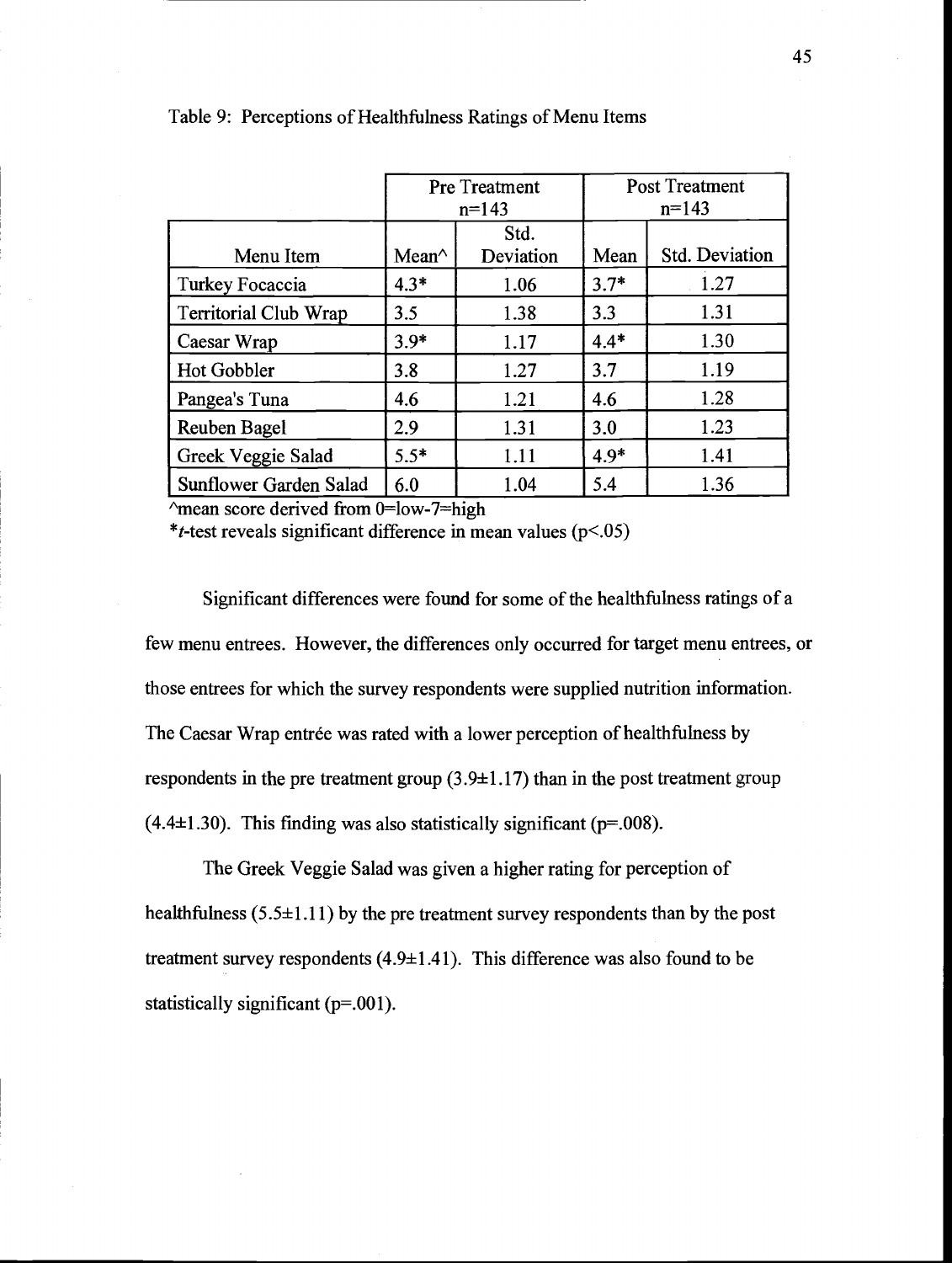#### Observing Nutritional Information

For the post treatment survey only, one question was added to the demographic section asking if the individual noticed the nutritional information on the restaurant menu when purchasing their food choice at that time. The responses to the participants' observing the addition of nutritional information is summarized in Table 10. While all survey respondents in the post treatment period did reply to this question, only 37% reported noticing the nutritional information on the menu. Although those who did observe the nutritional information were compared to gender, age, university status, knowledge of nutrition, as well as likelihood to examine nutritional information when supplied, no significance was found.

Table 10: Post Treatment Responses to Observing Nutritional Information

|                       |     | $n =$ | $\%$ |
|-----------------------|-----|-------|------|
| <b>Post Treatment</b> | Yes |       |      |
| $n = 143$             | No  | 90    | 62.9 |

#### Sales Data Results

To ensure that the volume of sales in the college restaurant remained stable throughout the research period, overall sales and transactions were compared for the pre and post treatment period, as well as for weekly means. For some weeks, the POS system tapes were missing so sales data for one or two days were unavailable. Thus, means for the week were calculated. Daily fluctuation in sales was also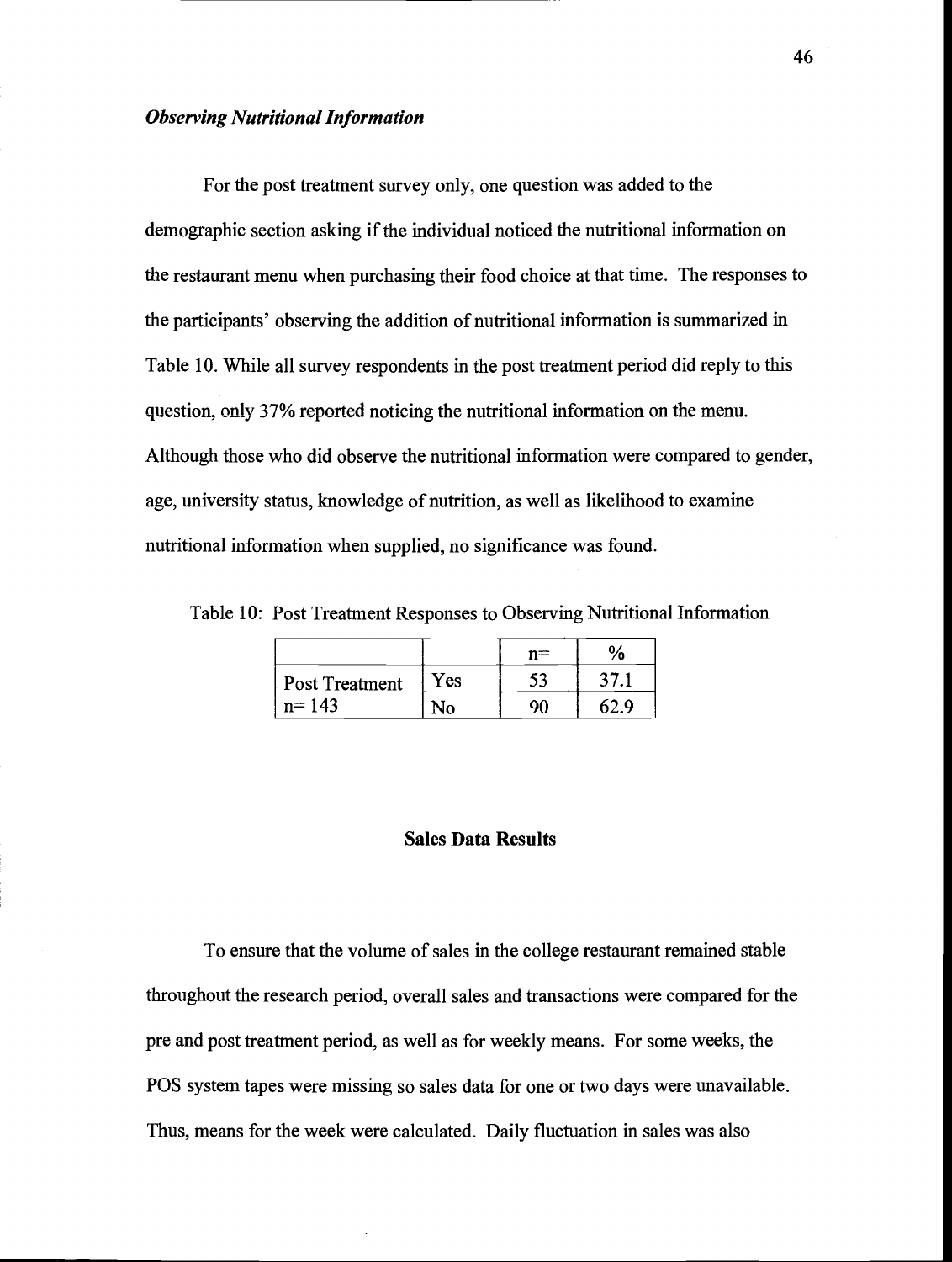controlled by examining weekly means sales totals. The sales volume and transaction counts are summarized in Table 11. No difference was found between either sales or transactions for the two treatment periods, which affirms that there was no change in overall volume of sales or number of transactions during the research process. Table 12 also summarizes sales and transactions for the pre-treatment and post treatment periods, but also offers a detailed analysis of each week for the duration of the research timeframe.

Table 11: Pre-Treatment and Post-Treatment Means for Purchase Count and Sales

|                       | Pre-Treatment | Std.      | Post-Treatment | Std.      |
|-----------------------|---------------|-----------|----------------|-----------|
|                       | Mean          | Deviation | Mean           | Deviation |
| <b>Purchase Count</b> | 324.5         | 29.71     | 309.3          | 58.04     |
| <b>Sales</b>          | \$1,585.09    | \$126.06  | \$1,519.00     | \$272.61  |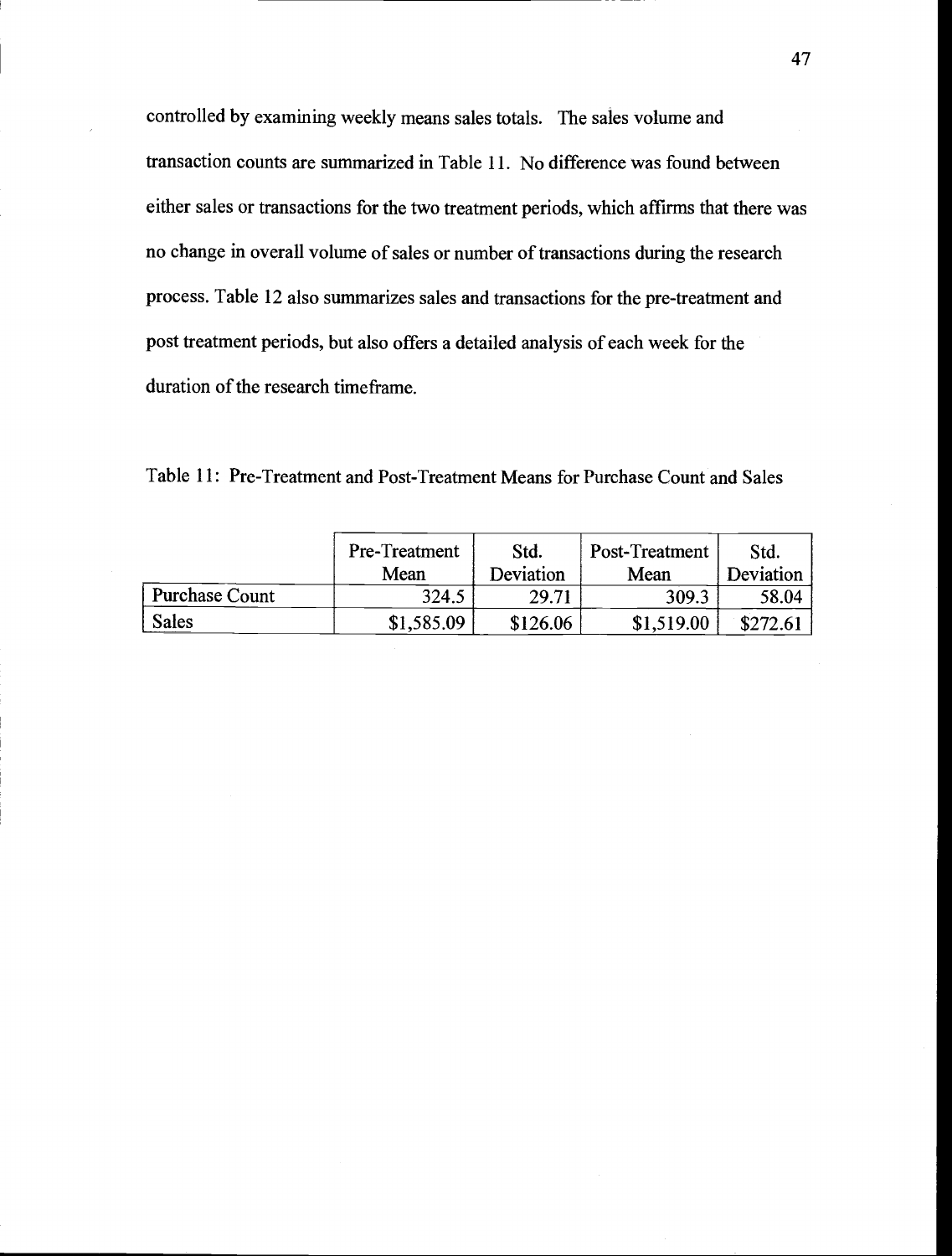|                    |          |              |                   | Total    |                       |
|--------------------|----------|--------------|-------------------|----------|-----------------------|
|                    |          |              | Daily             | Purchase | Daily Mean            |
|                    | Week     | <b>Sales</b> | <b>Mean Sales</b> | Count    | <b>Purchase Count</b> |
|                    | $1 n=4$  | \$6,584.00   | \$1,646.00        | 1323     | 330.8                 |
| Pre                | $2 n=3$  | \$8,039.00   | \$1,607.80        | 1642     | 328.4                 |
| Treatment<br>Weeks | $3 n=5$  | \$4,484.00   | \$1,494.67        | 911      | 303.7                 |
| $n=5$              | $4 n=5$  | \$6,300.00   | \$1,260.00        | 1645     | 329.0                 |
|                    | $5 n=5$  | \$7,771.00   | \$1,554.20        | 1618     | 323.6                 |
|                    | $6 n=5$  | \$8,055.00   | \$1,611.00        | 1688     | 337.6                 |
| Post               | $7 n=5$  | \$7,730.00   | \$1,546.00        | 1582     | 316.4                 |
| Treatment<br>Weeks | $8 n=5$  | \$8,321.00   | \$1,664.20        | 1697     | 339.4                 |
| $n=5$              | $9 n=5$  | \$8,321.00   | \$1,664.20        | 1671     | 334.2                 |
|                    | $10 n=5$ | \$5,548.00   | $$1,109.60***$    | 1094     | 218.8*                |

Table 12: Total, Mean Sales, and Purchase Count by Week for the Research Period

\*ANOVA reveals significant difference in mean values (p<.05) \*\*\*Tukey's sd signficiance  $(p<0.01)$ 

A one way ANOVA comparing each week in the research timeframe found that there was a significant difference of mean sales by week, and post hoc testing revealed that week 10 in the post treatment period  $(p=.001)$  had significantly lower sales than all of the other weeks. However, this result was expected, since the last week of the academic term has a regular tendency to show a decline in sales and transactions. This decline in sales and transactions is due to the changing schedules of the student population, and the effect of preparation for final exams.

## Target and Non-Target Menu Item Counts

Both target and non-target menu entrée items transaction counts were recorded over both the pre treatment and post treatment period. The mean counts for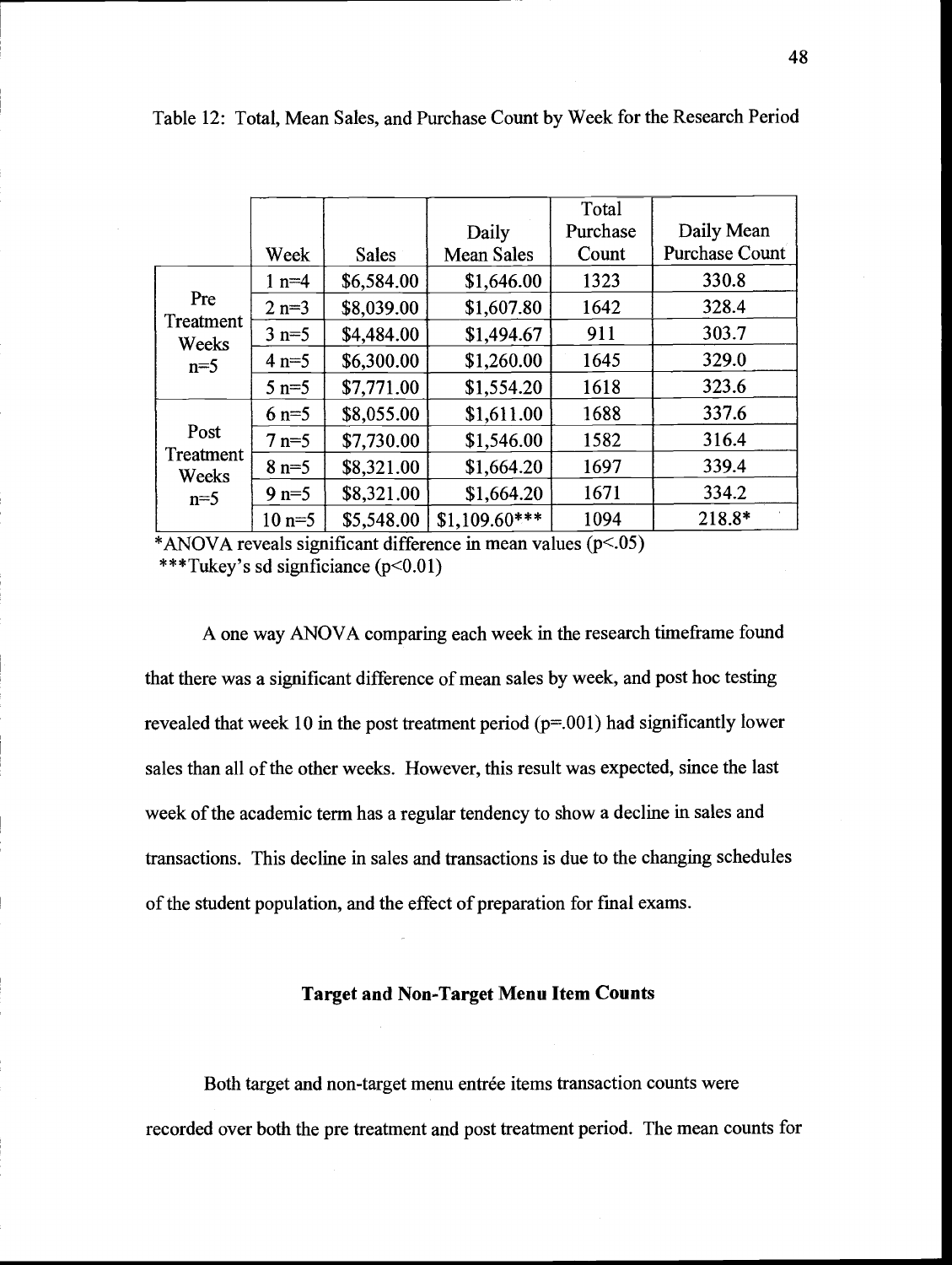each target and non-target item are summarized in Table 13. Variations were found between the pre treatment period and post treatment period in regards to purchase count for multiple items.

|                |                         | Daily Purchase        |           | Daily Purchase        |           |
|----------------|-------------------------|-----------------------|-----------|-----------------------|-----------|
| Menu           |                         | <b>Count Pre</b>      |           | <b>Count Post</b>     |           |
| Item           | Entree                  | <b>Treatment Mean</b> | <b>SD</b> | <b>Treatment Mean</b> | <b>SD</b> |
|                | Turkey Focaccia*        | 10.1                  | 3.49      | 7.5                   | 3.93      |
|                | Classic Sandwich        | 7.6                   | 4.04      | 7.0                   | 3.30      |
|                | Caesar Wrap             | 19.6                  | 5.20      | 18.2                  | 6.12      |
| Target         | Thai Peanut Wrap*       | 11.0                  | 3.83      | 8.6                   | 2.92      |
|                | Chicken Fajita Wrap     | 15.0                  | 3.00      | 14.8                  | 6.65      |
|                | Hot Gobbler             | 6.9                   | 2.33      | 8.2                   | 2.73      |
|                | Greek Veggie Salad      | 5.6                   | 2.56      | 6.6                   | 3.03      |
|                | Caesar Salad            | 20.6                  | 5.57      | 21.7                  | 6.40      |
|                |                         |                       |           |                       |           |
|                | Pangea's Tuna*          | 7.0                   | 2.51      | 9.6                   | 3.15      |
|                | Tuscan Veggie*          | 5.5                   | 1.82      | 4.0                   | 2.16      |
| Non            | <b>Territorial Club</b> | 17.4                  | 5.65      | 17.6                  | 5.24      |
| Target<br>Menu | Chicken Wrap            | 6.9                   | 2.95      | 7.3                   | 2.62      |
| Items          | Reuben Bagel*           | 3.9                   | 2.42      | 2.6                   | 1.78      |
|                | <b>Sunflower Salad</b>  | 4.6                   | 2.79      | 4.4                   | 2.04      |
|                | Chicken Fajita Salad    | 11.1                  | 3.91      | 9.6                   | 2.81      |

# Table 13: Pre-Treatment and Post-Treatment Daily Purchase Count Means for Target and Non Target Items

 $*$  t-test reveals significant difference in mean values ( $p$ <.05)

The pre treatment period mean daily count for Turkey Focaccia (10.1±3.49) was found to be significantly different  $(p=.02)$  than the post period count for this menu item (7.5±3.93). The pre treatment period count for the Thai Peanut Wrap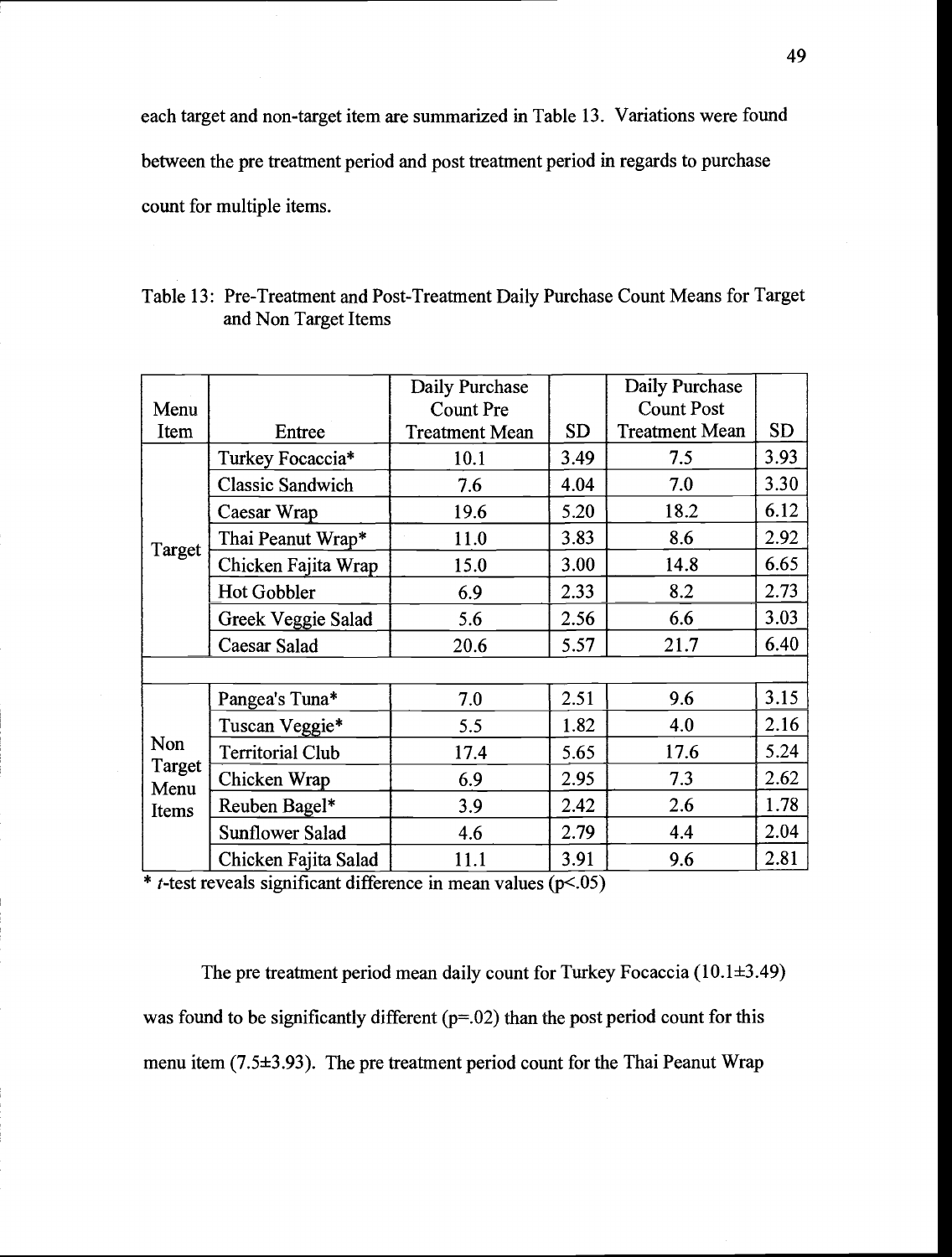$(11.0\pm3.83)$  was also found to be significantly different ( $p=.02$ ) than the post period count for this menu item  $(8.6\pm2.92)$ .

One non target menu entrée item, the Pangea Famous Tuna sandwich did significantly increase ( $p=0.003$ ) in purchase count from the pre treatment (7.0±2.51) to the post treatment (9.6±3.15) periods. Additionally, two non-target menu entrée items also significantly decreased in purchase count sold from the pre treatment to the post treatment periods. The Tuscan Veggie sandwich had a significant decrease  $(p=.02)$  between pre (5.5±1.82) and post treatment (4.0±2.16) periods. The Reuben Bagel was the second non target item to significantly decrease ( $p = 0.04$ ) in purchase count from the pre  $(3.9\pm 2.42)$  to post treatment  $(2.6\pm 1.78)$  period.

## Purchase Popularity

Purchase popularity was also calculated to determine differences in purchase count during the pre and post treatment weeks of the research period. Purchase popularity is derived by dividing the purchase count of each menu item by the overall transactions for the week. This can also be expressed as follows:

Purchase Popularity  $=$   $\frac{P$ urchase count transaction for menu item per week Weekly transactions

Comparing purchase popularity allowed for an alternative method to examine how weekly transactions may have changed over the research period and controls for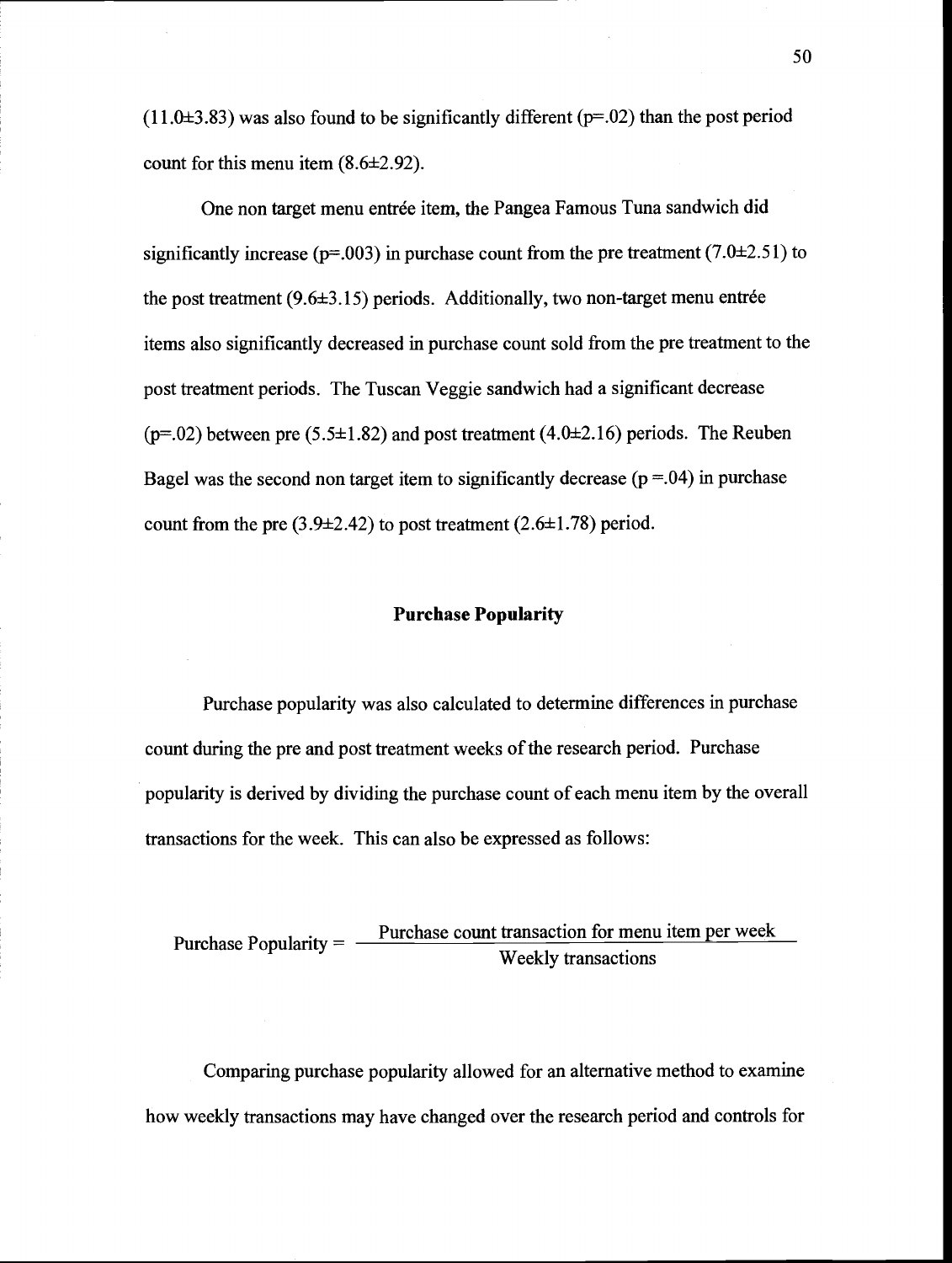random day-to-day variability in sales. In addition to examining target and non-target menu entrée items, it also examines non-entrée menu items that were not studied in this research project and that also make up a portion of sales in this restaurant. The purchase popularity for target, non-target, and non-entrée items are summarized in Table 14.

Significant differences were found for two menu entrée items regarding purchase popularity. The Turkey Focaccia sandwich decreased in popularity  $(p=04)$ between pre (3.1±.51) and post treatment (2.4±.38) periods. However, the Pangea's Tuna sandwich significantly increased ( $p=.02$ ) between the pre treatment (2.3 $\pm$ .30) and post treatment (3.2±. 58) periods of the research timeframe. These changes in purchase popularity match the changes observed in overall purchase count.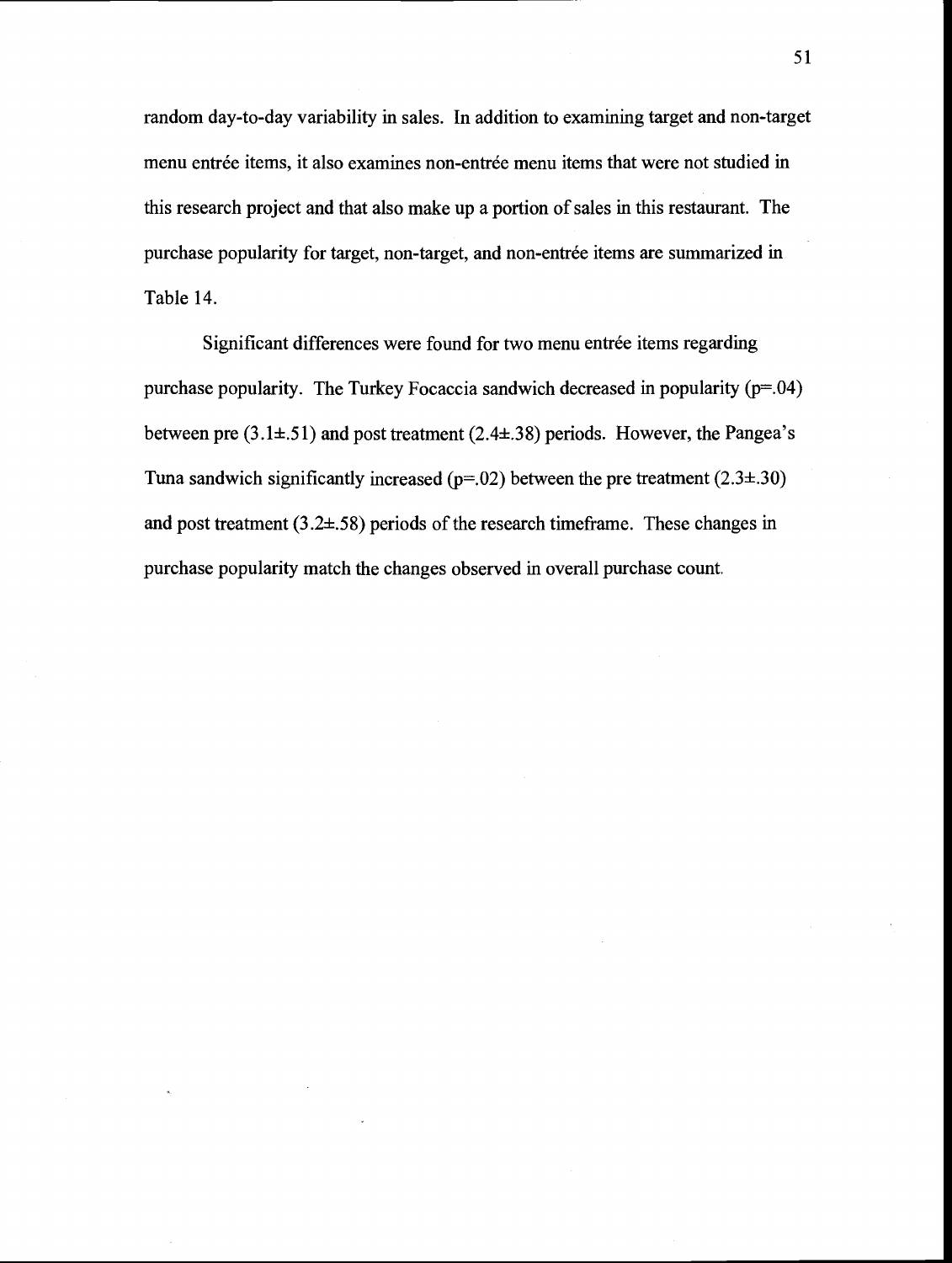|       | Table 14. Purchase Popularity for Target and Non Target Menu Entrée Items |                 |                 |                  |                 |                 |                 |                 |                 |                |                 |                         |                 |                 |                 |                 |               |                          |                    |
|-------|---------------------------------------------------------------------------|-----------------|-----------------|------------------|-----------------|-----------------|-----------------|-----------------|-----------------|----------------|-----------------|-------------------------|-----------------|-----------------|-----------------|-----------------|---------------|--------------------------|--------------------|
|       | Target Entrée Items                                                       |                 |                 |                  |                 |                 |                 |                 |                 |                |                 | Non Target Entrée Items |                 |                 |                 |                 |               |                          |                    |
| Weeks | <b>Total Transactions</b>                                                 | Focaccia        | Classic         | Caesar Wrap      | Wrap<br>Thai    | Fajita Wrap     | Hot Gobbler     | Salad<br>Greek  | Caesar Salad    | Total Target % | Tuscan          | Tuna                    | Territorial     | Cranberry       | Reuben          | Fajita Salad    | Sunflower     | $\%$<br>Total Non Target | All Other Items    |
|       |                                                                           | $n=48$          | $n = 44$        | $n=10$           | $n = 38$        | $n=65$          | $n=26$          | $n=19$          | $n=10$          | 33.50          | $n=28$          | $n = 26$                | $n = 58$        | $n = 38$        | $n=11$          | $n = 37$        | $n = 22$      | 16.70                    | $n=676$            |
| 1     | 1323                                                                      | 3.6             | 3.3             | 7.7              | 2.9             | 4.9             | 2.0             | 1.4             | 7.7             |                | 2.1             | 2.0                     | 4.4             | 2.9             | 0.8             | 2.8             | 1.7           |                          | 49.8%              |
|       |                                                                           | $n = 41$        | $n=26$          | $n=98$           | $n = 56$        | $n = 38$        | $n = 36$        | $n = 34$        | $n=98$          | 26.10          | $n = 23$        | $n = 39$                | $n = 81$        | $n=56$          | $n=10$          | $n=51$          | $n = 33$      | 17.80                    | $n = 905$          |
| 2     | 1642                                                                      | 2.5             | 1.6             | 6.0              | 3.4             | 2.3             | 2.2             | 2.1             | 6.0             |                | 1.4             | 2.4                     | 4.9             | 3.4             | 0.6             | 3.1             | 2.0           |                          | 56.1%              |
|       |                                                                           | $n = 29$        | $n=22$          | $n = 65$         | $n=28$          | $n = 46$        | $n=16$          | $n=19$          | $n = 65$        | 31.80          | $n = 14$        | $n=24$                  | $n = 49$        | $n=20$          | $n=17$          | $n=28$          | $n=20$        | 18.90                    | $n = 466$          |
| 3     | 911                                                                       | 3.2             | 2.4             | 7.1              | 3.1             | 5.0             | 1.8             | 2.1             | 7.1             |                | 1.5             | 2.6                     | 5.4             | 2.2             | 1.9             | 3.1             | 2.2           |                          | 49.3%              |
|       | 1645                                                                      | $n=59$          | $n=42$          | $n = 87$         | $n = 59$<br>3.6 | $n = 74$<br>4.5 | $n=35$<br>2.1   | $n=31$<br>1.9   | $n = 87$<br>5.3 | 28.90          | $n = 25$<br>1.5 | $n = 43$<br>2.6         | $n=11$<br>6.4   | $n=25$<br>1.5   | $n = 21$<br>1.3 | $n = 66$<br>4.0 | $n=9$<br>0.6  | 17.90                    | $n = 864$<br>53.2% |
| 4     |                                                                           | 3.6             | 2.6             | 5.3              |                 |                 |                 |                 |                 |                |                 |                         |                 |                 | $n=26$          | $n=64$          |               |                          | $n = 847$          |
| 5     | 1618                                                                      | $n = 45$<br>2.7 | $n = 33$<br>2.0 | $n=99$<br>6.1    | $n = 87$<br>5.3 | $n = 75$<br>4.6 | $n = 38$<br>2.3 | $n=21$<br>1.3   | $n=99$<br>6.1   | 30.40          | $n=30$<br>1.9   | $n = 32$<br>2.0         | $n=89$<br>5.5   | $n = 30$<br>1.9 | 1.6             | 4.0             | $n=17$<br>1.0 | 17.90                    | 52.0%              |
|       |                                                                           |                 |                 |                  |                 |                 |                 |                 |                 |                |                 |                         |                 | $n = 33$        | $n=17$          | $n=56$          |               | 16.90                    | $n = 943$          |
| 6     | 1688                                                                      | $n = 41$        | $n=31$<br>1.8   | $n = 120$<br>7.1 | $n = 47$<br>2.8 | $n = 64$<br>4.0 | $n=45$<br>2.7   | $n = 29$<br>1.7 | $n=120$<br>7.1  | 29.60          | $n = 25$<br>1.5 | $n = 52$<br>3.1         | $n = 82$<br>4.8 | 2.0             | 1.0             | 3.3             | $n=21$<br>1.2 |                          | 56.0%              |
|       |                                                                           | 2.4             |                 |                  | $n = 42$        | $n=97$          | $n=48$          | $n = 26$        | $n=102$         |                | $n=17$          | $n=49$                  | $n=96$          | $n = 37$        | $n = 14$        | $n = 61$        | $n = 23$      |                          | $n = 809$          |
| 7     | 1582                                                                      | $n = 42$<br>2.6 | $n=32$<br>2.0   | $n = 102$<br>6.4 | 2.7             | 6.1             | 3.0             | 1.6             | 6.4             | 30.80          | 1.1             | 3.1                     | 6.1             | 2.3             | 0.9             | 3.8             | 1.5           | 18.80                    | 51.0%              |
|       |                                                                           | $n=50$          | $n=55$          | $n=120$          | $n=50$          | $n=78$          | $n = 45$        | $n = 46$        | $n=120$         |                | $n=18$          | $n=49$                  | $n=90$          | $n=52$          | $n = 14$        | $n = 38$        | $n = 27$      |                          | $n = 860$          |
| 8     | 1697                                                                      | 2.9             | 3.2             | 7.1              | 2.9             | 4.6             | 2.7             | 2.7             | 7.1             | 33.20          | 1.1             | 2.9                     | 5.3             | 3.1             | 0.8             | 2.2             | 1.6           | 17.00                    | 51.0%              |
|       |                                                                           | $n = 32$        | $n = 33$        | $n=131$          | $n=40$          | $n=80$          | $n = 40$        | $n = 45$        | $n=131$         |                | $n=17$          | $n = 45$                | $n=101$         | $n = 35$        | $n=15$          | $n=48$          | $n=22$        |                          | $n = 886$          |
| 9     | 1671                                                                      | 1.9             | 2.0             | 7.8              | 2.4             | 4.8             | 2.4             | 2.7             | 7.8             | 31.80          | 1.0             | 2.7                     | 6.0             | 2.1             | 0.9             | 2.9             | 1.3           | 16.90                    | 53.0%              |
|       |                                                                           | $n=24$          | $n=24$          | $n = 67$         | $n=35$          | $n=50$          | $n = 26$        | $n = 20$        | $n = 67$        | 28.60          | $n = 23$        | $n=46$                  | $n = 71$        | $n = 25$        | $n=4$           | $n = 37$        | $n=14$        | 20.20                    | $n = 556$          |
| 10    | 1094                                                                      | 2.2             | 2.2             | 6.1              | 3.2             | 4.6             | 2.4             | 1.8             | 6.1             |                | 2.1             | 4.2                     | 6.5             | 2.3             | 0.4             | 3.4             | 1.3           |                          | 51.0%              |

# Table 14. Purchase Popularity for Target and Non Target Menu Entrée Items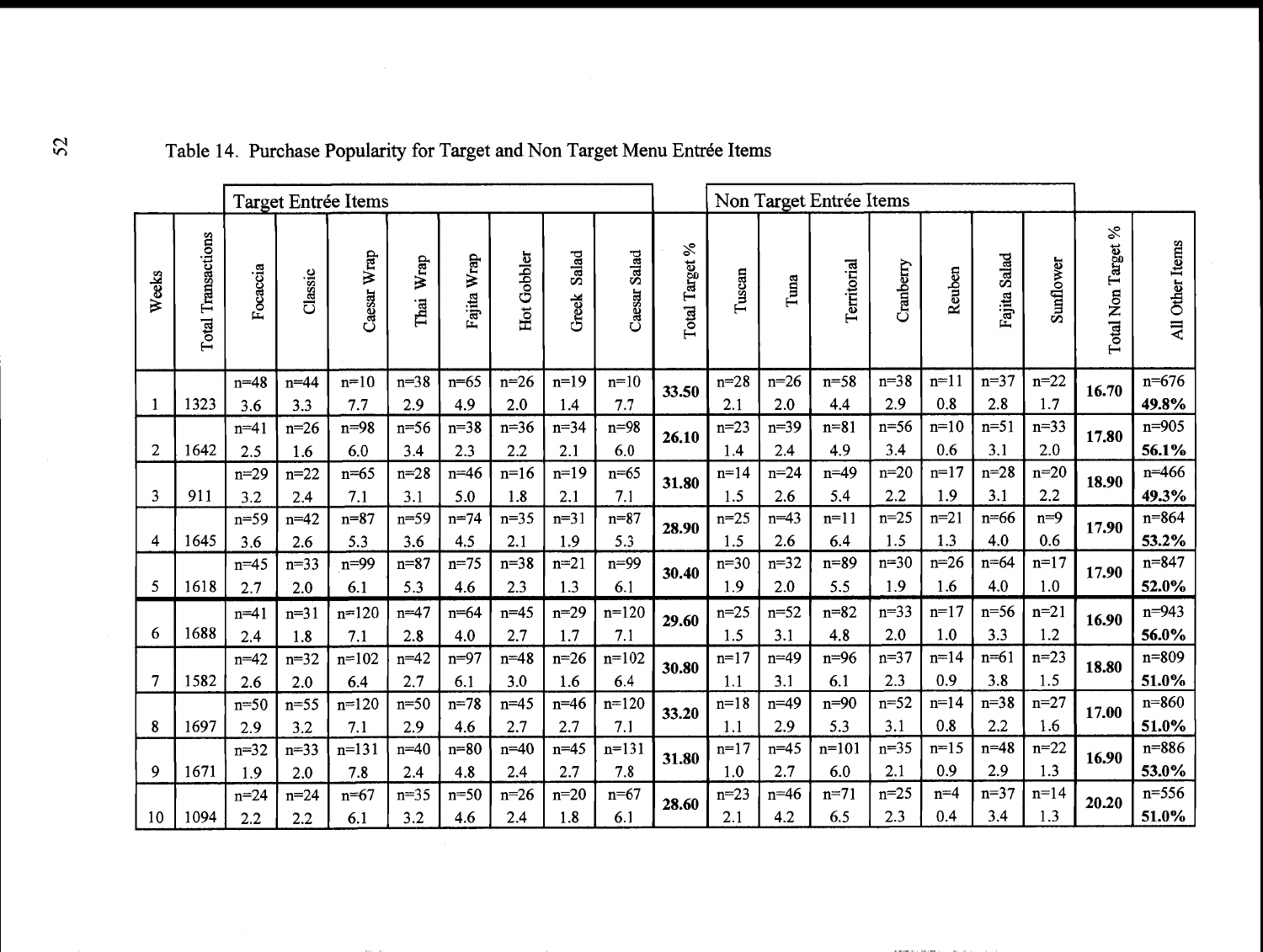#### DISCUSSION

This study involved the analysis of the influence of nutrition information on a restaurant menu, and the effect that the nutrition information would have on restaurant patron's perception of healthfulness for selected menu items. Through the treatment of adding nutrition information to a restaurant menu and monitoring changes in sales as well as surveying restaurant patron's perceptions of healthfulness, the researchers aspired to make a contribution to the literature. The following discussion focuses on the conclusions and applications drawn from the analysis of the survey responses and the sales data gathered.

#### Survey Data

Distribution of the survey to restaurant patrons enabled researchers to identify influence of restaurant choices, knowledge of nutrition, eating habits and behaviors, frequency of meals eaten away from home, and perceptions of healthfulness for the survey respondents. Since the surveys were hand delivered, the response and completion rate for the surveys was very high. Overall, 286 surveys were completed, 143 in the pre treatment period, and 143 in the post treatment period of the research timeframe.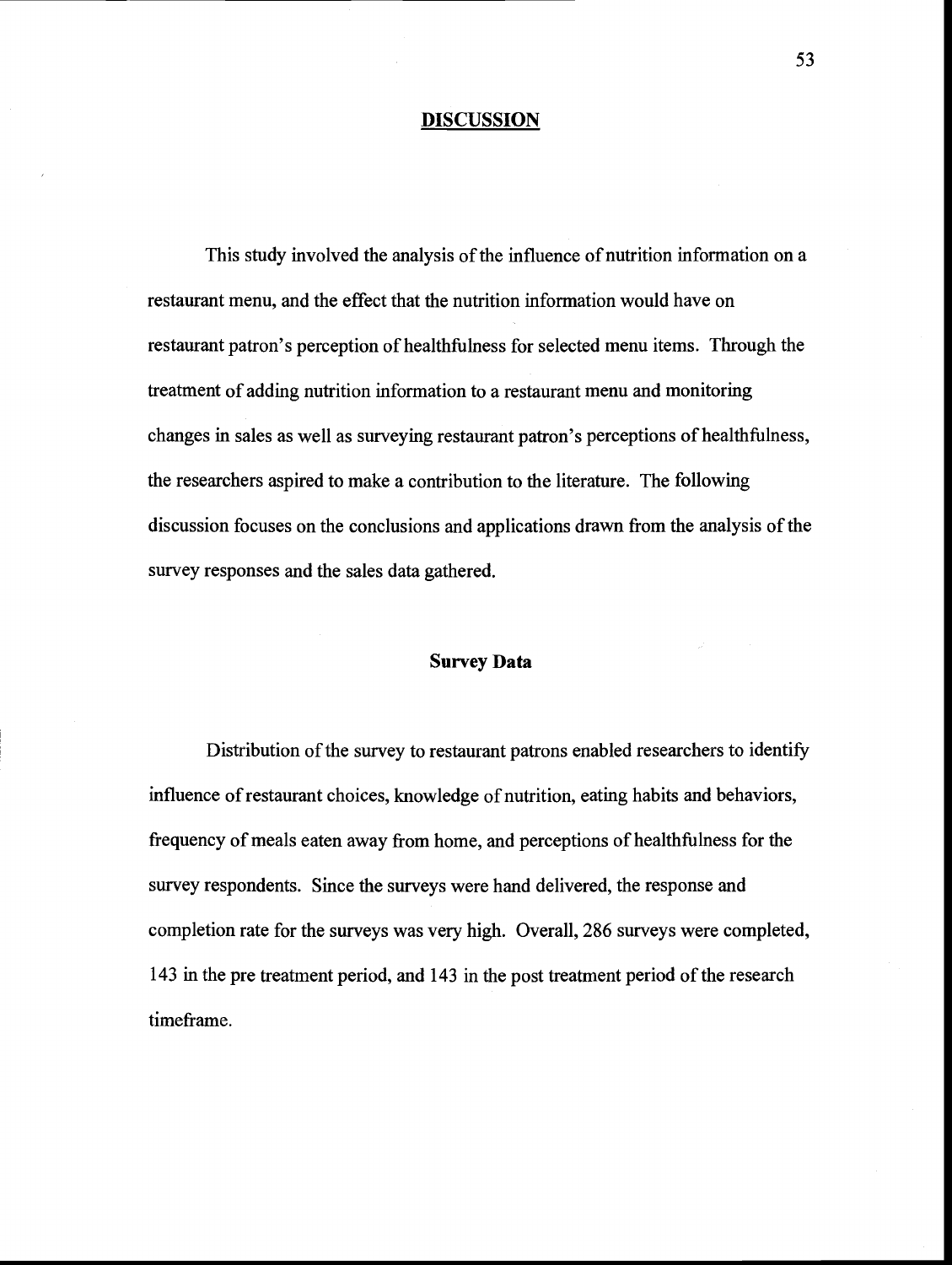## **Demographics**

The demographic data for the survey respondents did not vary between pre treatment and post treatment periods (Table 3). Although a greater variety in participants was desired by the researchers to increase generalizability, these demographics were somewhat expected due to the demographics of Oregon State University. Also, a slightly higher female response (58.7% and 59.4%) was also expected, due to the competing restaurants in the vicinity of Pangea, which may be more likely to appeal to the male population (41). However, the greater amount of female response also poses the question, are females more interested in nutrition and making healthful choices than males? Eating behavior results for both the pre treatment and post treatment period were also expected, due to the nature of the overall population at Oregon State University.

# Influences of Restaurant Choice

The influences of restaurant choice results (Table 5) expressed that convenience of location of a restaurant had the highest amount of influence on selection of a restaurant. This fmding is consistent with the literature (12). The availability of healthful choices was listed as the second highest influence on restaurant choice for both the pre treatment and post treatment groups. This suggests that healthy options are rather important to these subjects, and is a factor that is considered when choosing a restaurant. Considering the high percentage of females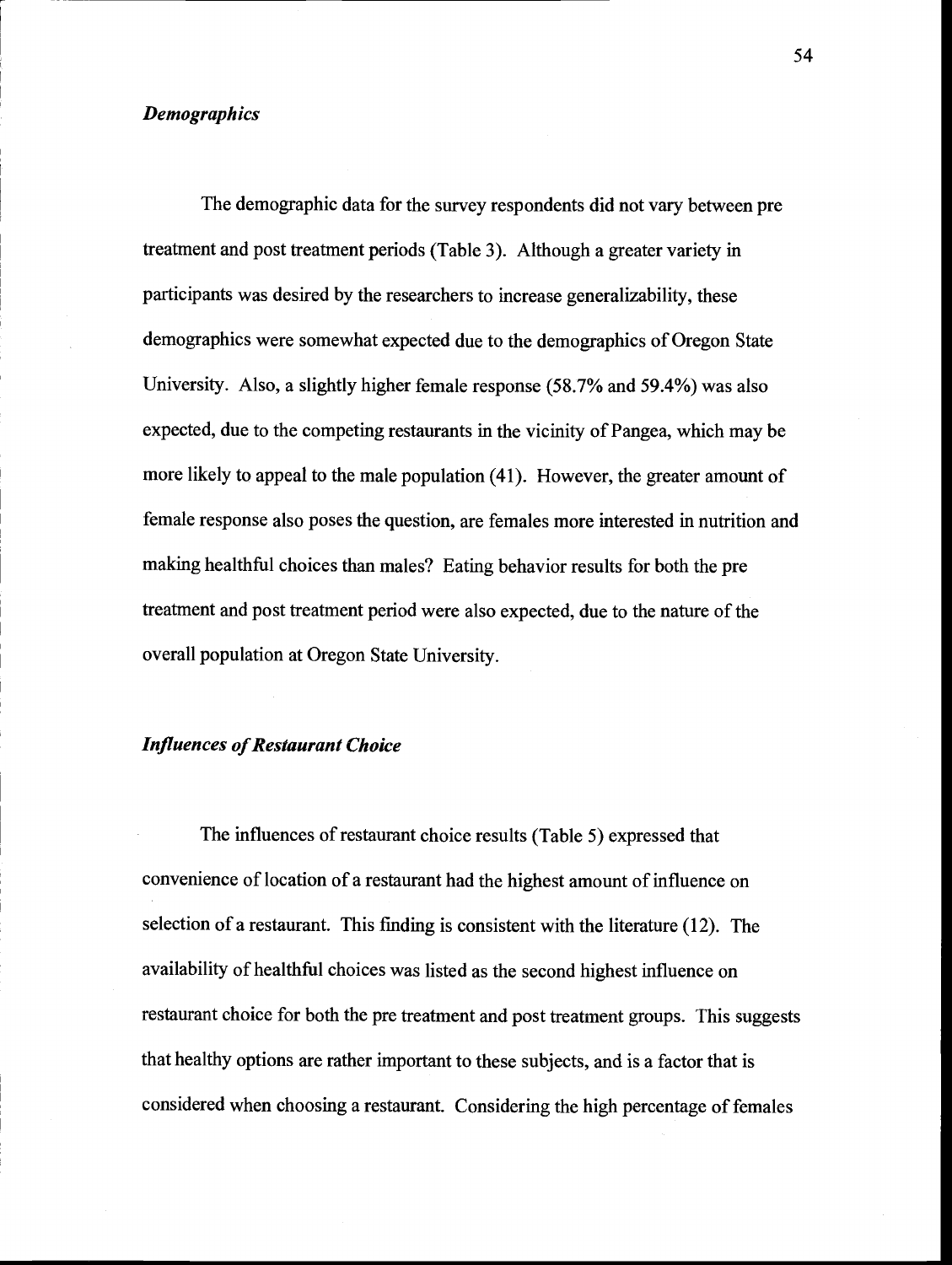involved in this study, it can also be suggested that the availability of healthful choices in a restaurant is very important to females in the age range of 18-24. Other influences rated by the respondents: ambiance, amount of food for price, menu variety, and quick service all received very similar scores by both the pre treatment and post treatment survey respondents. This suggests that these influences may be considered overall when choosing a restaurant, and that the pre and post treatment groups are no different and can be considered representative of the typical population of this college university restaurant. Due to the nature of this college university restaurant service style, or being a quick serve restaurant, the high ranking for ambiance was surprising. However, this is consistent with the fmdings of a study by Reed that stated ambiance as being the second reason in a list of ten primary reasons for eating at specific establishments (42).

There was one difference in the ratings of restaurant influence between the pre and post treatment survey respondents. This was in regards to the menu item-selling price, and was found to have greater influence on the post treatment survey respondents. Both treatment groups gave menu item selling price an overall high rating, affirming the importance of price to the consumer when choosing a restaurant. However, the difference between respondents indicates that while many individuals who frequent restaurants are sensitive to price, this sensitivity varies from individual to individual and may increase at certain times periods. Since the respondents were mostly undergraduate students, menu item price sensitivity may be more of a concern during the end of the term than in the middle of the term. Therefore, higher menu prices may be allotted and accepted at certain times for these research participants.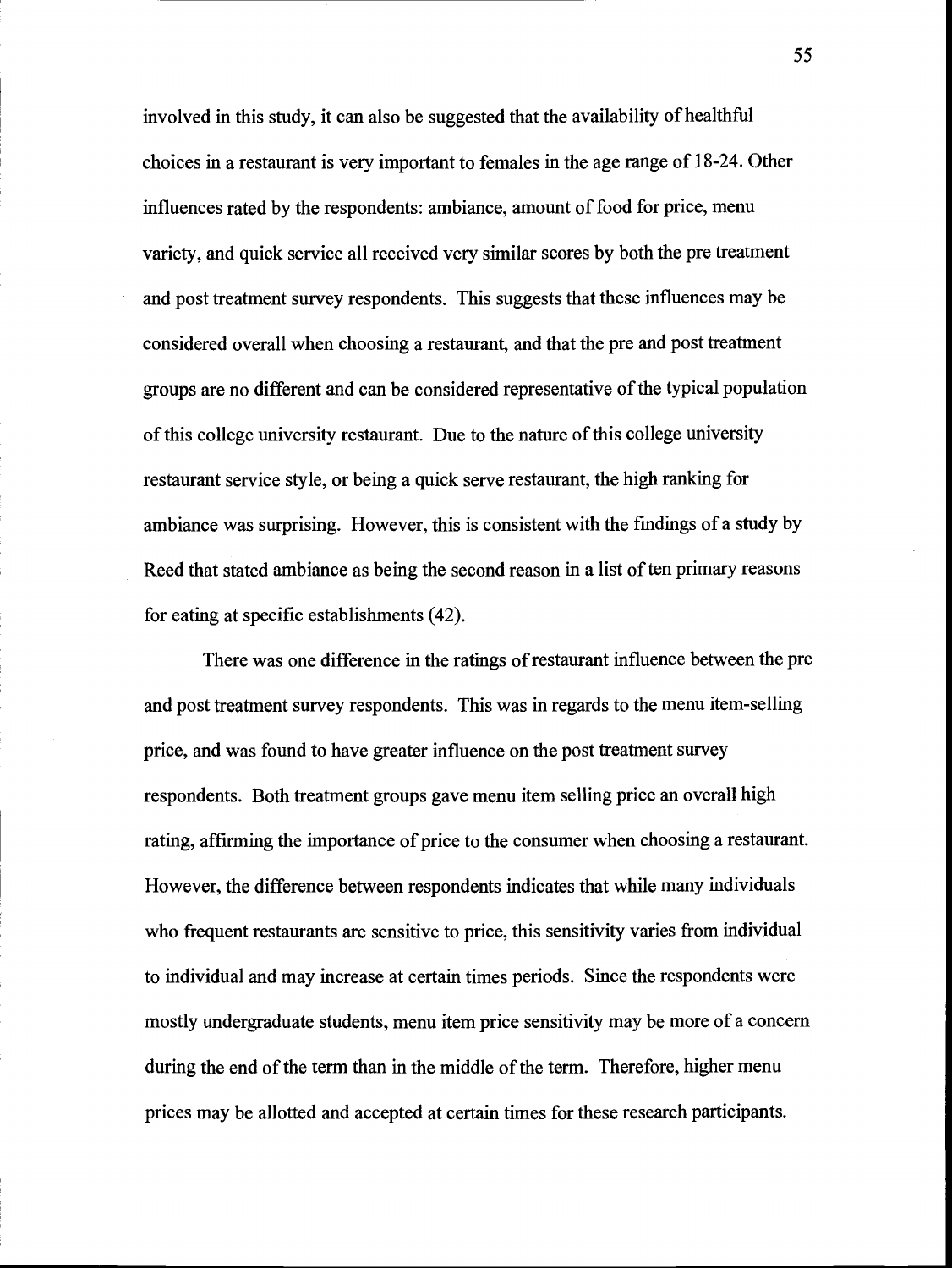## Nutrition Knowledge

Both pre-treatment and post treatment respondents rated their nutrition knowledge to be rather expansive (Table 6). However, given that fast food establishments are the most popular restaurants for the most prominent age group (18- 24) present in this study (12), individuals may either be overconfident in their knowledge of nutrition or simply make food choices that are not consistent with the knowledge that they possess. Also, a significant difference was found between undergraduate students and graduate students in regards to their nutrition knowledge. This suggests that as education level increases, individuals in this study believe that their knowledge of nutrition is also more expansive. Perhaps as individuals age and earn a higher level of education; they become more aware or confident of their nutrition knowledge. However, given the current rates of obesity both in Oregon and nationwide (11), it could be suggested that as individuals age they assume that their understanding of nutrition becomes greater but this knowledge does not impact food choices.

#### Menu Choice Practices of Survey Respondents

Survey respondents in both the pre and post treatment periods stated that their most common practice when eating away from home was to examine nutrition information when provided and to change their mind about food choices after seeing nutrition information (Table 7). However, neither group rated this practice as being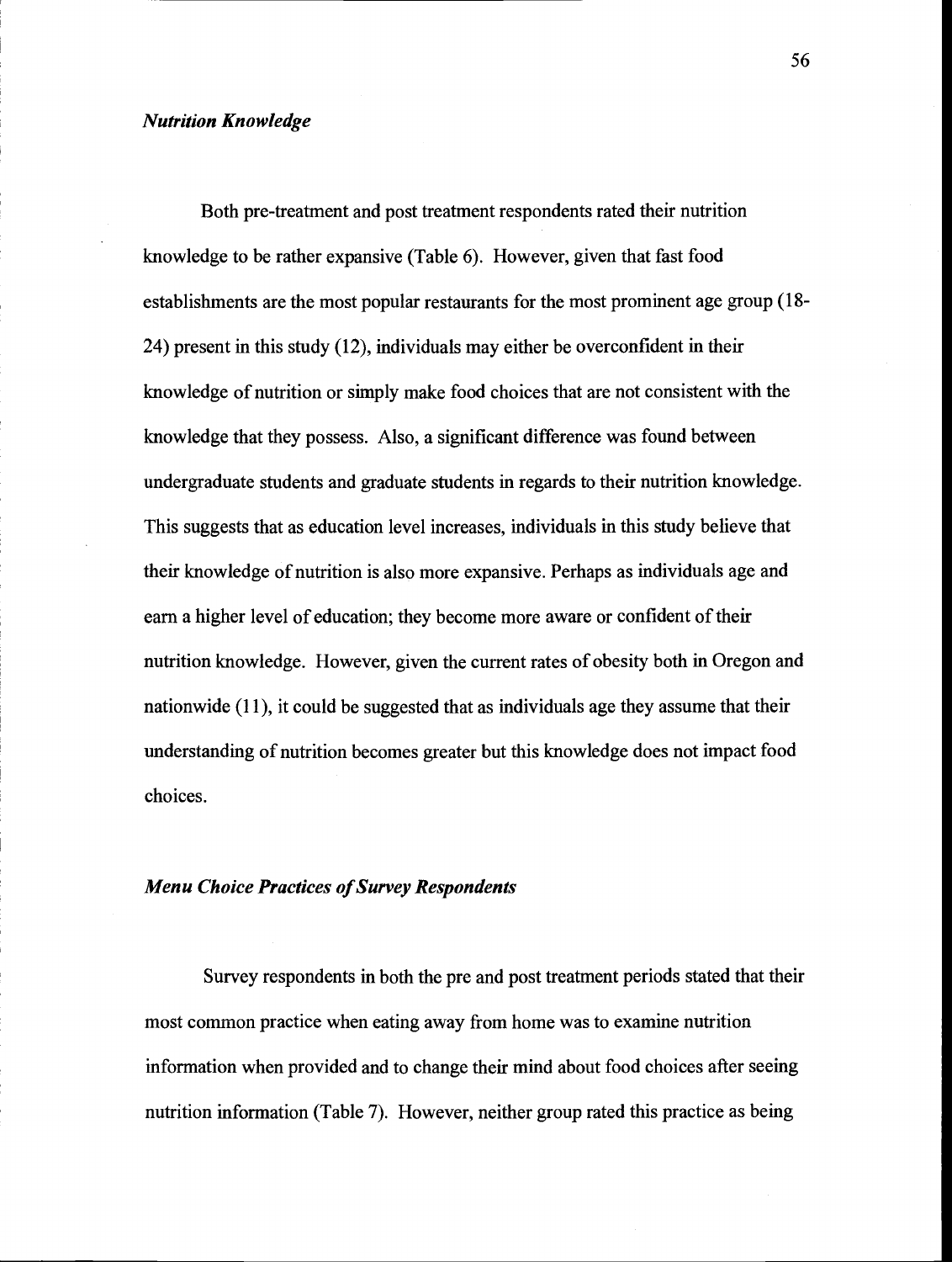highly likely and was instead just a more somewhat likely rating. Therefore, although research participants indicate they are more likely to say they have these practices, it is possible that it won't actually be a practice when eating away from home. This suggests that the application of nutrition information to the restaurant menu may not be the most effective method of persuading individuals to make healthier choices when eating away from home. Some studies have found success in using menu description and focus on palatability to promote healthy food selections (28). Perhaps such a method would be more effective than nutrition information on the menu. However, although the scores for both the pre and post treatment survey respondents for menu choice practices when eating away from home were in the scale's midrange, the mean scores do suggest that these respondents would be somewhat likely to examine nutrition information supplied and use this information to determine a healthier menu choice when dining away from home. This implies that although the menu may not be the most effective method for supplying nutrition information, the nutrition information itself is useful and inspected.

Correlation results depicted several gender differences regarding food choice practices. Females were found to be much more likely to select smaller portion sizes and to not consume all food served than males. Alternately, males were found to be much more likely than females to purchase an up-sized meal. This again suggests that female survey respondents are more concerned with healthy eating when consuming food away from home.

Optimistically, the practice that respondents were least likely to utilize was to purchase an up-sized meal. This suggests that the research participants are somewhat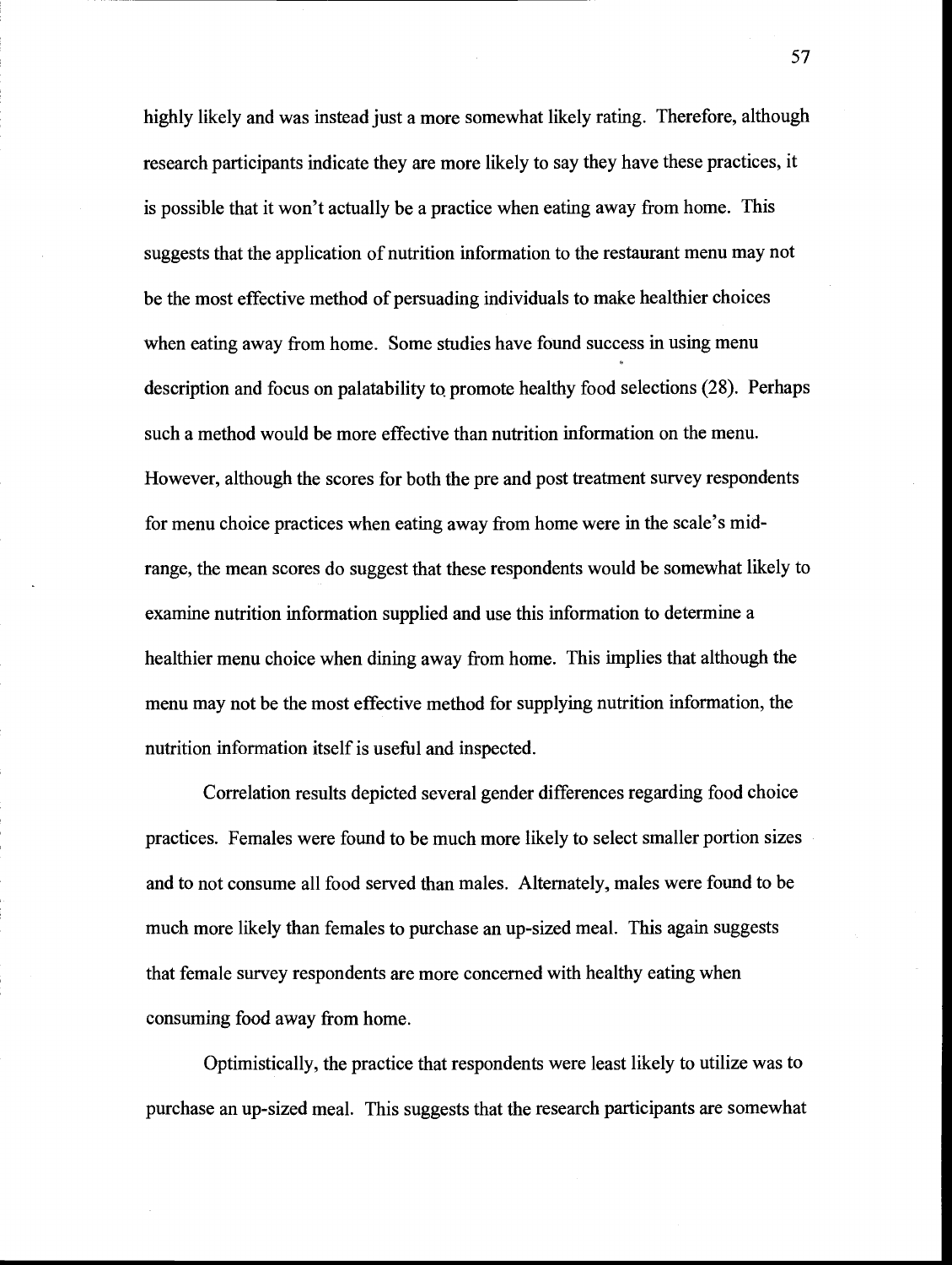aware of portion sizes, and may not be swayed by food marketing into ordering the largest size for the "best value" (20).

## Frequency of Meals Consumed Away From Home

Surprisingly, the frequency of meals consumed away from home by both pre treatment and post treatment survey respondents were reported to be rather low (Table 8). Although there were slight differences between the two groups, overall the mean of meals eaten away from home on weekdays was 1.21±1.2, and the mean meals eaten away from home on weekends was .91±1.07. This is somewhat lower than what the USDA has found, or that the daily average number of meals eaten away from home is 1.94 (43). Although the researchers expected a higher frequency of meals eaten away from home, these fmdings are consistent with the literature that states that the number of meals eaten away from home is directly related to income level and amount of disposable income (44). Studies have found that meals eaten away from home increases dramatically when the household's income is higher than \$30,000 annually (2). Since the majority of these participants were undergraduate students in a lower age range, their income level is lower than professional working households, and is not high enough to support a higher frequency of meals eaten away from home. Participants also seemed more inclined to eat meals (in all frequencies) away from home during the week instead of the weekend. This finding hints also hints at the relationship between eating meals away from home and time constraints, since more meals away from home were consumed during weekdays (2).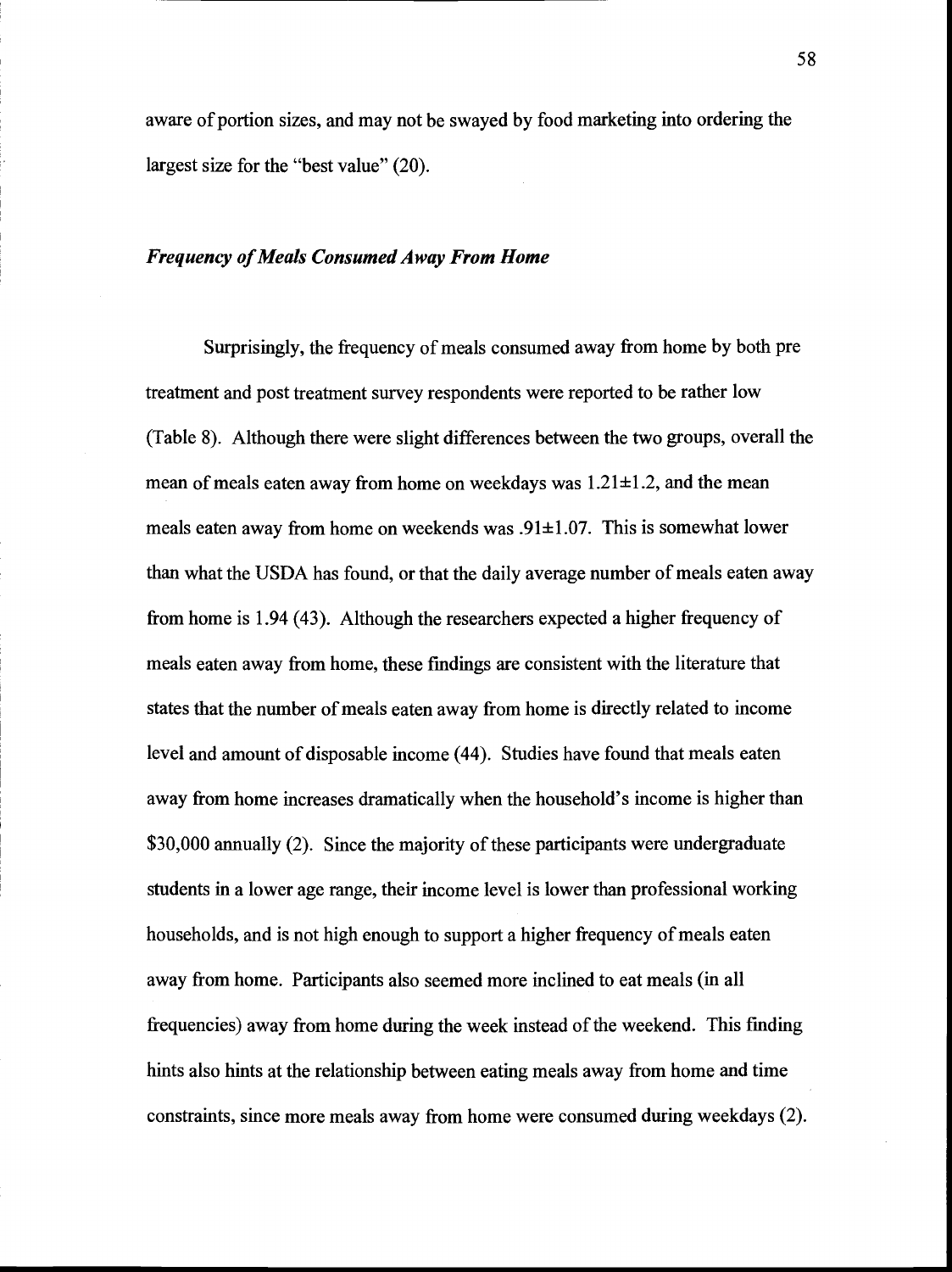However, even with the lower income of students, the researchers were surprised by the low frequencies of meals consumed away from home for the research participants. This greatly differs from other research studies that have found the age group of 18-39 for both males and females to be the largest consumers of meals away from home (45) This discrepancy could be from a misunderstanding on behalf of the survey respondents' defmition of a "meal away from home". Since many students frequently consume meals at various dining halls on campus, and may not have a kitchen to prepare food if living on campus, meals consumed in the dining halls may not be considered "eating out". Therefore, while the researchers had the impression that any meals away from home are meals that were not prepared by the individual, this may not be the defmition held by the research participants.

## Healthfulness Ratings of Menu Items

Although the healthfulness ratings did differ slightly between the pre treatment and post treatment survey respondents, the only significant differences in healthfulness ratings were found on the target menu entrée items (Table 9). The target menu entrée items were supplied with nutrition information as the treatment of this research project.

The Turkey Focaccia sandwich received a significantly higher rating for perception of healthfulness from survey respondents in the pre treatment group than survey respondents in the post treatment group who were supplied with nutritional information. Since this can be considered a higher calorie entrée (666 calories), this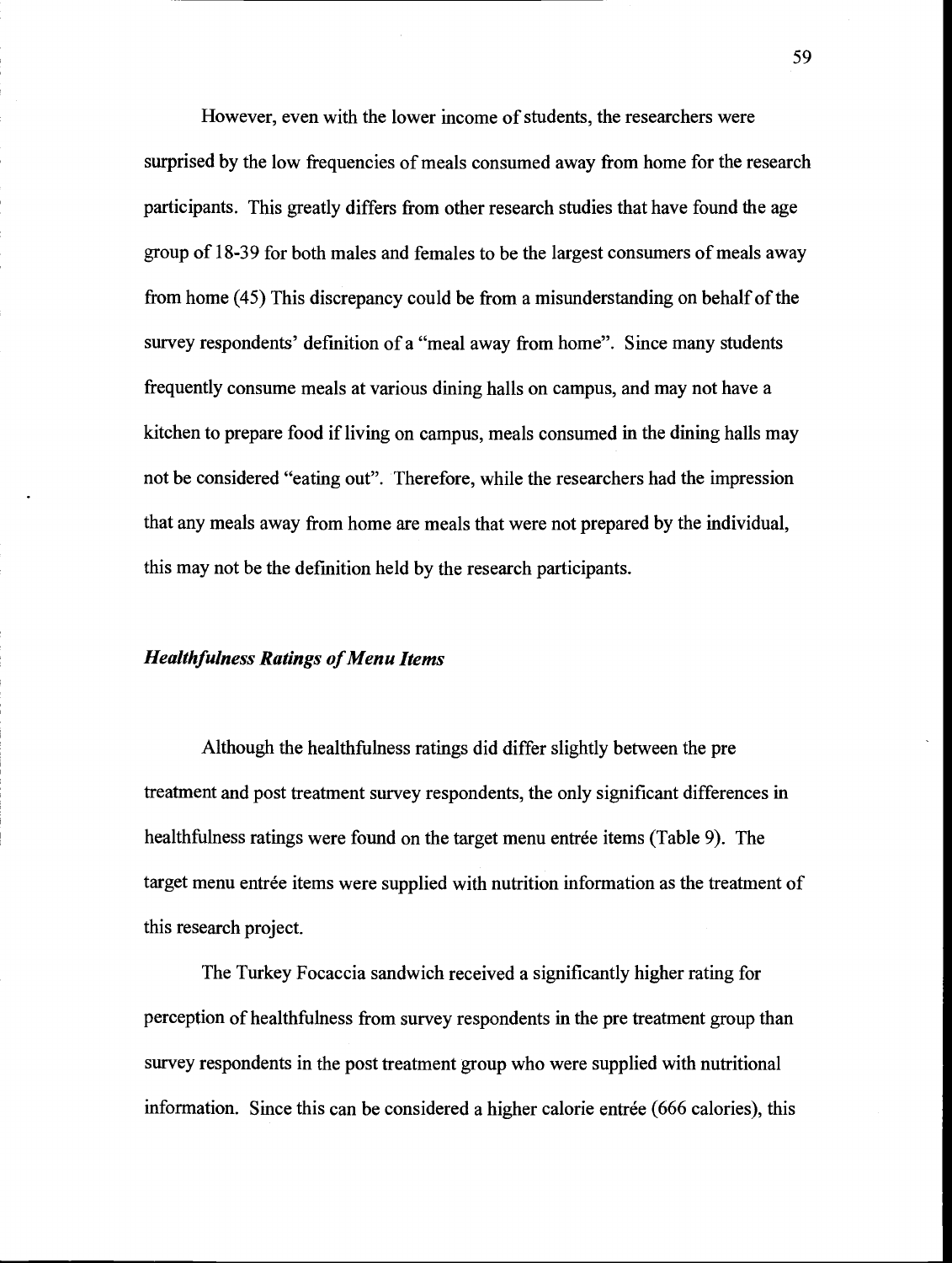decrease in healthfulness rating reflects the examining of the nutritional information and suggests that participants may not have been aware of the actual nutrition content of this entrée.

The Caesar Wrap entrée was rated with a significantly lower perception of healthfulness by respondents in the pre treatment group than in the post treatment group. Unlike the Turkey Focaccia sandwich, the Caesar Wrap can be considered a lower calorie entrée (340 calories). Therefore, when provided with the nutrition information, participants realized this entrée was healthier than some of the other entrees on the menu.

The Greek Veggie Salad and the Sunflower Garden Salad were both given higher ratings for perception of healthfulness in the pre treatment group than in the post treatment group, with a significant difference in healthfulness ratings for the Greek Veggie Salad. Although both salads can be considered to be lower calorie entrees (382 calories, and 340 calories, respectively), these decreases in healthfulness rating may also reflects the examining of the nutritional information provided. Since the two salads received the highest healthfulness perception ratings in both pre and post treatment groups, it can be suggested that restaurant patrons may assume that all salads can be considered healthy due to the high quantity of vegetables present in the dish. However, the change in rating of perception of healthfulness does reflect a reevaluation of this assumption on behalf of the consumer.

Therefore, when nutrition information is supplied for target entrée menu items, they did result in lower perceptions of healthfulness ratings. Restaurant patrons were better able to evaluate the healthfulness of menu offerings. Research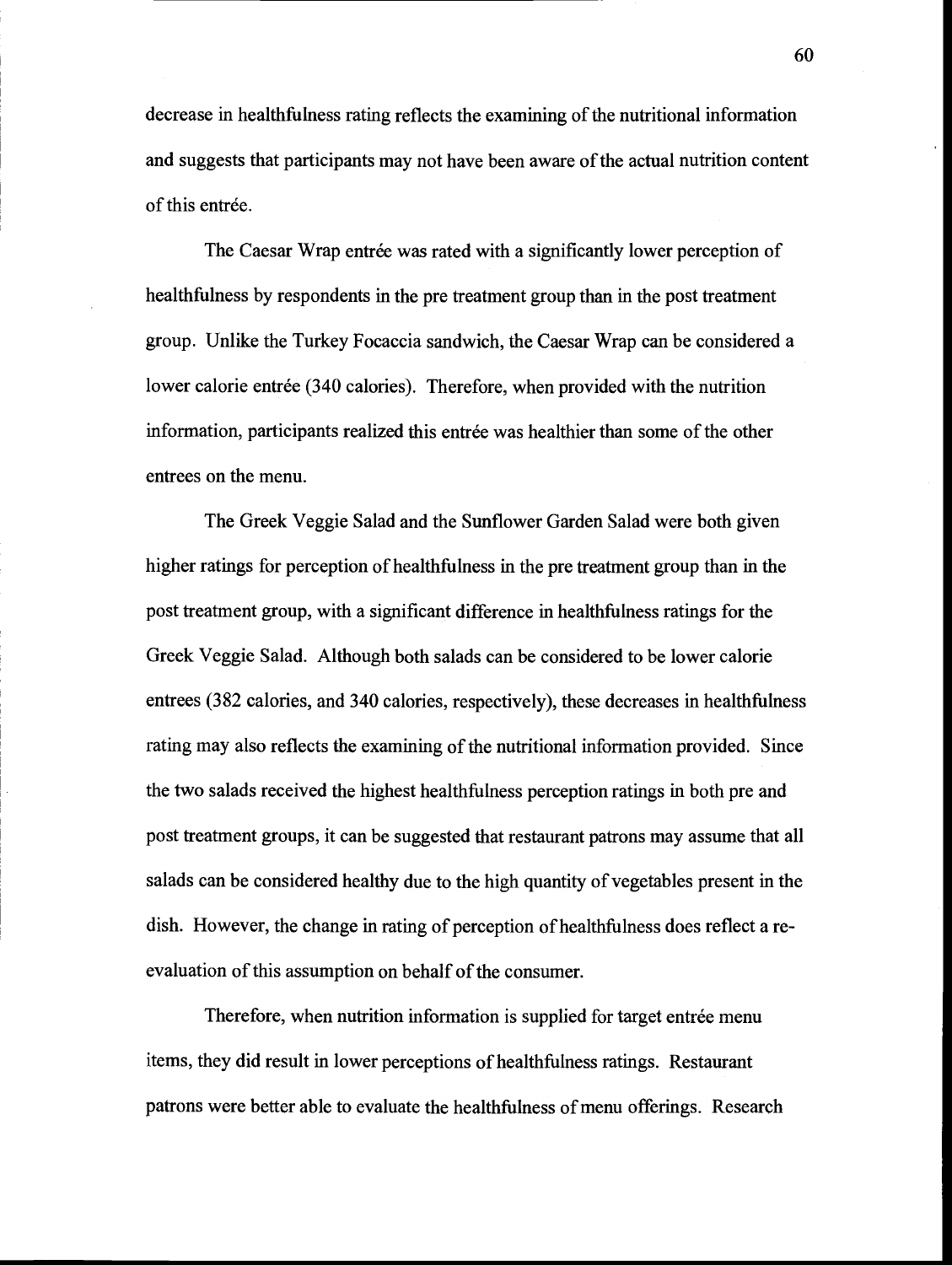participants in the post treatment period were able to determine which items were higher calorie and therefore less healthful menu entrée items. This difference in healthfulness ratings also suggests that the pre treatment participants are not aware of the nutrient composition of menu entrée items, as the literature has stated (5). Also, since significant differences were found between the perceptions of healthfulness for survey respondents between the pre and post treatment period, it can be concluded that the survey respondents must use calories, fat, protein, and carbohydrate composition to mean, or determine what is "healthy".

Although an effect of the added nutrition information was seen for the healthfulness ratings of the target menu items, the presence of the nutrition information on the menu did not influence the perceptions of healthfulness for the non-target items. These fmdings differ from the results found by Burton, where it was found that nutrition information presented effected the perceptions of both target and non-target menu entrée items (30).

#### Observing Nutritional Information

Unfortunately, fewer than half of the individuals surveyed in the post treatment period (Table 10) observed the nutritional information presented on the restaurant menu. Although the healthfulness ratings were not affected by this lack of observation since the nutrition information was also included on the survey, the restaurant sales of target and non-target menu entrée items may have been only slightly influenced by the addition of the information. This is partially due to the fact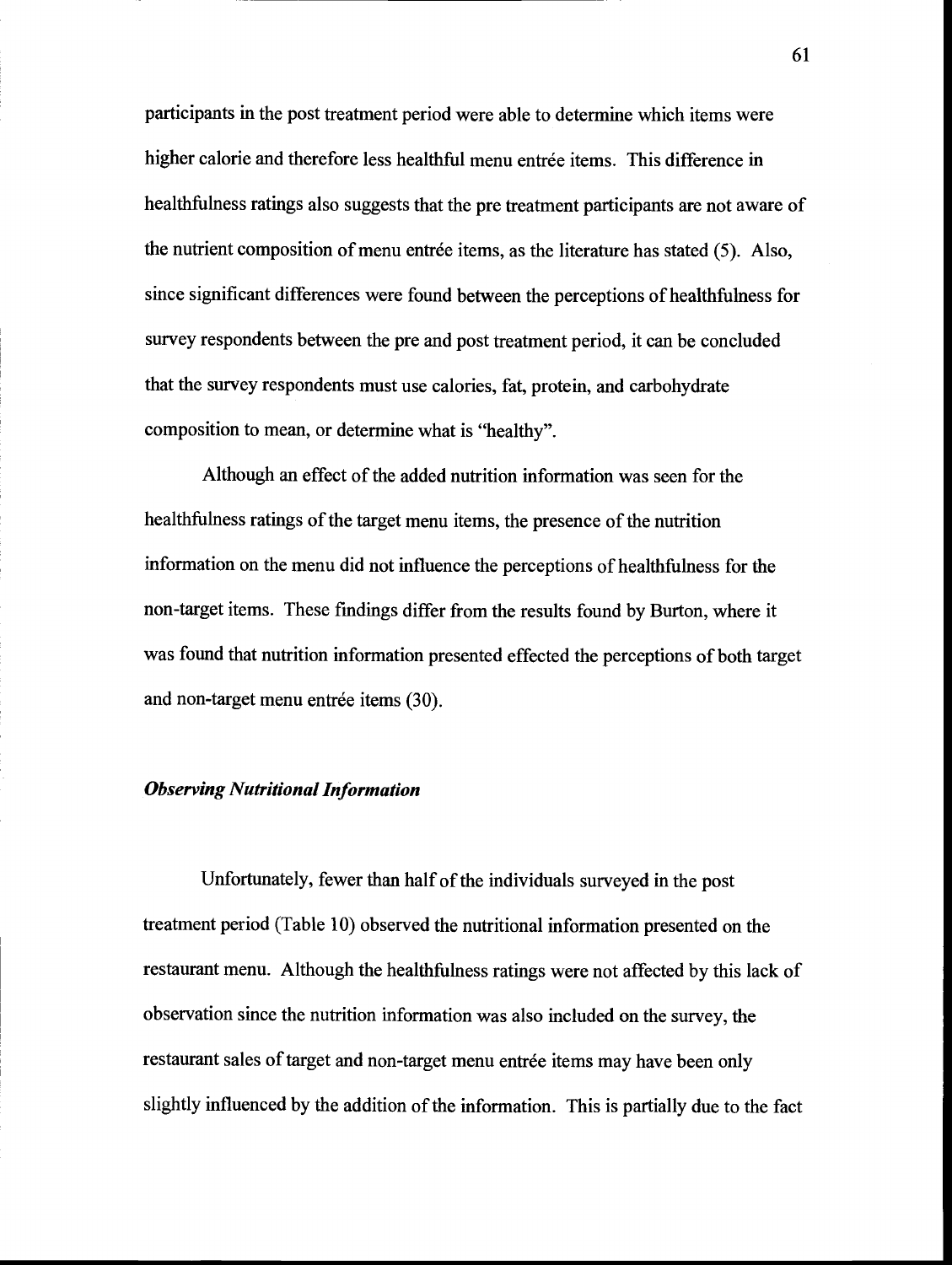that many patrons who frequent this college campus restaurant are returning customers, and may not even look at the menu before ordering or order the same item at each visit to the restaurant. The researchers attempted to combat this issue with the addition of signage at key points around the restaurant, including the point of sale. However, either the signage was also not observed by the restaurant patrons, or was not an effective method to influence restaurant customers to examine nutritional information. The percentage of survey respondents that did report seeing the nutrition information added to the menu in this study was similar to the fmdings of Albright and Flora, who found that only 50% of survey respondents were aware of the added nutrition information (31). This reinforces that idea that presenting nutrition information on the menu may not be the most effective way to inform the consumer.

On the other hand, the possibility exists that the survey respondents of the post treatment period may not have been representative of the college campus restaurant and observations of nutrition information. Since every restaurant patron was not surveyed during the treatment portion of the research timeframe, it is unknown how many individuals truly observed the applied nutritional information. Therefore, a greater number than was represented by the survey results could have examined the provided nutrition information.

The problem of the research participants not observing the nutrition information may have been avoided had the researchers received permission from the restaurant management to highlight the nutrition information. However, either suggestions from the researchers of either a change in font color or size was not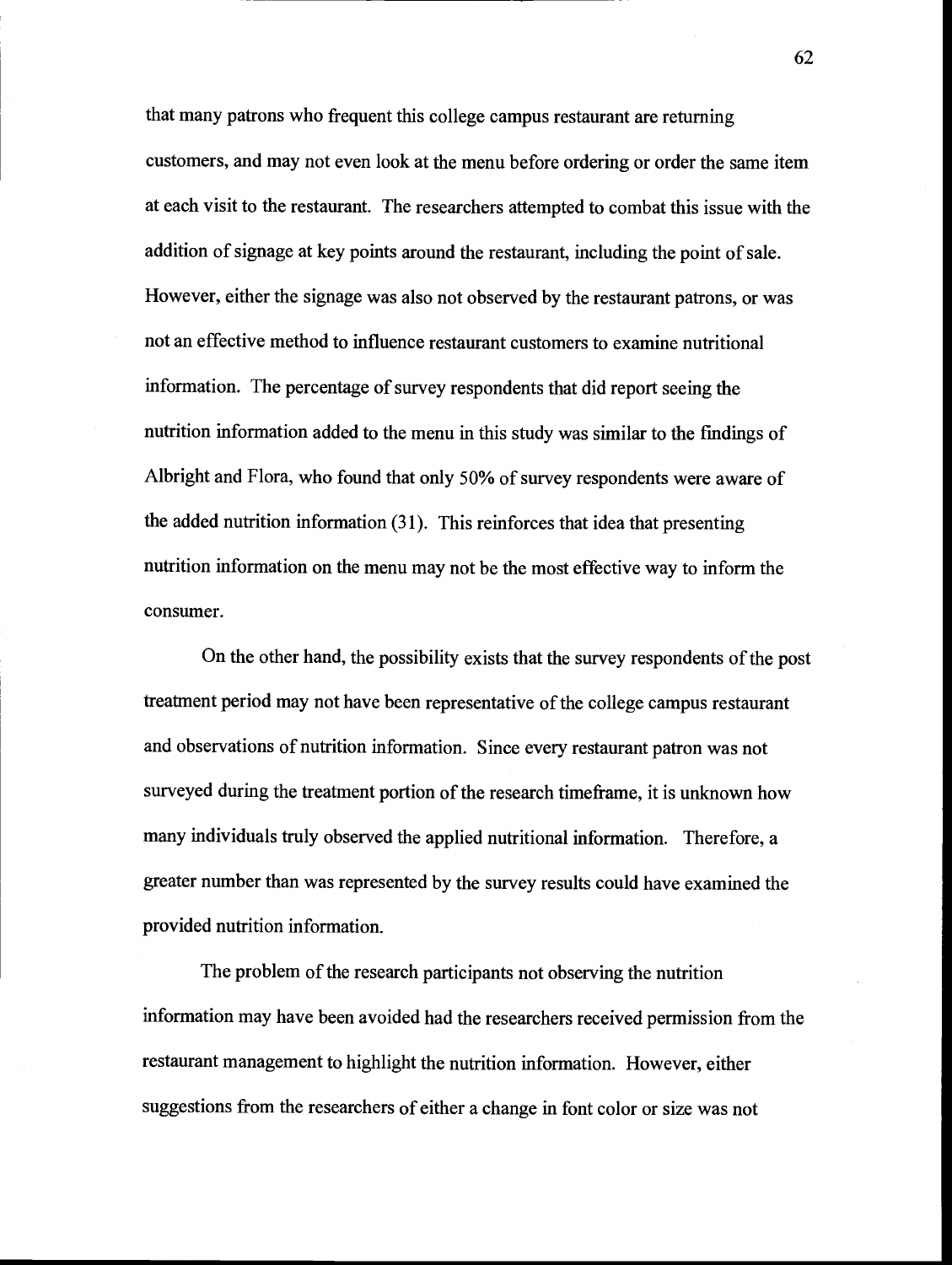approved by restaurant management. This was partially due to restricted menu space, but the addition of nutrition information to the menu and the possible effect on sales was a stated concern for the restaurant management.

#### Sales Data

Fortunately, the overall volume of sales and purchase counts remained stable for both the pre and post treatment periods (Table 11). However, some significant differences were found in the purchase counts for a few of the target and non-target menu entrée items (Table 13).

Two target menu entrée items showed statistically significant differences in the purchase count between the pre and post treatment periods. Two high calorie menu entrees, the Turkey Focaccia sandwich (666 calories) and the Thai Peanut Wrap (509 calories), decreased in the purchase counts after the addition of nutritional information to these items on the menu. This suggests that of those restaurant patrons who did observe the nutrition information, some may have been deterred from ordering these menu items due to their high caloric nature. However, since only two of the eight target entrée menu items purchase counts were effected these changes may not be primarily due to the treatment, or addition of nutrition information. Also, other high calorie target entrée menu items did not show any change in purchase count, confounding the possible influence of the nutrition information. The change in purchase count that did occur could be attributed to weather changes and the influence it has on what restaurant patrons order (wanting something lighter as the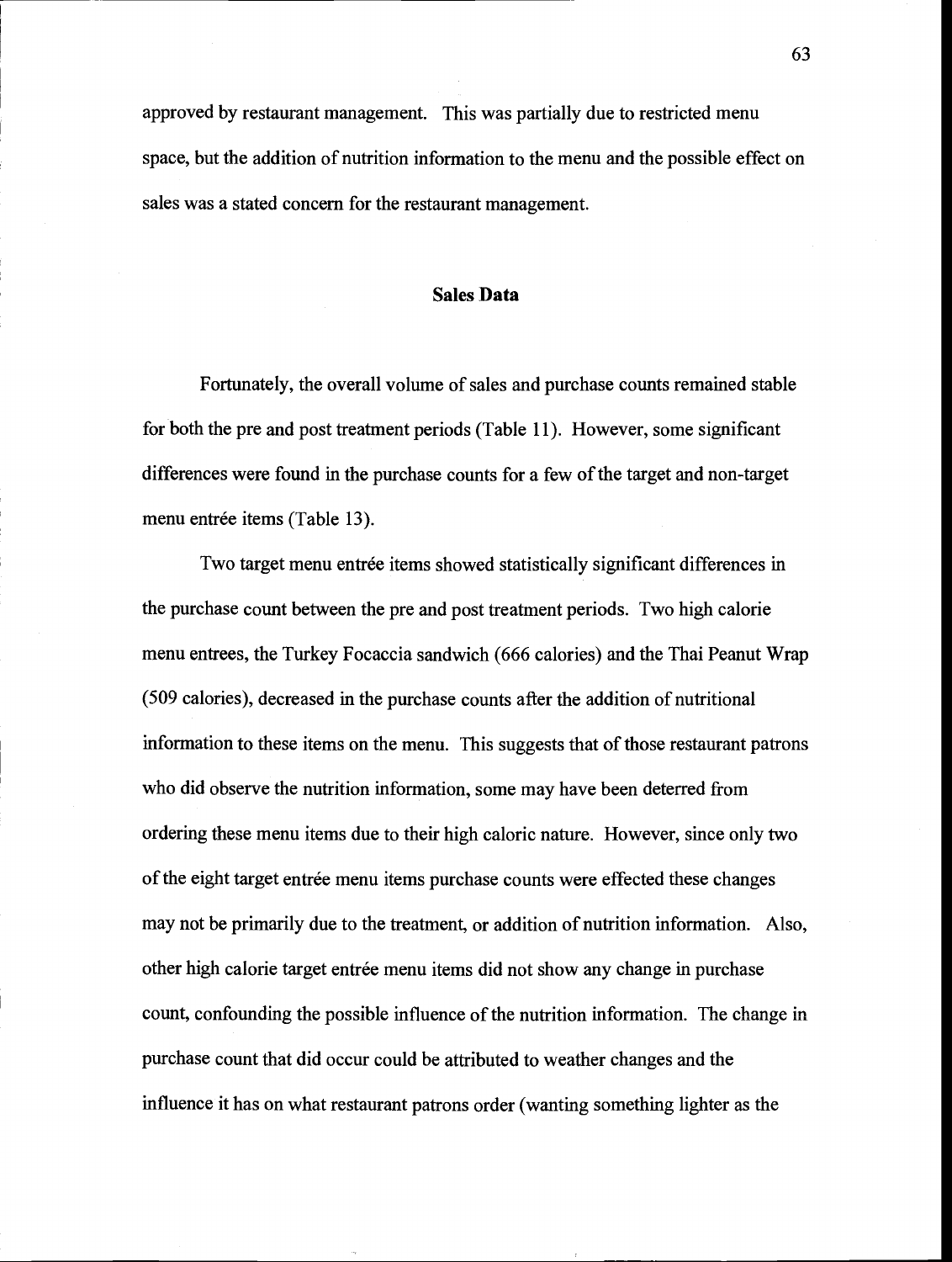weather becomes warmer). Or, chance fluxuations in customer demand of specific items could also be responsible.

Some statistically significant changes were also seen in the purchase count of a few non-target menu items. One non-target menu item, the Pangea's Famous Tuna sandwich, had a significant increase in purchase count during the post treatment period of the study. This could be attributed to the addition of nutritional information to the menu forcing patrons to choose what may have been perceived to be a lower calorie item. It could also be an altered choice consequence to seeing the high caloric content of the two target entrée menu items discussed above. Therefore, the college restaurant patrons may have thought that the sandwich was a healthier option than the target entrée menu items, and therefore, a better choice. However, this was the only non-target entrée item that significantly increased in purchase count, which does not strengthen the argument that the increase was due to the addition of nutritional information to the menu.

Two non-target menu items also significantly decreased during the post treatment period, the Tuscan Veggie sandwich and the Reuben Bagel. It can be suggested that the decrease in the purchase count of these items is due to the nutritional frame or context that they were presented in. Both items were next to target menu entrée items that were classified as being high calorie. Additionally, to being located immediately below the Turkey Focaccia sandwich, the Tuscan Veggie sandwich also shared some similar ingredients. The nutritional frame of the Tuscan Veggie sandwich suggests that restaurant patrons were also deterred from this menu item in favor of another, more healthful item.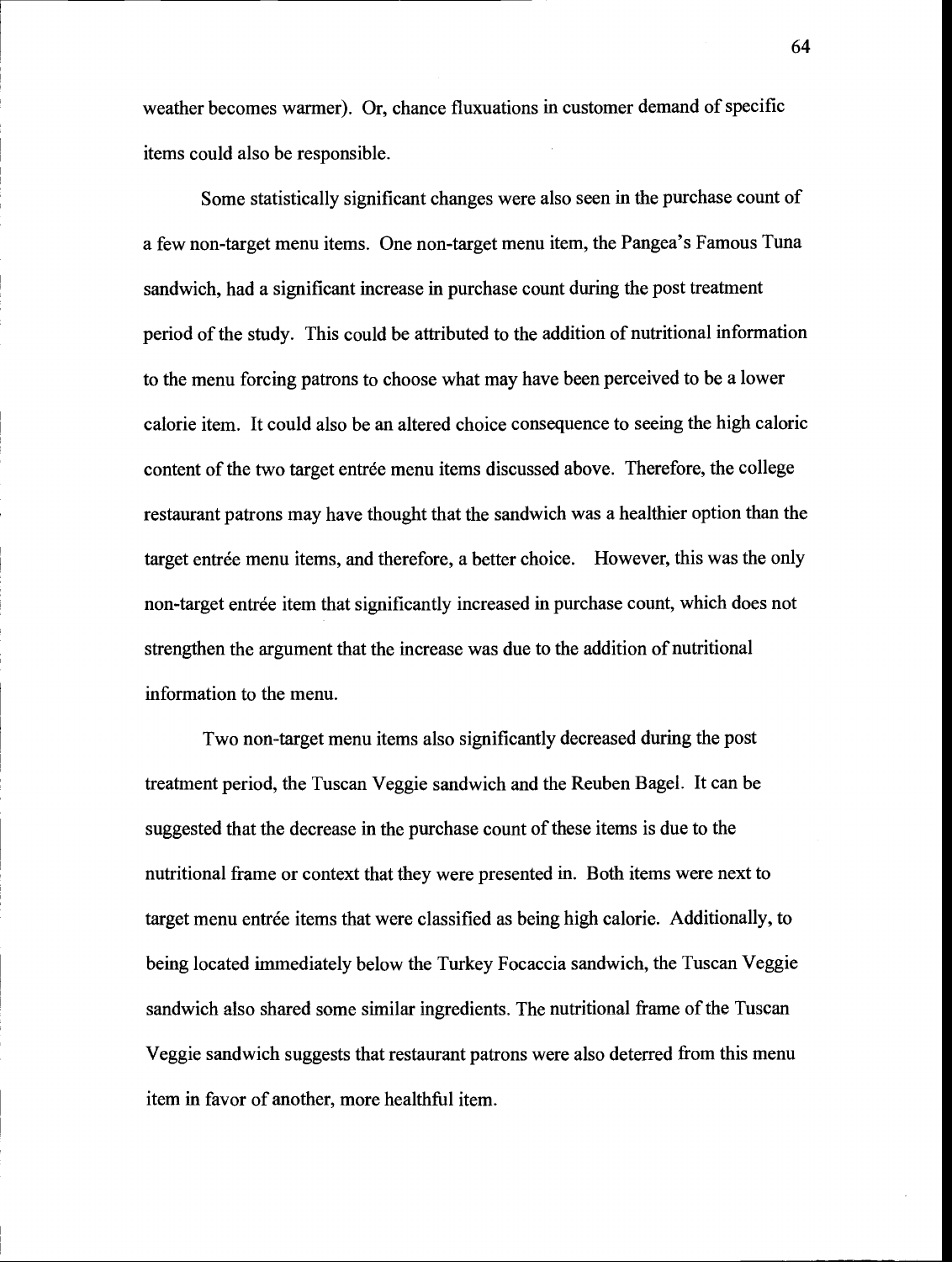Therefore, due to nutritional frame, restaurant patrons may have associated the higher calorie content with these non-target menu items. These findings are consistent with the research of Burton, which also states the importance and effect of nutritional frame on perceptions of healthfulness and purchase behaviors of target and non-target menu entrée items. Restaurant patrons may have been deterred from these menu items in favor of another, more healthful item. This is further strengthened by the fact that the target menu item located above the Tuscan Veggie sandwich also experienced a decrease in purchase count. However, this relationship does not hold true for the decrease in purchase count for the Reuben Bagel, since the purchase count for the high calorie target entrée menu items surrounding it on the menu did not change. The significant decrease in purchase count for the Reuben Bagel may be attributed to the lack of popularity of this menu item, and that a very small change in purchase count would be needed to reach significance. However, the purchase count change for the Reuben Bagel could be attributed to the nutritional context.

Conversely, unlike other changes found, the changes in purchase count for the Tuscan Veggie sandwich and the Reuben Bagel were not supported by changes in purchase popularity (Table 14). This indicates that the sales of the Tuscan Veggie sandwich and the Reuben Bagel in did not decrease in proportion to total purchase counts. Therefore, this fmding is less significant, since it could have been a result of random variations in sales.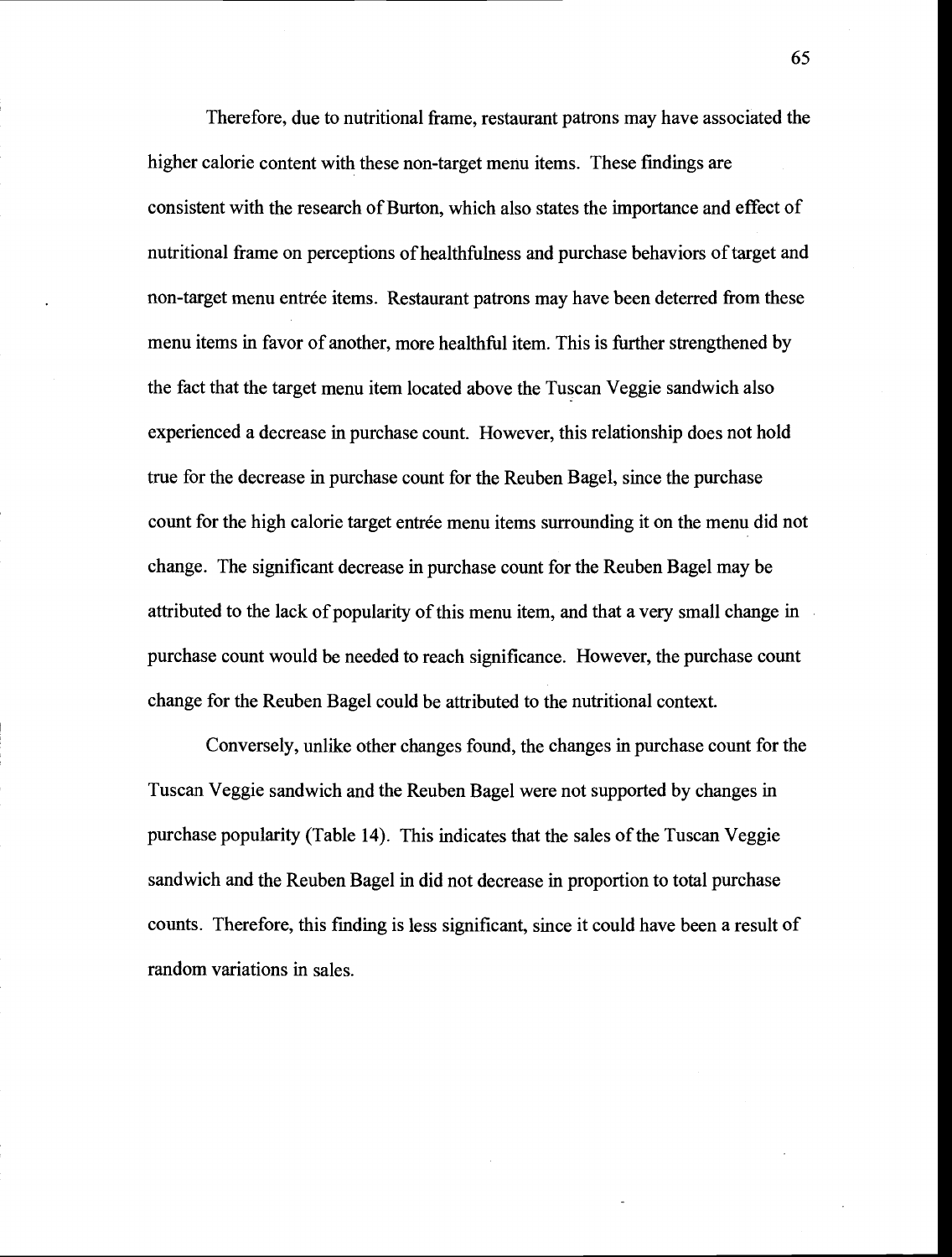# Null Hypotheses

As the focus of this research study, four primary research hypotheses and three secondary research hypothesis were considered. Using the overall results and discussion of these results, some conclusions can be drawn relating to these hypotheses.

#### Primary Research Hypotheses:

# Null Hypothesis H01: The addition of nutritional information to selected items on the Pangea menu will not result in changes in the sales for that item.

Although two target menu entrée items did show changes in the purchase count between the pre and post treatment periods, six of the target menu entrée items did not show any change. Although the change in the two items does suggest that nutritional information may have had a slight effect on purchase count of the menu items, this relationship was not constant among all target menu entrée items, and is confounded by the lack of observation of the nutritional information. Therefore, this null hypothesis was not rejected. However, if null hypotheses would have been stated for each target entrée menu item, as opposed to all target entrée menu items as a whole, then two of the hypotheses pertaining to the Turkey Focaccia sandwich and the Thai Peanut wrap would have been rejected, since significant differences were found in the sales of these two target entrée menu items.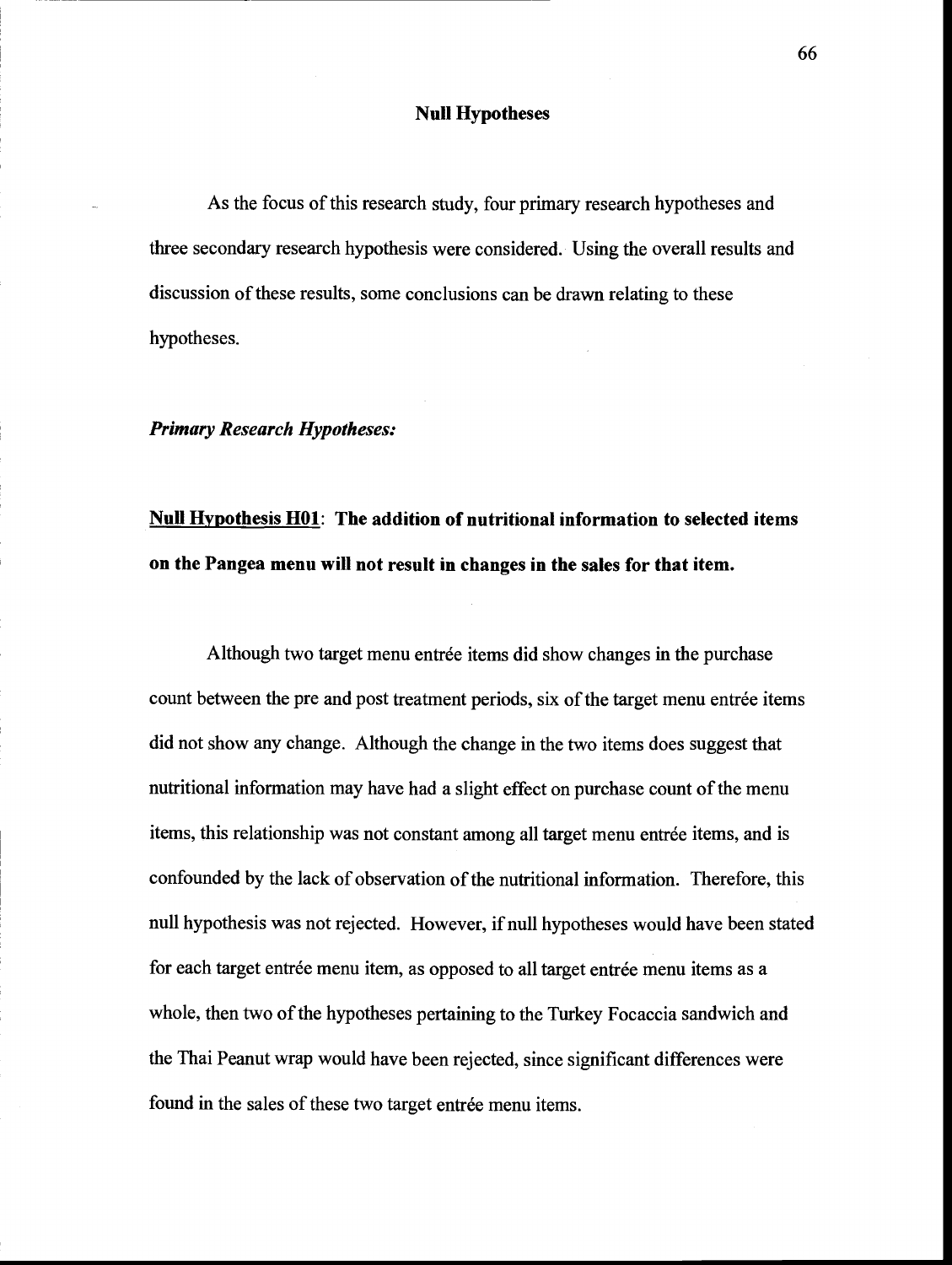Null Hypothesis H02: There will be no difference in item sales for individual item between weeks before treatment and weeks after treatment.

It was found that there was no difference in item sales for individual items between the pre treatment weeks and the post treatment weeks. Therefore, conclusions regarding the stability of the effect of the treatment, or if the effect of the treatment reduces over time cannot be made. This null hypothesis was not rejected.

Null Hypothesis H03: There will be no difference in sales ratios, or the sale of menu items relative to total sales, between items with nutritional information and those without information, when examined during the before and after treatment sessions.

A difference in sales and purchase count was found for a five of the target and non-target entrée menu items before and after the treatment, or addition of nutritional information. Although not all target and non-target entrée items exhibited a change in the purchase count, for those items that did exhibit a change in the purchase count it can be highly suggested that the change was a result of the nutritional information supplied. Therefore, this hypothesis was rejected.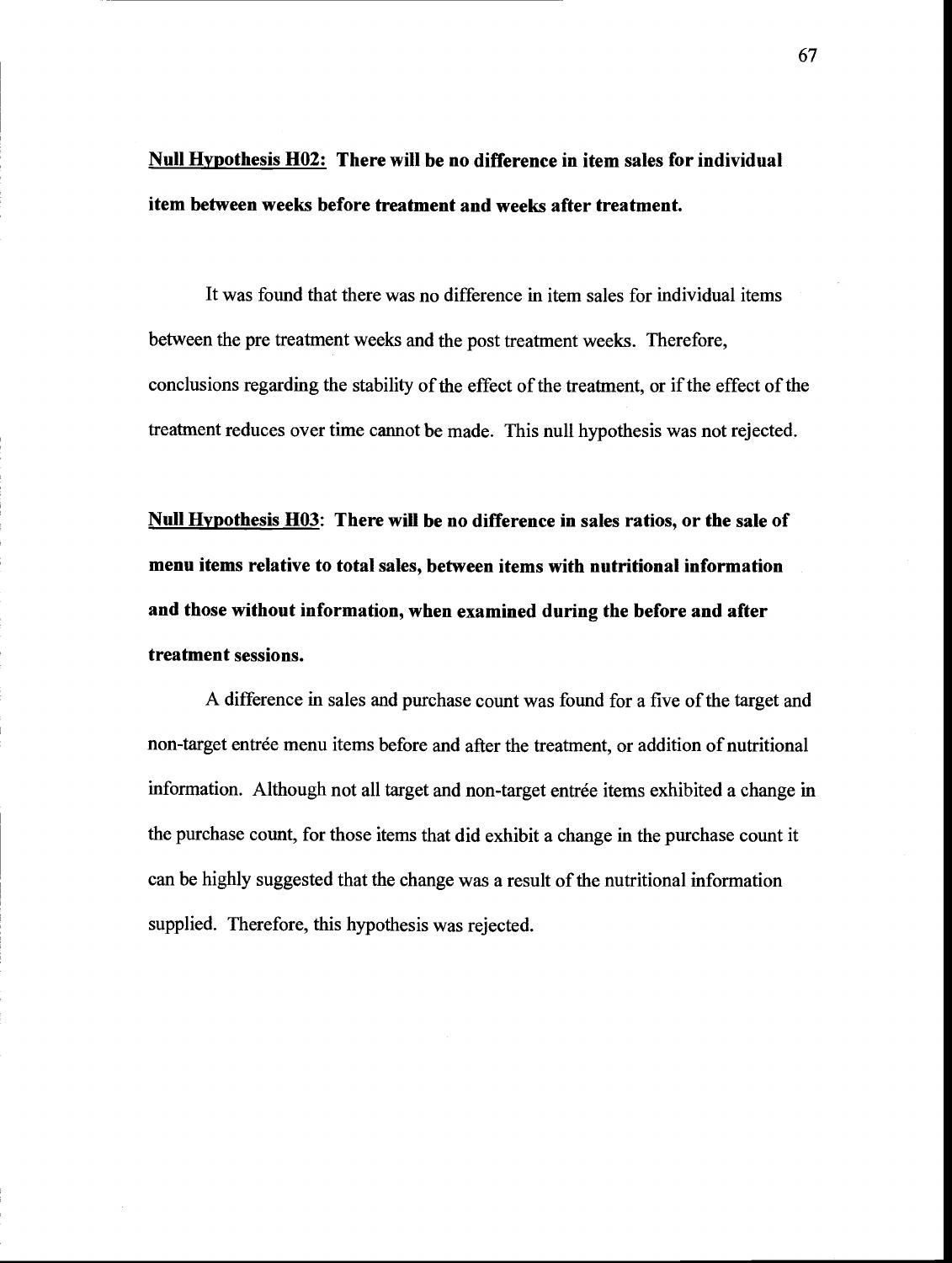It was found that there was no difference in the mean sales per week for the items labeled with nutritional information. Therefore, this hypothesis was not rejected.

## Secondary Research Hypotheses:

# Null Hypothesis H05: There will be no difference in scores of mean healthfulness rating between the pre-treatment and post-treatment periods.

It was shown that a difference occurred in the ratings of healthfulness between the pre treatment and post treatment periods, but only for the target menu entrée items or items that provided nutritional information. Therefore, the addition of nutritional information did affect the perception of healthfulness for those menu items. As a result, this null hypothesis is rejected due to the changes in perception of healthfulness.

Null Hypothesis H06: There will be no relationship between the calories, carbohydrates, fat, and protein content and healthfulness ratings on target menu items.

No relationship was found between the calories, carbohydrates, fat, and protein content and healthfulness ratings on target menu items. Therefore, it cannot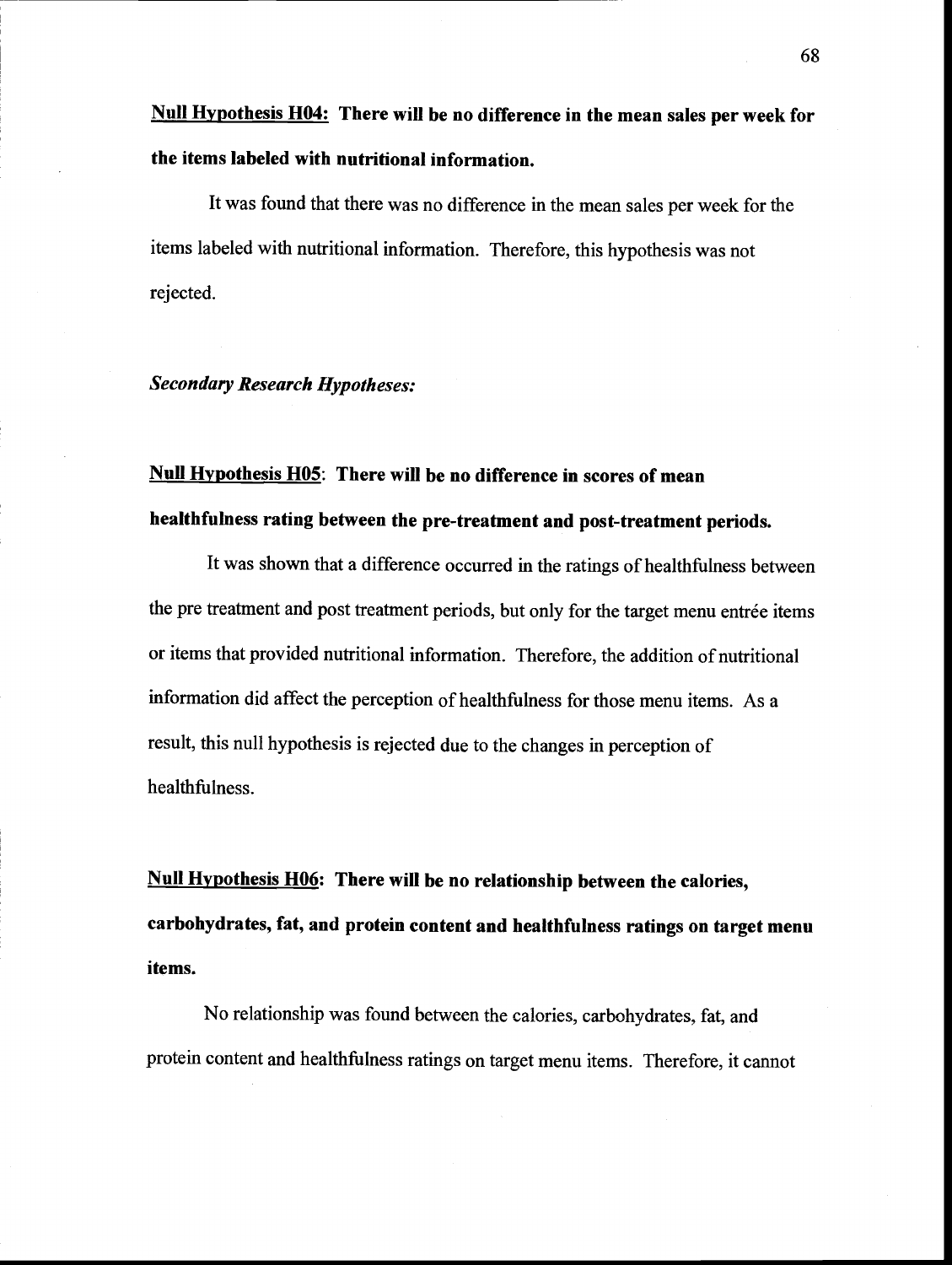be determined which of the nutrient information supplied had a greater effect on perception of healthfulness ratings. This hypothesis was not rejected.

Null Hypothesis H07: There will be no difference between mean menu ratings of healthfulness between target and non-target menu items during the pretreatment and post-treatment periods.

Although no difference was found in the ratings of non-target menu entrée items, a significant difference was found between mean ratings of healthfulness for some target menu items between pre and post treatment research periods. For that reason, it is believed that the nutritional information on target menu entrée items did impact the perception of healthfulness ratings of these target items. Therefore, this null hypothesis is rejected.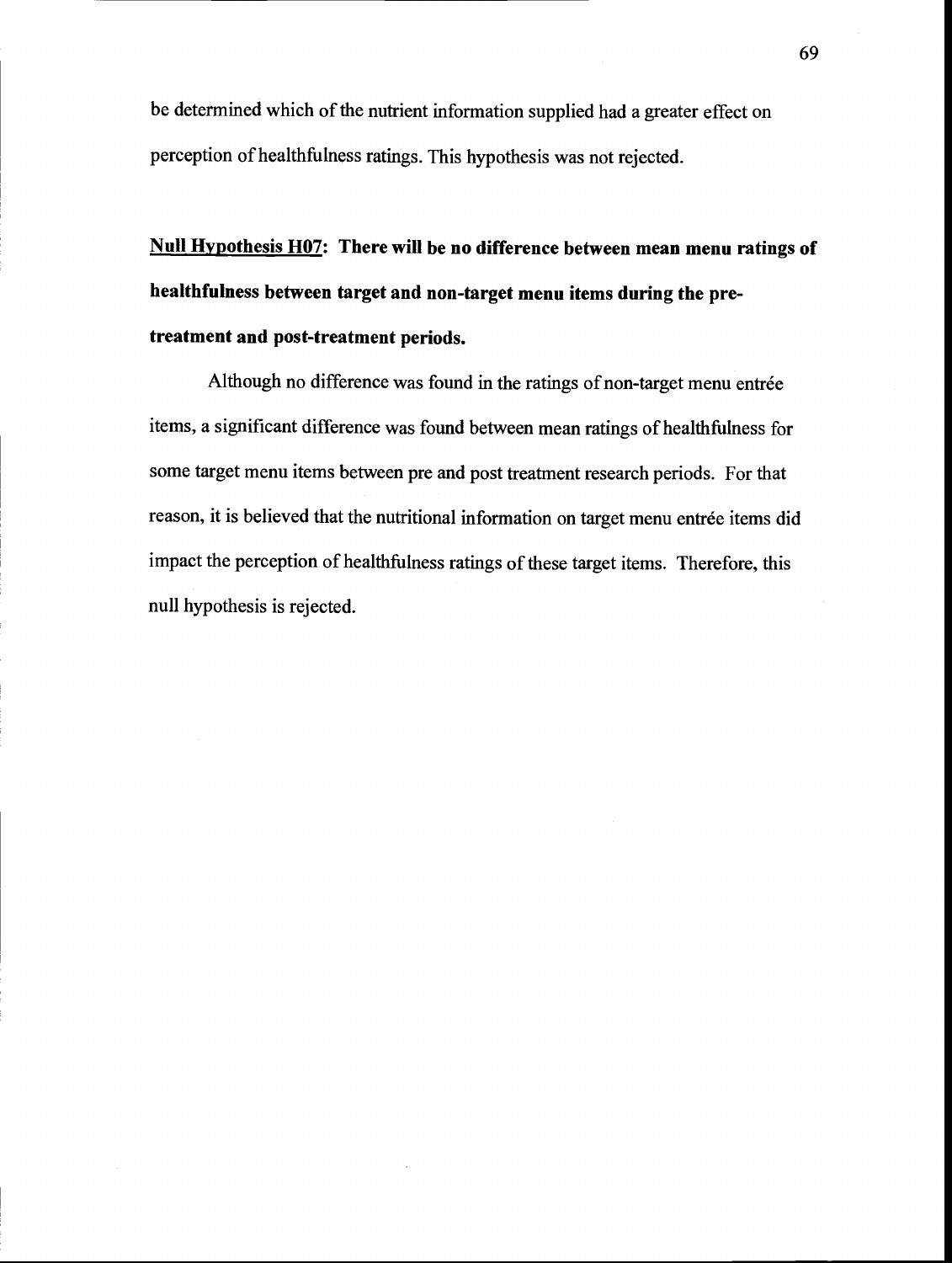#### **CONCLUSIONS**

#### Summary

This research study examined if and to what extent the application of nutritional information (total calories, and grams of macronutrients per serving) presented on the menu and at the point of sale influences selections of and rating of healthfulness of menu items in one college campus restaurant.

The study also involved surveying patrons of an Oregon State University campus restaurant both before (pre-treatment) and after (post-treatment) the addition of nutritional information for six target and four non-target entrée items. A total of 286 surveys ( $n = 143$  pre-treatment,  $n = 143$  post treatment) from randomly selected patrons were completed and returned. Data analysis included descriptive statistics, and associations between variables through the use of regression correlations and chisquared analysis.

Menu item sales were also gathered from point of sale (POS) receipts and Micros software systems to be analyzed. Mean total sales and transactions were not different for the duration of the study but did vary for the menu items. Comparisons of mean sales and purchase popularity between target and non-target menu items for all weeks of both pre and post treatments were made.

The pre treatment and post treatment survey respondents were very similar, and found to be primarily 18-24 year old females at an undergraduate level at the University.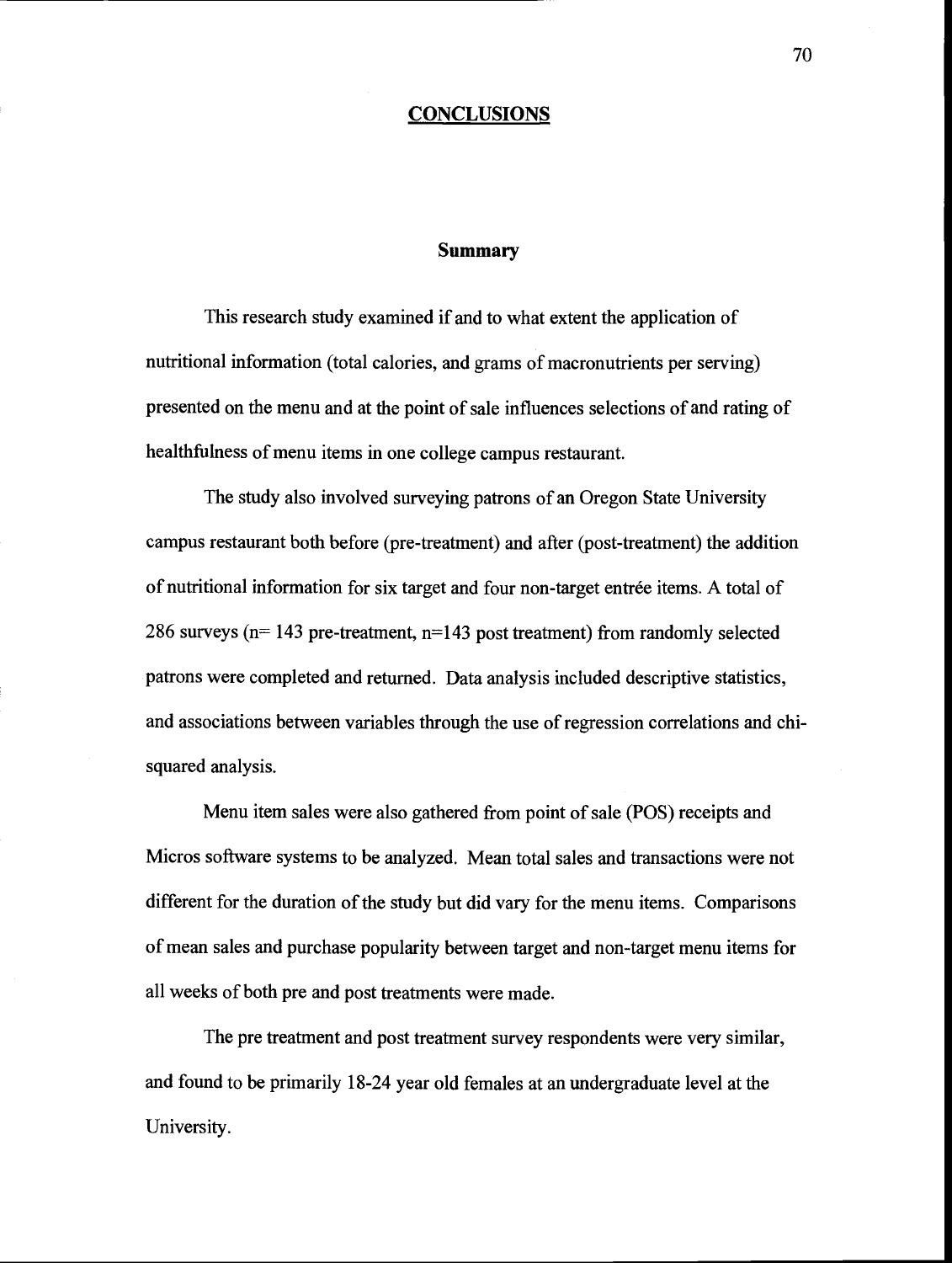Survey respondents were also very similar in identifying influences of restaurant choices. Both pre treatment and post treatment survey respondents rated convenience of location the highest and ambiance the least influence on daily restaurant choices. Significant differences were noted between the influences of menu item selling price, with the post-treatment respondents rating item price to be more of an influence than the pre-treatment respondents, suggesting that price sensitivity fluctuates over time. Both pre treatment and post treatment respondents also rated their knowledge of nutrition as being fairly high.

Among the pre treatment survey respondents the most common food choice practice was to change their mind about a food choice after seeing nutrition information with the second most common habit being to examine nutrition information when provided, although both habits were not scored very highly. The post treatment survey respondents also listed the most common habit as examining nutrition information when provided, with the second most common being to change their mind about food choices after seeing nutrition information. However, these scores were again in the mid-range of the scale, as opposed to being highly likely to portray these habits.

Significant differences were found for some of the healthfulness ratings of some menu entrees. These differences only occurred on target menu entrees, or those entrees that were supplied with nutrition information. The Turkey Focaccia sandwich was rated with a higher perception of healthfulness before nutrition information was added. Due to the nature of this entrée being high calorie, this decrease in healthfulness rating reflects the examining of the nutrition information and suggests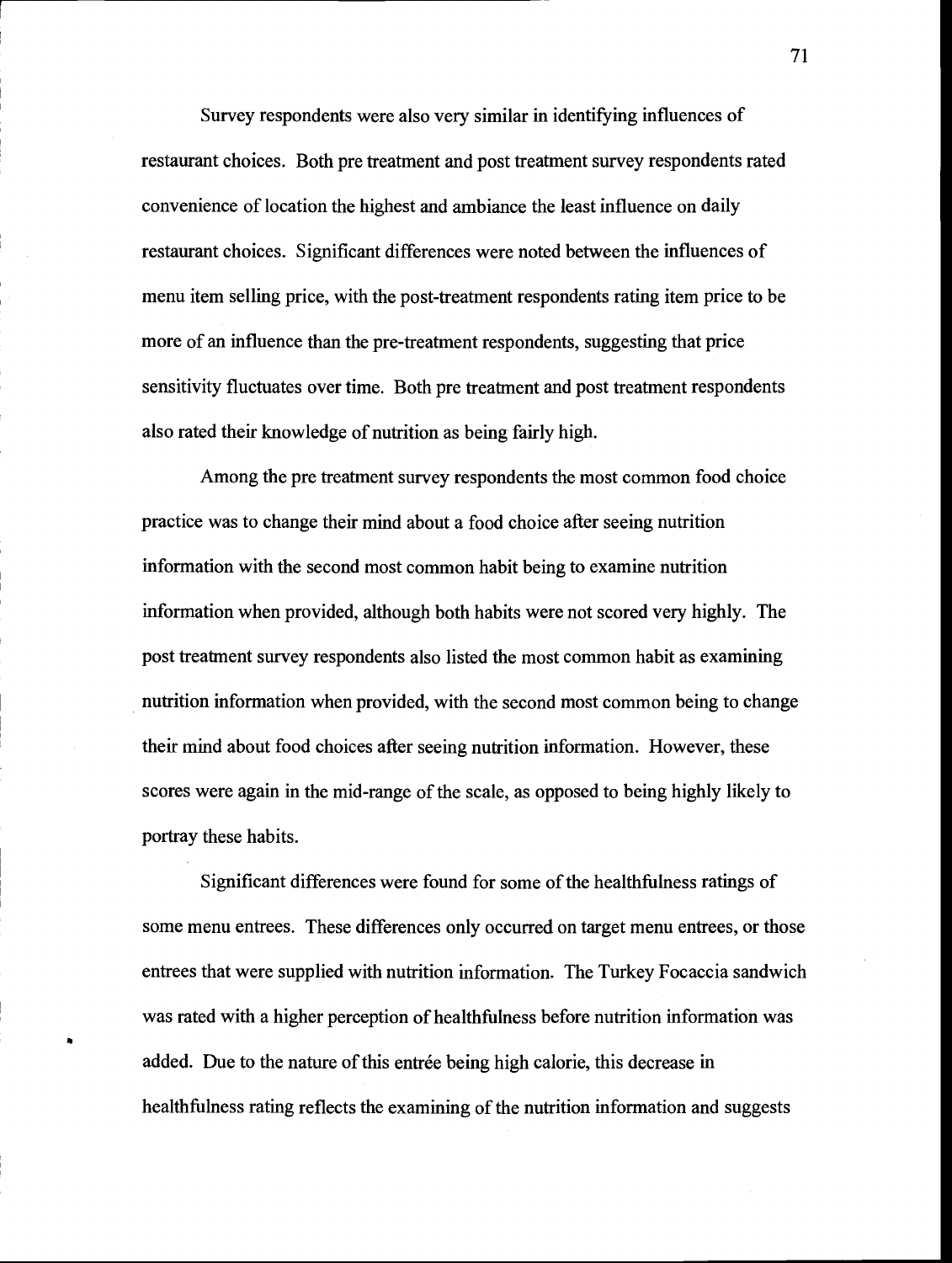that participants may not have been aware of the actual nutritional content of this entrée. Alternatively, the Caesar Wrap entrée was rated with a lower perception of healthfulness before the addition of nutritional information showing that it was a low calorie entrée. Therefore, when provided with the nutrition information, participants realized this entrée was healthier than some of the other entrees on the menu.

The Greek Veggie Salad was rated with a higher perception of healthfulness before the addition of nutrition information. Although the salad can be considered to be a lower calorie entree, the decrease in healthfulness rating reflects the examining of the nutrition information. Since the two salads received the highest healthfulness perception ratings in both pre and post treatment groups, restaurant patrons may assume that all salads can be considered healthy due to the high quantity of vegetables present in the dish. However, the change in rating of perception of healthfulness for the Greek Veggie Salad does reflect a re-evaluation of this assumption on behalf of the consumer.

Due to the low frequency of individuals noting the nutrition information on the menu, few conclusions can be made about the changes in sales data. However, some changes were observed. The purchase counts for Turkey Focaccia as well as the Thai Peanut Wrap were found to have significantly decreased after the addition of nutrition information. This was determined to be a result of the added nutrition information. Due to the high caloric nature of this item, restaurant patrons may have been deterred from consuming this menu item and instead made a different selection from the menu.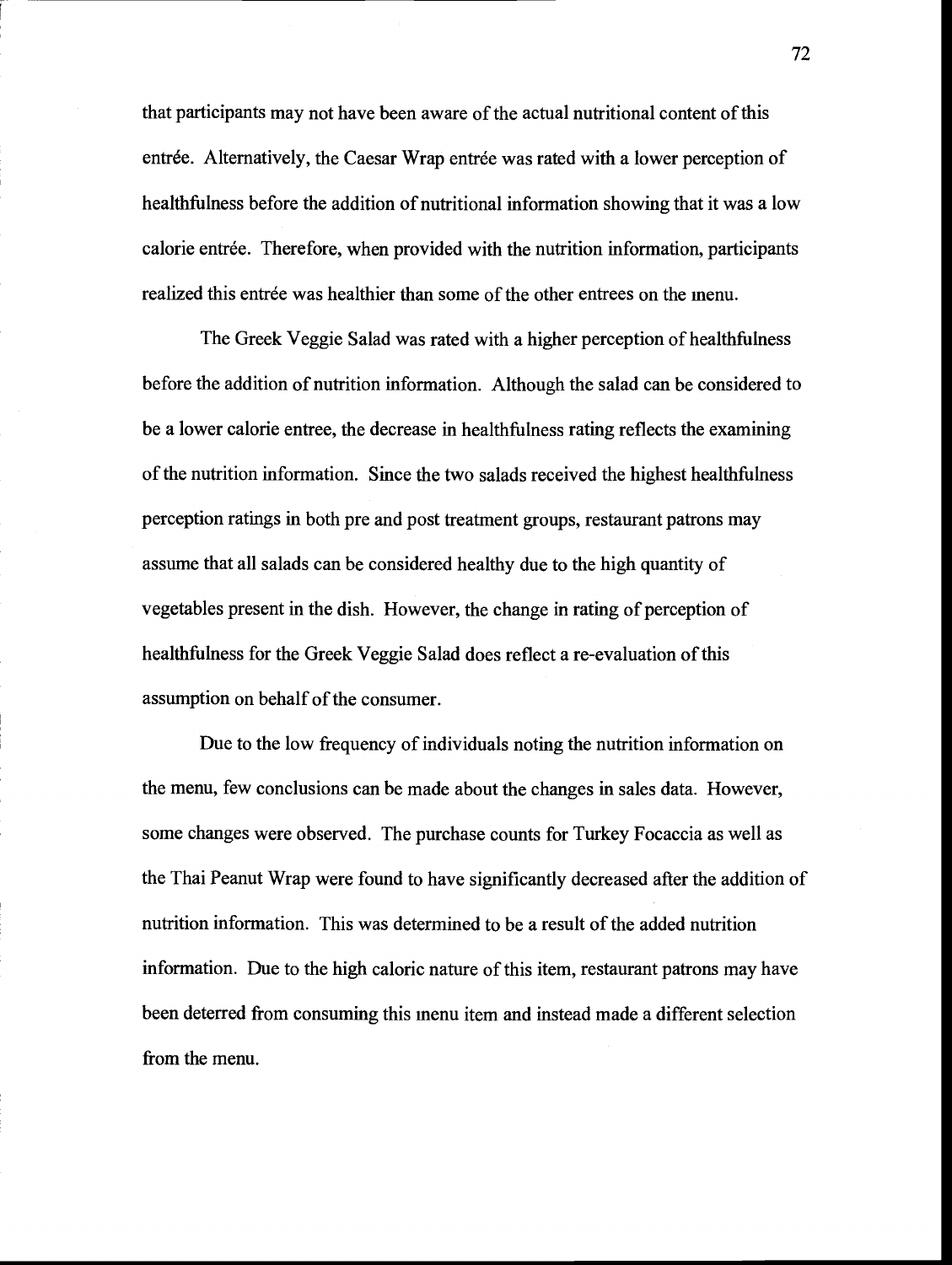One non-target menu entrée item, the Pangea Famous Tuna sandwich was found to significantly increase after the addition of nutrition information. This increase could have occurred due to the significant decrease in the two-target menu items discussed prior if restaurant patrons chose this entrée under the impression that it was a healthier option, and therefore a better choice.

Two non-target menu entrée items also significantly decreased in count sold between the pre treatment and post treatment periods, due to the nutritional context of these items. Since the Tuscan Veggie sandwich was located immediately below the Turkey Focaccia sandwich on the menu, and shared some similar ingredients, it can be suggested that restaurant patrons were deterred from this menu item in favor of another, more healthful item. Similar assumptions can be made regarding the decrease in the purchase counts of the Reuben Bagel, since it is also located between two target menu items that are both classified as being high calorie. However, the significance of the decrease in purchase count of the Reuben Bagel may be due to the fact that this menu item is one of the least popular, and very little change in count sold is needed to obtain significance.

Differences were also found for two menu entrée items regarding purchase popularity. The Turkey Focaccia sandwich decreased in popularity while Pangea's Tuna sandwich increased over the periods of the research timeframe. These changes in purchase popularity match the changes observed in overall purchase count.

Overall, this research study confirms that restaurant patron's ratings of healthfulness are affected when provided with nutrition information, and are much more apt to appropriately rate healthfulness when provided with this nutrition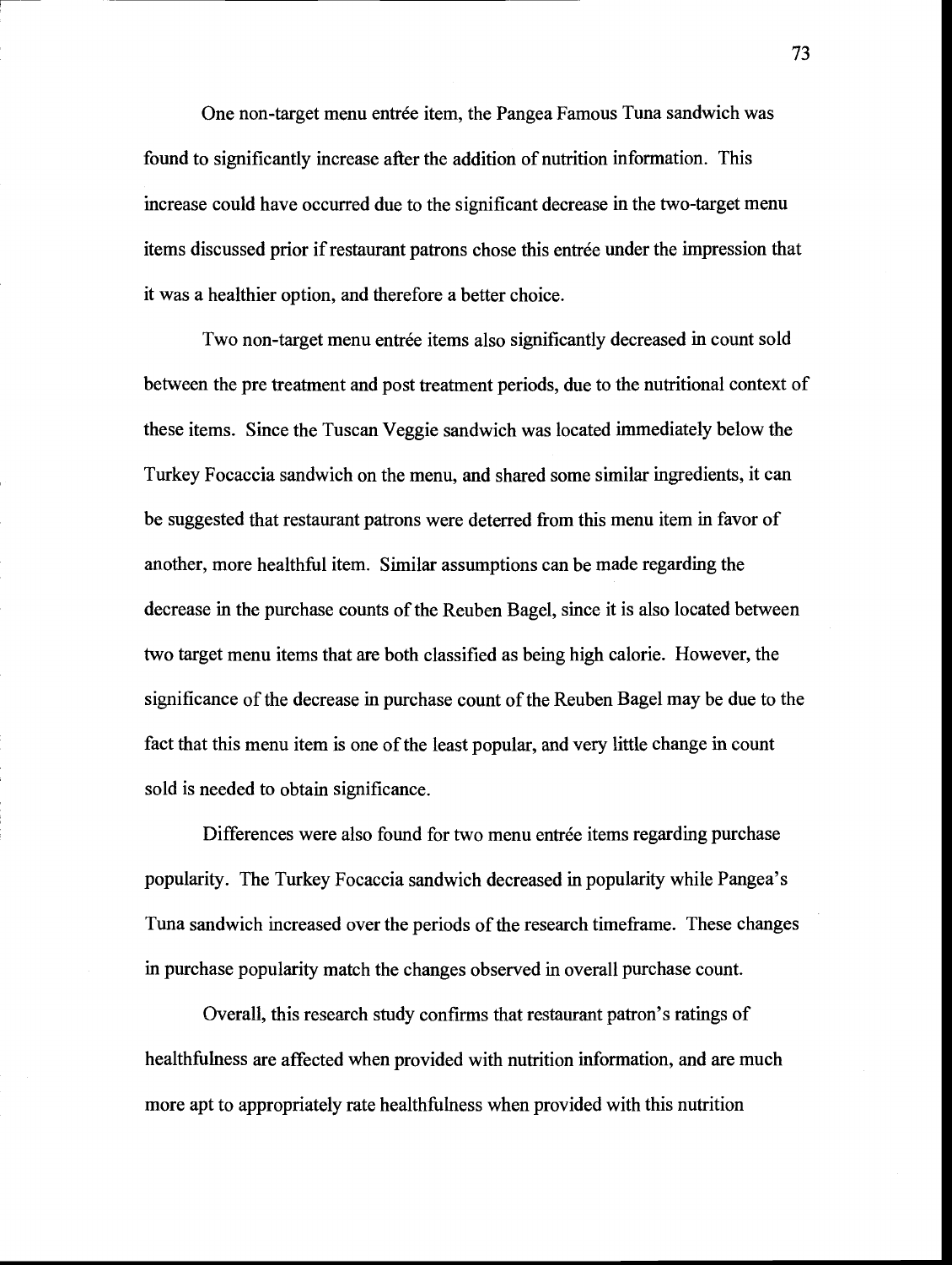information. Although these research fmdings also suggest that nutrition information present on a restaurant menu effect purchase choice as well, strong conclusions cannot be drawn due to the small number of participants who were aware of the addition of nutrition information.

### Recommendations for Future Research

Many opportunities exist for future research regarding the application of nutrition information to a restaurant menu, and the possible affect that this information may have on sales.

While some questions were answered through the process of this research study, results were limited to a small sample of the Oregon State University students. Therefore, future studies into the effect of nutrition information on the restaurant menu should attempt to involve a sample group large and diverse enough that the results can be generalized to a greater overall population. Also, a larger sample with a range of age and cultural groups could offer many insights into methods to influence restaurant patrons to make healthier decisions when consuming food away from home. There is a very good possibility that the effectiveness of the presentation of nutrition information will vary between different age groups ad various cultural backgrounds. Therefore, the implementation of one overall technique may not be the most effective way to reach different groups.

Also, different methods of presenting menu item nutrition information should be analyzed for efficiency and customer perception. Presenting nutrition information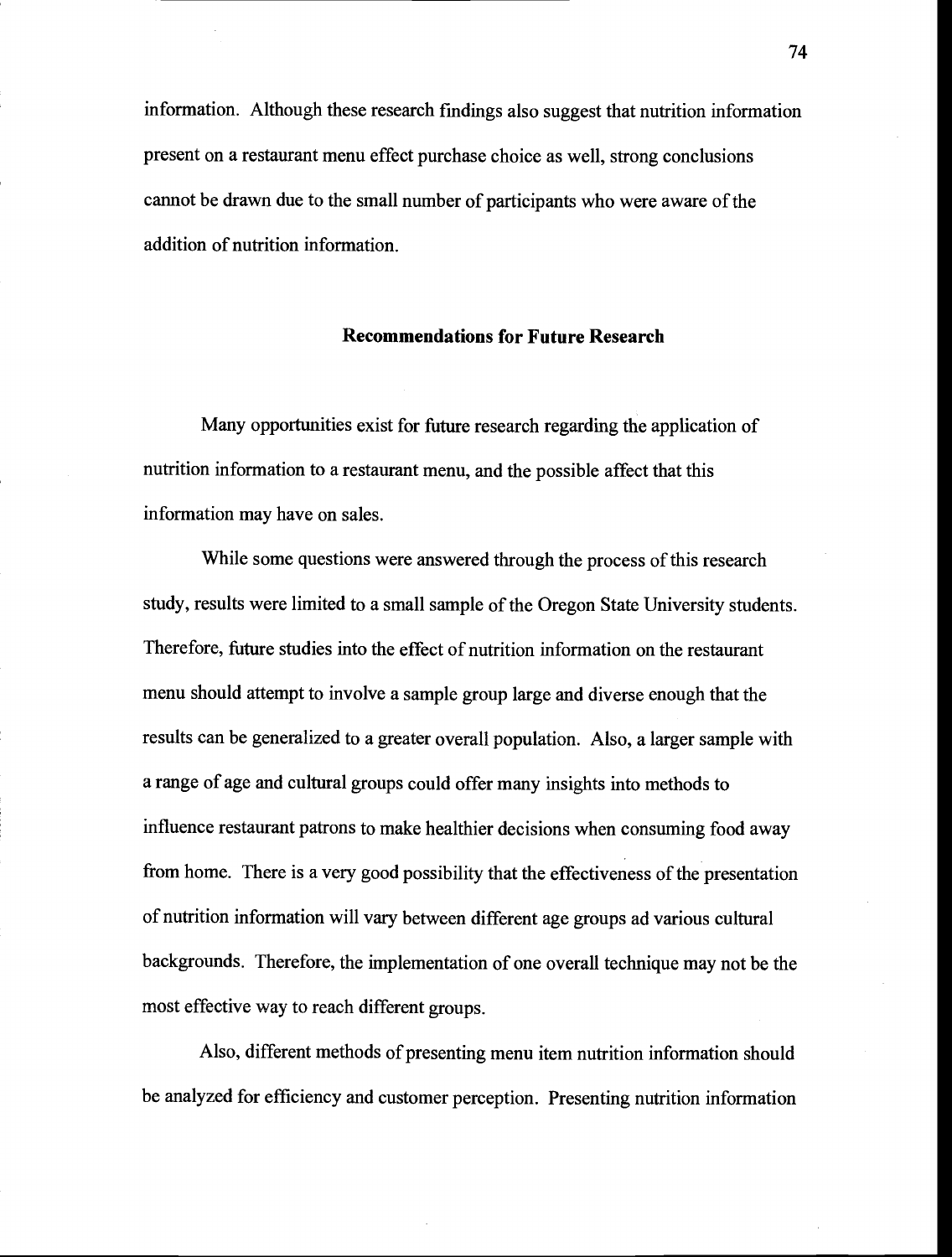on the menu may not be as effective as offering a pamphlet, booklet, including hints on healthfulness in the menu description of restaurant offerings, providing large, accessible signage to patrons, or expressing the information in some other way. However, since no research study was found that compares these methods for providing nutrition information, further research is necessary.

This study also found that although changes may occur in sales count of specific items, the overall sales volumes of the restaurant did not change during the research period. Therefore, it can be highly suggested that the addition of nutrition information in a restaurant setting will not greatly effect overall sales volume. However, confirming this fmding will require additional research over a longer time frame. In addition, a longer research timeframe could also allow for the evaluation of the effect of the nutrition information over time. Will it have a greater impact over time, or will the effect of the nutrition information fade with time?

In order to have a greater understanding of restaurant patron's personal perception of what is "healthy", this term was never specifically defined for any of the survey respondents. This allowed for truly subjective responses on the survey, although no significant fmdings were established regarding what information was most important to the survey respondents when determining how healthy a menu item was. Therefore, further research into determining the understanding of "healthy" and how items are determined to be healthy is needed.

In addition to determining what information is necessary for restaurant patrons to effectively evaluate the healthfulness of menu items, the effectiveness of the nutritional frame should also be further analyzed. Do menu items have an impact on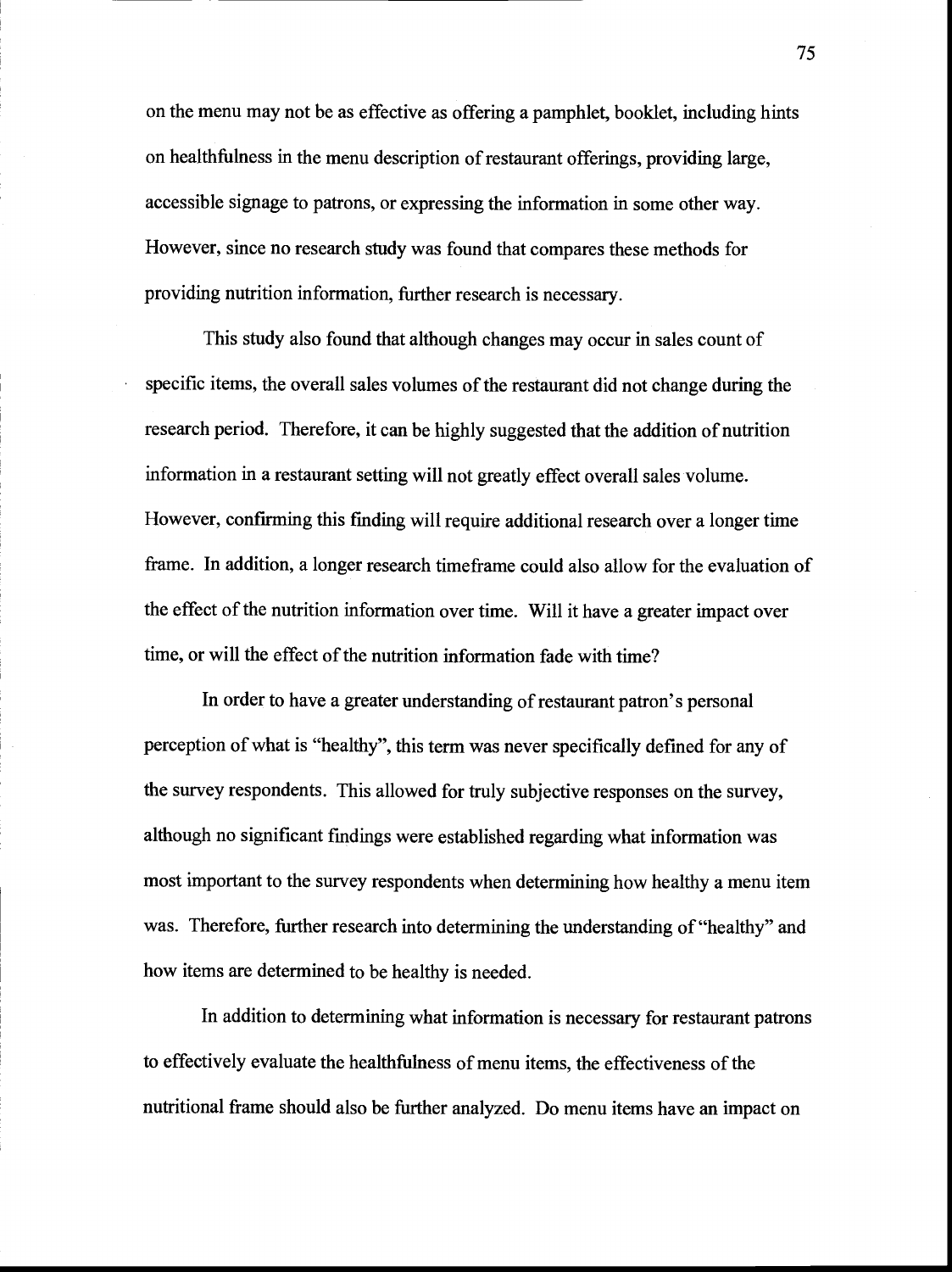the perceptions of others? Burton and Creyer found that the nutritional frame does effect perceptions, but their research was not perfonned in a restaurant setting (30). The effect of the nutritional frame was also suggested to effect perceptions in this research study, however additional studies are necessary to determine the impact that truly occurs due to the nutritional frame. This will also assist in determining if nutrition information should be listed for all menu items or only chosen menu items.

Additionally, factors influencing restaurant choice should also be further examined to determine interactions among factors. Also environmental interventions should be analyzed to see if variations in effectiveness are found among different restaurant types, such as: fast food, family-style service, buffet, and many others. Also variations in eating occasions and customer base should be further examined to determine their influence on restaurant and menu choices.

Also, studies have found that those most likely to examine nutrition information regarding total fat, saturated fat, and cholesterol are those individuals who consume less of these nutrients than other individuals (46). Therefore, innovative approaches will be required to encourage those individuals with unhealthy dietary habits to examine supplied nutritional information and deter these consumers from choosing unhealthy menu options.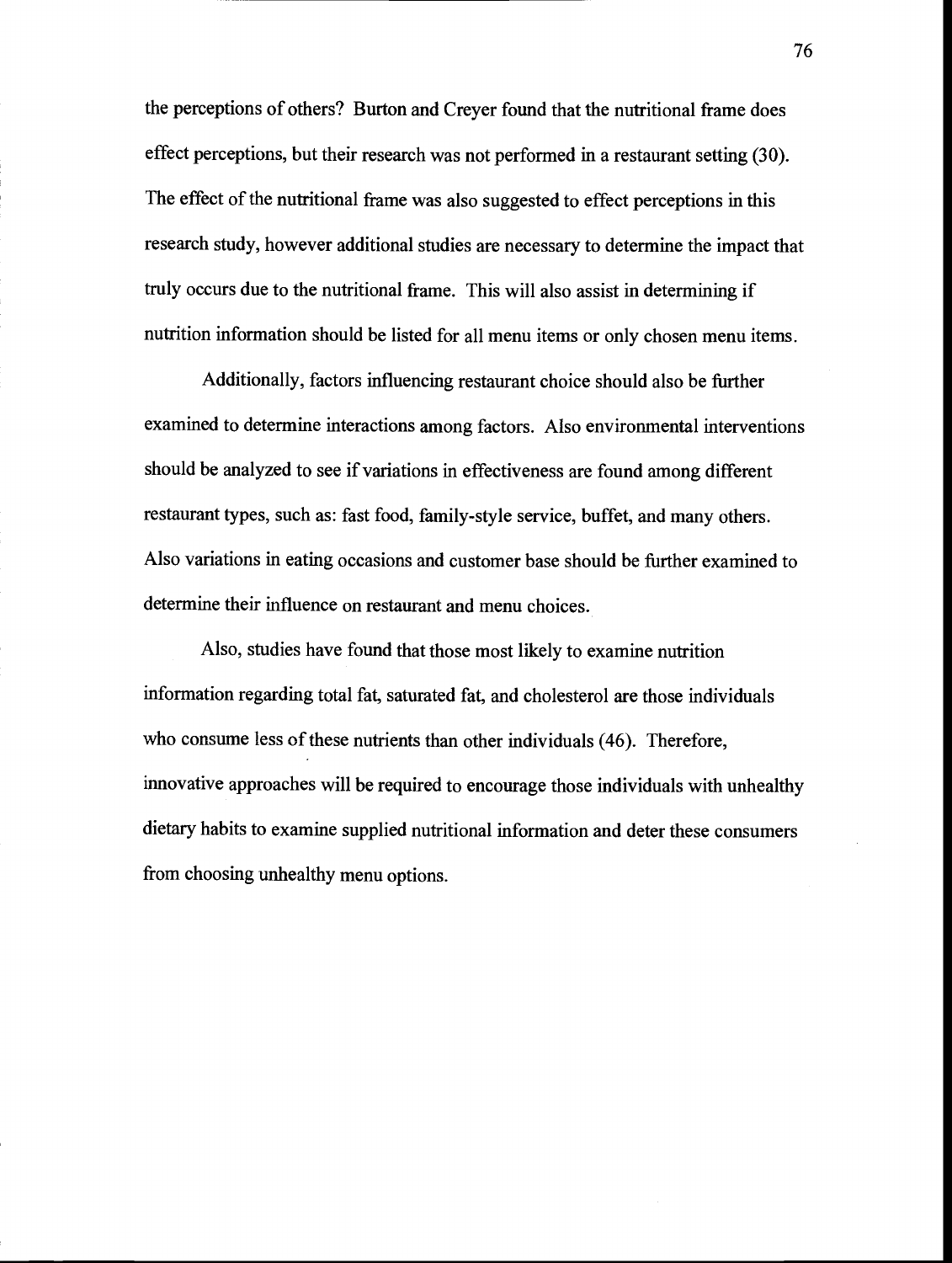### LIMITATIONS

This research study presents several limitations. The first limitation is the small sample size of 286 patrons completing the questionnaire in one restaurant setting. This study did however; gather sales data and results for a ten-week period representing more than 10,000 transactions in the restaurant. Although good results were experienced with response rate for completed surveys, a larger population may have provided more insights. Also, another limitation of this study is that the respondents are not representative of any population group. The sample consisted of mostly college students, but cannot be generalized to this population due to the limited ethnicities of the research respondents.

Intentionally, the survey questions were designed to investigate research participant's perceptions of healthy food, without providing an operational defmition for "healthfulness" for which they were asked to evaluation menu items. Without the defmition, the study was able to get a real perception. The survey did provide data regarding influences of restaurant choices, behaviors when eating foods away from home, and meals away from home frequency, but no way to determine *actual* influences, behaviors, or frequency of meals that are truly consumed away from home.

Another limitation of this study is the inability to collect information without the subjects being influenced by the research process. The participants were inevitably aware that their answers are being recorded and analyzed, which may also affect the truthfulness of their response. Furthermore, due to time constraints,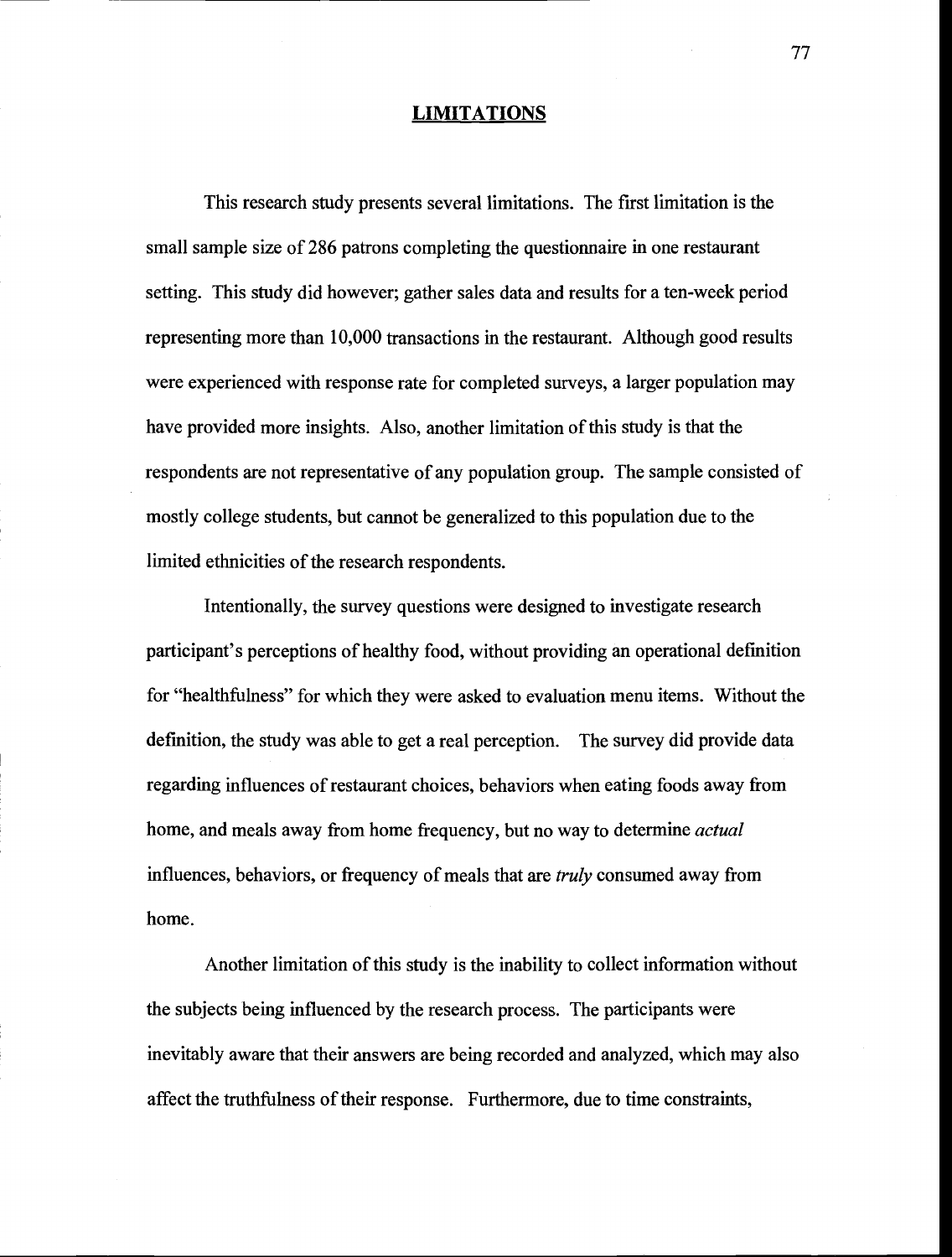participants may have rushed through the survey or not answer a question completely. Also, if a participant is sitting with a non-participant(s) the survey may become a topic of conversation, and the answers may reflect a consensus of the group instead of an individual's response.

The short timeframe of the study is also a limitation. Ten weeks may not be sufficient enough to see a response to the addition of nutrition information. It certainly is not a long enough time frame to examine a disappearance of the treatment effect.

Also, the participants in this study were volunteers and were primarily college students. There was no control group or comparison group made for the study. These factors contribute to difficulty in generalizing about the study outcomes.

Although random selection was attempted when requesting research participation it was not consistent. Often research participants would have questions or comments regarding the study, which would prevent the researcher from asking the next random individual to participate. However, the researchers felt that it was inappropriate to ignore these questions and would proceed to discuss the participation requirements until the individual was satisfied.

The method of gathering sales data was also a limitation. Although the majority of the data regarding sales was collected, a few days were missing due to register crashes, or missing register receipts. The sales data gathered also depends on the accuracy of the restaurant staff member using the register, and actually entering each order as the menu item that was desired by the customer.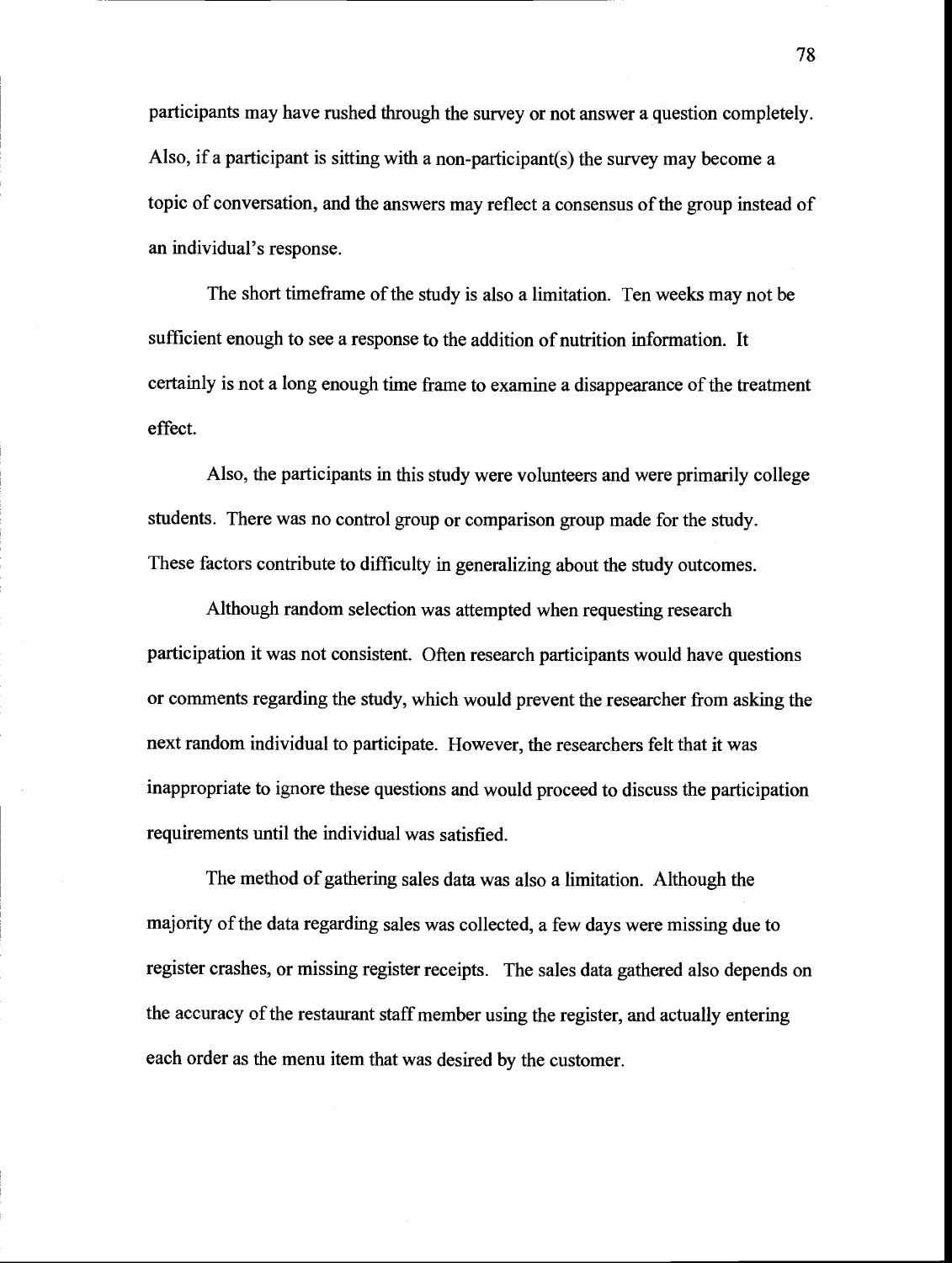Finally, overall results may have been very different had individuals observed or the nutrition information placed on the menu. However, since less than half (37.1%) observed the nutritional information very little effect occurred. The presentation of the nutritional information was partially influenced by the management of the restaurant; however, researchers were unable to persuade the management to allow the nutritional information to be more apparent.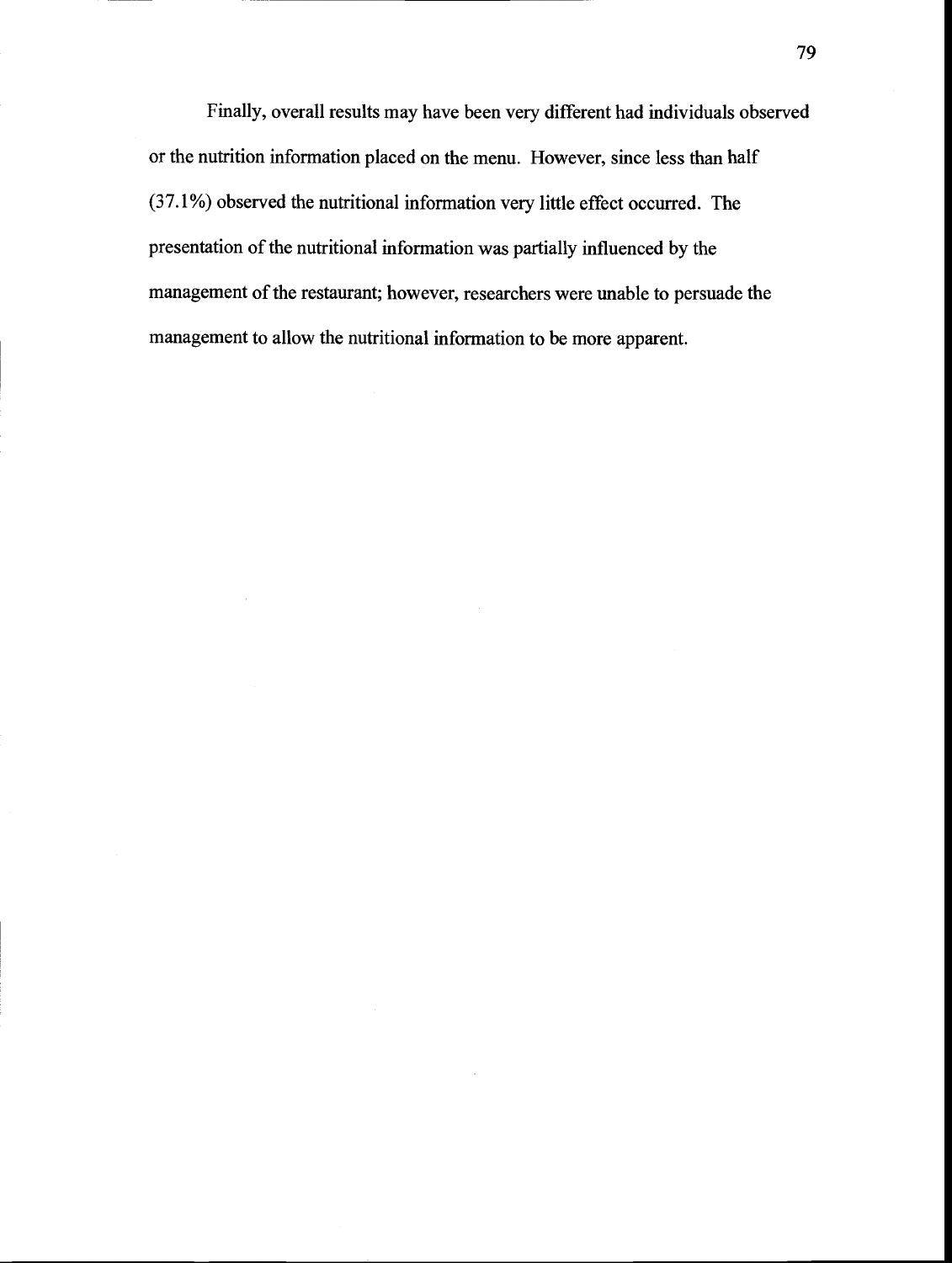## BIBLIOGRAPHY

- Lin, B., and Guthrie, J. "Nutrient Contribution of Food Away From Home" USDA Economic Research Service (2000) 16 Feb. 2004 <www.ers.usda.gov>.
- 2. "Restaurant Spending." Restaurant.org 28 June 2005. National Restaurant Association. 6 June 2005. < http://www.restaurant.org/research/ consumer/spending.cfm>.
- Nayga, J., Rodolfo, M., and Oral, J. "Impact of Socio-Economic and. Demographic Factors on Food Away from Home Consumption: Number of Meals and Type of Facility." Journal of Restaurant and Food Service Marketing 1.2 (1997): 213-239.
- 4. Kurtzweil, P. "Roundabout Route to Menu Regulation." FDA Consumer 6 June 2005. U.S. Food and Drug Administration. 6 Nov. 2003. <http://www.fda.gov/fdac/features/1 997/497\_menu.html>.
- 5. Kurtzweil, P. "Today's Special: Nutrition Information." FDA Consumer 6 June 2005. U.S. Food and Drug Administration. 6 Nov. 2003. <http://vm.cfsan.fda.gov/~dms/fdamenu.html>.
- 6. "Understanding Labels Can Lead to Healthier Eating." Obesity, Fitness, And Weliness Week 36.5 (2004): 34.
- Foulkes, T. "National Restaurant Association Opposes One-Size-Fits-All Labeling Law for Restaurant Menus." Restaurant.org 6 June 2005. National Restaurant Association. 6 Nov. 2003. <http://www.restaurant.org/pressroom/print/index.cfm?ID758>.
- 8. Parseghian, P. "Nutritional Information on Menus will Starve Creativity and Feed Chaos." Nations Restaurant News 37.14 (2003): 14.
- Cohn, S., and Grover, S. "Doing Battle With the 'Fat' Police." Restaurant Hospitality 84.12 (2000): 62-66.
- 10. Patterson, R. "Some Americans, Fed Up with Conflicting Diet and Nutrition Messages, Respond with Less Healthful Eating Habits." Medical Reporter 6 June 2005. 6 Nov. 2003 <http://medicalreporter.health .org/tmr0 12001/ nutrition.html>.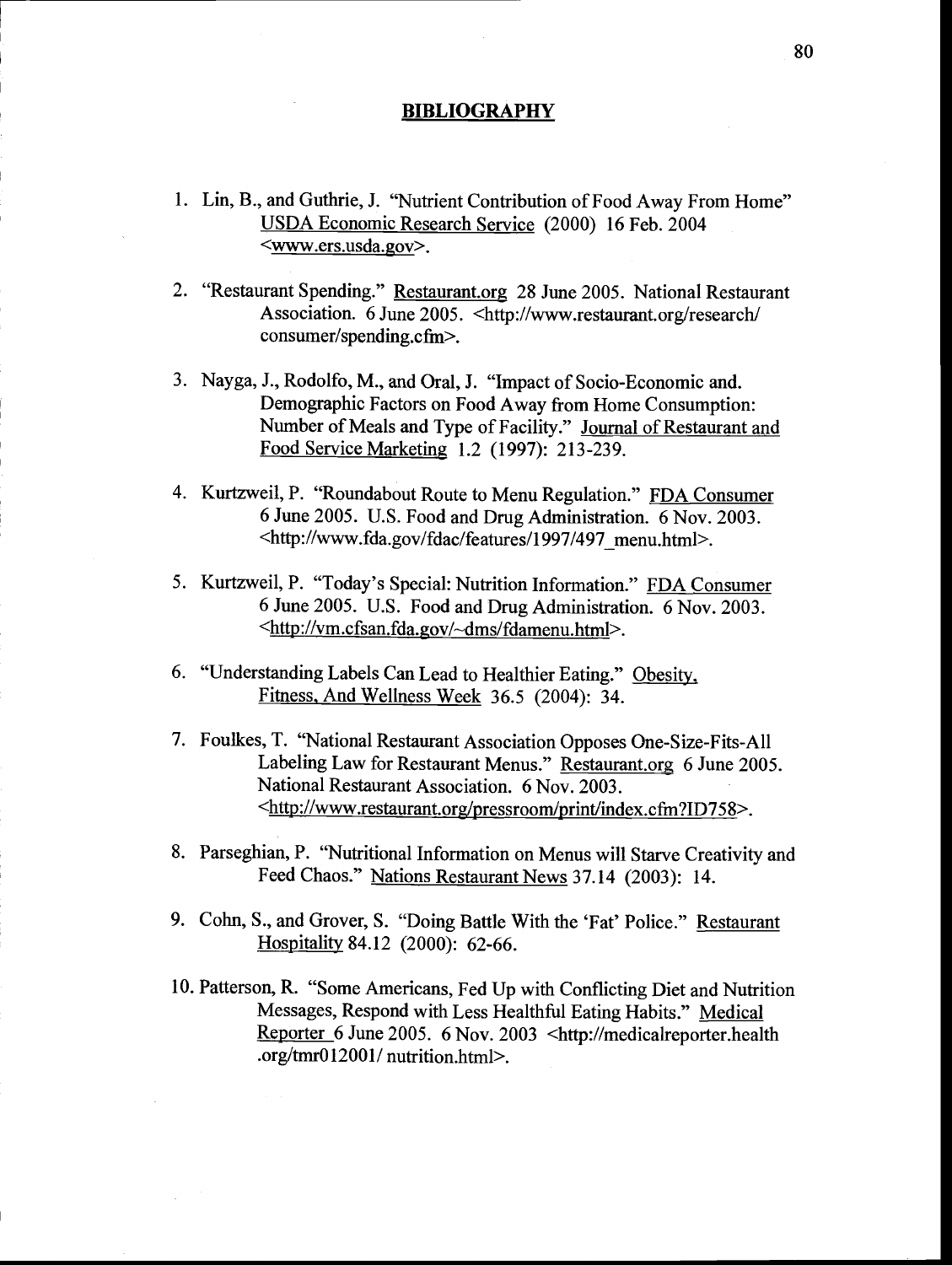- Young, L and Nestle, M. "Expanding Portion Sizes in the US Marketplace: Implications for Nutrition Counseling." Journal of the American Dietetic Association 103.2 (2003): 231-234.
- 12. Stewart, H., Blisard, N., Bhuyan, S., and Nayga, R. "Demand for Food Away From Home: Full Service or Fast Food?" USDA Economic Research Service 829 (2004) 16 Feb. 2004 <www.ers.usda.gov>.
- 13. Sugarman, Sharon. "From Wallet to Waistline: The Hidden Costs of 'Super-Sizing'." Obesity, Fitness, and Wellness Week 108.1 (2002): 53-61.
- 14. Rolls, B., Morris, E., and Roe, L. "Portion Size of Food Affects Energy Intake in Normal Weight and Overweight Men and Women." American Journal of Clinical Nutrition 76 (2002): 1207-1213.
- 15. Contento, I., and Balch, G. "Nutrition Education Approaches: Public Information Supply." Journal of Nutrition Education 27.6 (1995): 277-308.
- Galuska, D., Serdula, M., Pamuk, E., and Byers, T. "Trends in Overweight Among US Adults from 1987 to 1993: A Multivariate Telephone Survey." American Journal of Public Health 86.12 (1996): 1729- 1735.
- 17. Kuczmarski, R., Flegal, K., Campbell, S., and Johnson, C. "Increasing Prevalence of Overweight Among US Adults." Journal of the America Medical Association 272.34 (1994): 205-211.
- 18. Mortality Statistics Branch, National Center for Health Statistics. "Physical Activity Trends - United States, 1990-1998." Morbidity and Mortality Weekly Report 50.21 (2001): 166-169.
- Young, L and Nestle, M. "Expanding Portion Sizes in the US Marketplace: Implications for Nutrition Counseling." Journal of the American Dietetic Association 103.2 (2003): 231-234.
- 20. Bisogni, C., Connors, M., Devine, C., and Sobal, J. "Who We Are and How We Eat: A Qualitative Study of Identities in Food Choice." Journal of Nutrition Education and Behavior 34.3 (2002): 128-140.
- Young, L and Nestle, M. "Contribution of Expanding Portion Sizes to the US Obesity Epidemic." American Journal of Public Health 92.2 (2002): 246-249.
- 22. Wansink, B. "Can Package Size Accelerate Usage Volume?" Journal of Marketing 60.3 (1996): 1-14.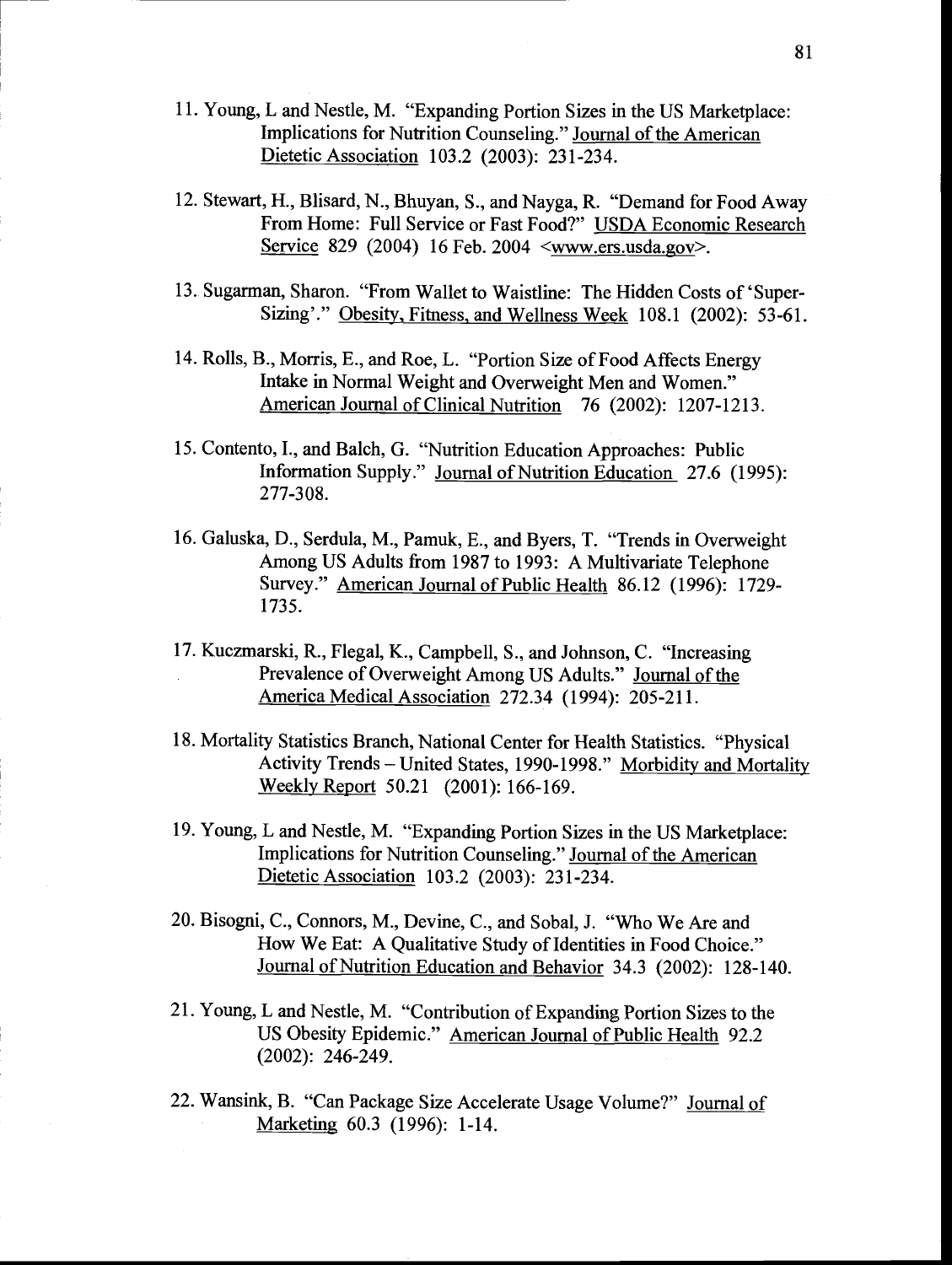- 23. French, S. "Pricing Effects on Food Choices." Journal of Nutrition 133.3 (2003): 841S-843S.
- 24. Diliberti, N., Bordi, P., Conklin, M., Roe, L., and Rolls, B. "Increased Portion Size Leads to Increased Energy Intake in a Restaurant Meal." Obesity Research 12.3 (2004) 562-568.
- 25. Binkley, J., Eales, J., and Jekanowski, M. "The Relation Between Dietary Change and Rising US Obesity." International Journal of Obesity 24.8 (2000): 1032-1039.
- 26. Kim, K. "Nation's Restaurants Underscore Commitment to Healthy Lifestyles." Restaurant.org 6 June 2005. National Restaurant Association. 6 Nov. 2003 <http://www.restaurant.org/pressroom/ pressreleast.cfin?ID=750>.
- 27. "Position of the American Dietetic Association: Total Diet Approach to Communicating Food and Nutrition." Journal of the American Dietetic Association 102.1 (2002): 100-108.
- Colby, J., Elder, J., Peterson, G., Knisley, P., and Carleton, R. "Promoting the Selection of Healthy Food Through Menu Item Description." American Journal of Preventative Medicine 3 (1987): 171-177.
- 29. Kozup, J., Creyer, E., Burton, S. "Making Healthful Food Choices: The Influence of Health Claims and Nutrition Information on Consumer's Evaluations of Packaged Food Products and Restaurant Menu Items." Journal of Marketing 67.2 (2003): 19-34.
- 30. Burton, S. "What Consumers Don't Know Can Hurt Them: Consumer Evaluations and Disease Risk Perceptions of Restaurant Menus." Journal of Consumer Affairs 38.1 (2004): 121-145.
- Albright, C., and Flora, J. "Restaurant Menu Labeling: Impact of Nutrition Information on Entrée Sales and Patron Attitudes." Health Education Quarterly 17.3 (1996): 157-168.
- 32. Richard, L., Devost, S., Masson, P., and O'Loughlin, J. "Healthy Menu Intervention in Restaurants in Low-Income Neighborhoods: A Field Experience." Journal of Nutrition Education 31.1 (1999): 54-59.
- Fitzgerald, C., Eagle, K., Sheldon, S., and Kannan, S. "Effect of a Promotional Campaign on Health-Healthy Menu Choices in Community Restaurants." Journal of the American Dietetic Association 104.3 (2004): 429-432.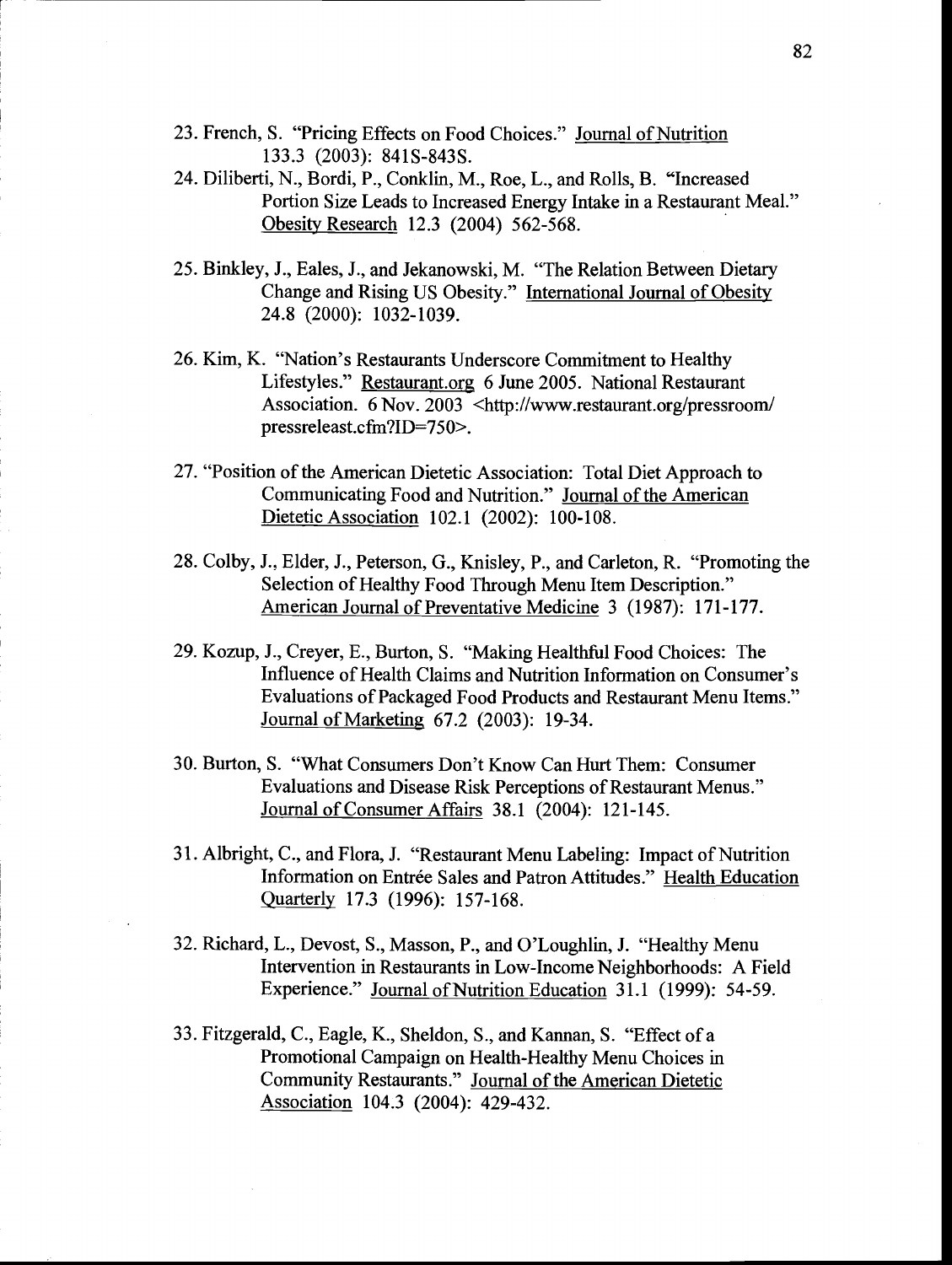- Dubbert, P., Johnson, W., Schlundt, D., and Montague, N. "The Influence of Caloric Information on Cafeteria Food Choices." Journal of Applied Behavior Analysis 17 (1984): 85-92.
- Eldridge, A., Kotz, K., Faus, N., and Snyder, M. "Development and Evaluation of a Labeling Program for Low-Fat Foods in a Discount Department Store Foodservice Area." Journal of Nutrition Education 29.3 (1997): 159-161.
- Scheidt, D., and Daniel, E. "Composite Index for Aggregating Nutrient Density Using Food Labels: Ratio of Recommended to Restricted Food Components." Journal of Nutrition Education and Behavior 36 (2004): 35-39.
- 37. Holdsworth, M., and Haslam, C. "A Review of Point-of-Choice Nutrition Labeling Schemes in the Workplace, Public Eating Places and Universities." Journal of Human Nutrition and Dietetics 11 (1998): 423-445.
- Dwivedi, G., and Harvey, J. "Perspectives in Practice: Evaluation of the HEART SMART Heart Beat Restaurant Program." Canadian Journal of Dietetic Practice and Research 60.3 (1999): 156-159.
- 39. Root, A., Reiboldt, W., Frank, G., and Toma, R. "Meals Identified as Healthy Choices on Restaurant Menus: An Evaluation of Accuracy." International Journal of Food Sciences and Nutrition 55.6 (2004): 449-454.
- Cassady, D., Housemann, R., and Dagher, C. "Measuring Cues for Healthy Choices on Restaurant Menus: Development and Testing of a Measurement Instrument." American Journal of Health Promotion 18.6 (2004): 444-451.
- Bowman, S., and Vinyard, B. "Fast Food Consumption of U.S. Adults: Impact on Energy and Nutrient Intakes and Overweight Status." Journal of the American College of Nutrition 23.2 (2004): 163-168.
- 42. Reed, B. "Consumer Beat: Dining Motivations and Spending." Restaurants and Institutions 115.1(2005): 82-83.
- 43. "Diet and Health: Food Consumption and Nutrient Intake Tables." Economic Research Service 22 Dec. 2002 United States Department of Agriculture. 15 May 2005 <http://www.ers.usda.gov/briefmg/ DietAndHealth/data/nutrients/table5.htm>.
- 44. Blisard, N. "America's Changing Appetite: Food Consumption and Spending to 2020." Food Review 25.1 (2002): 2-10.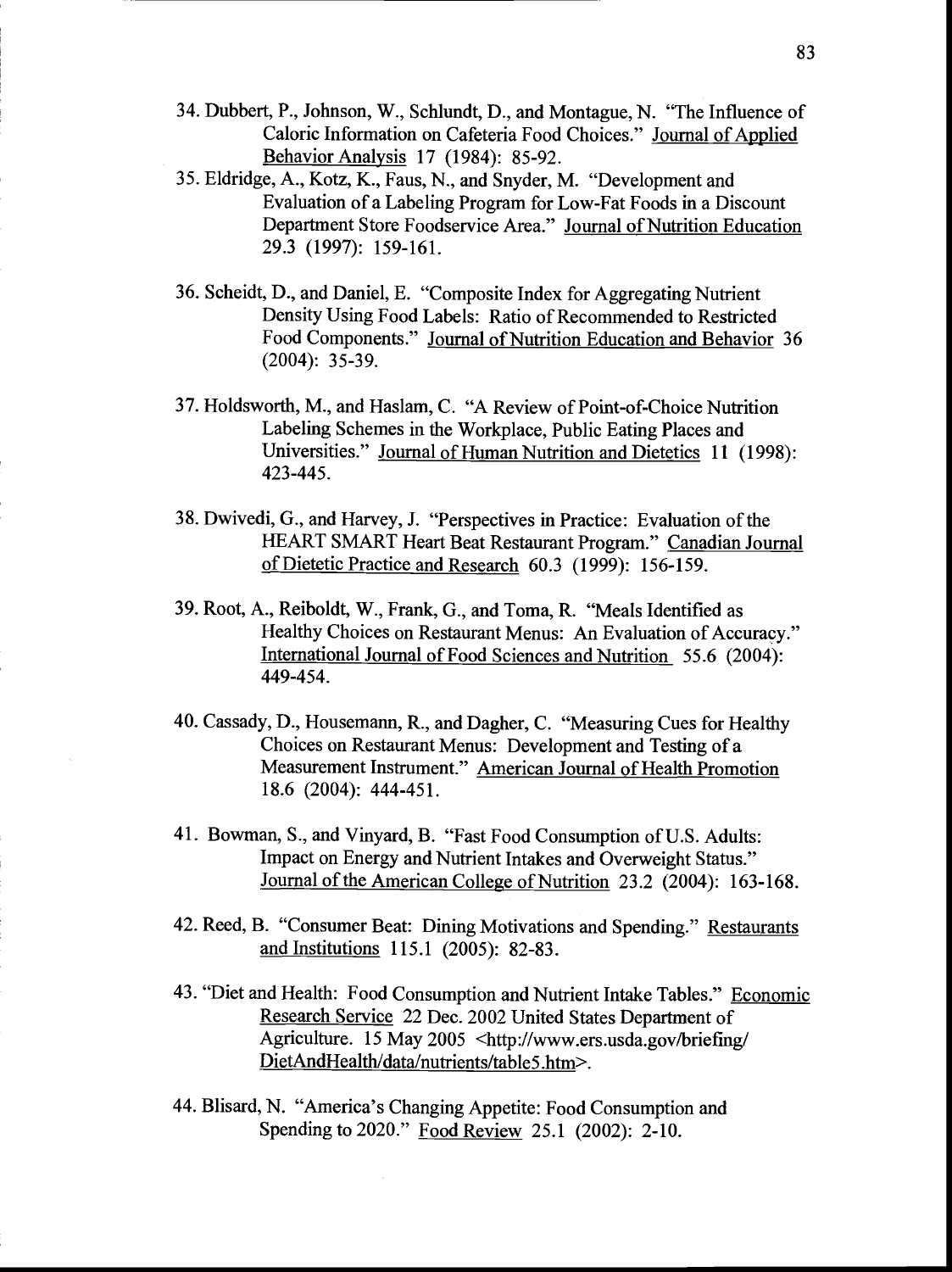- 45. Variyam, J. "Nutrition Labeling in the Food-Away-From-Home Sector." USDA Economic Research Service (2005) 10 May 2005 <www.ers.usda.gov>.
- Lin, C. "Do Dietary Intakes Affect Search for Nutrient Information on Food Labels?" Social Science and Medicine 59.9 (2004): 1955-1967.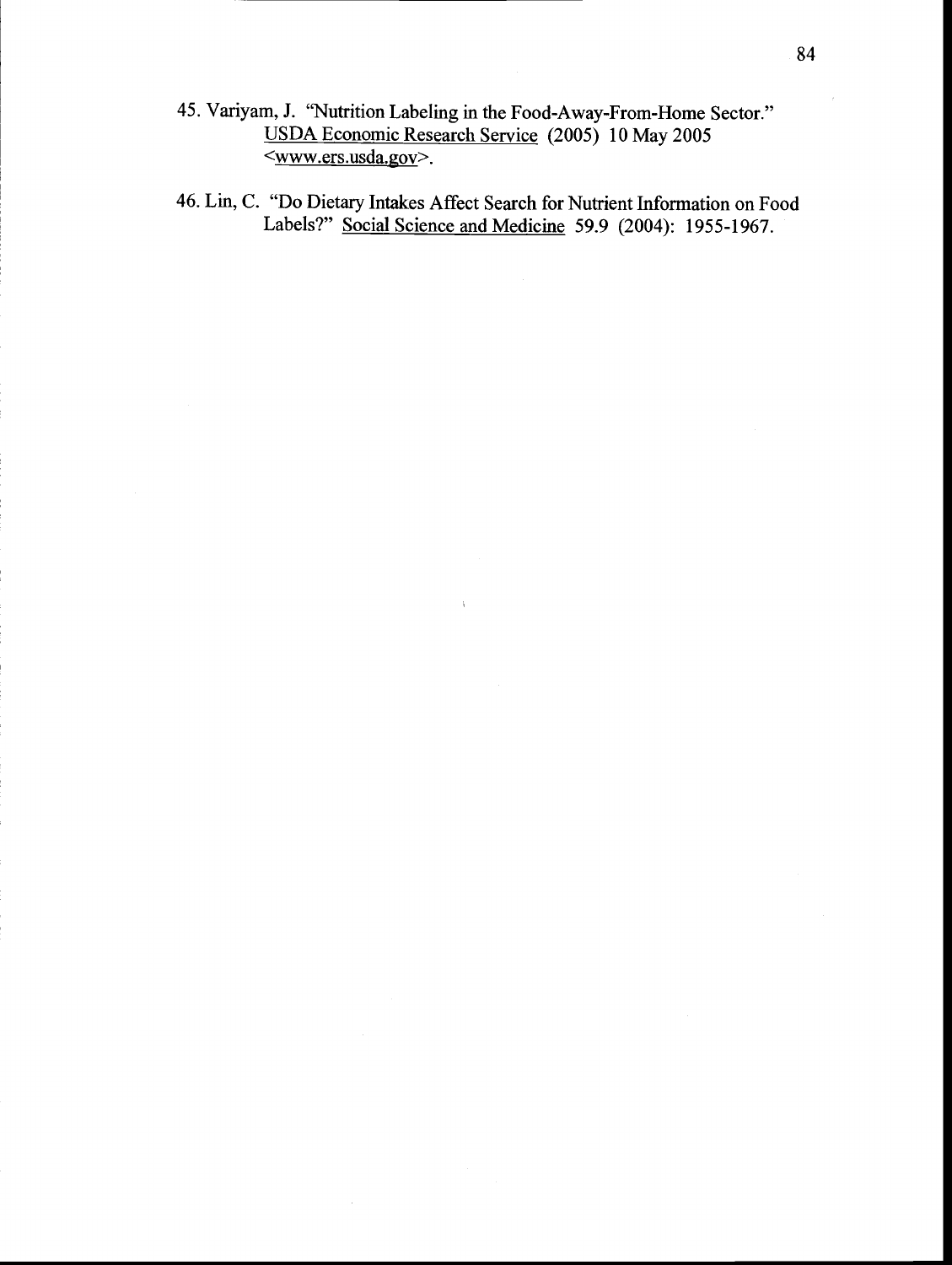**APPENDICIES**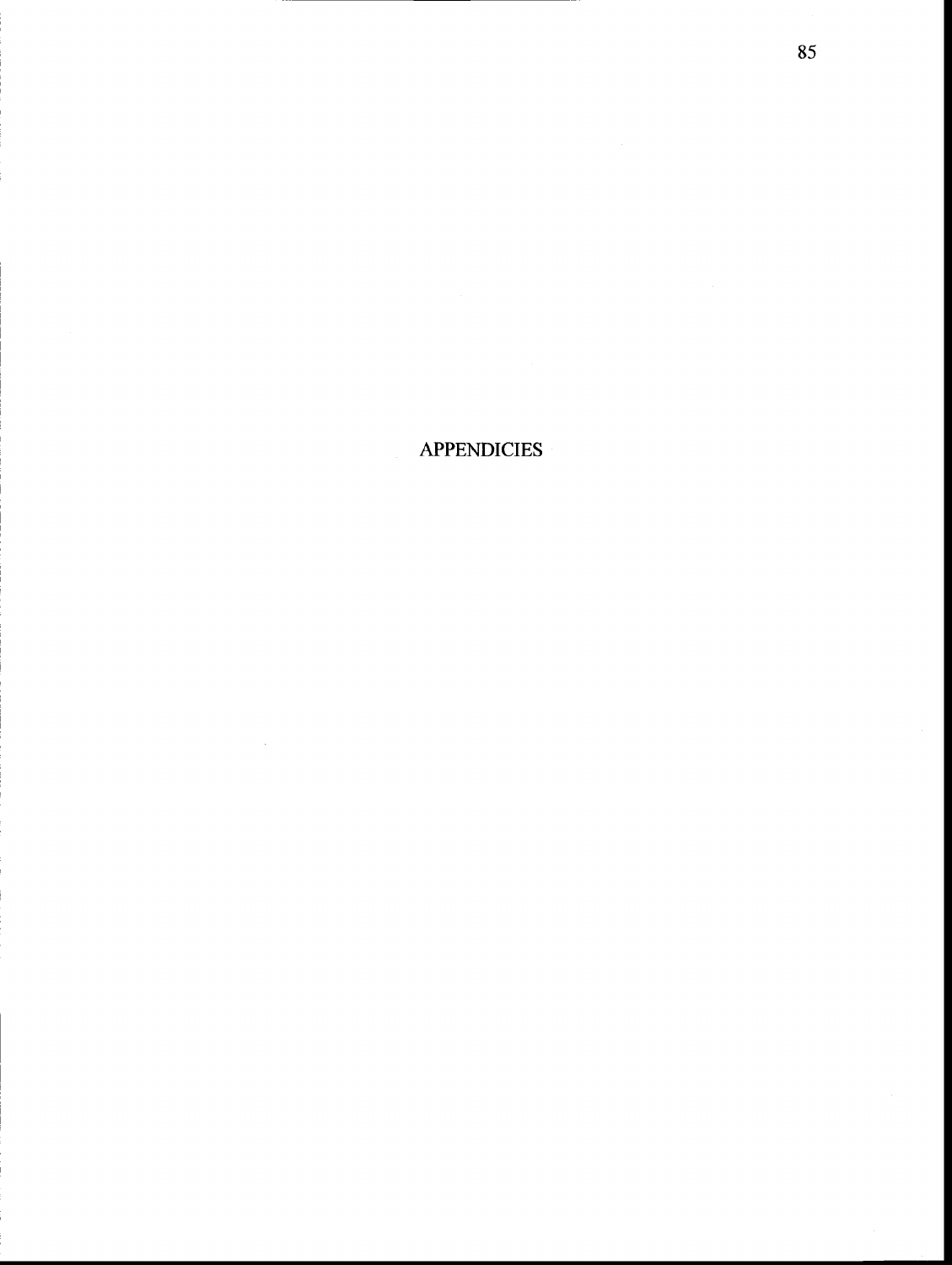### Appendix A: Consent Letter



Oregon State University, 108 Milam Hall, Corvallis, Oregon 97331-5103 Oregon State University, 108 Milam Hall, Corvallis, Oregon 97331-5103<br>Oregon State Nutrition and Food Management

# Dear Pangea Patron:

You are invited to be in a research study among Pangea clientele. The purpose of this study is to examine the food choices that consumers make when eating meals away from home and also to gather general information regardi provide information you will need to assist your decision of whether or not you would like to

The purpose of this study is to examine the food choices that consumers make when eating meals<br>away from home and also to gather general information regarding the patrons of Pangea. If you<br>agree to be in this study, it wil

participation is completely voluntary, and you can refuse to answer any individual questions or

The records of this study will be kept entirely confidential. In any sort of report that might be published, no information will be included that will make it possible to identify a subject.<br>Research records will be stored

The researchers conducting this study are: Master's candidate Sherice Peacock and her advisor,<br>Dr. Mary Cluskey. Questions are encouraged, and you may ask any questions you have now.<br>Questions can also be sent to the resea

Thank you for your help. We appreciate your cooperation,

Sincerely,

Sherice Peacock Master's Candidate/Student Researcher

Revised: 08-04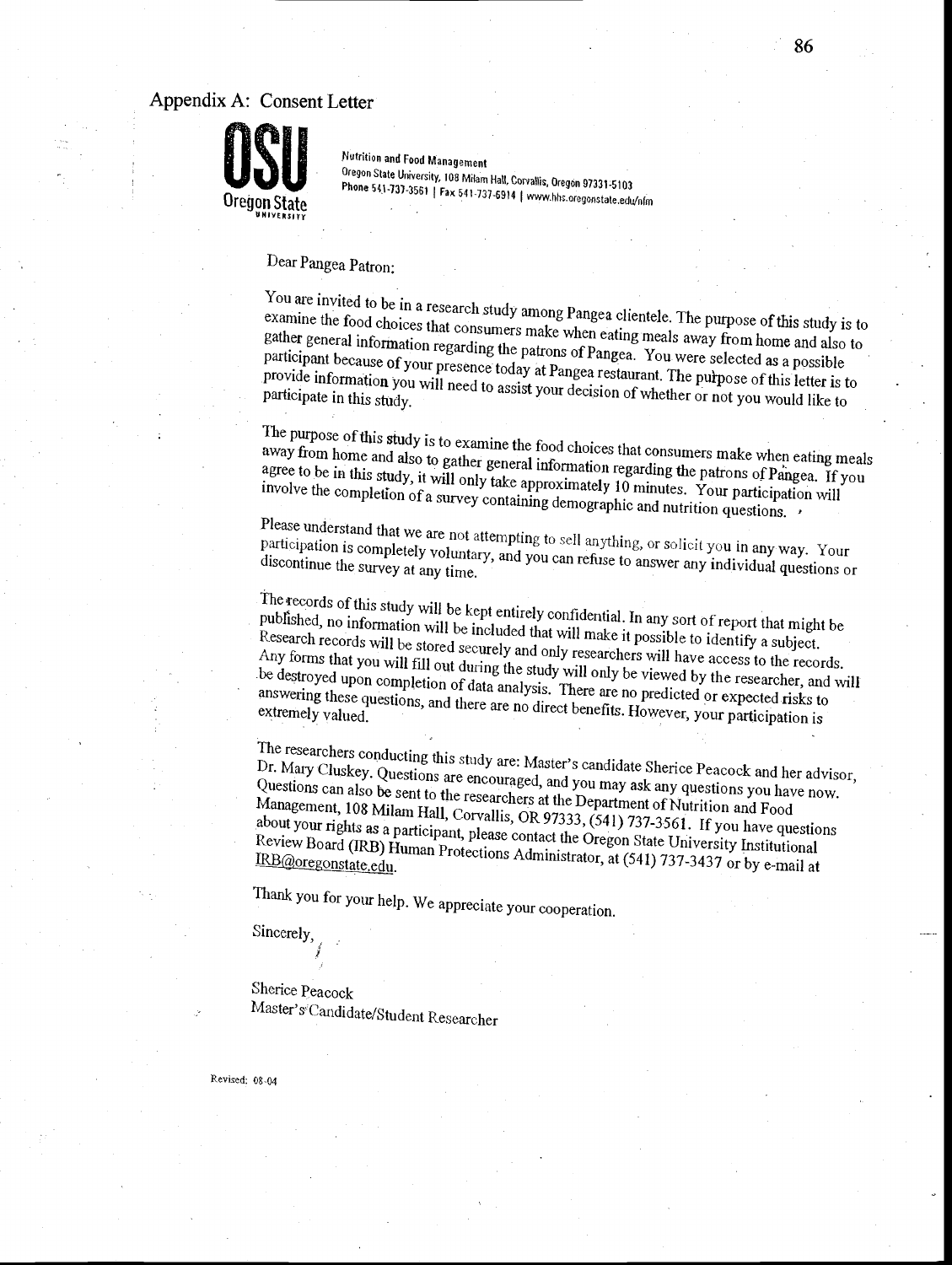Research Questionnaire For the following questions, please circle the number that best represents your opinion.

How much influence do the following factors have on your day-to-day restaurant choices? 0

| Convenience of Location           |  |  |  |  |
|-----------------------------------|--|--|--|--|
| Menu Item Selling Price           |  |  |  |  |
| Ambiance of Restaurant            |  |  |  |  |
| Amount of food for price          |  |  |  |  |
| Amount of Menu Variety            |  |  |  |  |
| Availability of Healthful Choices |  |  |  |  |
| <b>Quick Service</b>              |  |  |  |  |
|                                   |  |  |  |  |

How would you best summarize your knowledge of nutrition?  $2.$ 

|  |  |  |  |  |  | and the property of the contract of the con- |  |
|--|--|--|--|--|--|----------------------------------------------|--|

 $3.$ When eating away from home, how likely are you to:

|                                 | Likel<br>ž |                |   |   |   | Highly<br>Likely |  |
|---------------------------------|------------|----------------|---|---|---|------------------|--|
| Purchase an "up-sized" or value |            |                |   |   |   |                  |  |
| meal                            |            | 2              | 3 |   |   |                  |  |
| Examine nutritional             |            |                |   |   | 6 |                  |  |
| information provided            |            | $\mathbf{2}$   |   | 5 | 6 |                  |  |
| Change mind about food          |            |                |   |   |   |                  |  |
| choice after seeing nutrition   |            |                |   |   |   |                  |  |
| information                     |            | $\overline{2}$ |   |   |   |                  |  |
| Select a smaller portion when   |            |                |   |   | 6 |                  |  |
| available                       |            | 2              |   |   | 6 |                  |  |
| Not consume all food served     |            | 2              |   |   |   |                  |  |

4. How many meals, not snacks, are purchased outside of the home on an average weekday and weekend day? Please place an X the appropriate box. and weekend day? Please place an X the appropriate box.<br>Weekday





Continued on back of page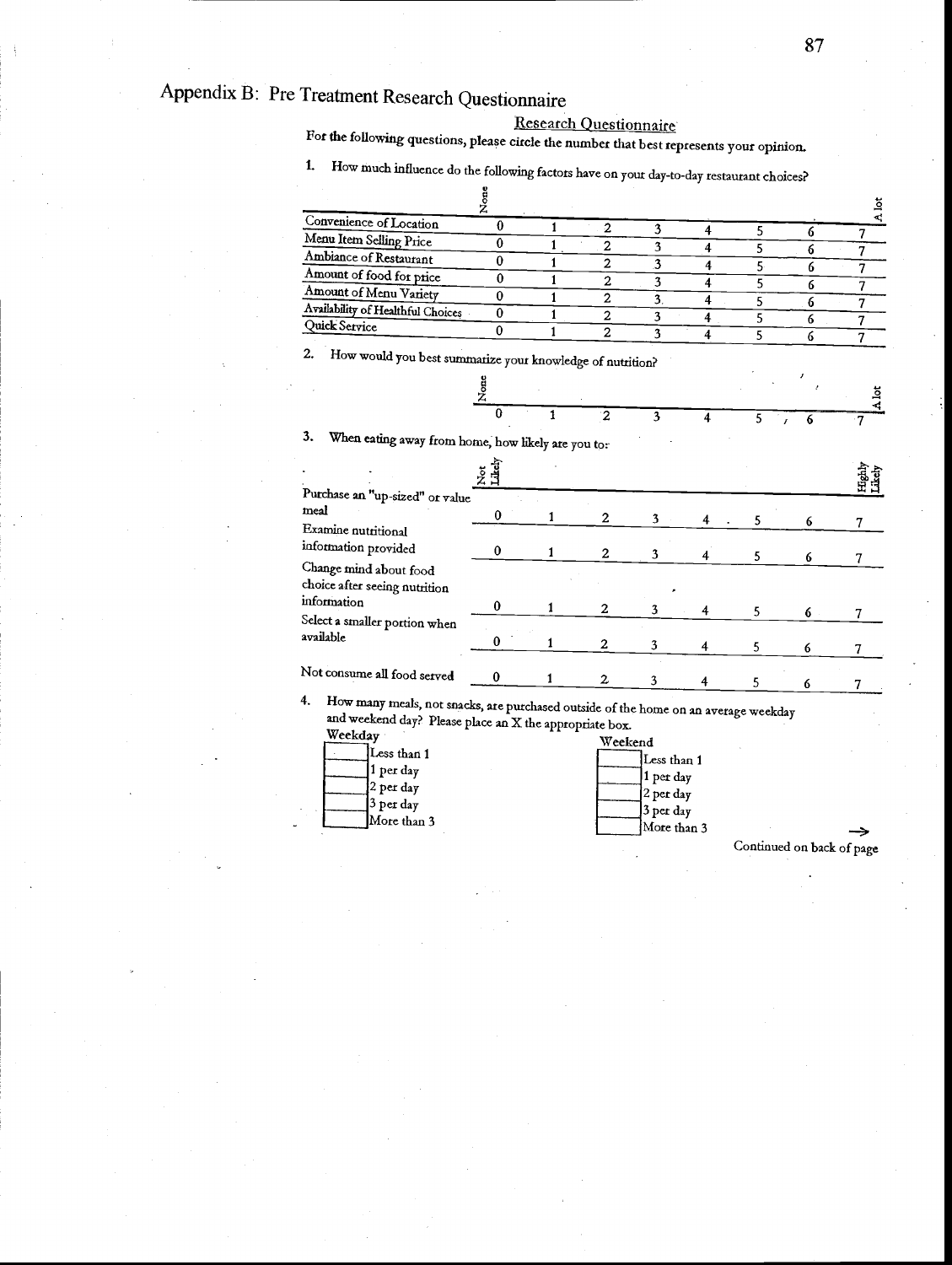5 Please rate how healthy you believe the following Pangea menu items to be:

|                                                                                           | Healthy<br>ă |    |                  |                    |                                         |    |   | Healthy        |
|-------------------------------------------------------------------------------------------|--------------|----|------------------|--------------------|-----------------------------------------|----|---|----------------|
| Turkey Focaccia:                                                                          |              |    |                  |                    |                                         |    |   |                |
| turkey breast, dilled Havarti cheese,                                                     | $\theta$     | 1  | $\boldsymbol{2}$ | 3                  | 4                                       | 5  | 6 |                |
| roasted red pepper, carmalized onions,                                                    |              |    |                  |                    |                                         |    |   |                |
| lettuce, herbed aioli on focaccia bread                                                   |              |    |                  |                    |                                         |    |   |                |
| Caes <b>ar</b> Wrap:                                                                      |              |    |                  |                    |                                         |    |   |                |
|                                                                                           | 0            | 1  | $\overline{2}$   | 3                  | 4                                       | 5  | 6 | 7              |
| chicken, parmesan cheese, romaine, with<br>Caesar dressing in a tortilla                  |              |    |                  |                    |                                         |    |   |                |
|                                                                                           |              |    |                  |                    |                                         |    |   |                |
| Territorial Club:                                                                         | 0            | 1  | $\overline{2}$   | 3                  | 4                                       | 5  | 6 |                |
| whole wheat tortilla with turkey breast,                                                  |              |    |                  |                    |                                         |    |   | 7              |
| guacamole, sour cream, slasa, bacon,                                                      |              |    |                  |                    |                                         |    |   |                |
| cheddar cheese, tomatoes, and lettuce                                                     |              |    |                  |                    |                                         |    |   |                |
| Hot Gobbler:                                                                              | $\bf{0}$     | 1  | $\boldsymbol{2}$ | 3                  | 4                                       |    |   |                |
| turkey breast, tomato, swiss cheese, and                                                  |              |    |                  |                    |                                         | 5  | 6 | 7              |
| honey mustard atop two bagel halves                                                       |              |    |                  |                    |                                         |    |   |                |
| Pangea's Famous Tuna:                                                                     | 0            | 1  | $\overline{2}$   | 3                  | 4                                       |    |   |                |
| tuna salad with provolone and lettuce on                                                  |              |    |                  |                    |                                         | 5  | 6 | 7              |
| multigrain bread                                                                          |              |    |                  |                    |                                         |    |   |                |
| Reuben Bagel                                                                              | 0            | 1  | $\overline{a}$   | 3                  | 4                                       |    |   |                |
| corned beef, Swiss cheese, sauerkraut,                                                    |              |    |                  |                    |                                         | 5  | 6 | 7              |
| Thousand Island dressing atop two bagle<br>halves                                         |              |    |                  |                    |                                         |    |   |                |
|                                                                                           |              |    |                  |                    |                                         |    |   |                |
| Greek Veggie Salad                                                                        | $\theta$     | 1  | 2                | 3                  | 4                                       | 5  | 6 |                |
| mixed greens, tomato, artichoke, onion,                                                   |              |    |                  |                    |                                         |    |   | $\overline{7}$ |
| black olive, mushroom, roasted red pepper<br>marinated in balsamic vinaigrette, feta      |              |    |                  |                    |                                         |    |   |                |
| chesse, and pine nuts                                                                     |              |    |                  |                    |                                         |    |   |                |
| Sunflower Garden Salad                                                                    |              |    |                  |                    |                                         |    |   |                |
| mixed greens, cucumbers, sunflower seeds,                                                 | 0            | 1  | $\overline{2}$   | 3                  | 4                                       | 5  | 6 | 7              |
| and tomatoes                                                                              |              |    |                  |                    |                                         |    |   |                |
|                                                                                           |              |    |                  |                    |                                         |    |   |                |
| Please answer each of the following demographic questions by placing an X in the box next |              |    |                  |                    |                                         |    |   |                |
| to the single best answer. Thank you again for your time!                                 |              |    |                  |                    |                                         |    |   |                |
| 6.<br>Gender:                                                                             |              |    | 7.               |                    | What did you order today?               |    |   |                |
| Male                                                                                      |              |    |                  |                    |                                         |    |   |                |
| Female                                                                                    |              |    |                  |                    | Do you think this menu item is healthy? |    |   |                |
|                                                                                           |              |    |                  | Yes                |                                         | No |   |                |
| 8.<br>Race/Ethnicity:                                                                     |              | 9. |                  | University Status: |                                         |    |   |                |
| Black or African American                                                                 |              |    |                  |                    |                                         |    |   |                |
| Hispanic or Latino                                                                        |              |    |                  |                    | Undergraduate Student                   |    |   |                |
| Asian or Pacific Islander                                                                 |              |    |                  |                    | Graduate Student                        |    |   |                |
|                                                                                           |              |    |                  | ${\tt F}$ amltv    |                                         |    |   |                |

 $\star$ 

American Indian or Alaskan Native

Caucasian Muticultural

10. Age:

 $\overline{\mathcal{N}}$ 

| י־ה | Under 18    |
|-----|-------------|
|     | $18-24$     |
|     | 25-34       |
|     | 35-44       |
|     | 45-54       |
|     | 55 and over |

11. Do any of the following affect your eating behavior? Vegetarian Vegan Endurance Athlete/Athletic Competition Religious or Cultural Restrictions Medical dietary restrictions None

Other (specify)

Faculty Staff Alumni Other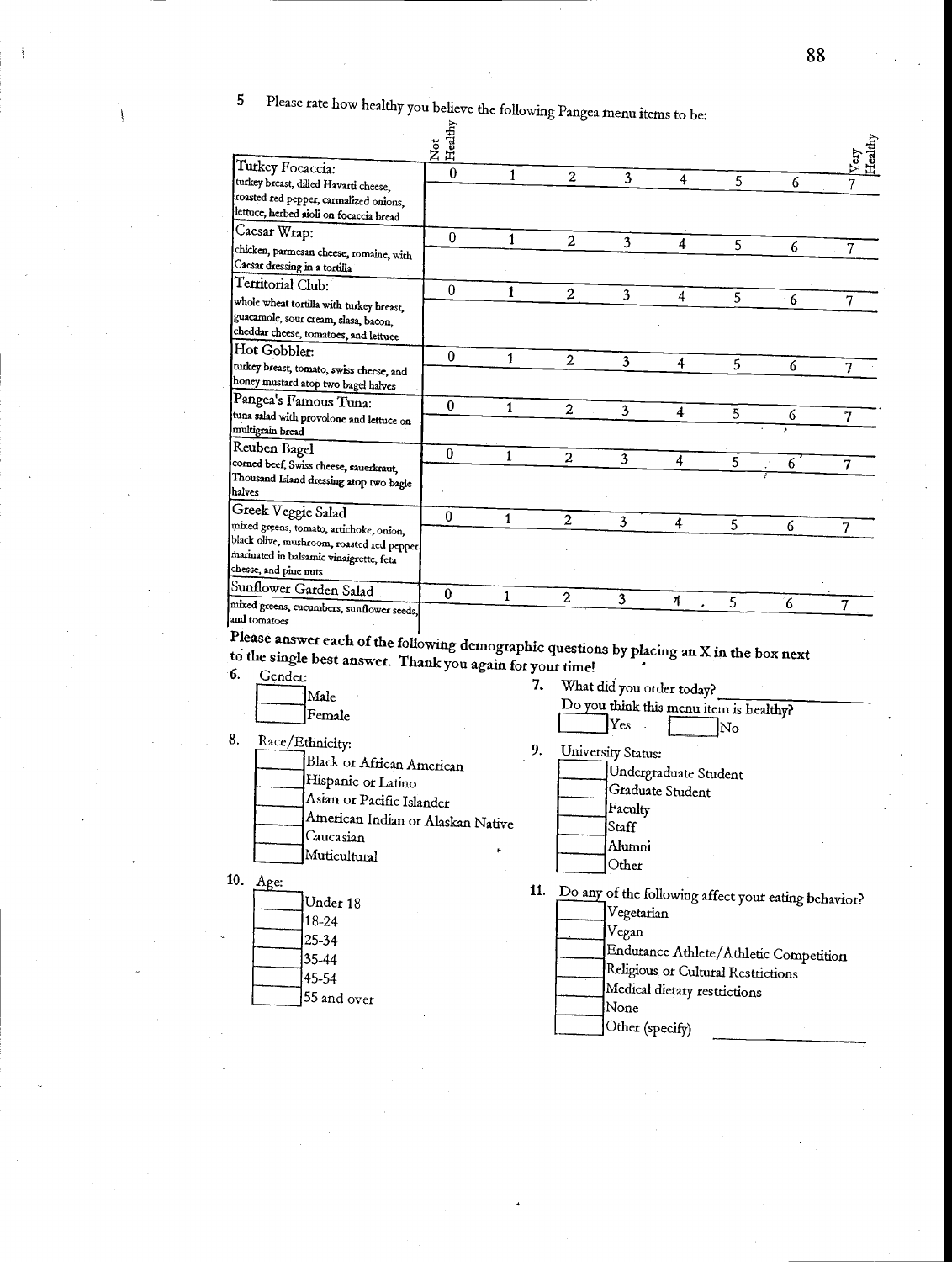Appendix C: Post Treatment Research Questionnaire

ļ

# Research Questionnaire

For the following questions, please circle the number that best represents your opinion.

| How much influence do the following factors have on your day-to-day restaurant choices? |  |
|-----------------------------------------------------------------------------------------|--|
|                                                                                         |  |

| Convenience of Location          |    |  |  |  |  |
|----------------------------------|----|--|--|--|--|
| Menu Item Selling Price          |    |  |  |  |  |
| Ambiance of Restaurant           |    |  |  |  |  |
| Amount of food for price         |    |  |  |  |  |
| Amount of Menu Variety           |    |  |  |  |  |
| Availability of Healthful Choice | -0 |  |  |  |  |
| Quick Service                    |    |  |  |  |  |

When eating away from home, how likelyare you to:  $3.$ 

|                                                         | $\frac{5}{2}$ |  |   |   |     | Highly<br>Likely |  |
|---------------------------------------------------------|---------------|--|---|---|-----|------------------|--|
| Purchase an "up-sized" or                               |               |  |   |   |     |                  |  |
| value meal                                              |               |  |   |   | . 6 |                  |  |
| Examine nutritional<br>information provided             |               |  |   | 5 | 6   |                  |  |
| Change mind about food<br>choice after seeing nutrition |               |  |   |   |     |                  |  |
| information                                             |               |  | 3 | 5 | 6   |                  |  |
| Select a smaller portion when<br>available              |               |  |   | 5 |     |                  |  |
| Not consume all food served                             |               |  |   |   |     |                  |  |

4. How many meals, not snacks, are purchased outside of the home on an average weekdayand weekend day? Plea: day? Please place an X the appropriate box.

| Weekday     | Weekend     |
|-------------|-------------|
| Less than 1 | Less than 1 |
| 1 per day   | 1 per day   |
| 2 per day   | 2 per day   |
| 3 per day   | 3 per day   |
| More than 3 | More than 3 |

Continued on back of page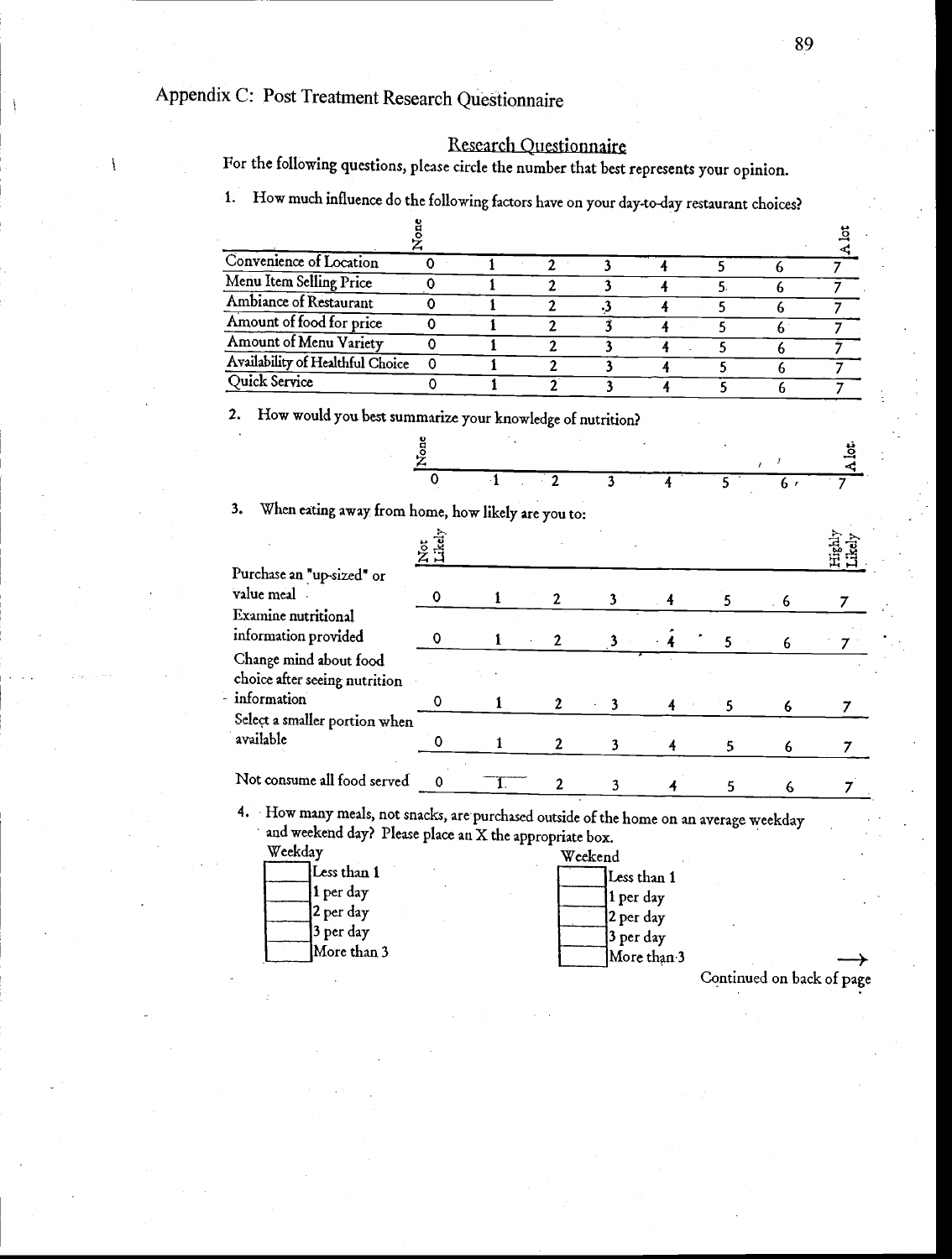$\approx 45\%$  i. Please rate how healthy you believe the following Pangea menu items to be:

 $\frac{1}{3}$ 

| Cal: 666<br>Turkey Focaccia:<br>Carbs: 69<br>turkey breast, dilled Havarti cheese, roasted pepper,<br>Pro:48 Fat:22<br>carmalized onions, lettuce, and aioli                                    | Healthy<br>ž |    |                                                       |                                                                  |                                                                              |                |                |   |
|-------------------------------------------------------------------------------------------------------------------------------------------------------------------------------------------------|--------------|----|-------------------------------------------------------|------------------------------------------------------------------|------------------------------------------------------------------------------|----------------|----------------|---|
|                                                                                                                                                                                                 | 0            | 1  | $\overline{2}$                                        | $\overline{\mathbf{3}}$                                          | 4                                                                            | 5              | 6              |   |
| Cal: 340<br>Caesar Wrap:<br>Carbs: 12<br>chicken, parmesan cheese, romaine,                                                                                                                     | 0            | 1  | $\overline{2}$                                        | 3                                                                | 4                                                                            | $\overline{5}$ | 6              |   |
| Pro:29 Fat:20<br>with Caesar dressing in a tortilla                                                                                                                                             |              |    |                                                       |                                                                  |                                                                              |                |                |   |
| Territorial Club:                                                                                                                                                                               | 0            | 1  | $\overline{2}$                                        | 3                                                                | 4                                                                            | 5              | 6              |   |
| wheat tortilla, turkey breast, guacamole, sour cream,<br>salsa, bacon, cheddar cheese, tomatoes, and lettuce                                                                                    |              |    |                                                       |                                                                  |                                                                              |                |                |   |
| Hot Gobbler:                                                                                                                                                                                    | 0            | 1  | $\overline{2}$                                        | $\overline{\boldsymbol{3}}$                                      | 4                                                                            | $\overline{5}$ | 6              |   |
| turkey breast, tomato, swiss cheese,<br>honey mustard atop two bagel halves                                                                                                                     |              |    |                                                       |                                                                  |                                                                              |                |                |   |
| Pangea's Famous Tuna:                                                                                                                                                                           | ۱O           |    | $2^+$                                                 | 3                                                                | 4                                                                            | $\overline{5}$ | $6\phantom{1}$ |   |
| tuna salad with provolone and lettuce<br>on multigrain bread                                                                                                                                    |              |    |                                                       |                                                                  |                                                                              |                | ź.             |   |
| Cal: 570<br>Reuben Bagel<br>Carbs: 68                                                                                                                                                           | 0            | 1  | $\overline{2}$                                        | $\overline{\mathbf{3}}$                                          | 4                                                                            | 5              | 6              |   |
| corned beef, Swiss cheese, sauerkraut, Thousand<br>Pro:28 Fat:22<br>Island dressing atop two bagle halves                                                                                       |              |    |                                                       |                                                                  |                                                                              |                | ţ.             |   |
| Greek Veggie Salad<br>Cal: 382                                                                                                                                                                  | 0            | 1  | $\overline{2}$                                        | 3                                                                | 4                                                                            | 5              | 6              | 7 |
| mixed greens, tomato, artichoke, onion, olive,<br>Carbs: 17 ·<br>mushroom, roasted red pepper marinated in balsamic<br>Pro 9 Fat:30<br>vinaigrette, feta chesse, and pine nuts                  |              |    |                                                       |                                                                  |                                                                              |                |                |   |
| Cal: 340<br>Sunflower Garden Salad<br>Carbs: 12                                                                                                                                                 | 0            | 1  | $\overline{2}$                                        | 3                                                                | 4                                                                            | 5              | 6              |   |
| mixed greens, cucumbers, sunflower<br>Pro:29 Fat:20 seeds, and tomatoes                                                                                                                         |              |    |                                                       |                                                                  |                                                                              |                |                |   |
| Please answer each of the following demographic questions by placing an X in the box next<br>to the single best answer. Thank you again for your time!<br>Gender:<br>6.<br>Male<br>Female<br>8. |              |    | 7. What did you order today?                          | Yes                                                              | Do you think this menu item is healthy?                                      | No             |                |   |
| Race/Ethnicity:<br>Black or African American<br>Hispanic or Latino<br>Asian or Pacific Islander<br>American Indian or Alaskan Native<br>Caucasian<br>Muticultural                               |              | 9. |                                                       | <b>University Status:</b><br>Faculty<br>Staff<br>Alumni<br>Other | Undergraduate Student<br>Graduate Student                                    |                |                |   |
|                                                                                                                                                                                                 |              |    | 11. Do any of the following affect your eating behavi | Vegetarian                                                       |                                                                              |                |                |   |
| 10. Age:<br>Under 18<br>18-24<br>25-34<br>35-44                                                                                                                                                 |              |    |                                                       | Vegan                                                            | Endurance Athlete/Athletic Competition<br>Religious or Cultural Restrictions |                |                |   |

 $\Gamma$ <sup>Yes</sup>  $\Gamma$  No

90

٠į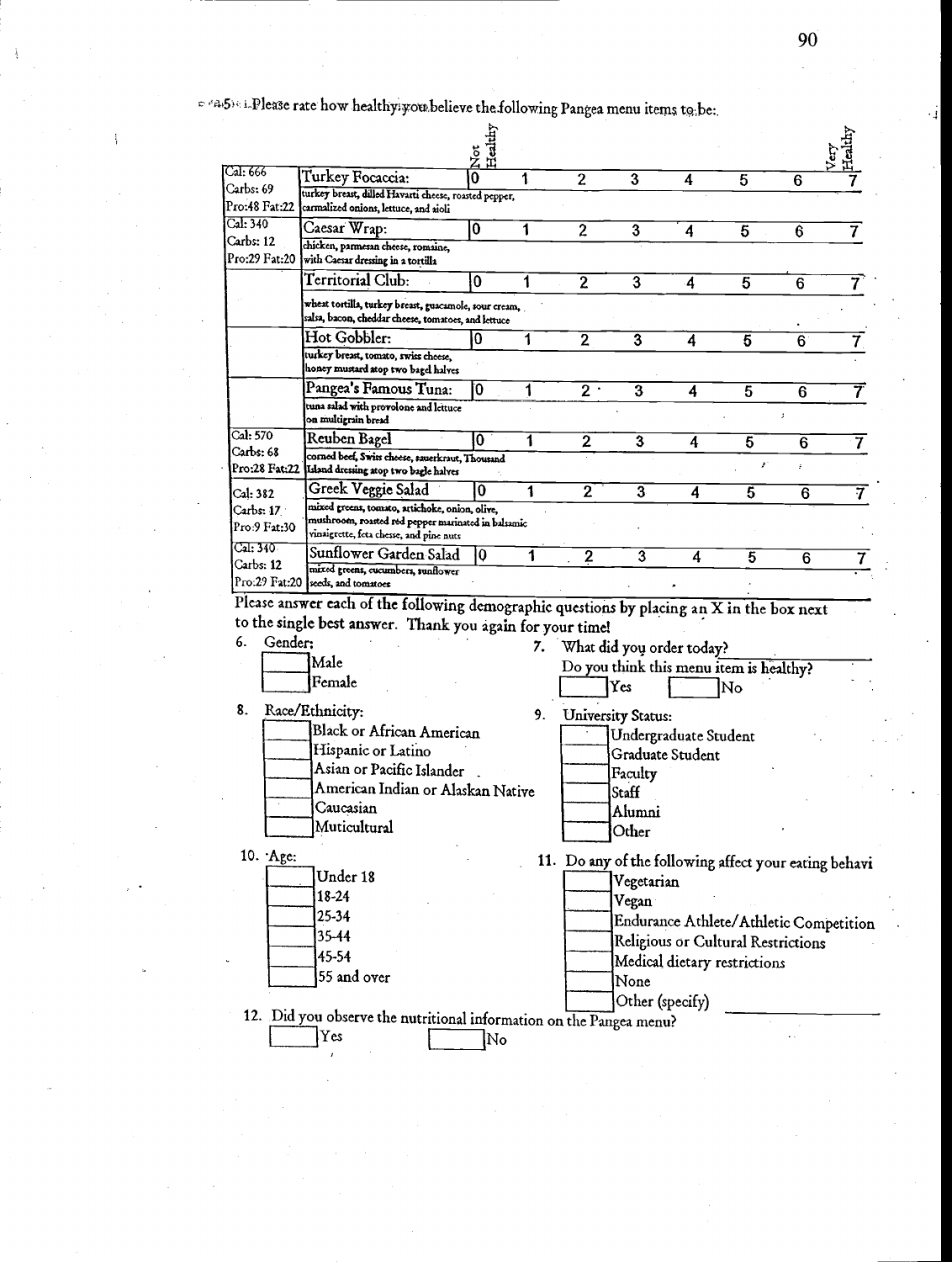Appendix D: Pangea Menu with Nutrition Information



## Sandwiches

Turkey Focaccia: turkey breast, dulled Havarti cheese, roasted red pepper, caramelized onions, lettuce, herbed aioli on focaccia bread Calories:666 Carbs:69g Protein:48g Fat:22g \$4.55

Tuscan Veggic: tomato, artichoke, onion, black - mushroom, and roasted red pepper man- nated in a balsamic vinaigrette, with provolone cheese, lettuce, herbed cream and goat cheese on a focaccia bread \$4.30

Pangea's Famous Tuna: tuna salad with provolone cheese and lettuce on multi-grain<br>bread \$4.30<br>Classic: your choice of turkey or ham, Swiss or

Tillamook cheddar cheese, tomatoes, lettuce, and<br>honey mustard, on whole wheat bread \$4.30 honey mustard, on whole wheat bread \$4.30<br>Calories:419 Carbs:52g Protein:18g Fat:16g

1/2 Sandwich &

wich of the day - wrapped and ready to go with chips and a tasty dessert  $$4.95$ 

#### Wraps

Territorial Club: whole wheat tortilla with turkey breast, guacamole, sour cream, salsa, bacon, cheddar cheese, tomatoes & lettuce

\$435

Caesar: chicken, parmesan cheese, and romaine with Caesar dressing in a spinach tortilla

Calories:462 Carbs:33g Protein:31g Fat:22 \$4.30<br>Thai Peanut Wrap: shredded red cabbage, car-Thai Peanus Wrap: shredded red cabbage, calantro, basil, pea-<br>nuts, sesame Thai vinaigrette, spicy peanut sauce num, sesame Thai viene Thai vina in the San vina in the Salories:509 Carbs:64g Protein: 12g Fat:23g

Chicken Cranberty Salad Wrap: chicken, celery, dried cranberries in a lemon Italian herb mayonnaise, with crumbled bleu cheese, caramelized onions, lettuce, toasted sliced almonds in a whole wheat wrap

| Drinks                      |         |  |
|-----------------------------|---------|--|
| <b>Fountain Beverages</b>   | \$1.25  |  |
| Bottled Beverages           | \$1.30  |  |
| Coffee                      | \$ 1.25 |  |
| Hot Chocolate, Tea or Cider | \$.90   |  |
| Milk                        | \$.90   |  |
| Bottled Water               | \$1.00  |  |

#### Hot Stuff

Chicken Fajita Wrap: grilled chicken, onions, peppers, mushroom, pepper jack cheese, served ma herbed wrap \$4.55 Calories:543 Carbs:41g Protein:43g Fat:23g

Reuben Bagel: corned beef, Swiss cheese, sauerkraut, Thousand Island dressing atop two  $bagel$  halves  $\frac{34.55}{ }$ 

Hot Gobbler: turkey breast, tomato & Swiss cheese with honey mustard atop two bagel halves \$4.30 Calories:552 Carba: 63g Protein'48g Pat:12g

Plate O' Pasta: a hearty serving of pasta served<br>with a warm bread stick - see our daily board<br>for today's choice  $\begin{array}{c} \text{53.85} \end{array}$ for today's choice

Baked Potato: with three toppings - see our daily board for choices \$3.25

1/2 Sandwich & daily board for choices<br>
Cup of Soup or Small Side Salad:<br>
Turkey Focaccia \$4.55 Soup: our soups chang<br>
Tuscan Veggie, Tuna or Classic \$4.30 Soup: our soups chang<br>
MU Quad To Go: see our board for the sand-Soup: our soups change from day to day please see the daily board for what's cooking  $Cup $2.25$ Bowl 2.75

#### Salads Add chicken to any salad for just \$1.30

HOT Chicken Fajitas Salad: romaine lettuce, grilled chicken, onion, pepper, mushroom, pepper jack cheese, with a chipotle ranch dressing \$4.55

Greek Veggie Salad: mixed greens, tomato, artichoke, onion, black olive, mushroom, roasted red pepper marinated in balsamic vinaigrette, leta cheese, and toasted pine nuts Calories:382 Carbs:17g Protein:9g Fat:30g \$4.30

Chicken Caesar: romaine lettuce, chicken, parmesan cheese & croutons served with creamy Caesar dressing \$4.55

Calories:340g Carbs:12g Protein:29g Fat:20g Sunflower Garden Salad: mixed greens,

cucumbers, sunflower seeds & tomatoes

\$4.00

Side Salad: Smaller version of the Sunflower Garden Salad \$2.25

all salads served with a French breadstick choice of ranch, Italian, or balsamic vinaigrette (fist free dressing available upon request)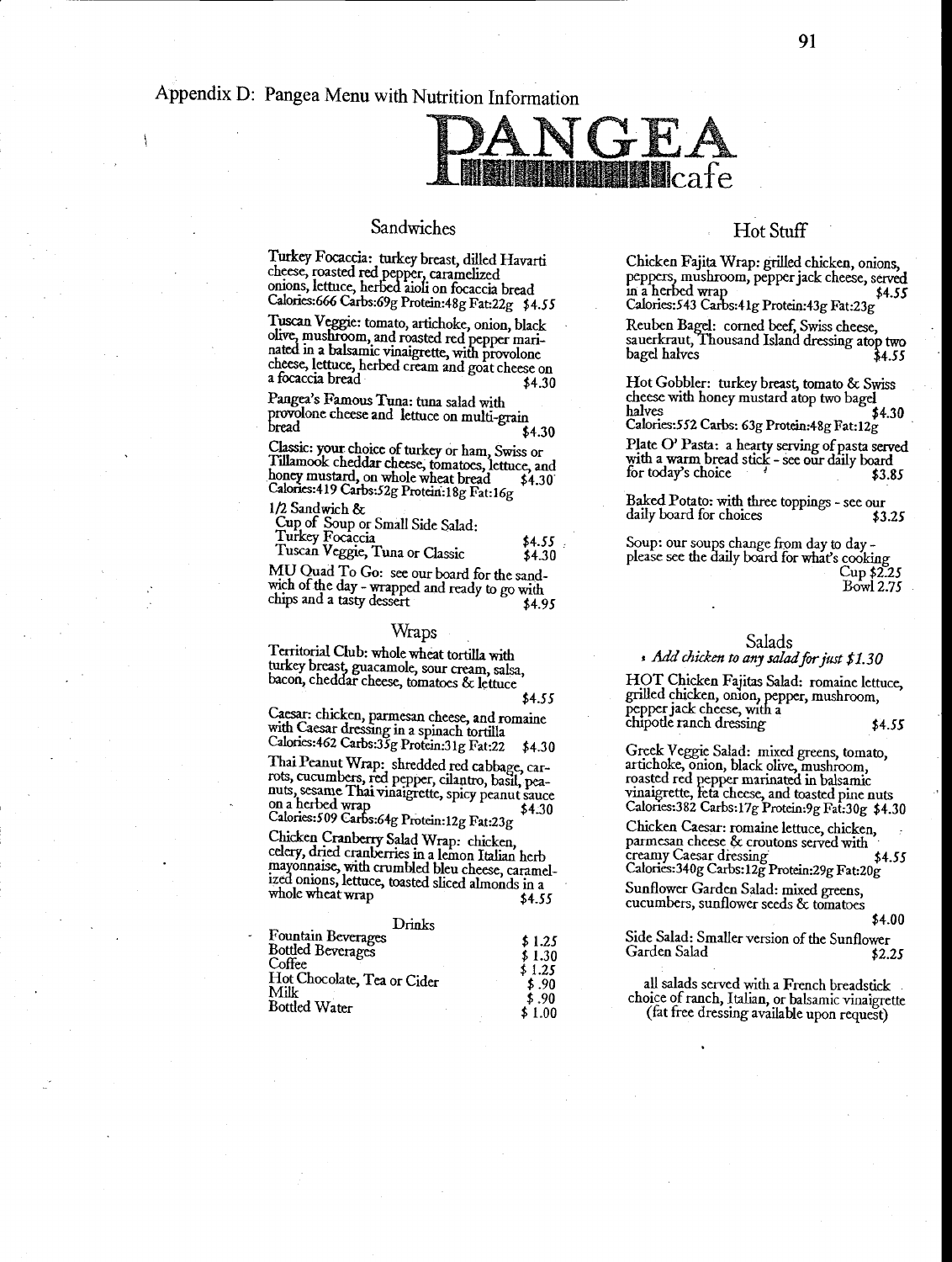| á                        | 6.90            |               |
|--------------------------|-----------------|---------------|
| <b>TUNA</b>              |                 | $\frac{1}{2}$ |
| #000130                  | 2.4%            |               |
| 10                       |                 |               |
| 1/27UNA                  | 43.00           |               |
| #000131                  |                 |               |
|                          | -91             |               |
| 6                        | 13.80           |               |
| Clarks (                 |                 |               |
| #000140                  | 4.0%            |               |
| 17                       |                 |               |
| u/21km                   | 73.10           |               |
| #000141                  |                 |               |
|                          | -67             |               |
| 5                        | 11.50           |               |
| <b>SHOLL!</b>            |                 |               |
| #000210                  | .92             |               |
| 4                        | 16.00           |               |
| SHGARDEN                 |                 |               |
| #000220                  |                 |               |
| 20                       | 2.51            |               |
| Caesar                   | 45.00           |               |
|                          |                 |               |
| H000230                  | 8.6%            |               |
| -32                      | 145. <i>6</i> 0 |               |
| JEAJSALAD <sub>4</sub> 4 |                 |               |
| #000250                  | 1.71            |               |
| - 6                      | 27.30           |               |
| NU/GUAD                  |                 |               |
| #000260                  |                 |               |
| 2                        | -52             |               |
| PANINI                   | 9.90            |               |
| 1000300                  |                 |               |
|                          | 3.92            |               |
| 12                       | 54.80           |               |
| <b>BWL S1</b>            |                 |               |
| #XXJ310                  | 1.5%            |               |
| 10                       | Y.W             |               |
| <b>CUP 91</b>            |                 |               |
| #000311                  |                 |               |
| $^{\circ}11$             | 1.41            |               |
| <b>BW 82</b>             | 24.75           |               |
| #000320                  |                 |               |
|                          | 2.17            |               |
| 14                       | 39.B)           |               |
| CUP 52                   |                 |               |
| #000321                  | 2.2             |               |
| 18                       | 40.50           |               |
| SPECIAL                  |                 |               |
| #000330                  |                 |               |
| 18                       | 4.9x            |               |
| OPN FOOD                 | 87.10           |               |
| 4000350                  |                 |               |
|                          | 13.17           |               |
| 4                        | 238,20          |               |
| potato                   |                 |               |
| #000380                  | 2.3%            |               |
| - 14                     | 41.JP           |               |
| tong,                    |                 |               |
| HOODATO                  |                 |               |
| ì.<br>6                  | 1.4%            |               |
| Learne                   | 25.80           |               |
| H000420                  |                 |               |
|                          | 4.7%            |               |
| 20<br>ý                  | 86.00           |               |
| IEBLIORI (               |                 |               |
| #000430                  | 4.71            |               |
| 19                       | 86.45           |               |
| <b>ADELERIK</b>          |                 |               |
| #000440                  |                 |               |
|                          | -57             |               |
| <b>AN TADO/CHTY</b>      | 9.00            |               |
|                          |                 |               |